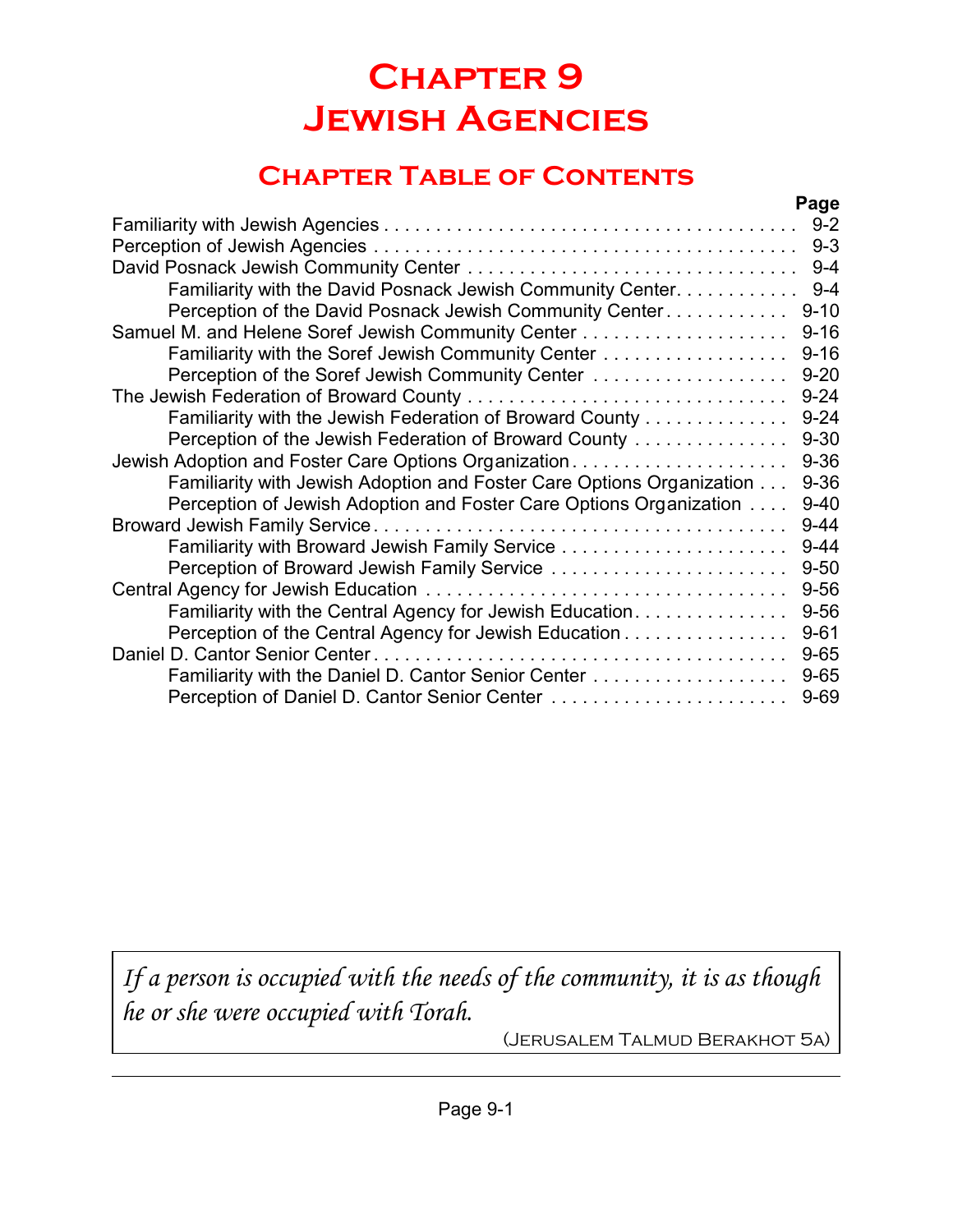## **Familiarity with Jewish Agencies**

 $\bf R$ espondents in Jewish households in Broward County were asked whether they are very familiar, somewhat familiar, or not at all familiar with the Jewish Federation of Broward County (*Jewish Federation*) and other Jewish agencies. **Table 9-1** shows that, overall, a significant portion of the Broward County Jewish community is not at all familiar with the Jewish Federation and other Jewish agencies, ranging from the 23% of respondents in South Broward County (south of I 595) who are not at all familiar with the David Posnack Jewish Community Center (*DPJCC*) to the 77% of respondents who are not at all familiar with the Central Agency for Jewish Education (CAJE).

Note that only respondents residing south of I-595 were queried about the David Posnack Jewish Community Center and only respondents residing north of -I595 were queried about the Samuel M. And Helene Soref Jewish Community Center.

| TABLE 9-1<br><b>FAMILIARITY WITH JEWISH AGENCIES</b>                                                                                 |       |      |      |  |  |  |
|--------------------------------------------------------------------------------------------------------------------------------------|-------|------|------|--|--|--|
| <b>BASE: RESPONDENTS</b>                                                                                                             |       |      |      |  |  |  |
| <b>Not at All</b><br><b>Somewhat</b><br><b>Very</b><br><b>Familiar</b><br><b>Familiar</b><br><b>Jewish Agency</b><br><b>Familiar</b> |       |      |      |  |  |  |
| David Posnack Jewish Community Center                                                                                                | 40.1% | 37.1 | 22.8 |  |  |  |
| Samuel M. And Helene Soref<br><b>Jewish Community Center</b>                                                                         | 19.7% | 23.5 | 56.8 |  |  |  |
| Jewish Federation of Broward County                                                                                                  | 19.7% | 42.2 | 38.1 |  |  |  |
| Jewish Adoption and Foster Care Options<br>Organization (JAFCO)                                                                      | 19.1% | 26.1 | 54.8 |  |  |  |
| <b>Broward Jewish Family Service</b>                                                                                                 | 9.4%  | 27.5 | 63.1 |  |  |  |
| Central Agency for Jewish Education (CAJE)                                                                                           | 8.1%  | 14.8 | 77.1 |  |  |  |
| Daniel D. Cantor Senior Center                                                                                                       | 5.7%  | 21.1 | 73.2 |  |  |  |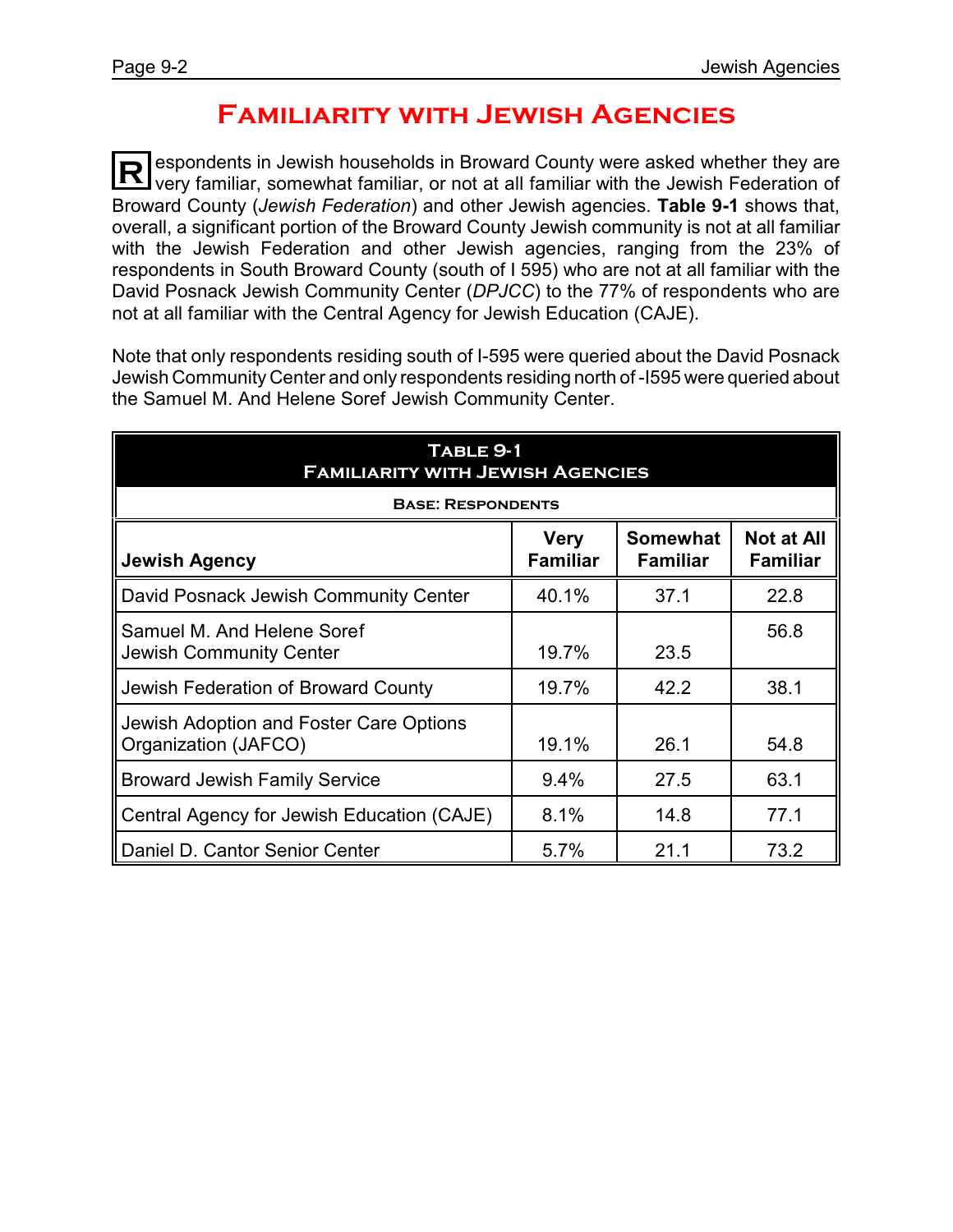### **Perception of Jewish Agencies**

**R** espondents in Jewish households in Broward County who are very familiar or somewhat familiar with the Jewish Federation of Broward County *(Jewish Federation*) and other Jewish agencies were asked to provide perceptions of those agencies on a scale of excellent, good, fair, and poor. **Note that only respondents who are very/somewhat familiar with each agencywere asked to provide their perceptions of those agencies**. Many respondents who are only somewhat familiar, and some respondents who are very familiar, with an agency were unable to provide a perception of that agency. Also, some respondents who provided perceptions of the agencies may have used their services recently while others have not.

**Table 9-2** shows that the majority (79%-96%) of respondents who are very/somewhat familiar with the Jewish Federation and other Jewish agencies and were able to provide a perception have positive (excellent and good) perceptions of them.

Note that only respondents residing south of I-595 were queried about the David Posnack Jewish Community Center and only respondents residing north of -I595 were queried about the Samuel M. And Helene Soref Jewish Community Center.

| TABLE 9-2<br><b>PERCEPTION OF JEWISH AGENCIES</b>                                              |       |      |      |     |       |  |  |
|------------------------------------------------------------------------------------------------|-------|------|------|-----|-------|--|--|
| <b>BASE: RESPONDENTS VERY/SOMEWHAT FAMILIAR WITH THE AGENCY</b>                                |       |      |      |     |       |  |  |
| <b>Excellent</b><br><b>Jewish Agency</b><br><b>Excellent</b><br>Good<br>Fair<br>Poor<br>+ Good |       |      |      |     |       |  |  |
| David Posnack Jewish<br><b>Community Center</b>                                                | 63.3% | 32.3 | 4.3  | 0.1 | 95.6% |  |  |
| Samuel M. And Helene Soref<br>Jewish Community Center                                          | 46.9% | 39.8 | 11.1 | 2.2 | 86.7% |  |  |
| Jewish Federation of Broward<br>County                                                         | 34.1% | 47.4 | 15.5 | 3.0 | 81.5% |  |  |
| Jewish Adoption and Foster<br><b>Care Options Organization</b><br>(JAFCO)                      | 62.7% | 33.3 | 2.9  | 1.1 | 96.0% |  |  |
| <b>Broward Jewish Family</b><br>Service                                                        | 29.8% | 49.1 | 15.7 | 5.4 | 78.9% |  |  |
| <b>Central Agency for Jewish</b><br>Education (CAJE)                                           | 25.5% | 67.0 | 5.8  | 1.7 | 92.5% |  |  |
| Daniel D. Cantor Senior<br>Center                                                              | 31.7% | 54.3 | 13.8 | 0.2 | 86.0% |  |  |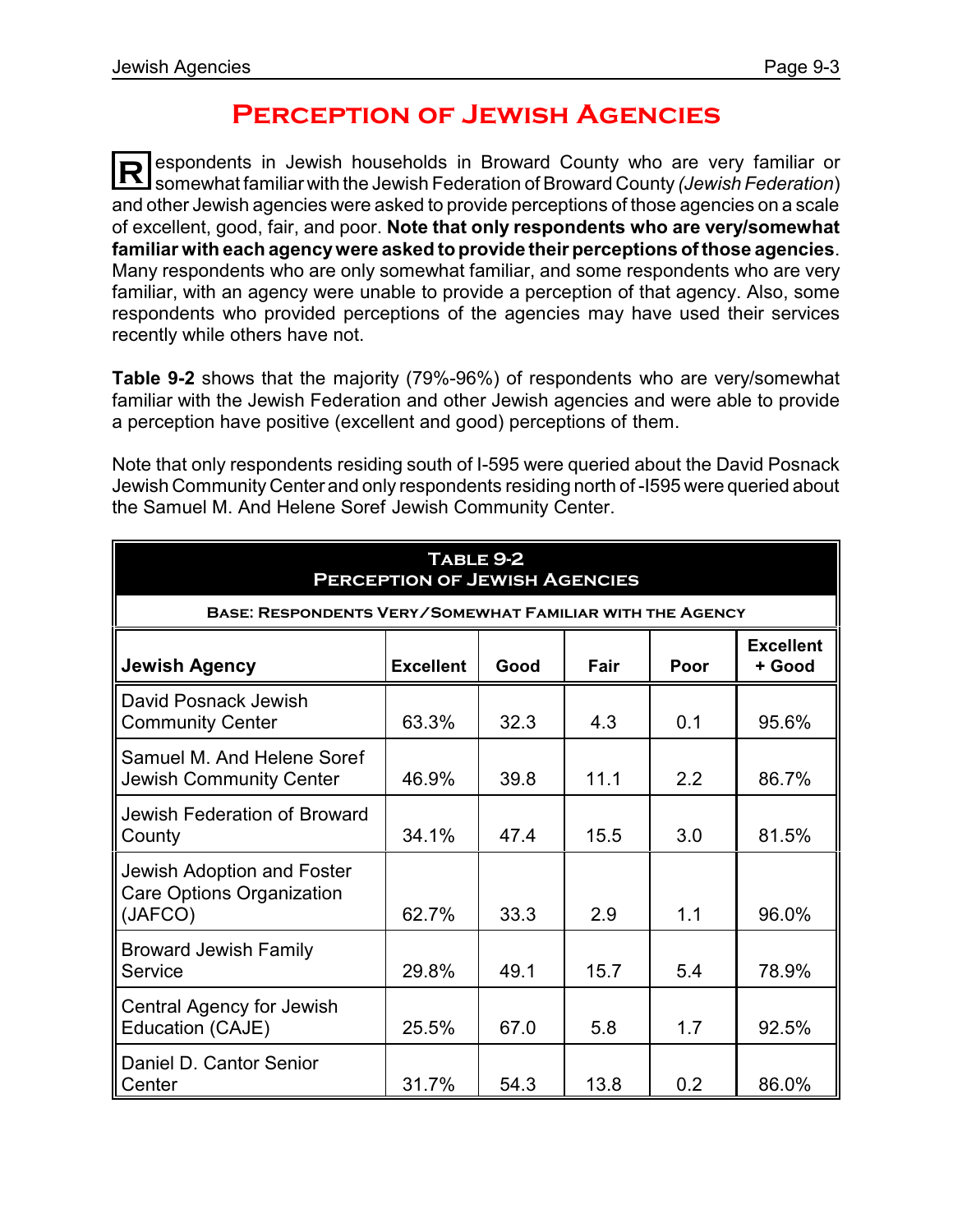### **David Posnack Jewish Community Center**

#### **Familiarity with the David Posnack Jewish Community Center**

**T able 9-3** shows that 40% of respondents in Jewish households in Broward County south of I-595 are very familiar, 37% are somewhat familiar, and 23% are not at all familiar with the David Posnack Jewish Community Center (Posnack). In examining these results, it should be noted that this study overestimates the true level of familiarity with the JCC. Some respondents provide "false positive" responses to this question, because they confuse the JCC with synagogues, the Jewish Federation, and other Jewish organizations.

**Community Comparisons**. **Table 9-4** shows that the 40% **very familiar** with the Posnack JCC is about average among about 40 comparison JCCs and compares to 35% in Miami (Alper), 32% in Miami (Russell), 30% in Miami (Miami Beach), 22% in West Palm Beach (Kaplan), 20% in Broward (Soref), 15% in South Palm Beach, 14% in West Palm Beach (Boynton), and 5% in Las Vegas. The 40% compares to 18% in 1997.

The 23% **not at all familiar** with the Posnack JCC is about average among the comparison JCCs and compares to 73% in Las Vegas, 57% in Broward (Soref), 56% in South Palm Beach, 53% in West Palm Beach (Boynton), 41% in Miami (Miami Beach), 39% in West Palm Beach (Kaplan), 32% in Miami (Russell), 31% in Miami (Alper), The 23% compares to 43% in 1997.

**Comparisons Among Population Subgroups**. **Table 9-3** shows that, overall, 40% of respondents are very familiar with the Posnack JCC. The percentage is much higher for respondents (in):

- under age 35 (68%) and age 65-74 (53%)
- $\bullet$  households with only adult children (42%) and elderly couple households (52%)
- ! households earning an annual income of \$200,000 and over (64%)
- Orthodox households (52%)
- in-married households (56%)
- ! synagogue member households (60%), JCC member households (86%), and Jewish organization member households (56%)
- households in which an adult visited Israel on a Jewish trip (64%)
- households who donated to the Jewish Federation in the past year (67%)
- $\bullet$  households who donated under \$100 (56%), \$100-\$1,000 (71%) and \$1,000 and over 78%) to the Jewish Federation in the past year

The percentage very familiar with the Posnack JCC is much lower for respondents in:

- non-elderly single households (19%)
- ! households earning an annual income under \$25,000 (9%) and \$25,000-\$50,000  $(18%)$
- Just Jewish households (14%)
- intermarried households (18%)
- synagogue non-member households (26%)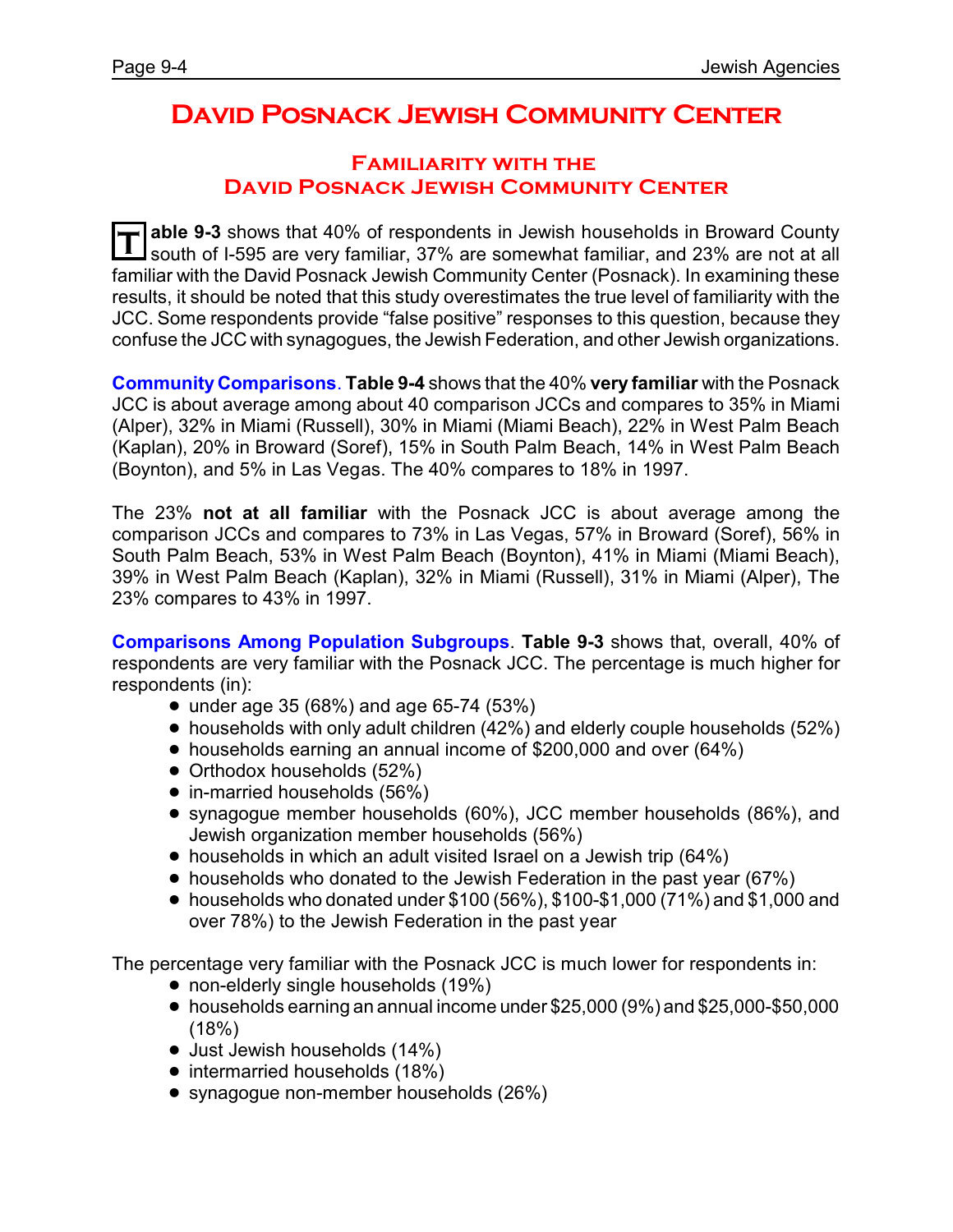- households in which no adult visited Israel (29%)
- ! households who were not asked to donate to the Jewish Federation in the past year (30%)

Recall that the level of familiarity with the JCC is that of the respondent. In some cases, the respondent is not the active JCC member in the household, which helps to explain why some respondents in JCC member households are only somewhat familiar or not at all familiar with the JCC.

| TABLE 9-3<br><b>FAMILIARITY WITH THE DAVID POSNACK JEWISH COMMUNITY CENTER</b> |                                |                                                                            |      |  |  |  |
|--------------------------------------------------------------------------------|--------------------------------|----------------------------------------------------------------------------|------|--|--|--|
|                                                                                | <b>BASE: RESPONDENTS</b>       |                                                                            |      |  |  |  |
| <b>Population Subgroup</b>                                                     | <b>Very</b><br><b>Familiar</b> | <b>Somewhat</b><br><b>Not at All</b><br><b>Familiar</b><br><b>Familiar</b> |      |  |  |  |
| <b>All South Broward</b>                                                       | 40.2%                          | 37.0                                                                       | 22.8 |  |  |  |
|                                                                                | <b>GEOGRAPHIC AREA</b>         |                                                                            |      |  |  |  |
| Southeast                                                                      | 32.6%                          | 33.2                                                                       | 34.2 |  |  |  |
| Southwest                                                                      | 46.0%                          | 40.0                                                                       | 14.0 |  |  |  |
| <b>LENGTH OF RESIDENCE IN BROWARD COUNTY</b>                                   |                                |                                                                            |      |  |  |  |
| $0 - 9$ years                                                                  | 18.5%                          | 41.6                                                                       | 39.9 |  |  |  |
| 10 - 19 years                                                                  | 37.9%                          | 38.3                                                                       | 23.8 |  |  |  |
| 20 or more years                                                               | 46.6%                          | 35.4                                                                       | 18.0 |  |  |  |
|                                                                                | <b>AGE OF RESPONDENT</b>       |                                                                            |      |  |  |  |
| Under 35                                                                       | 67.5%                          | 12.1                                                                       | 20.4 |  |  |  |
| $35 - 49$                                                                      | 37.7%                          | 33.7                                                                       | 28.6 |  |  |  |
| $50 - 64$                                                                      | 35.8%                          | 45.1                                                                       | 19.1 |  |  |  |
| $65 - 74$                                                                      | 52.6%                          | 40.4                                                                       | 7.0  |  |  |  |
| 75 and over                                                                    | 30.4%                          | 31.8                                                                       | 37.8 |  |  |  |
| $\rightarrow$ 65 and over                                                      | 40.7%                          | 35.8                                                                       | 23.5 |  |  |  |
| <b>SEX OF RESPONDENT</b>                                                       |                                |                                                                            |      |  |  |  |
| Male                                                                           | 41.9%                          | 36.1                                                                       | 22.0 |  |  |  |
| Female                                                                         | 38.9%                          | 37.8                                                                       | 23.3 |  |  |  |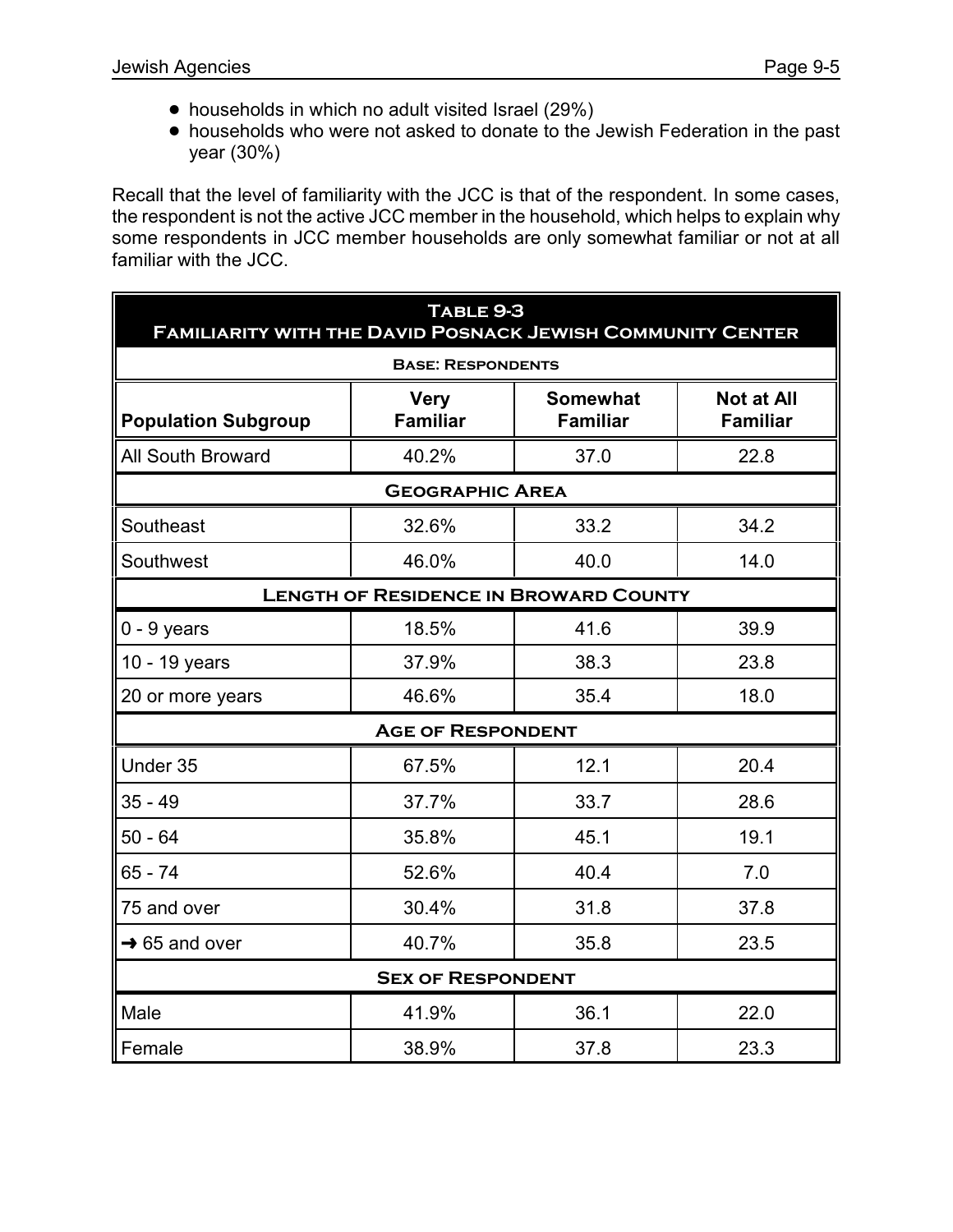| TABLE 9-3<br><b>FAMILIARITY WITH THE DAVID POSNACK JEWISH COMMUNITY CENTER</b> |                                |                                    |                                      |  |  |  |  |
|--------------------------------------------------------------------------------|--------------------------------|------------------------------------|--------------------------------------|--|--|--|--|
|                                                                                | <b>BASE: RESPONDENTS</b>       |                                    |                                      |  |  |  |  |
| <b>Population Subgroup</b>                                                     | <b>Very</b><br><b>Familiar</b> | <b>Somewhat</b><br><b>Familiar</b> | <b>Not at All</b><br><b>Familiar</b> |  |  |  |  |
| <b>All South Broward</b>                                                       | 40.2%                          | 37.0                               | 22.8                                 |  |  |  |  |
| <b>HOUSEHOLD STRUCTURE</b>                                                     |                                |                                    |                                      |  |  |  |  |
| Household with Children                                                        | 47.7%                          | 30.6                               | 21.7                                 |  |  |  |  |
| Household with Only<br><b>Adult Children</b>                                   | 63.2%                          | 26.8                               | 10.0                                 |  |  |  |  |
| <b>Non-Elderly Couple</b>                                                      | 38.1%                          | 54.6                               | 7.3                                  |  |  |  |  |
| <b>Non-Elderly Single</b>                                                      | 19.2%                          | 39.9                               | 40.9                                 |  |  |  |  |
| <b>Elderly Couple</b>                                                          | 51.8%                          | 22.8                               | 25.4                                 |  |  |  |  |
| <b>Elderly Single</b>                                                          | 32.2%                          | 43.8                               | 24.0                                 |  |  |  |  |
|                                                                                | <b>HOUSEHOLD INCOME</b>        |                                    |                                      |  |  |  |  |
| Under \$25,000                                                                 | 9.1%                           | 24.7                               | 66.2                                 |  |  |  |  |
| $$25 - $50,000$                                                                | 18.0%                          | 36.4                               | 45.6                                 |  |  |  |  |
| \$50 - \$100,000                                                               | 34.7%                          | 39.1                               | 26.2                                 |  |  |  |  |
| \$100 - \$200,000                                                              | 47.2%                          | 49.6                               | 3.2                                  |  |  |  |  |
| \$200,000 and over                                                             | 64.2%                          | 26.5                               | 9.3                                  |  |  |  |  |
|                                                                                | <b>JEWISH IDENTIFICATION</b>   |                                    |                                      |  |  |  |  |
| Orthodox                                                                       | 51.7%                          | 23.4                               | 24.9                                 |  |  |  |  |
| Conservative                                                                   | 46.7%                          | 39.0                               | 14.3                                 |  |  |  |  |
| Reform                                                                         | 57.2%                          | 33.0                               | 9.8                                  |  |  |  |  |
| Just Jewish                                                                    | 14.4%                          | 40.4                               | 45.2                                 |  |  |  |  |
|                                                                                | <b>TYPE OF MARRIAGE</b>        |                                    |                                      |  |  |  |  |
| In-married                                                                     | 56.3%                          | 31.5                               | 12.2                                 |  |  |  |  |
| Conversionary                                                                  | 43.1%                          | 28.4                               | 28.5                                 |  |  |  |  |
| Intermarried                                                                   | 17.5%                          | 58.6                               | 23.9                                 |  |  |  |  |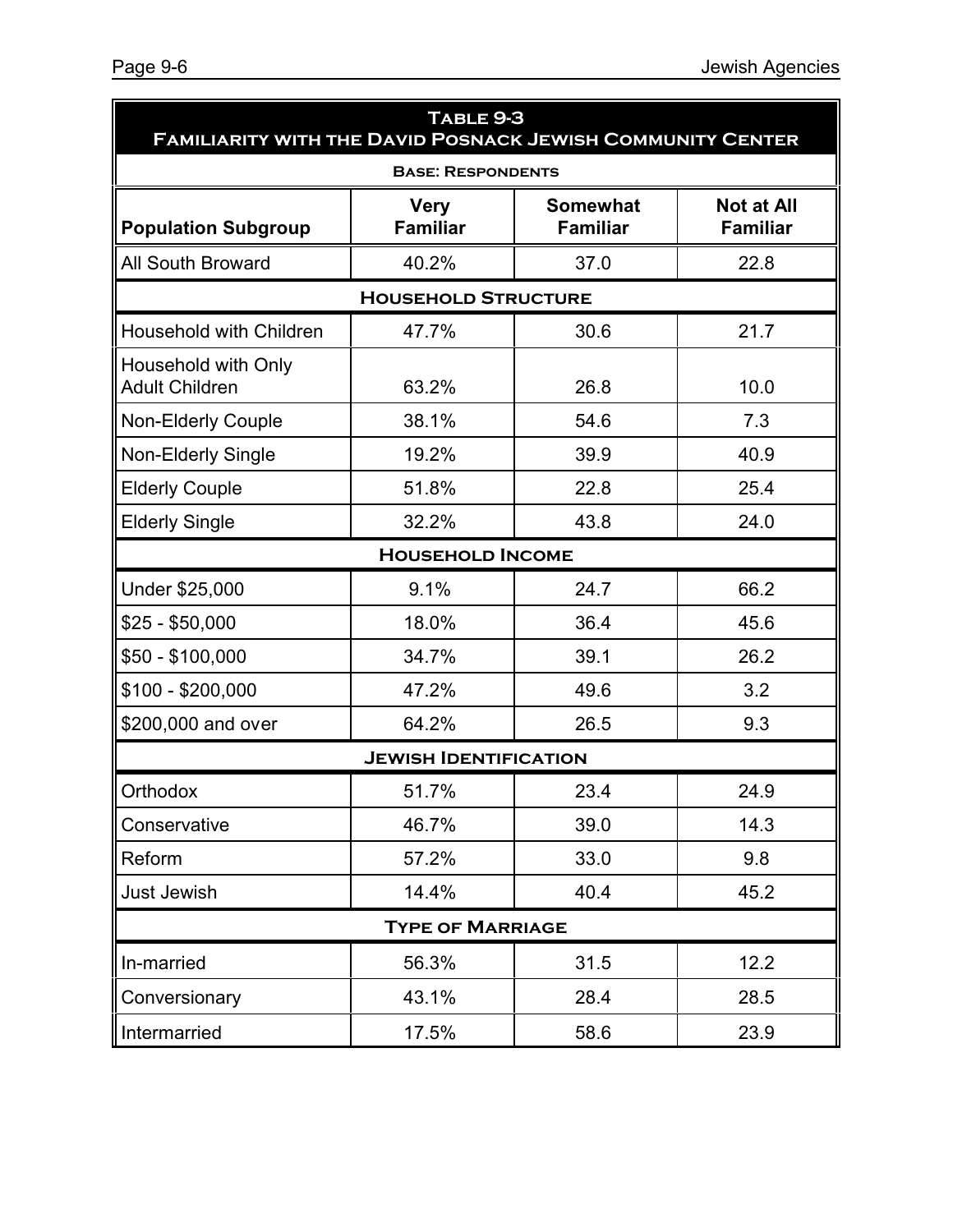| TABLE 9-3<br><b>FAMILIARITY WITH THE DAVID POSNACK JEWISH COMMUNITY CENTER</b> |                                                           |                                    |                                      |  |  |  |
|--------------------------------------------------------------------------------|-----------------------------------------------------------|------------------------------------|--------------------------------------|--|--|--|
| <b>BASE: RESPONDENTS</b>                                                       |                                                           |                                    |                                      |  |  |  |
| <b>Population Subgroup</b>                                                     | <b>Very</b><br><b>Familiar</b>                            | <b>Somewhat</b><br><b>Familiar</b> | <b>Not at All</b><br><b>Familiar</b> |  |  |  |
| <b>All South Broward</b>                                                       | 40.2%                                                     | 37.0                               | 22.8                                 |  |  |  |
|                                                                                | <b>SYNAGOGUE MEMBERSHIP</b>                               |                                    |                                      |  |  |  |
| Member                                                                         | 59.8%                                                     | 27.0                               | 13.2                                 |  |  |  |
| Non-Member                                                                     | 26.0%                                                     | 44.3                               | 29.7                                 |  |  |  |
|                                                                                | <b>JCC MEMBERSHIP</b>                                     |                                    |                                      |  |  |  |
| Member                                                                         | 85.8%                                                     | 12.7                               | 1.5                                  |  |  |  |
| Non-Member                                                                     | 32.2%                                                     | 41.3                               | 26.5                                 |  |  |  |
| <b>JEWISH ORGANIZATION MEMBERSHIP</b>                                          |                                                           |                                    |                                      |  |  |  |
| Member                                                                         | 55.8%                                                     | 27.7                               | 16.5                                 |  |  |  |
| Non-Member                                                                     | 35.6%                                                     | 39.8                               | 24.6                                 |  |  |  |
|                                                                                | <b>ANY ADULT VISITED ISRAEL</b>                           |                                    |                                      |  |  |  |
| On Jewish Trip                                                                 | 63.5%                                                     | 28.9                               | 7.6                                  |  |  |  |
| On General Trip                                                                | 29.2%                                                     | 37.0                               | 33.8                                 |  |  |  |
| <b>No</b>                                                                      | 28.7%                                                     | 46.4                               | 24.9                                 |  |  |  |
|                                                                                | <b>JEWISH FEDERATION MARKET SEGMENTS IN THE PAST YEAR</b> |                                    |                                      |  |  |  |
| Donated to Federation                                                          | 67.1%                                                     | 24.0                               | 8.9                                  |  |  |  |
| Asked, Did Not Donate                                                          | 39.8%                                                     | 51.1                               | 9.1                                  |  |  |  |
| <b>Not Asked</b>                                                               | 30.1%                                                     | 40.7                               | 29.2                                 |  |  |  |
|                                                                                | <b>DONATED TO JEWISH FEDERATION IN THE PAST YEAR</b>      |                                    |                                      |  |  |  |
| Nothing                                                                        | 30.9%                                                     | 41.6                               | 27.5                                 |  |  |  |
| <b>Under \$100</b>                                                             | 56.0%                                                     | 27.0                               | 17.0                                 |  |  |  |
| $$100 - $1,000$                                                                | 70.9%                                                     | 23.4                               | 5.7                                  |  |  |  |
| \$1,000 and over                                                               | 77.6%                                                     | 19.9                               | 2.5                                  |  |  |  |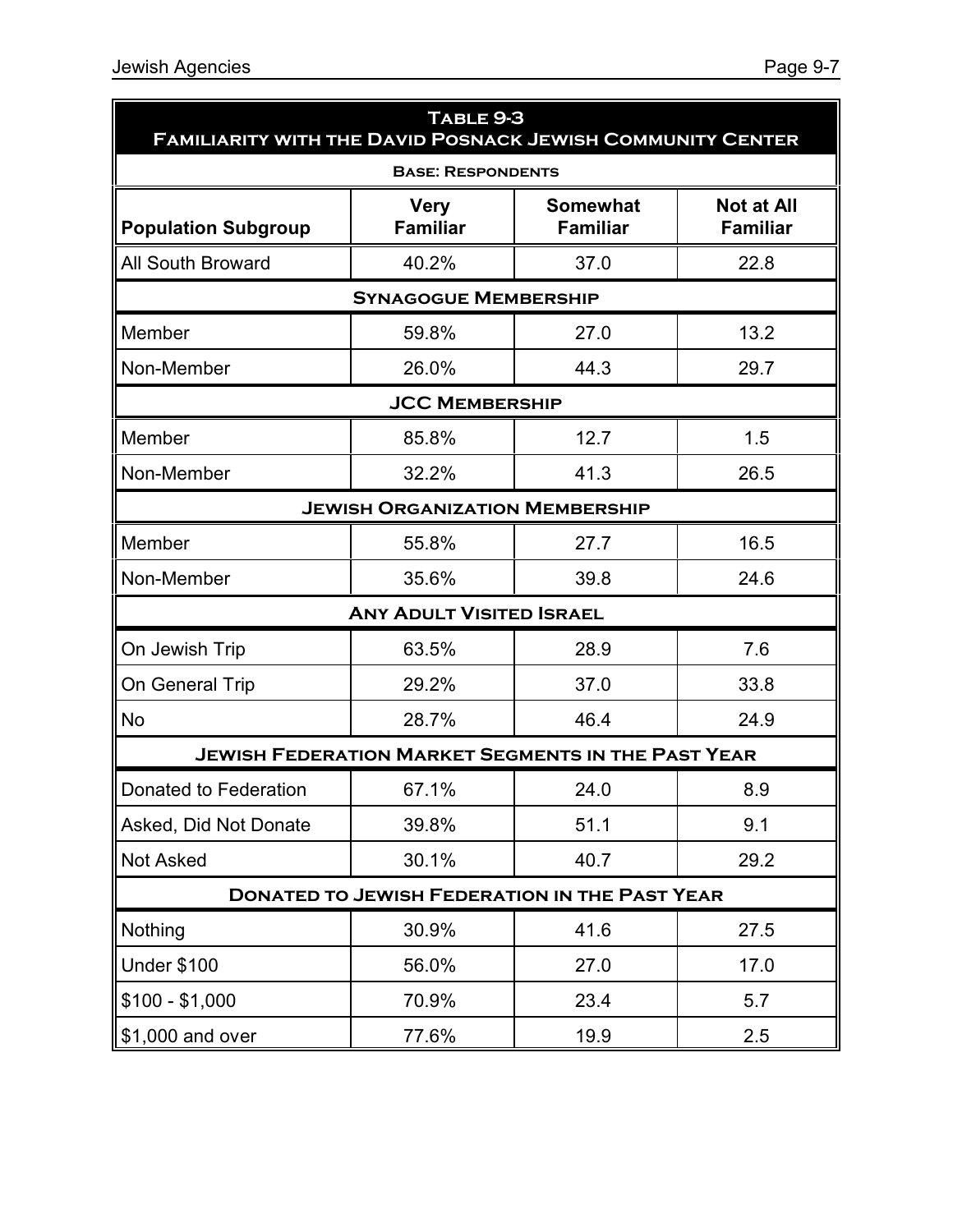| TABLE 9-4<br><b>FAMILIARITY WITH THE LOCAL JEWISH COMMUNITY CENTER</b><br><b>COMMUNITY COMPARISONS</b> |      |                                |                                    |                                      |  |  |  |
|--------------------------------------------------------------------------------------------------------|------|--------------------------------|------------------------------------|--------------------------------------|--|--|--|
| <b>BASE: RESPONDENTS</b>                                                                               |      |                                |                                    |                                      |  |  |  |
| <b>Community</b>                                                                                       | Year | <b>Very</b><br><b>Familiar</b> | <b>Somewhat</b><br><b>Familiar</b> | <b>Not at All</b><br><b>Familiar</b> |  |  |  |
| Rochester                                                                                              | 1999 | 59%                            | 36                                 | 6                                    |  |  |  |
| York                                                                                                   | 1999 | 56%                            | 36                                 | 9                                    |  |  |  |
| St. Paul                                                                                               | 2004 | 54%                            | 31                                 | 15                                   |  |  |  |
| Richmond                                                                                               | 1994 | 52%                            | 36                                 | 12                                   |  |  |  |
| Charlotte                                                                                              | 1997 | 51%                            | 34                                 | 15                                   |  |  |  |
| <b>Detroit</b>                                                                                         | 2005 | 49%                            | 37                                 | 14                                   |  |  |  |
| Milwaukee                                                                                              | 1996 | 49%                            | 37                                 | 14                                   |  |  |  |
| Wilmington                                                                                             | 1995 | 48%                            | 30                                 | 22                                   |  |  |  |
| San Antonio                                                                                            | 2007 | 46%                            | 38                                 | 16                                   |  |  |  |
| Monmouth (Deal) *                                                                                      | 1997 | 46%                            | 31                                 | 23                                   |  |  |  |
| <b>Tidewater</b>                                                                                       | 2001 | 45%                            | 38                                 | 17                                   |  |  |  |
| Washington (Gr. Wash.)*                                                                                | 2003 | 44%                            | 42                                 | 14                                   |  |  |  |
| <b>Jacksonville</b>                                                                                    | 2002 | 44%                            | 36                                 | 21                                   |  |  |  |
| Lehigh Valley                                                                                          | 2007 | 43%                            | 36                                 | 21                                   |  |  |  |
| Hartford                                                                                               | 2000 | 41%                            | 41                                 | 18                                   |  |  |  |
| <b>BROWARD</b> (Posnack) *                                                                             | 2016 | 40%                            | 37                                 | 23                                   |  |  |  |
| Tucson                                                                                                 | 2002 | 39%                            | 48                                 | 13                                   |  |  |  |
| Bergen (Palisades) *                                                                                   | 2001 | 38%                            | 42                                 | 20                                   |  |  |  |
| Minneapolis                                                                                            | 2004 | 36%                            | 40                                 | 24                                   |  |  |  |
| New Haven                                                                                              | 2010 | 35%                            | 42                                 | 23                                   |  |  |  |
| Miami (Alper) *                                                                                        | 2014 | 35%                            | 34                                 | 31                                   |  |  |  |
| Washington (DCJCC) *                                                                                   | 2003 | 34%                            | 51                                 | 15                                   |  |  |  |
| Orlando                                                                                                | 1993 | 33%                            | 40                                 | 27                                   |  |  |  |
| Miami (Russell) *                                                                                      | 2014 | 32%                            | 35                                 | 32                                   |  |  |  |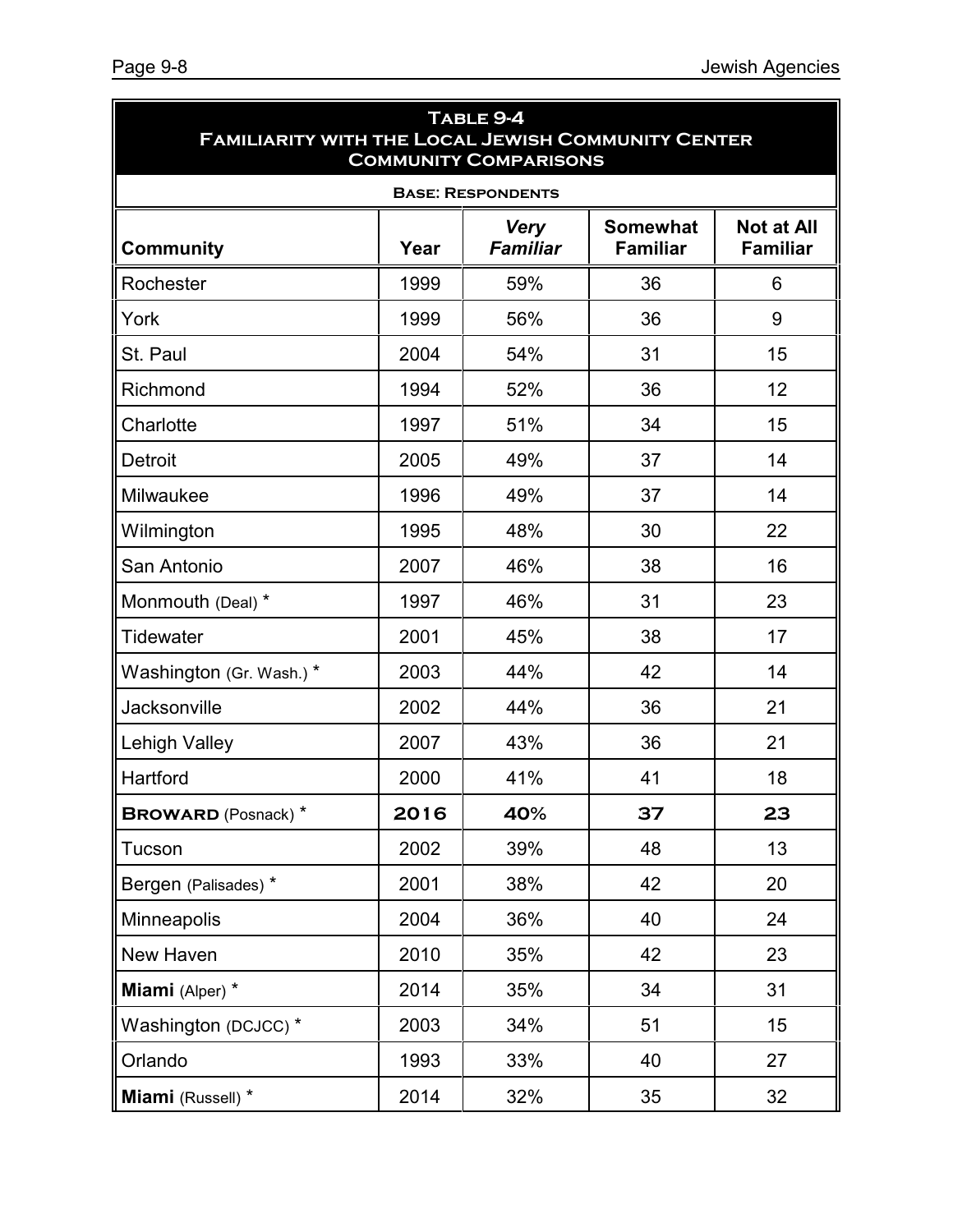| TABLE 9-4<br><b>FAMILIARITY WITH THE LOCAL JEWISH COMMUNITY CENTER</b><br><b>COMMUNITY COMPARISONS</b> |      |                                |                                    |                                      |  |  |  |
|--------------------------------------------------------------------------------------------------------|------|--------------------------------|------------------------------------|--------------------------------------|--|--|--|
| <b>BASE: RESPONDENTS</b>                                                                               |      |                                |                                    |                                      |  |  |  |
| <b>Community</b>                                                                                       | Year | <b>Very</b><br><b>Familiar</b> | <b>Somewhat</b><br><b>Familiar</b> | <b>Not at All</b><br><b>Familiar</b> |  |  |  |
| Rhode Island                                                                                           | 2002 | 31%                            | 46                                 | 23                                   |  |  |  |
| <b>Atlantic County</b>                                                                                 | 2004 | 31%                            | 42                                 | 26                                   |  |  |  |
| Miami (Miami Beach) *                                                                                  | 2014 | 30%                            | 29                                 | 41                                   |  |  |  |
| Bergen (YJCC) *                                                                                        | 2001 | 22%                            | 44                                 | 34                                   |  |  |  |
| W Palm Beach (Kaplan) *                                                                                | 2005 | 22%                            | 39                                 | 39                                   |  |  |  |
| <b>BROWARD (Soref)</b> *                                                                               | 2016 | 20%                            | 24                                 | 57                                   |  |  |  |
| Washington (NOVA) *                                                                                    | 2003 | 19%                            | 40                                 | 42                                   |  |  |  |
| Sarasota                                                                                               | 2001 | 18%                            | 43                                 | 39                                   |  |  |  |
| <b>Broward</b> (Posnack) *                                                                             | 1997 | 18%                            | 40                                 | 43                                   |  |  |  |
| <b>S Palm Beach</b>                                                                                    | 2005 | 15%                            | 28                                 | 56                                   |  |  |  |
| W Palm Beach (Boynton) *                                                                               | 2005 | 14%                            | 33                                 | 53                                   |  |  |  |
| <b>Broward (Soref) *</b>                                                                               | 1997 | 8%                             | 24                                 | 68                                   |  |  |  |
| Middlesex (YM-YWHA) * ©                                                                                | 2008 | 7%                             | 19                                 | 74                                   |  |  |  |
| Las Vegas ©                                                                                            | 2005 | 5%                             | 22                                 | 73                                   |  |  |  |
| Monmouth (Western) * $\circledcirc$                                                                    | 1997 | 5%                             | 13                                 | 83                                   |  |  |  |
| Middlesex (JCC) *                                                                                      | 2008 | 4%                             | 20                                 | 76                                   |  |  |  |

\* In communities with more than one JCC and where data are available for each JCC, results reflect only the familiarity of respondents who live in the service area of each JCC.

**O** JCC is not a full service facility.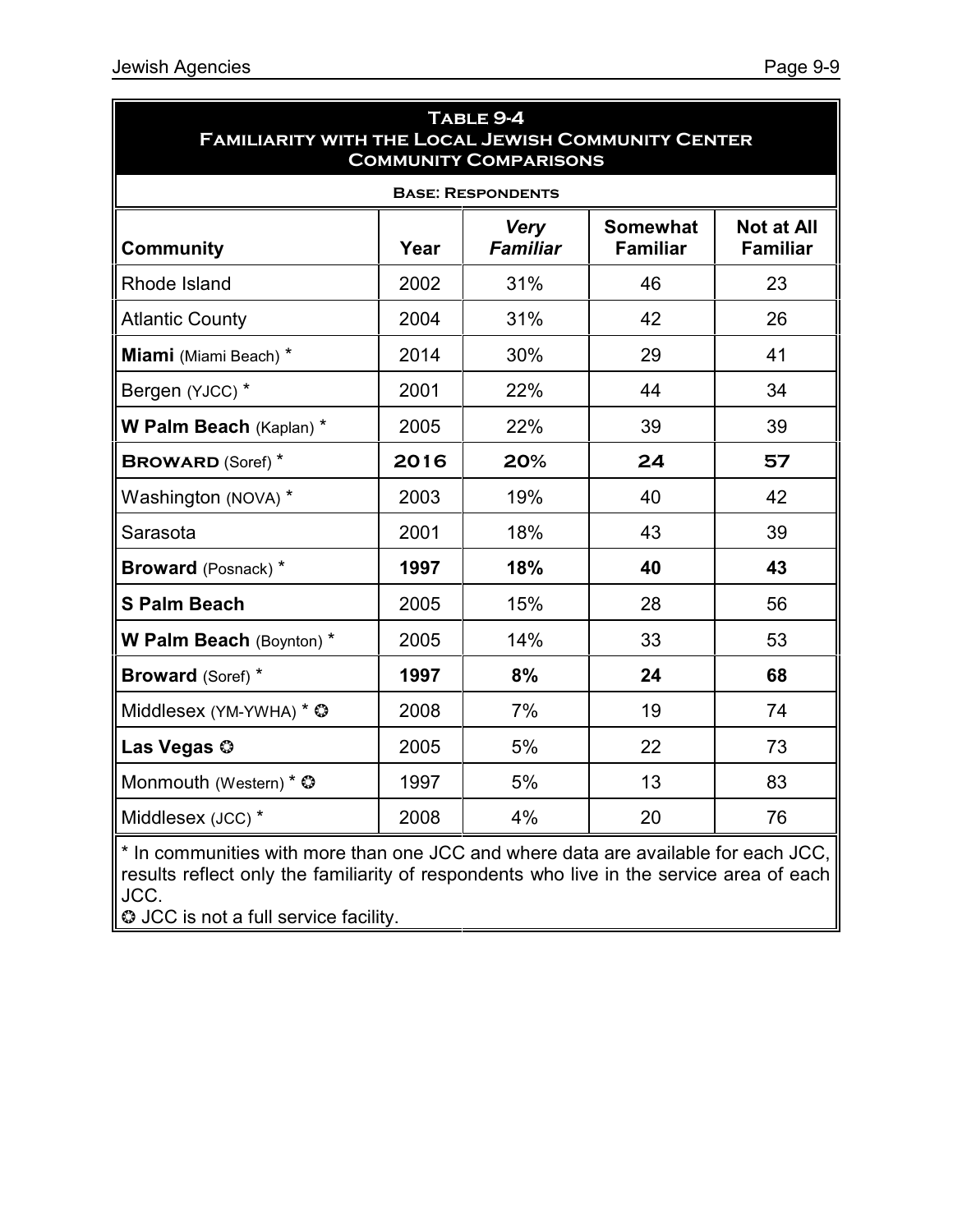# **David Posnack Jewish Community Center**

#### **Perception of the David Posnack Jewish Community Center**

**T able 9-5** shows that 63% of respondents in Jewish households in Broward County south of I-595 (who are very familiar or somewhat familiar with the David Posnack Jewish Community Center (DPJCC)) perceive the DPJCC as excellent; 32%, good; 4%, fair; and 0%, poor. In total, 96% of respondents who are very familiar or somewhat familiar with the DPJCC and who were willing to provide a perception have positive (excellent + good) perceptions. Of respondents who are very familiar with the DPJCC, 74% perceive it as excellent; 24%, good; 2%, fair; and 0%, poor.

**Community Comparisons**. **Table 9-6** shows that the 63% **excellent perceptions** of the Posnack JCC is the highest of about 40 comparison Jewish Community Centers and compares to 43% in Miami (Alper), 40% in West Palm Beach (Kaplan), 39% in South Palm Beach, 37% in Miami (Russell), 35% in Miami (Miami Beach), 30% in West Palm Beach (Boynton), 47% in Broward (Soref), and 13% in Las Vegas. The 63% compares 40% in 1997.

The 4% **fair/poor perceptions** of the Posnack JCC is the lowest of about 40 comparison Jewish Community Centers and compares to 34% in Las Vegas, 25% in Broward (Soref), 13% in Miami (Russell), 12% in West Palm Beach (Kaplan), 11% in Miami (Miami Beach), 10% in Miami (Alper), and 9% in both South Palm Beach and West Palm Beach (Boynton). The 4% compares to 10% in 1997.

**Comparisons Among Population Subgroups**. **Table 9-5** shows that, overall, 63% of respondents perceive the DPJCC as excellent. The percentage is much higher for respondents (in):

- who are very familiar with the Jewish Federation (74%)
- age 75 and over  $(73%)$
- elderly couple households (73%) and elderly single households (77%)
- households in which no adult visited Israel (75%)
- $\bullet$  households who donated \$100-\$1,000 (74%) and \$1,000 and over (73%) to the Jewish Federation in the past year

The percentage who perceive the JCC as excellent is much lower for respondents in:

- $\bullet$  under age 35 (40%)
- Orthodox households (46%) and Just Jewish households (43%)
- households earning under \$25,000 (25%)
- households who donated under \$100 to the Jewish Federation in the past year (51%)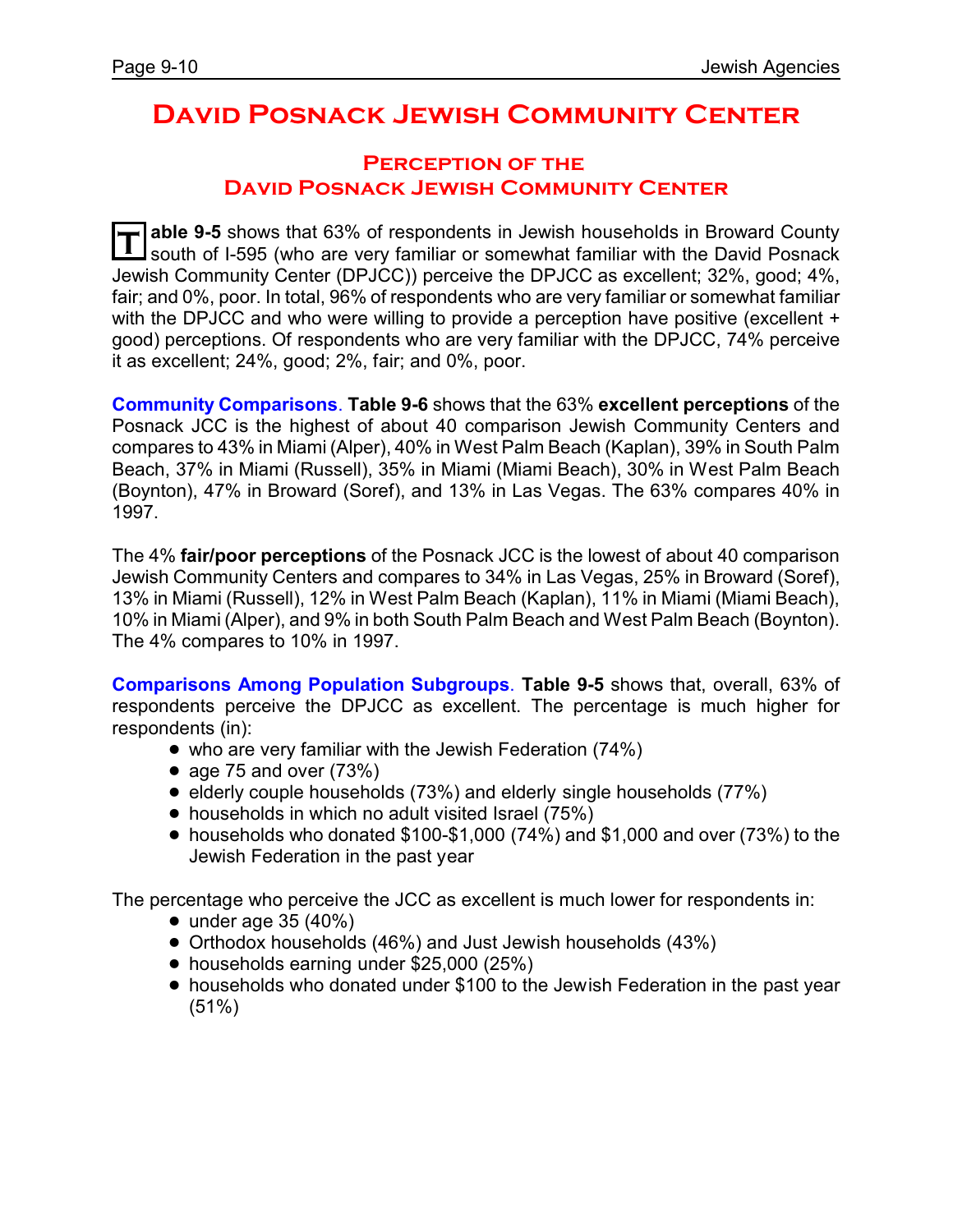| TABLE 9-5<br>PERCEPTION OF THE DAVID POSNACK JEWISH COMMUNITY CENTER |                            |      |      |      |                            |  |
|----------------------------------------------------------------------|----------------------------|------|------|------|----------------------------|--|
| <b>BASE: RESPONDENTS VERY/SOMEWHAT FAMILIAR WITH THE DPJCC</b>       |                            |      |      |      |                            |  |
| <b>Population Subgroup</b>                                           | <b>Excellent</b>           | Good | Fair | Poor | <b>Excellent</b><br>+ Good |  |
| <b>All South Broward</b>                                             | 63.3%                      | 32.3 | 4.3  | 0.1  | 95.6%                      |  |
| <b>Very Familiar</b>                                                 | 74.4%                      | 23.7 | 1.8  | 0.1  | 98.1%                      |  |
|                                                                      | <b>GEOGRAPHIC AREA</b>     |      |      |      |                            |  |
| Southeast                                                            | 60.8%                      | 35.5 | 3.4  | 0.3  | 96.3%                      |  |
| Southwest                                                            | 64.6%                      | 30.6 | 4.7  | 0.1  | 95.2%                      |  |
| <b>AGE OF RESPONDENT</b>                                             |                            |      |      |      |                            |  |
| Under 35                                                             | 40.1%                      | 48.2 | 11.7 | 0.0  | 88.3%                      |  |
| $35 - 49$                                                            | 56.1%                      | 41.4 | 2.3  | 0.2  | 97.5%                      |  |
| $50 - 64$                                                            | 62.8%                      | 32.8 | 4.1  | 0.3  | 95.6%                      |  |
| 65 - 74                                                              | 71.0%                      | 21.7 | 7.3  | 0.0  | 92.7%                      |  |
| 75 and over                                                          | 73.0%                      | 27.0 | 0.0  | 0.0  | 100.0%                     |  |
| $\rightarrow$ 65 and over                                            | 71.9%                      | 24.2 | 3.9  | 0.0  | 96.1%                      |  |
|                                                                      | <b>SEX OF RESPONDENT</b>   |      |      |      |                            |  |
| Male                                                                 | 54.9%                      | 36.5 | 8.6  | 0.0  | 91.4%                      |  |
| Female                                                               | 69.7%                      | 29.1 | 0.9  | 0.3  | 98.8%                      |  |
|                                                                      | <b>HOUSEHOLD STRUCTURE</b> |      |      |      |                            |  |
| Household with Children                                              | 59.4%                      | 29.6 | 10.4 | 0.6  | 89.0%                      |  |
| Household with Only<br><b>Adult Children</b>                         | 70.3%                      | 21.2 | 8.5  | 0.0  | 91.5%                      |  |
| <b>Non-Elderly Couple</b>                                            | 65.5%                      | 33.6 | 0.9  | 0.0  | 99.1%                      |  |
| Non-Elderly Single                                                   | 56.9%                      | 41.3 | 1.8  | 0.0  | 98.2%                      |  |
| <b>Elderly Couple</b>                                                | 73.2%                      | 26.6 | 0.2  | 0.0  | 99.8%                      |  |
| <b>Elderly Single</b>                                                | 76.6%                      | 23.4 | 0.0  | 0.0  | 100.0%                     |  |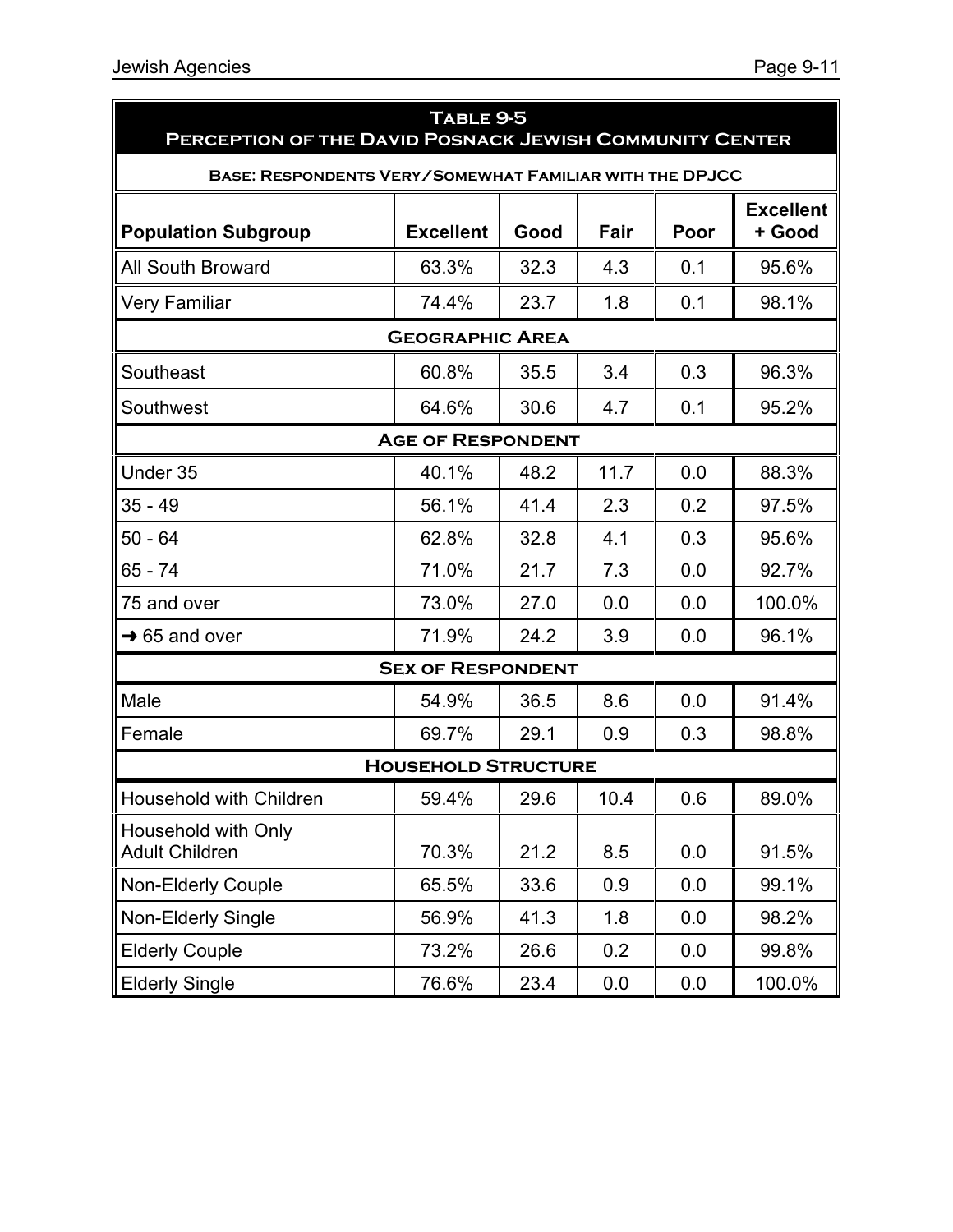| TABLE 9-5<br>PERCEPTION OF THE DAVID POSNACK JEWISH COMMUNITY CENTER |                                       |      |      |      |                            |  |  |
|----------------------------------------------------------------------|---------------------------------------|------|------|------|----------------------------|--|--|
| BASE: RESPONDENTS VERY/SOMEWHAT FAMILIAR WITH THE DPJCC              |                                       |      |      |      |                            |  |  |
| <b>Population Subgroup</b>                                           | <b>Excellent</b>                      | Good | Fair | Poor | <b>Excellent</b><br>+ Good |  |  |
| <b>All South Broward</b>                                             | 63.3%                                 | 32.3 | 4.3  | 0.1  | 95.6%                      |  |  |
|                                                                      | <b>HOUSEHOLD INCOME</b>               |      |      |      |                            |  |  |
| Under \$50,000                                                       | 54.1%                                 | 45.9 | 0.0  | 0.0  | 100.0%                     |  |  |
| \$50,000 - \$100,000                                                 | 58.7%                                 | 30.6 | 10.7 | 0.0  | 89.3%                      |  |  |
| \$100,000 - \$200,000                                                | 58.4%                                 | 35.1 | 6.3  | 0.2  | 93.5%                      |  |  |
| \$200,000 and over                                                   | 71.4%                                 | 26.4 | 2.2  | 0.0  | 97.8%                      |  |  |
|                                                                      | <b>JEWISH IDENTIFICATION</b>          |      |      |      |                            |  |  |
| Orthodox                                                             | 45.5%                                 | 49.7 | 4.8  | 0.0  | 95.2%                      |  |  |
| Conservative                                                         | 72.1%                                 | 24.7 | 2.9  | 0.3  | 96.8%                      |  |  |
| Reform                                                               | 70.0%                                 | 28.7 | 1.2  | 0.1  | 98.7%                      |  |  |
| <b>Just Jewish</b>                                                   | 42.7%                                 | 48.4 | 8.9  | 0.0  | 91.1%                      |  |  |
|                                                                      | <b>TYPE OF MARRIAGE</b>               |      |      |      |                            |  |  |
| In-married                                                           | 68.5%                                 | 27.3 | 3.9  | 0.3  | 95.8%                      |  |  |
| Conversionary                                                        | 63.0%                                 | 13.5 | 23.5 | 0.0  | 76.5%                      |  |  |
|                                                                      | <b>SYNAGOGUE MEMBERSHIP</b>           |      |      |      |                            |  |  |
| Member                                                               | 65.2%                                 | 31.3 | 3.2  | 0.3  | 96.5%                      |  |  |
| Non-Member                                                           | 61.5%                                 | 33.2 | 5.3  | 0.0  | 94.7%                      |  |  |
|                                                                      | <b>JCC MEMBERSHIP</b>                 |      |      |      |                            |  |  |
| Member                                                               | 69.1%                                 | 29.2 | 1.7  | 0.0  | 98.3%                      |  |  |
| Non-Member                                                           | 61.9%                                 | 33.0 | 4.9  | 0.2  | 94.9%                      |  |  |
|                                                                      | <b>JEWISH ORGANIZATION MEMBERSHIP</b> |      |      |      |                            |  |  |
| Member                                                               | 69.0%                                 | 29.2 | 1.7  | 0.1  | 98.2%                      |  |  |
| Non-Member                                                           | 61.5%                                 | 33.3 | 5.1  | 0.1  | 94.8%                      |  |  |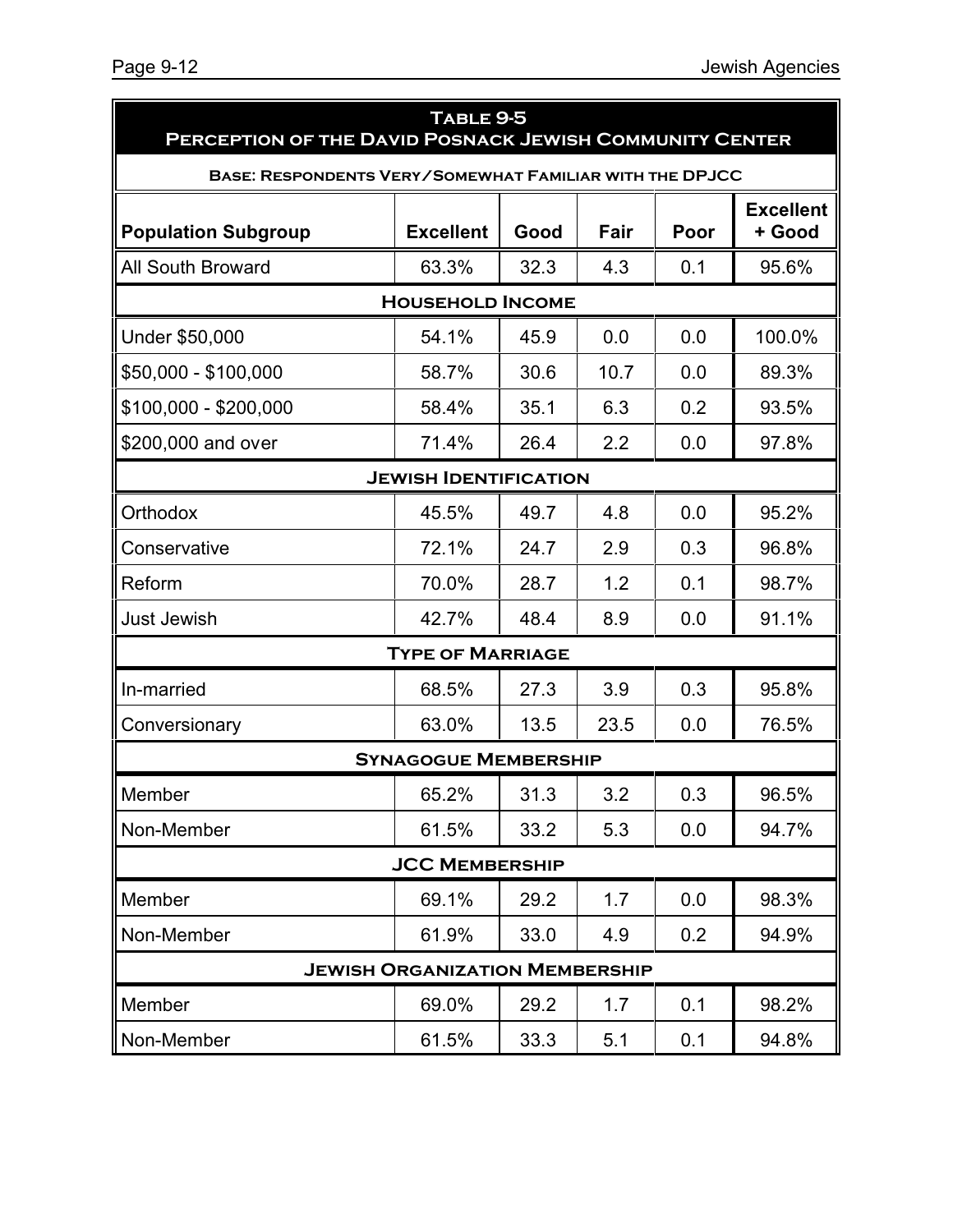| TABLE 9-5<br>PERCEPTION OF THE DAVID POSNACK JEWISH COMMUNITY CENTER |                                 |      |      |      |                            |  |
|----------------------------------------------------------------------|---------------------------------|------|------|------|----------------------------|--|
| <b>BASE: RESPONDENTS VERY/SOMEWHAT FAMILIAR WITH THE DPJCC</b>       |                                 |      |      |      |                            |  |
| <b>Population Subgroup</b>                                           | <b>Excellent</b>                | Good | Fair | Poor | <b>Excellent</b><br>+ Good |  |
| <b>All South Broward</b>                                             | 63.3%                           | 32.3 | 4.3  | 0.1  | 95.6%                      |  |
|                                                                      | <b>ANY ADULT VISITED ISRAEL</b> |      |      |      |                            |  |
| On Jewish Trip                                                       | 59.5%                           | 34.3 | 6.1  | 0.1  | 93.8%                      |  |
| On General Trip                                                      | 58.8%                           | 36.0 | 4.9  | 0.3  | 94.8%                      |  |
| <b>No</b>                                                            | 74.5%                           | 24.7 | 0.8  | 0.0  | 99.2%                      |  |
| <b>JEWISH FEDERATION MARKET SEGMENTS IN THE PAST YEAR</b>            |                                 |      |      |      |                            |  |
| Donated to Federation                                                | 67.1%                           | 30.7 | 2.1  | 0.1  | 97.8%                      |  |
| Asked, Did Not Donate                                                | 58.0%                           | 37.4 | 4.6  | 0.0  | 95.4%                      |  |
| <b>Not Asked</b>                                                     | 61.5%                           | 32.9 | 5.4  | 0.2  | 94.4%                      |  |
| <b>DONATED TO JEWISH FEDERATION IN THE PAST YEAR</b>                 |                                 |      |      |      |                            |  |
| Nothing                                                              | 61.1%                           | 33.4 | 5.3  | 0.2  | 94.5%                      |  |
| <b>Under \$100</b>                                                   | 51.3%                           | 46.8 | 1.9  | 0.0  | 98.1%                      |  |
| $$100 - $1,000$                                                      | 74.2%                           | 24.0 | 1.6  | 0.2  | 98.2%                      |  |
| \$1,000 and over                                                     | 72.5%                           | 23.1 | 4.4  | 0.0  | 95.6%                      |  |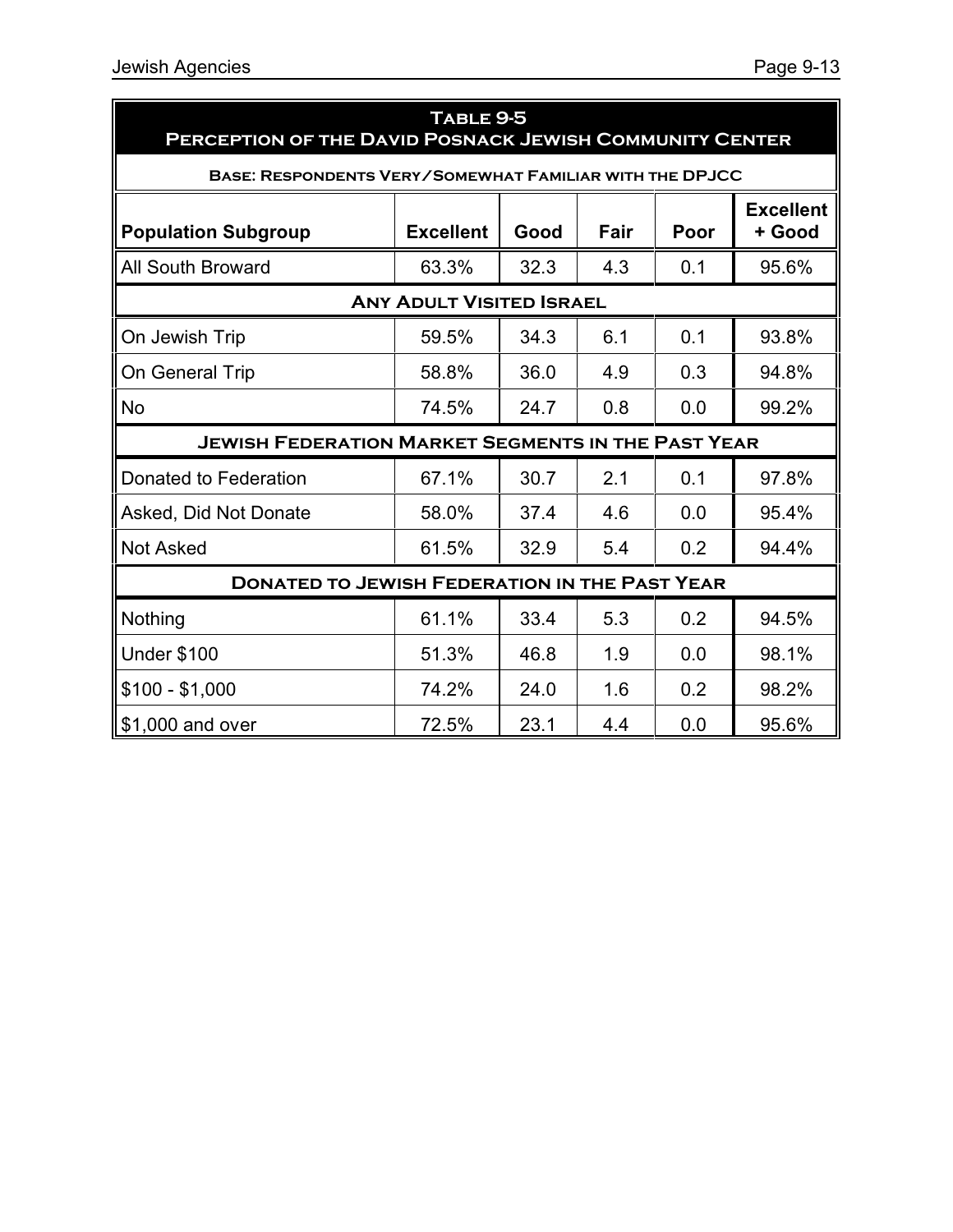| TABLE 9-6<br>PERCEPTION OF THE LOCAL JEWISH COMMUNITY CENTER<br><b>COMMUNITY COMPARISONS</b> |      |                  |      |                |                |                    |  |
|----------------------------------------------------------------------------------------------|------|------------------|------|----------------|----------------|--------------------|--|
| <b>BASE: RESPONDENTS VERY/SOMEWHAT FAMILIAR WITH THE LOCAL JCC</b>                           |      |                  |      |                |                |                    |  |
| <b>Community</b>                                                                             | Year | <b>Excellent</b> | Good | Fair           | Poor           | Excellent/<br>Good |  |
| <b>BROWARD</b> (Posnack) *                                                                   | 2016 | 63%              | 32   | 4              | $\mathbf{o}$   | 96%                |  |
| St. Paul                                                                                     | 2004 | 54%              | 37   | 8              | 1              | 91%                |  |
| Tucson                                                                                       | 2002 | 53%              | 38   | 8              | $\overline{2}$ | 91%                |  |
| York                                                                                         | 1999 | 53%              | 36   | $\overline{7}$ | 3              | 89%                |  |
| Rochester                                                                                    | 1999 | 48%              | 44   | 6              | $\overline{2}$ | 92%                |  |
| Charlotte                                                                                    | 1997 | 47%              | 44   | $\overline{7}$ | $\overline{2}$ | 91%                |  |
| Bergen (Palisades)*                                                                          | 2001 | 47%              | 40   | 10             | 3              | 87%                |  |
| San Antonio                                                                                  | 2007 | 46%              | 47   | 6              | $\mathbf 1$    | 94%                |  |
| <b>Atlantic County</b>                                                                       | 2004 | 45%              | 49   | 5              | 1              | 94%                |  |
| Sarasota                                                                                     | 2001 | 44%              | 47   | 8              | $\overline{2}$ | 90%                |  |
| Jacksonville                                                                                 | 2002 | 43%              | 47   | 9              | $\overline{2}$ | 89%                |  |
| Miami (Alper) *                                                                              | 2014 | 43%              | 47   | 8              | $\overline{2}$ | 90%                |  |
| Orlando                                                                                      | 1993 | 42%              | 45   | 10             | 4              | 86%                |  |
| Hartford                                                                                     | 2000 | 41%              | 51   | 8              | 1              | 91%                |  |
| Tidewater                                                                                    | 2001 | 41%              | 49   | 8              | $\overline{2}$ | 90%                |  |
| <b>Broward</b> (Posnack) *                                                                   | 1997 | 40%              | 50   | 8              | $\mathbf{2}$   | 90%                |  |
| W Palm Beach (Kaplan) *                                                                      | 2005 | 40%              | 48   | 9              | 3              | 88%                |  |
| <b>S Palm Beach</b>                                                                          | 2005 | 39%              | 51   | $\overline{7}$ | $\overline{2}$ | 90%                |  |
| Richmond                                                                                     | 1994 | 39%              | 50   | 9              | $\overline{2}$ | 89%                |  |
| New Haven                                                                                    | 2010 | 38%              | 48   | 12             | $\overline{2}$ | 86%                |  |
| Washington (DCJCC) *                                                                         | 2003 | 37%              | 57   | 5              | $\mathbf{1}$   | 94%                |  |
| <b>Broward (Soref) *</b>                                                                     | 1997 | 37%              | 53   | 6              | 4              | 90%                |  |
| Milwaukee                                                                                    | 1996 | 37%              | 50   | 10             | 3              | 88%                |  |
| Miami (Russell) *                                                                            | 2014 | 37%              | 49   | 10             | 3              | 87%                |  |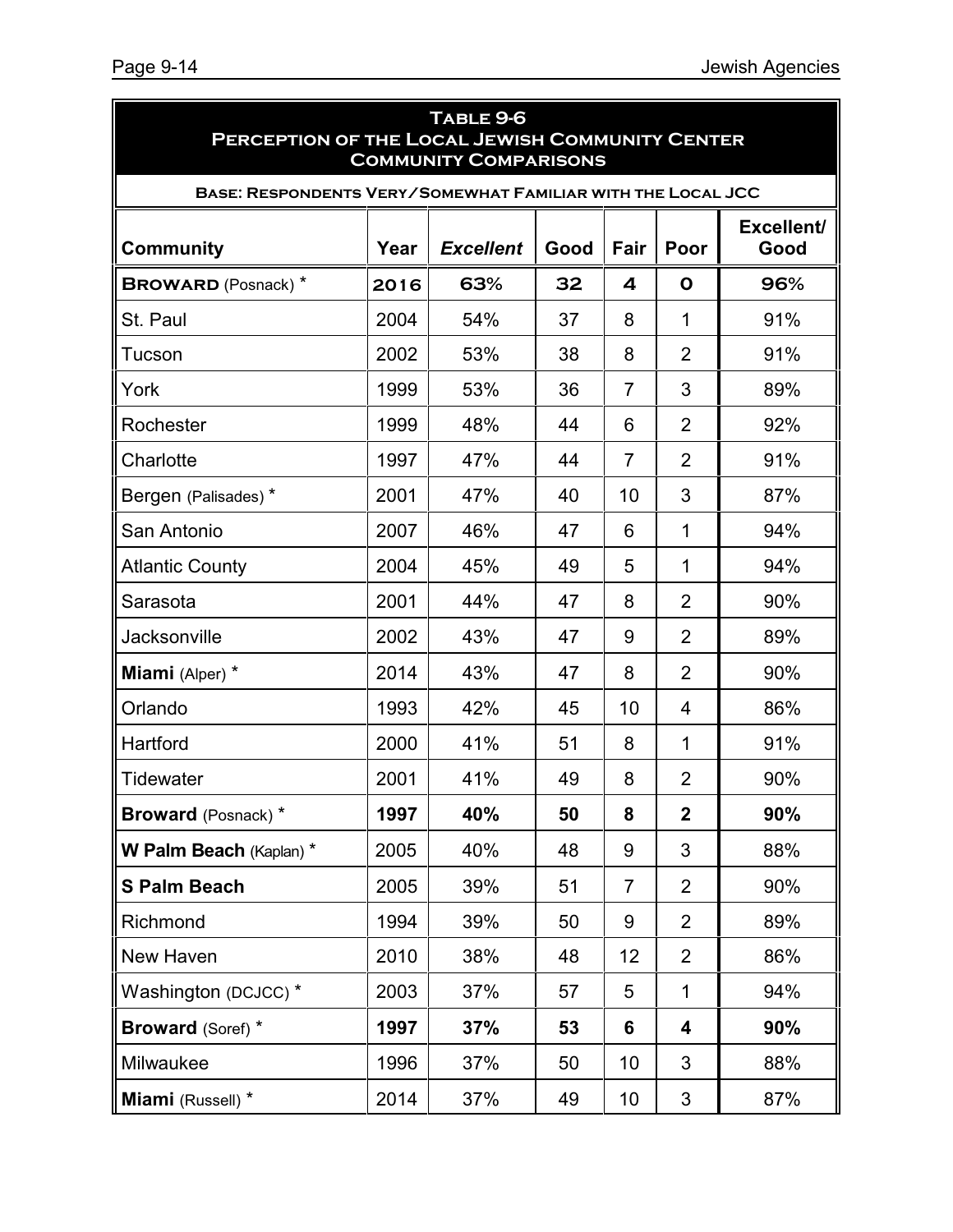| TABLE 9-6<br>PERCEPTION OF THE LOCAL JEWISH COMMUNITY CENTER<br><b>COMMUNITY COMPARISONS</b> |      |                  |      |                |                |                    |
|----------------------------------------------------------------------------------------------|------|------------------|------|----------------|----------------|--------------------|
| <b>BASE: RESPONDENTS VERY/SOMEWHAT FAMILIAR WITH THE LOCAL JCC</b>                           |      |                  |      |                |                |                    |
| <b>Community</b>                                                                             | Year | <b>Excellent</b> | Good | Fair           | Poor           | Excellent/<br>Good |
| Wilmington                                                                                   | 1995 | 37%              | 47   | 14             | $\overline{2}$ | 84%                |
| Washington (Gr. Wash.)*                                                                      | 2003 | 35%              | 56   | 9              | $\mathbf{1}$   | 90%                |
| Miami (Miami Beach) *                                                                        | 2014 | 35%              | 55   | 10             | $\mathbf 1$    | 90%                |
| <b>Detroit</b>                                                                               | 2005 | 34%              | 49   | 14             | 3              | 83%                |
| Monmouth (Deal) *                                                                            | 1997 | 33%              | 50   | 14             | $\overline{2}$ | 83%                |
| Minneapolis                                                                                  | 2004 | 31%              | 57   | 9              | 3              | 88%                |
| W Palm Beach (Boynton) *                                                                     | 2005 | 30%              | 61   | $\overline{7}$ | $\overline{2}$ | 91%                |
| Rhode Island                                                                                 | 2002 | 30%              | 57   | 13             | $\mathbf{1}$   | 86%                |
| <b>Lehigh Valley</b>                                                                         | 2007 | 26%              | 52   | 19             | 3              | 78%                |
| <b>BROWARD (Soref)</b> *                                                                     | 2016 | 25%              | 50   | 20             | 5              | 75%                |
| Washington (NOVA) *                                                                          | 2003 | 24%              | 70   | 6              | $\Omega$       | 94%                |
| Bergen (YJCC) *                                                                              | 2001 | 24%              | 62   | 13             | $\overline{2}$ | 86%                |
| Middlesex (JCC) *                                                                            | 2008 | 16%              | 59   | 21             | 5              | 74%                |
| Las Vegas ©                                                                                  | 2005 | 13%              | 53   | 29             | 5              | 66%                |
| Middlesex (YM-YWHA) * ©                                                                      | 2008 | 12%              | 62   | 15             | 11             | 74%                |
| Monmouth (Western) * $\circledcirc$                                                          | 1997 | 10%              | 70   | 13             | $\overline{7}$ | 80%                |

\* In communities with more than one JCC and where data are available for each JCC, results reflect only the perception of respondents who live in the service area of each| JCC.

 $\odot$  JCC is not a full service facility.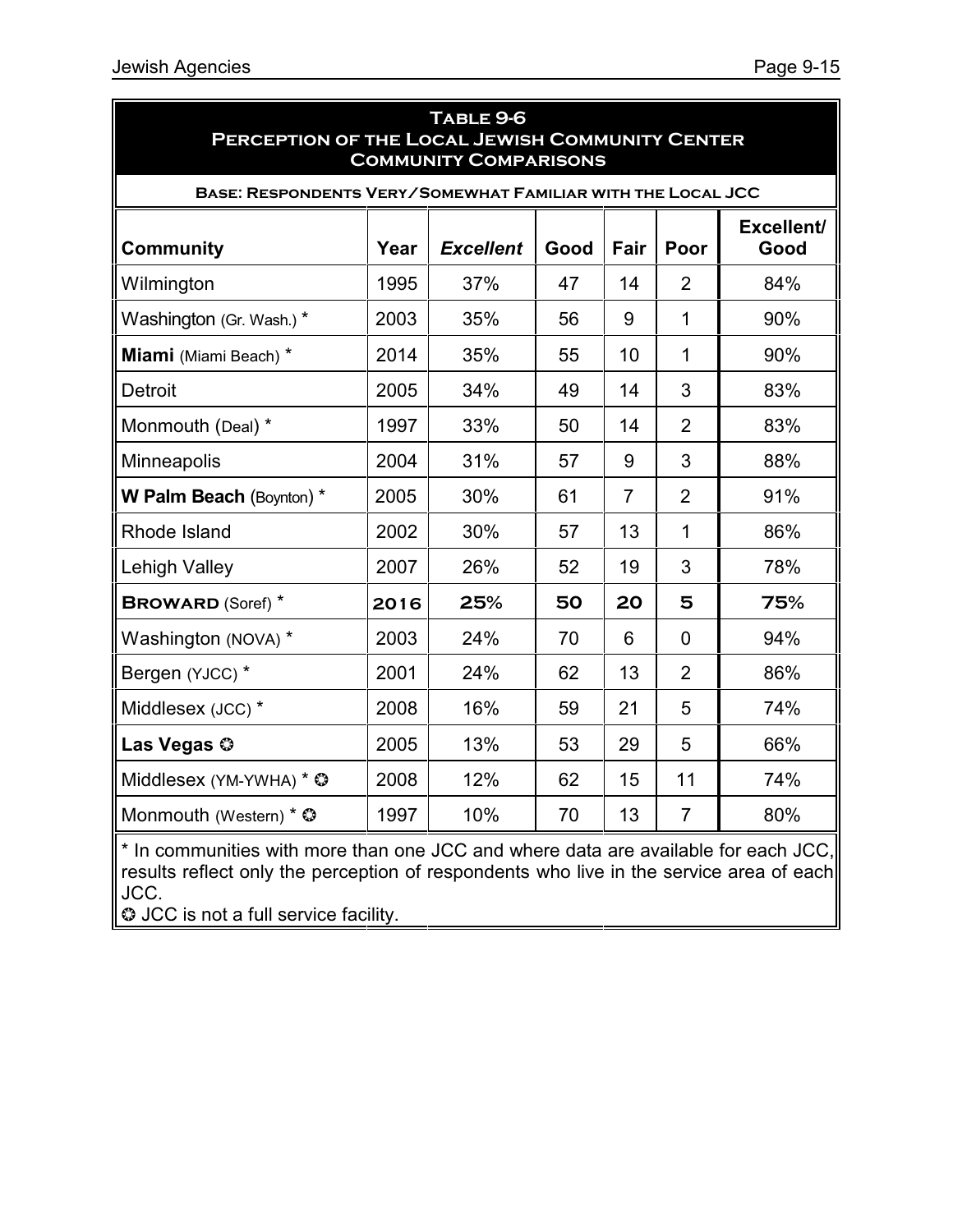# **Samuel M. and Helene Soref Jewish Community Center**

#### **Familiarity with the Soref Jewish Community Center**

**T able 9-7** shows that 20% of respondents in Jewish households in Broward County north of I-595 are very familiar, 24% are somewhat familiar, and 57% are not at all familiar with the Soref Jewish Community Center (SJCC). In examining these results, it should be noted that this study overestimates the true level of familiarity with the Soref JCC. Some respondents provide "false positive" responses to this question, because they confuse the Soref JCC with synagogues, the Jewish Federation, and other Jewish organizations.

**Community Comparisons**. **Table 9-4** shows that the 20% **very familiar** with the Soref JCC is well below average among about 40 comparison JCCs and compares to 40% in Broward (Posnack), 35% in Miami (Alper), 32% in Miami (Russell), 30% in Miami (Miami Beach), 22% in West Palm Beach (Kaplan), 15% in South Palm Beach, 14% in West Palm Beach (Boynton), and 5% in Las Vegas. The 20% compares to 8% in 1997.

The 57% **not at all familiar** with Soref JCC is the sixth highest of the comparison JCCs and compares to 73% in Las Vegas, 56% in South Palm Beach, 53% in West Palm Beach (Boynton), 41% in Miami (Miami Beach), 39% in West Palm Beach (Kaplan), 32% in Miami (Russell), 31% in Miami (Alper), and 23% in Broward (Posnack). The 57% compares to 68% in 1997.

**Comparisons Among Population Subgroups**. **Table 9-7** shows that, overall, 20% of respondents are very familiar with the Soref JCC. The percentage is much higher for respondents (in):

- $\bullet$  households in the Northwest (35%)
- under age 35 (37%) and age 35-49 (37%)
- ! households with children (36%) and households with only adult children (30%)
- in-married households (35%)
- JCC member households (37%)
- households in which an adult visited Israel on a Jewish trip (34%)
- ! households who donated to the Jewish Federation in the past year (33%)
- ! households who donated under \$100 (39%) and \$1,000 and over (37%) to the Jewish Federation in the past year

The percentage is much lower for respondents in:

- $\bullet$  the North Central (2%) and the East (7%)
- households in residence in Broward for 0-4 years (6%)
- age 65 and over  $(9\%)$
- non-elderly single households (10%) and elderly single households (5%)
- intermarried households (10%)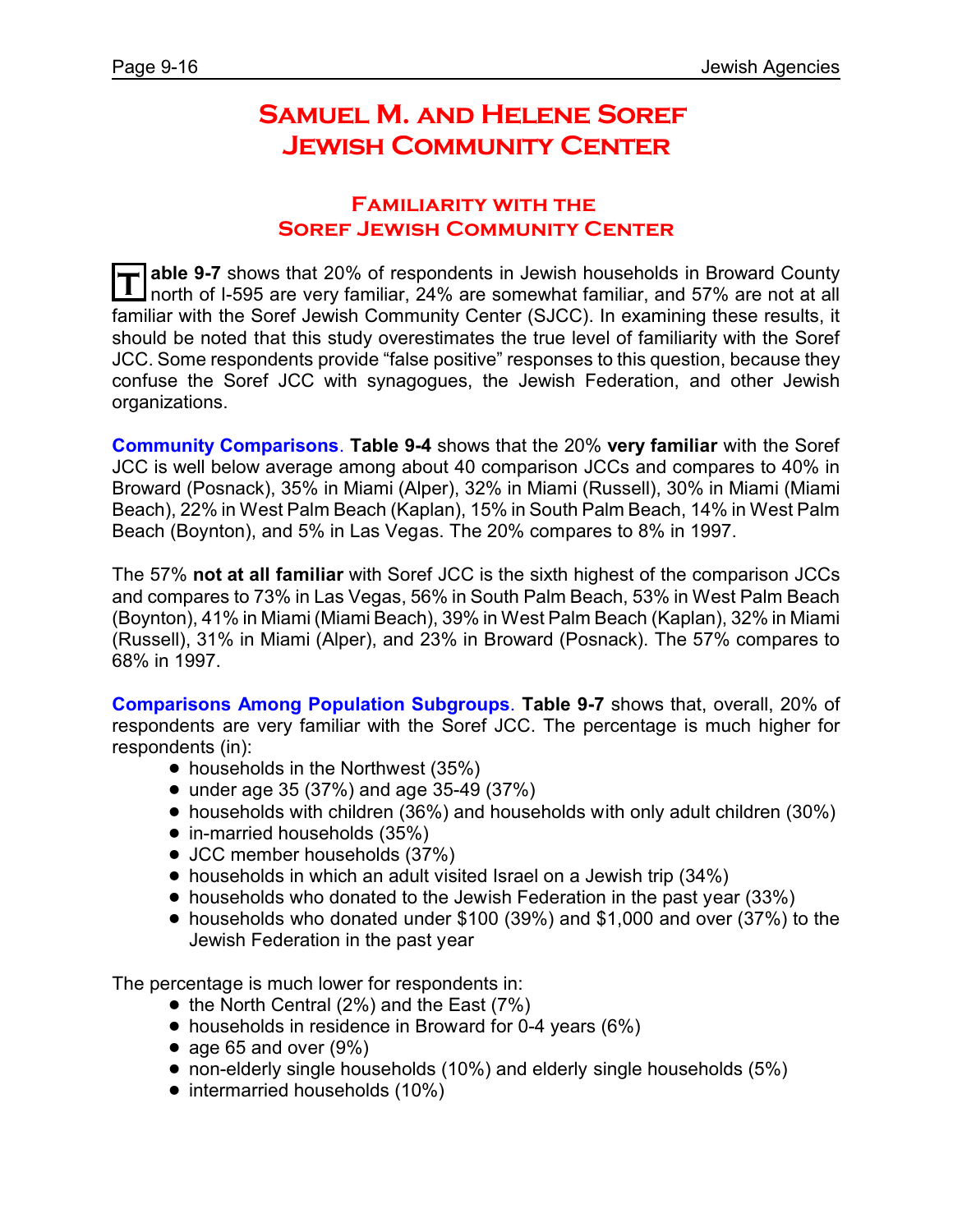Recall that the level of familiarity with the Soref JCC is that of the respondent. In some cases, the respondent is not the active JCC member in the household, which helps to explain why some respondents in JCC member households are only somewhat familiar or not at all familiar with the JCC.

| TABLE 9-7<br><b>FAMILIARITY WITH THE SOREF JEWISH COMMUNITY CENTER</b> |                                |                                    |                                      |  |  |  |
|------------------------------------------------------------------------|--------------------------------|------------------------------------|--------------------------------------|--|--|--|
| <b>BASE: RESPONDENTS</b>                                               |                                |                                    |                                      |  |  |  |
| <b>Population Subgroup</b>                                             | <b>Very</b><br><b>Familiar</b> | <b>Somewhat</b><br><b>Familiar</b> | <b>Not at All</b><br><b>Familiar</b> |  |  |  |
| All North Broward                                                      | 19.7%                          | 23.5                               | 56.8                                 |  |  |  |
| <b>GEOGRAPHIC AREA</b>                                                 |                                |                                    |                                      |  |  |  |
| Northwest                                                              | 34.6%                          | 21.9                               | 43.5                                 |  |  |  |
| <b>North Central</b>                                                   | 1.7%                           | 14.6                               | 83.7                                 |  |  |  |
| East                                                                   | 7.2%                           | 30.2                               | 62.6                                 |  |  |  |
| <b>West Central</b>                                                    | 22.2%                          | 25.4                               | 52.4                                 |  |  |  |
|                                                                        | <b>LENGTH OF RESIDENCE</b>     |                                    |                                      |  |  |  |
| $0 - 4$ years                                                          | 5.9%                           | 3.3                                | 90.8                                 |  |  |  |
| $5 - 9$ years                                                          | 15.0%                          | 34.9                               | 50.1                                 |  |  |  |
| 10 - 19 years                                                          | 24.5%                          | 16.6                               | 58.9                                 |  |  |  |
| 20 or more years                                                       | 20.4%                          | 26.3                               | 53.3                                 |  |  |  |
|                                                                        | <b>AGE OF RESPONDENT</b>       |                                    |                                      |  |  |  |
| Under 35                                                               | 30.6%                          | 11.2                               | 58.2                                 |  |  |  |
| $35 - 49$                                                              | 36.9%                          | 28.3                               | 34.8                                 |  |  |  |
| $50 - 64$                                                              | 22.0%                          | 25.0                               | 53.0                                 |  |  |  |
| 65 - 74                                                                | 8.8%                           | 27.5                               | 63.7                                 |  |  |  |
| 75 and over                                                            | 9.0%                           | 20.8                               | 70.2                                 |  |  |  |
| $\rightarrow$ 65 and over                                              | 8.9%                           | 24.1                               | 67.0                                 |  |  |  |
|                                                                        | <b>SEX OF RESPONDENT</b>       |                                    |                                      |  |  |  |
| Male                                                                   | 13.8%                          | 23.4                               | 62.8                                 |  |  |  |
| Female                                                                 | 23.4%                          | 23.7                               | 52.9                                 |  |  |  |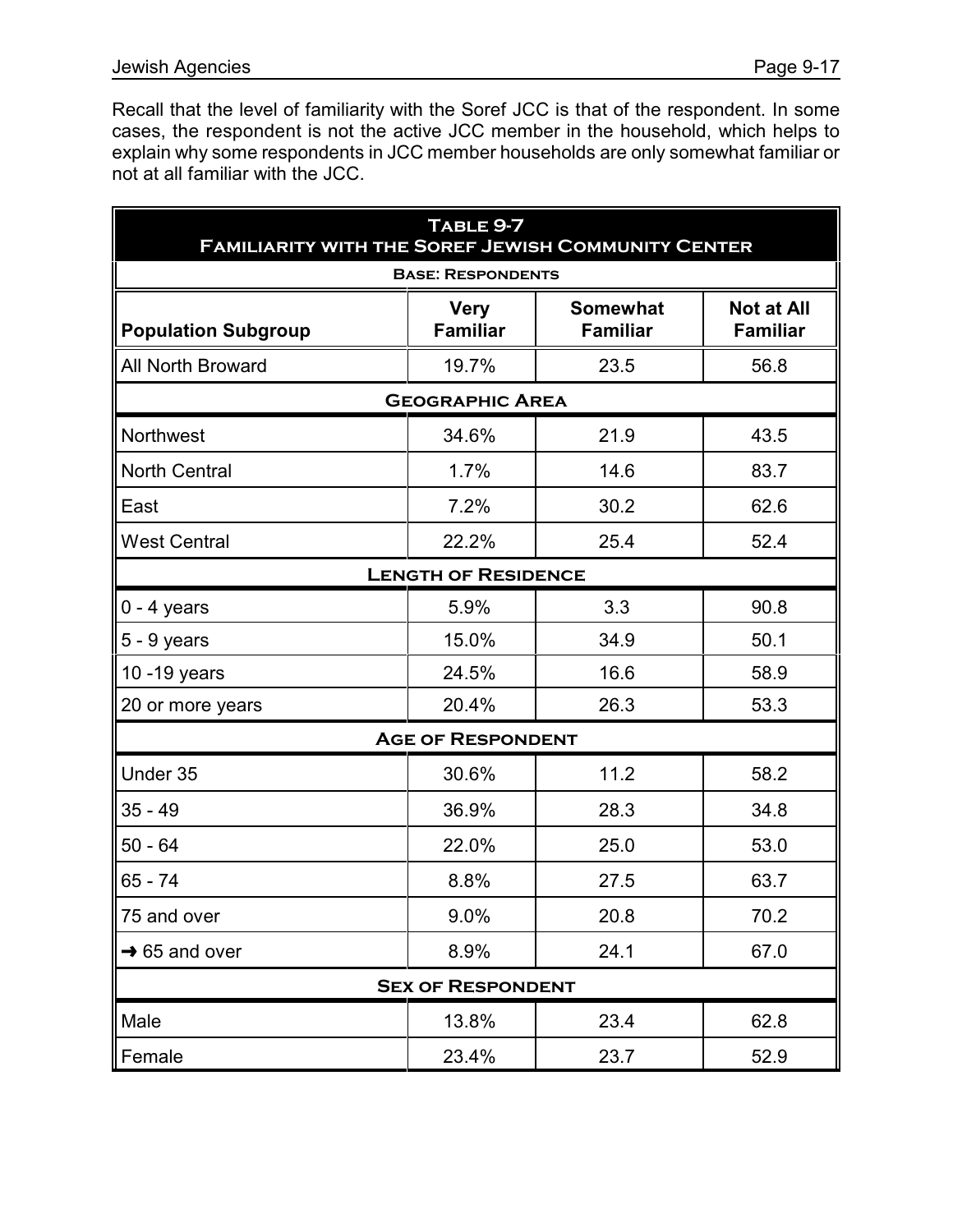| TABLE 9-7<br><b>FAMILIARITY WITH THE SOREF JEWISH COMMUNITY CENTER</b> |                                |                                    |                                      |  |  |  |
|------------------------------------------------------------------------|--------------------------------|------------------------------------|--------------------------------------|--|--|--|
| <b>BASE: RESPONDENTS</b>                                               |                                |                                    |                                      |  |  |  |
| <b>Population Subgroup</b>                                             | <b>Very</b><br><b>Familiar</b> | <b>Somewhat</b><br><b>Familiar</b> | <b>Not at All</b><br><b>Familiar</b> |  |  |  |
| <b>All North Broward</b>                                               | 19.7%                          | 23.5                               | 56.8                                 |  |  |  |
| <b>HOUSEHOLD STRUCTURE</b>                                             |                                |                                    |                                      |  |  |  |
| Household with Children                                                | 36.3%                          | 30.3                               | 33.4                                 |  |  |  |
| Household with Only<br><b>Adult Children</b>                           | 29.5%                          | 17.5                               | 53.0                                 |  |  |  |
| <b>Non-Elderly Couple</b>                                              | 21.2%                          | 25.8                               | 53.0                                 |  |  |  |
| Non-Elderly Single                                                     | 10.0%                          | 12.7                               | 77.3                                 |  |  |  |
| <b>Elderly Couple</b>                                                  | 14.7%                          | 16.8                               | 68.5                                 |  |  |  |
| <b>Elderly Single</b>                                                  | 4.5%                           | 25.8                               | 69.7                                 |  |  |  |
|                                                                        | <b>HOUSEHOLD INCOME</b>        |                                    |                                      |  |  |  |
| Under \$25,000                                                         | 19.4%                          | 16.1                               | 64.5                                 |  |  |  |
| $$25 - $50,000$                                                        | 14.9%                          | 19.1                               | 66.0                                 |  |  |  |
| $$50 - $100,000$                                                       | 16.2%                          | 24.9                               | 58.9                                 |  |  |  |
| $$100 - $200,000$                                                      | 28.9%                          | 34.3                               | 36.8                                 |  |  |  |
| \$200,000 and over                                                     | 25.1%                          | 19.0                               | 55.9                                 |  |  |  |
|                                                                        | <b>JEWISH IDENTIFICATION</b>   |                                    |                                      |  |  |  |
| Conservative                                                           | 15.1%                          | 34.1                               | 50.8                                 |  |  |  |
| Reform                                                                 | 24.6%                          | 19.3                               | 56.1                                 |  |  |  |
| <b>Just Jewish</b>                                                     | 19.7%                          | 20.1                               | 60.2                                 |  |  |  |
| <b>TYPE OF MARRIAGE</b>                                                |                                |                                    |                                      |  |  |  |
| In-married                                                             | 35.1%                          | 17.2                               | 47.7                                 |  |  |  |
| Conversionary                                                          | 24.1%                          | 36.5                               | 39.4                                 |  |  |  |
| Intermarried                                                           | 10.3%                          | 18.8                               | 70.9                                 |  |  |  |
|                                                                        | <b>SYNAGOGUE MEMBERSHIP</b>    |                                    |                                      |  |  |  |
| Member                                                                 | 28.3%                          | 28.5                               | 43.2                                 |  |  |  |
| Non-Member                                                             | 16.3%                          | 21.5                               | 62.2                                 |  |  |  |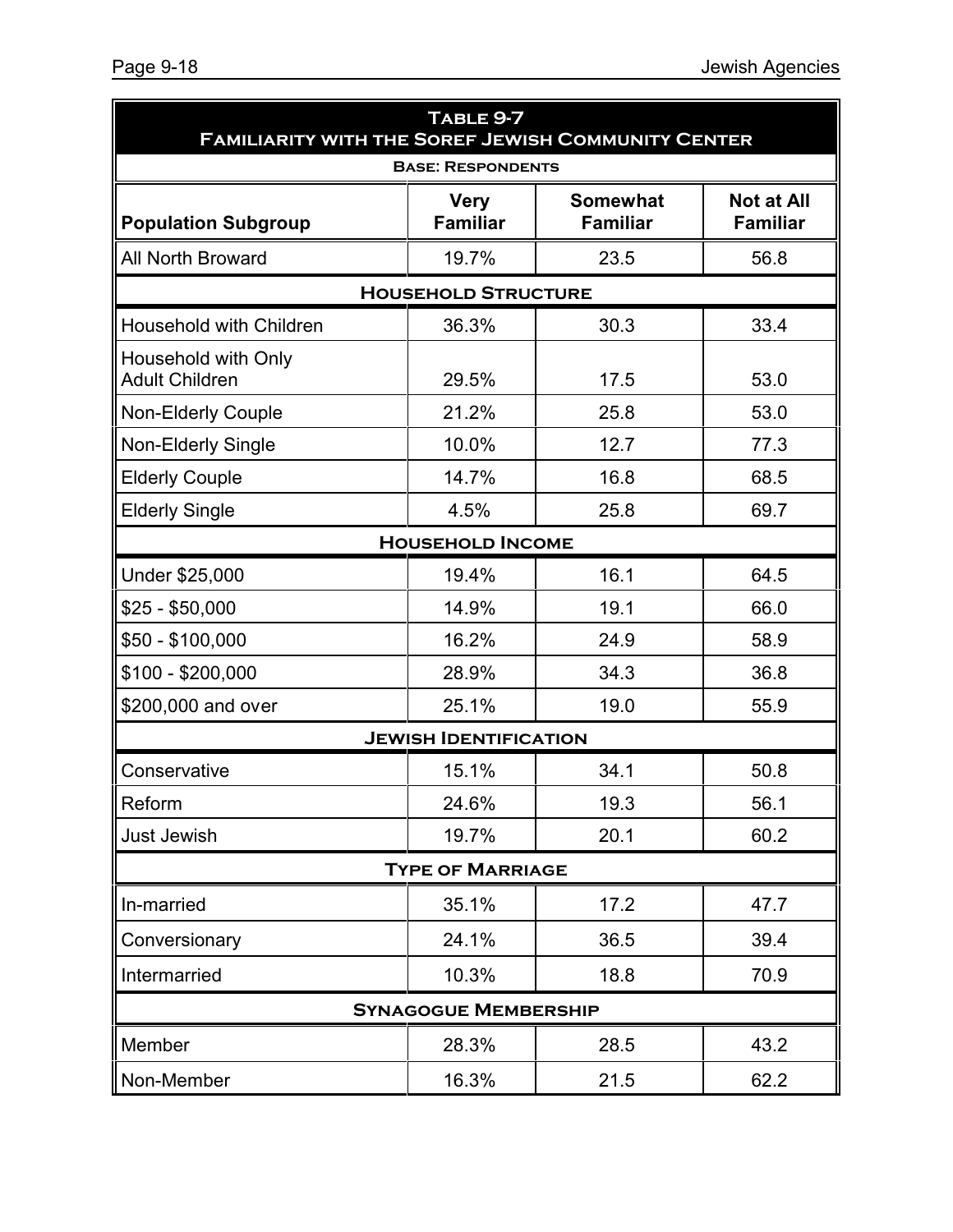| TABLE 9-7<br><b>FAMILIARITY WITH THE SOREF JEWISH COMMUNITY CENTER</b> |                                 |                                    |                                      |  |  |
|------------------------------------------------------------------------|---------------------------------|------------------------------------|--------------------------------------|--|--|
| <b>BASE: RESPONDENTS</b>                                               |                                 |                                    |                                      |  |  |
| <b>Population Subgroup</b>                                             | <b>Very</b><br><b>Familiar</b>  | <b>Somewhat</b><br><b>Familiar</b> | <b>Not at All</b><br><b>Familiar</b> |  |  |
| <b>All North Broward</b>                                               | 19.7%                           | 23.5                               | 56.8                                 |  |  |
| <b>JCC MEMBERSHIP</b>                                                  |                                 |                                    |                                      |  |  |
| Member                                                                 | 37.1%                           | 21.1                               | 41.8                                 |  |  |
| Non-Member                                                             | 17.7%                           | 23.8                               | 58.5                                 |  |  |
| <b>JEWISH ORGANIZATION MEMBERSHIP</b>                                  |                                 |                                    |                                      |  |  |
| Member                                                                 | 23.4%                           | 26.5                               | 50.1                                 |  |  |
| Non-Member                                                             | 18.9%                           | 22.9                               | 58.2                                 |  |  |
|                                                                        | <b>ANY ADULT VISITED ISRAEL</b> |                                    |                                      |  |  |
| On Jewish Trip                                                         | 33.7%                           | 28.3                               | 38.0                                 |  |  |
| On General Trip                                                        | 22.4%                           | 26.7                               | 50.9                                 |  |  |
| <b>No</b>                                                              | 11.5%                           | 19.1                               | 69.4                                 |  |  |
| <b>JEWISH FEDERATION MARKET SEGMENTS IN THE PAST YEAR</b>              |                                 |                                    |                                      |  |  |
| Donated to Federation                                                  | 32.9%                           | 32.4                               | 34.7                                 |  |  |
| Asked, Did Not Donate                                                  | 24.3%                           | 16.7                               | 59.0                                 |  |  |
| <b>Not Asked</b>                                                       | 15.0%                           | 20.9                               | 64.1                                 |  |  |
| <b>DONATED TO JEWISH FEDERATION IN THE PAST YEAR</b>                   |                                 |                                    |                                      |  |  |
| Nothing                                                                | 16.1%                           | 20.4                               | 63.5                                 |  |  |
| <b>Under \$100</b>                                                     | 38.8%                           | 23.8                               | 37.4                                 |  |  |
| $$100 - $1,000$                                                        | 22.8%                           | 45.2                               | 32.0                                 |  |  |
| \$1,000 and over                                                       | 37.3%                           | 33.2                               | 29.5                                 |  |  |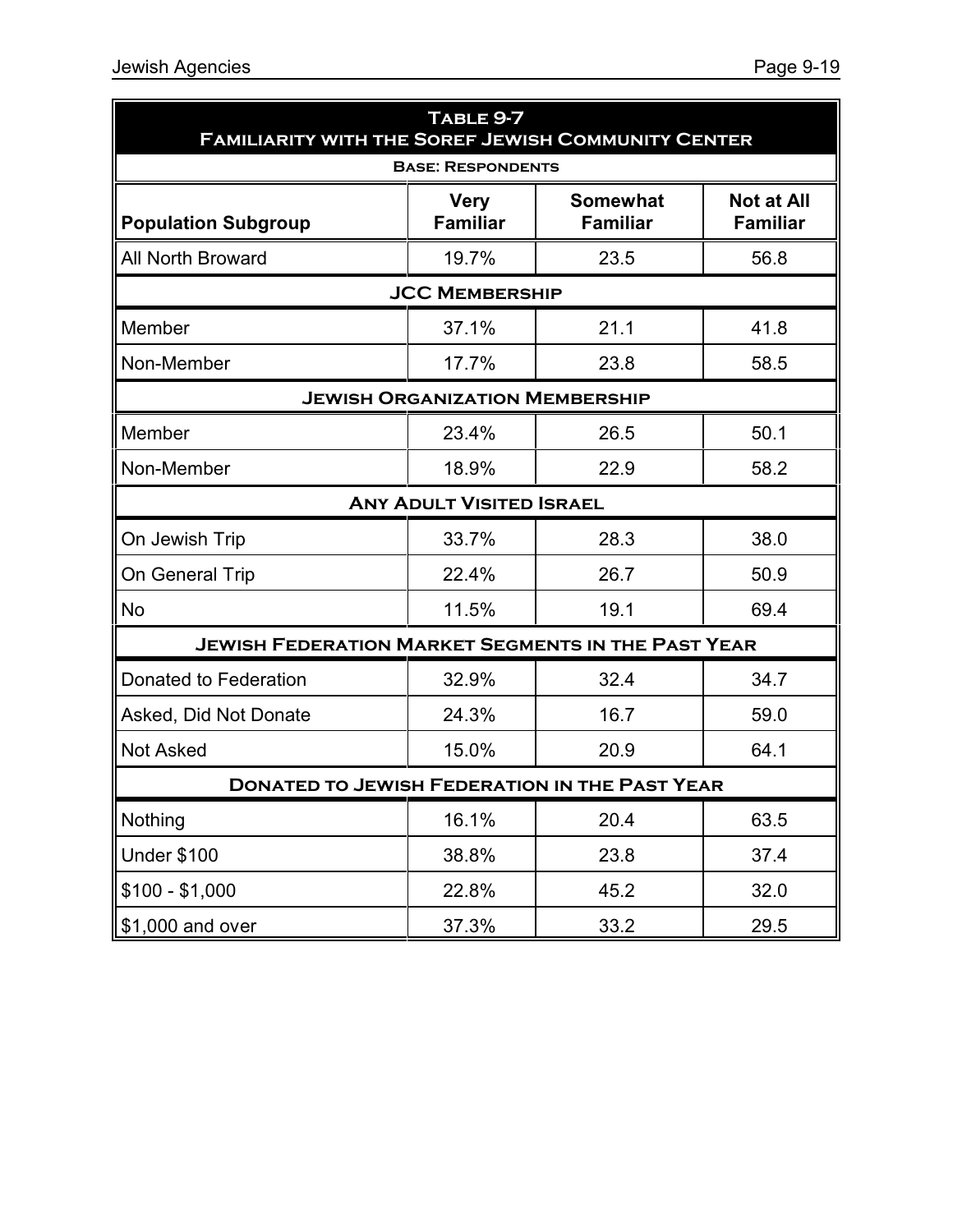# **Samuel M. And Helene Soref Jewish Community Center**

#### **Perception of the Soref Jewish Community Center**

T able 9-8 shows that 25% of respondents in Jewish households in Broward County<br>I north of I-595 (who are very familiar or somewhat familiar with the Soref Jewish **able 9-8** shows that 25% of respondents in Jewish households in Broward County Community Center (SJCC)) perceive the SJCC as excellent; 50%, good; 20%, fair; and 5%, poor. In total, 75% of respondents who are very familiar or somewhat familiar with the SJCC and who were willing to provide a perception have positive (excellent + good) perceptions. Of respondents who are very familiar with the SJCC, 32% perceive it as excellent; 46%, good; 18%, fair; and 4%, poor.

**Community Comparisons. Table 9-6** shows that the 25% **excellent perceptions** of the Soref JCC is the seventh lowest of about 40 comparison Jewish Community Centers and compares to 63% in Broward (Posnack), 43% in Miami (Alper), 40% in West Palm Beach (Kaplan), 39% in South Palm Beach, 37% in Miami (Russell), 35% in Miami (Miami Beach), 30% in West Palm Beach (Boynton), and 13% in Las Vegas. The 25% compares to 37% in 1997.

The 25% **fair/poor perceptions** of the Soref JCC is the fourth highest of about 40 comparison Jewish Community Centers and compares to 34% in Las Vegas, 13% in Miami (Russell), 12% in West Palm Beach (Kaplan), 11% in Miami (Miami Beach), 10% in Miami (Alper), 9% in both South Palm Beach and West Palm Beach (Boynton), and 4% in Broward (Posnack). The 25% compares to 10% in 1997.

**Comparisons Among Population Subgroups**. **Table 9-8** shows that, overall, 25% of respondents perceive the Soref JCC as excellent. The percentage is much higher for respondents (in):

- non-elderly single households (58%)
- conversionary in-married households (58%)
- ! households who were asked but did not donate to the Jewish Federation in the past year (57%)

The percentage who perceive the Soref JCC as excellent is much lower for respondents in:

- $\bullet$  the North Central (10%)
- age  $65-74$  (12%)
- $\bullet$  elderly single households  $(8\%)$
- households who donated \$100-\$1,000 to the Jewish Federation in the past year  $(10\%)$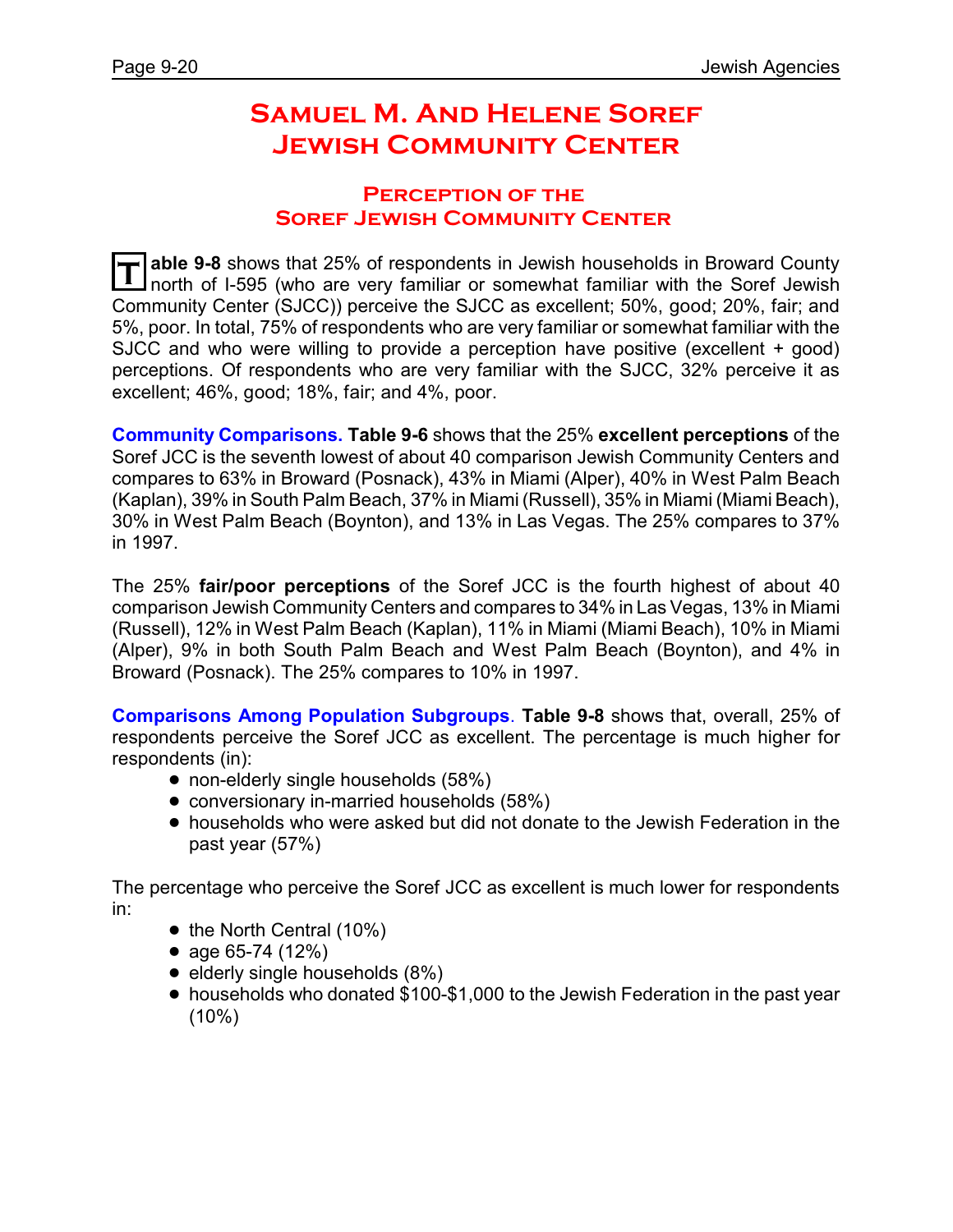| TABLE 9-8<br>PERCEPTION OF THE SOREF JEWISH COMMUNITY CENTER       |                          |      |      |      |  |  |
|--------------------------------------------------------------------|--------------------------|------|------|------|--|--|
| <b>BASE: RESPONDENTS VERY/SOMEWHAT FAMILIAR WITH THE SOREF JCC</b> |                          |      |      |      |  |  |
| <b>Population Subgroup</b>                                         | <b>Excellent</b>         | Good | Fair | Poor |  |  |
| <b>All North Broward</b>                                           | 24.6%                    | 50.1 | 20.3 | 5.0  |  |  |
| <b>Very Familiar</b>                                               | 31.7%                    | 45.6 | 18.3 | 4.4  |  |  |
|                                                                    | <b>GEOGRAPHIC AREA</b>   |      |      |      |  |  |
| Northwest                                                          | 30.0%                    | 41.0 | 21.1 | 7.9  |  |  |
| <b>North Central</b>                                               | 10.0%                    | 60.1 | 29.9 | 0.0  |  |  |
| East                                                               | 25.6%                    | 33.5 | 40.5 | 0.4  |  |  |
| <b>West Central</b>                                                | 22.0%                    | 58.7 | 14.9 | 4.4  |  |  |
|                                                                    | <b>AGE OF RESPONDENT</b> |      |      |      |  |  |
| Under 35                                                           | 33.9%                    | 55.2 | 5.2  | 5.7  |  |  |
| $35 - 49$                                                          | 22.7%                    | 50.4 | 21.2 | 5.7  |  |  |
| $50 - 64$                                                          | 28.0%                    | 45.6 | 24.4 | 2.0  |  |  |
| 65 - 74                                                            | 12.3%                    | 46.2 | 30.5 | 11.0 |  |  |
| 75 and over                                                        | 26.0%                    | 64.0 | 7.9  | 2.1  |  |  |
| $\rightarrow$ 65 and over                                          | 17.5%                    | 53.1 | 21.8 | 7.6  |  |  |
|                                                                    | <b>SEX OF RESPONDENT</b> |      |      |      |  |  |
| Male                                                               | 21.2%                    | 45.3 | 23.1 | 10.4 |  |  |
| Female                                                             | 26.2%                    | 52.5 | 19.0 | 2.3  |  |  |
| <b>HOUSEHOLD STRUCTURE</b>                                         |                          |      |      |      |  |  |
| Household with Children                                            | 22.8%                    | 49.3 | 20.8 | 7.1  |  |  |
| Household with Only Adult Children                                 | 25.2%                    | 54.4 | 19.3 | 1.1  |  |  |
| <b>Non-Elderly Couple</b>                                          | 27.0%                    | 65.4 | 7.1  | 0.5  |  |  |
| <b>Non-Elderly Single</b>                                          | 58.4%                    | 24.2 | 17.4 | 0.0  |  |  |
| <b>Elderly Couple</b>                                              | 21.5%                    | 57.8 | 19.2 | 1.5  |  |  |
| <b>Elderly Single</b>                                              | 7.7%                     | 63.1 | 27.4 | 1.8  |  |  |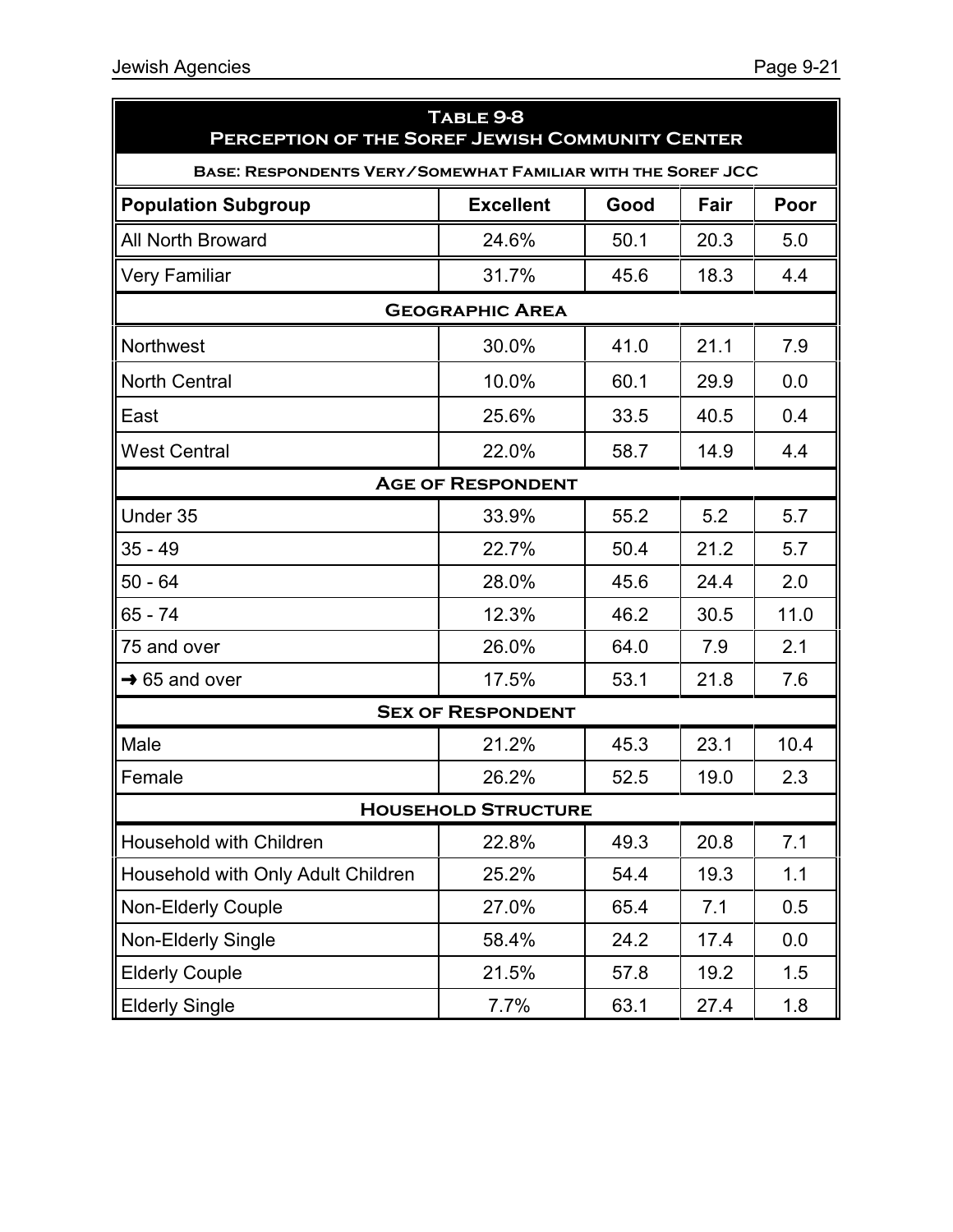| TABLE 9-8<br>PERCEPTION OF THE SOREF JEWISH COMMUNITY CENTER       |                                       |      |      |      |  |  |
|--------------------------------------------------------------------|---------------------------------------|------|------|------|--|--|
| <b>BASE: RESPONDENTS VERY/SOMEWHAT FAMILIAR WITH THE SOREF JCC</b> |                                       |      |      |      |  |  |
| <b>Population Subgroup</b>                                         | <b>Excellent</b>                      | Good | Fair | Poor |  |  |
| <b>All North Broward</b>                                           | 24.6%                                 | 50.1 | 20.3 | 5.0  |  |  |
| <b>HOUSEHOLD INCOME</b>                                            |                                       |      |      |      |  |  |
| Under \$50,000                                                     | 27.4%                                 | 64.2 | 5.4  | 3.0  |  |  |
| $$50 - $100,000$                                                   | 22.2%                                 | 48.9 | 26.5 | 2.4  |  |  |
| $$100 - $200,000$                                                  | 22.9%                                 | 47.0 | 16.8 | 13.3 |  |  |
| \$200,000 and over                                                 | 27.1%                                 | 51.1 | 20.5 | 1.3  |  |  |
|                                                                    | <b>JEWISH IDENTIFICATION</b>          |      |      |      |  |  |
| Conservative                                                       | 16.5%                                 | 59.0 | 22.3 | 2.2  |  |  |
| Reform                                                             | 32.1%                                 | 49.9 | 15.6 | 2.4  |  |  |
| <b>Just Jewish</b>                                                 | 25.0%                                 | 44.0 | 23.7 | 7.3  |  |  |
|                                                                    | <b>TYPE OF MARRIAGE</b>               |      |      |      |  |  |
| In-married                                                         | 18.6%                                 | 49.5 | 28.9 | 3.0  |  |  |
| Conversionary                                                      | 58.0%                                 | 32.6 | 5.9  | 3.5  |  |  |
| Intermarried                                                       | 27.2%                                 | 38.5 | 10.7 | 23.6 |  |  |
|                                                                    | <b>SYNAGOGUE MEMBERSHIP</b>           |      |      |      |  |  |
| Member                                                             | 19.0%                                 | 62.2 | 15.1 | 3.7  |  |  |
| Non-Member                                                         | 28.2%                                 | 42.6 | 23.5 | 5.7  |  |  |
| <b>JCC MEMBERSHIP</b>                                              |                                       |      |      |      |  |  |
| Member                                                             | 23.3%                                 | 50.7 | 23.0 | 3.0  |  |  |
| Non-Member                                                         | 24.9%                                 | 50.0 | 19.8 | 5.3  |  |  |
|                                                                    | <b>JEWISH ORGANIZATION MEMBERSHIP</b> |      |      |      |  |  |
| Member                                                             | 29.1%                                 | 53.5 | 16.1 | 1.3  |  |  |
| Non-Member                                                         | 23.6%                                 | 49.3 | 21.3 | 5.8  |  |  |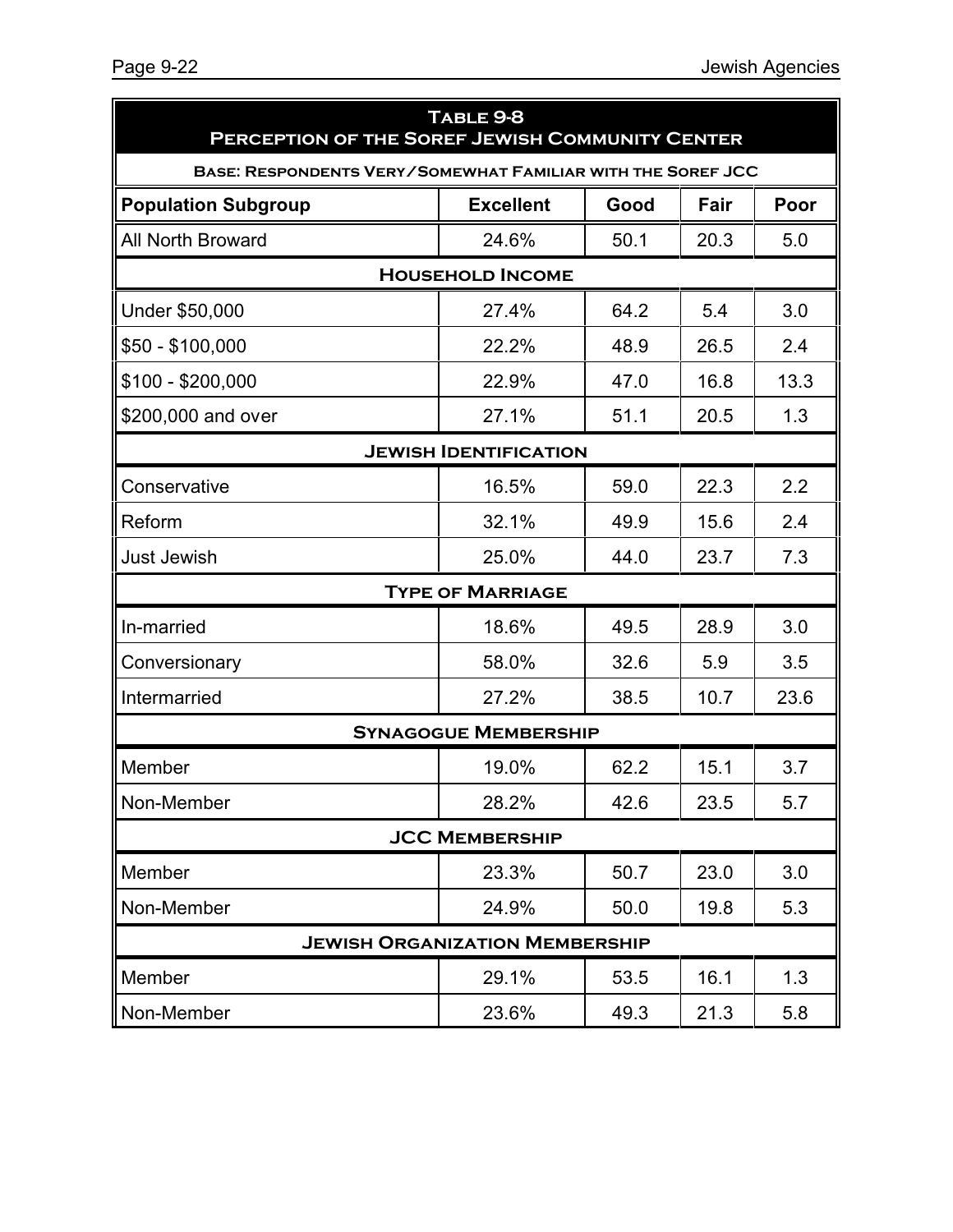| TABLE 9-8<br><b>PERCEPTION OF THE SOREF JEWISH COMMUNITY CENTER</b> |                  |      |      |      |  |  |
|---------------------------------------------------------------------|------------------|------|------|------|--|--|
| BASE: RESPONDENTS VERY/SOMEWHAT FAMILIAR WITH THE SOREF JCC         |                  |      |      |      |  |  |
| <b>Population Subgroup</b>                                          | <b>Excellent</b> | Good | Fair | Poor |  |  |
| <b>All North Broward</b>                                            | 24.6%            | 50.1 | 20.3 | 5.0  |  |  |
| <b>ANY ADULT VISITED ISRAEL</b>                                     |                  |      |      |      |  |  |
| On Jewish Trip                                                      | 17.3%            | 64.7 | 15.1 | 2.9  |  |  |
| On General Trip                                                     | 23.6%            | 35.0 | 38.9 | 2.5  |  |  |
| <b>No</b>                                                           | 32.0%            | 52.8 | 5.8  | 9.4  |  |  |
| <b>JEWISH FEDERATION MARKET SEGMENTS IN THE PAST YEAR</b>           |                  |      |      |      |  |  |
| Donated to Federation                                               | 21.4%            | 48.6 | 27.4 | 2.6  |  |  |
| Asked, Did Not Donate                                               | 56.6%            | 17.1 | 16.4 | 9.9  |  |  |
| <b>Not Asked</b>                                                    | 20.6%            | 57.1 | 16.8 | 5.5  |  |  |
| <b>DONATED TO JEWISH FEDERATION IN THE PAST YEAR</b>                |                  |      |      |      |  |  |
| Nothing                                                             | 26.2%            | 50.9 | 16.8 | 6.1  |  |  |
| <b>Under \$100</b>                                                  | 30.7%            | 56.4 | 9.2  | 3.7  |  |  |
| $$100 - $1,000$                                                     | 10.4%            | 37.2 | 52.4 | 0.0  |  |  |
| \$1,000 and over                                                    | 17.3%            | 53.4 | 22.2 | 7.1  |  |  |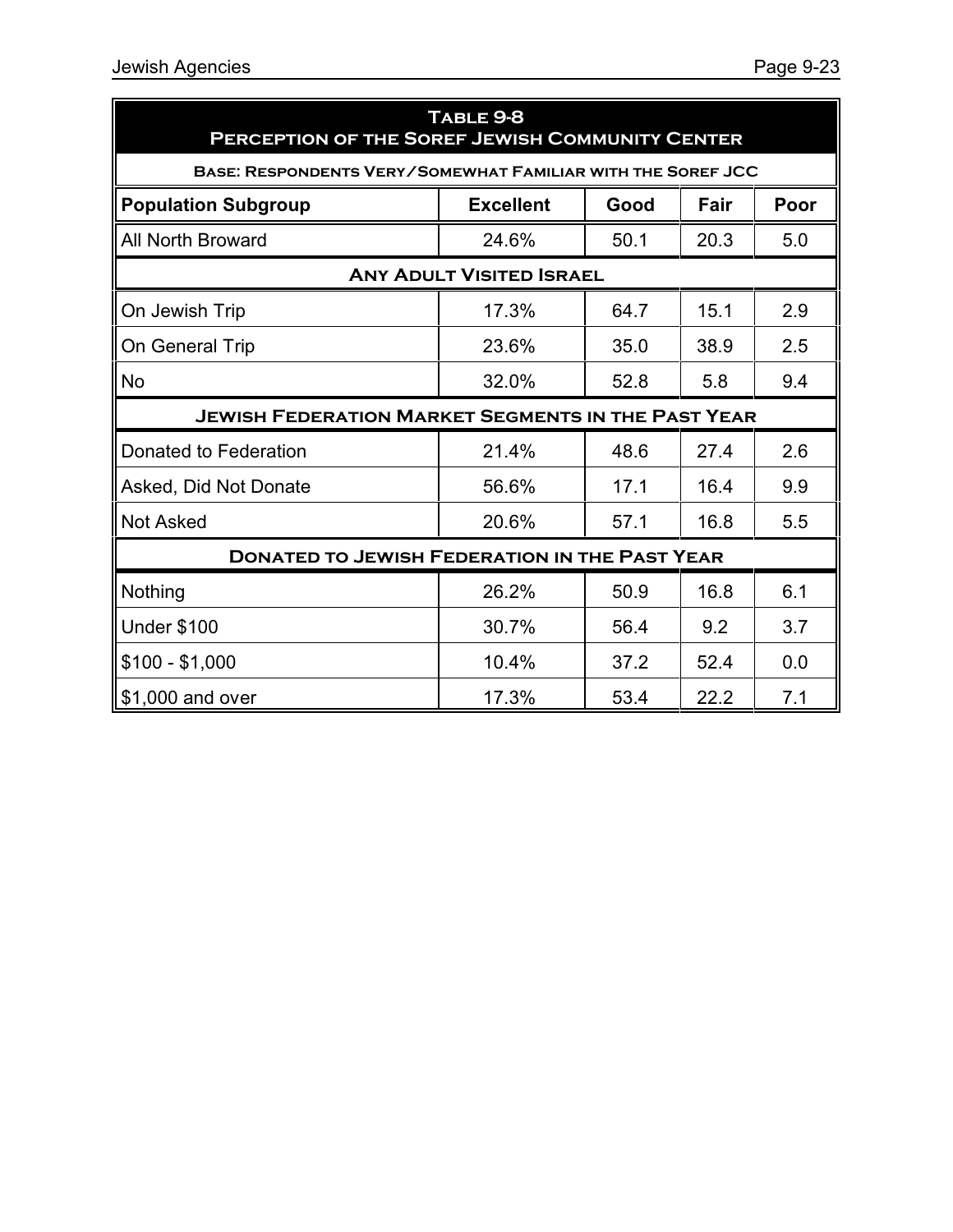## **The Jewish Federation of Broward County**

#### **Familiarity with the Jewish Federation of Broward County**

**T able 9-9** shows that 20% of respondents in Jewish households in Broward County are very familiar, 42% are somewhat familiar, and 38% are not at all familiar with the Jewish Federation of Broward County (Jewish Federation). In examining these results, it should be noted that this study overestimates the true level of familiarity with the Jewish Federation as some respondents provide "false positive" responses to this question, because they confuse the Jewish Federation with the Jewish Community Center, the Jewish National Fund, the Jewish Foundation, and other Jewish organizations.

**Community Comparisons**. **Table 9-10** shows that the 20% **very familiar** with the local Jewish Federation is about average among about 35 comparison Jewish communities and compares to 21% in Miami, 13% in South Palm Beach, 11% in West Palm Beach, and 7% in Las Vegas. The 20% compares to 12% in 1997.

The 38% **not at all familiar** with the local Jewish Federation is about average among about 40 comparison Jewish communities and compares to 63% in both Las Vegas and West Palm Beach, 59% in South Palm Beach, and 35% in Miami. The 38% compares to 49% in 1997.

**Comparisons Among Population Subgroups**. **Table 9-9** shows that, overall, 20% of respondents are very familiar with the Jewish Federation. The percentage is much higher for respondents in:

- $\bullet$  under age 35 (33%)
- ! households earning an annual income of \$100,000-\$200,000 (36%) and \$200,000 and over (42%)
- JCC member households (35%) and Jewish organization member households (34%)
- households in which an adult visited Israel on a Jewish trip (34%)
- households who donated to the Jewish Federation in the past year (48%)
- ! households who donated under \$100 (38%), \$100-\$500 (42%), \$500-\$1,000 (74%) and \$1,000 and over (76%) to the Jewish Federation in the past year

The percentage is much lower for respondents in:

- households in residence in Broward for 0-4 years (10%)
- intermarried households (10%)
- age 65-74 (10%)
- non-elderly single households (9%)
- households in which no adult visited Israel (10%)
- ! households who were not asked to donate to the Jewish Federation in the past year (10%)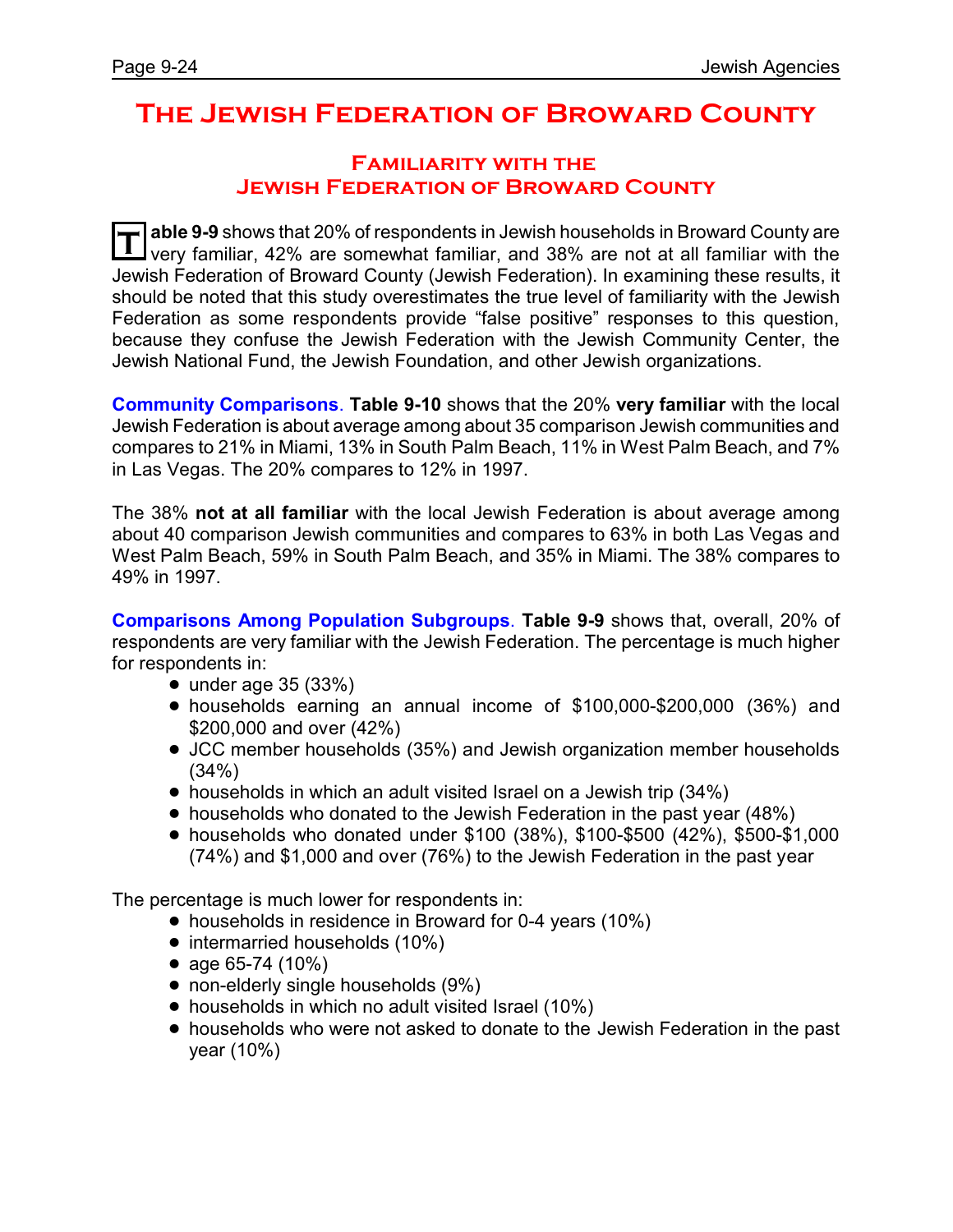| TABLE 9-9<br><b>FAMILIARITY WITH THE JEWISH FEDERATION OF BROWARD COUNTY</b> |                                |                                    |                                      |  |  |  |
|------------------------------------------------------------------------------|--------------------------------|------------------------------------|--------------------------------------|--|--|--|
| <b>BASE: RESPONDENTS</b>                                                     |                                |                                    |                                      |  |  |  |
| <b>Population Subgroup</b>                                                   | <b>Very</b><br><b>Familiar</b> | <b>Somewhat</b><br><b>Familiar</b> | <b>Not at All</b><br><b>Familiar</b> |  |  |  |
| All                                                                          | 19.7%                          | 42.2                               | 38.1                                 |  |  |  |
| <b>GEOGRAPHIC AREA</b>                                                       |                                |                                    |                                      |  |  |  |
| <b>Northwest</b>                                                             | 13.6%                          | 50.9                               | 35.5                                 |  |  |  |
| <b>North Central</b>                                                         | 11.0%                          | 18.9                               | 70.1                                 |  |  |  |
| East                                                                         | 17.3%                          | 52.7                               | 30.0                                 |  |  |  |
| <b>West Central</b>                                                          | 20.8%                          | 41.5                               | 37.7                                 |  |  |  |
| Southeast                                                                    | 29.8%                          | 36.5                               | 33.7                                 |  |  |  |
| Southwest                                                                    | 20.3%                          | 50.0                               | 29.7                                 |  |  |  |
| <b>LENGTH OF RESIDENCE IN BROWARD COUNTY</b>                                 |                                |                                    |                                      |  |  |  |
| $0 - 4$ years                                                                | 9.5%                           | 14.0                               | 76.5                                 |  |  |  |
| $5 - 9$ years                                                                | 19.5%                          | 25.7                               | 54.8                                 |  |  |  |
| 10 - 19 years                                                                | 19.2%                          | 46.7                               | 34.1                                 |  |  |  |
| 20 or more years                                                             | 21.3%                          | 47.3                               | 31.4                                 |  |  |  |
|                                                                              | <b>AGE OF RESPONDENT</b>       |                                    |                                      |  |  |  |
| Under 35                                                                     | 32.5%                          | 40.5                               | 27.0                                 |  |  |  |
| $35 - 49$                                                                    | 24.2%                          | 49.4                               | 26.4                                 |  |  |  |
| $50 - 64$                                                                    | 25.5%                          | 39.1                               | 35.4                                 |  |  |  |
| $65 - 74$                                                                    | 10.2%                          | 50.4                               | 39.4                                 |  |  |  |
| 75 and over                                                                  | 12.4%                          | 35.4                               | 52.2                                 |  |  |  |
| $\rightarrow$ 65 and over                                                    | 11.3%                          | 42.6                               | 46.1                                 |  |  |  |
| <b>SEX OF RESPONDENT</b>                                                     |                                |                                    |                                      |  |  |  |
| Male                                                                         | 20.6%                          | 35.7                               | 43.7                                 |  |  |  |
| Female                                                                       | 19.1%                          | 46.8                               | 34.1                                 |  |  |  |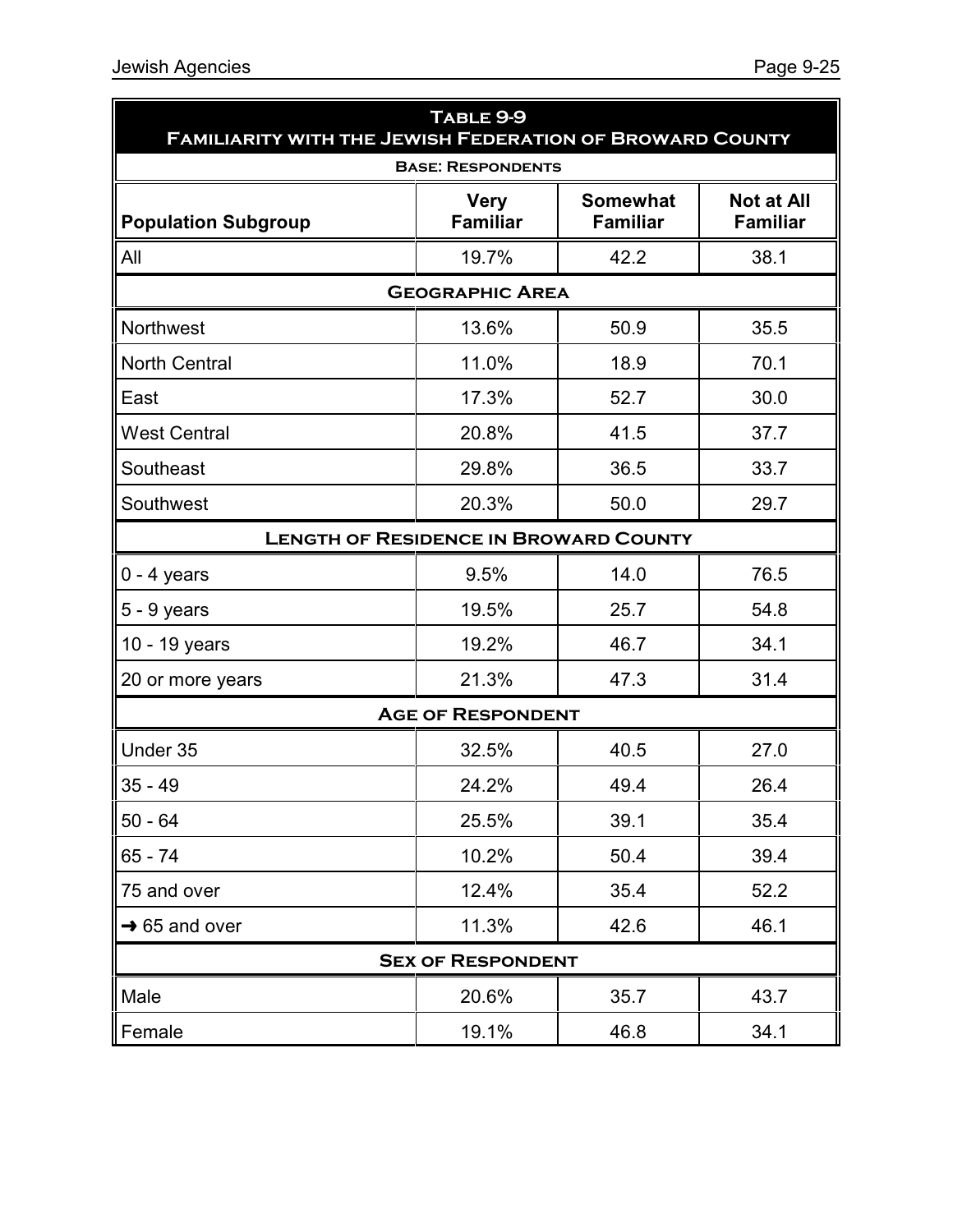| TABLE 9-9<br><b>FAMILIARITY WITH THE JEWISH FEDERATION OF BROWARD COUNTY</b> |                                |                                    |                                      |  |  |
|------------------------------------------------------------------------------|--------------------------------|------------------------------------|--------------------------------------|--|--|
| <b>BASE: RESPONDENTS</b>                                                     |                                |                                    |                                      |  |  |
| <b>Population Subgroup</b>                                                   | <b>Very</b><br><b>Familiar</b> | <b>Somewhat</b><br><b>Familiar</b> | <b>Not at All</b><br><b>Familiar</b> |  |  |
| All                                                                          | 19.7%                          | 42.2                               | 38.1                                 |  |  |
| <b>HOUSEHOLD STRUCTURE</b>                                                   |                                |                                    |                                      |  |  |
| Household with Children                                                      | 26.7%                          | 47.8                               | 25.5                                 |  |  |
| Household with Only<br><b>Adult Children</b>                                 | 28.4%                          | 45.3                               | 26.3                                 |  |  |
| <b>Non-Elderly Couple</b>                                                    | 19.5%                          | 53.1                               | 27.4                                 |  |  |
| Non-Elderly Single                                                           | 12.9%                          | 41.4                               | 45.7                                 |  |  |
| <b>Elderly Couple</b>                                                        | 12.2%                          | 42.9                               | 44.9                                 |  |  |
| <b>Elderly Single</b>                                                        | 12.7%                          | 44.0                               | 43.3                                 |  |  |
|                                                                              | <b>HOUSEHOLD INCOME</b>        |                                    |                                      |  |  |
| Under \$25,000                                                               | 12.4%                          | 29.2                               | 58.4                                 |  |  |
| \$25 - \$50,000                                                              | 15.7%                          | 42.9                               | 41.4                                 |  |  |
| \$50 - \$100,000                                                             | 12.6%                          | 42.1                               | 45.3                                 |  |  |
| \$100 - \$200,000                                                            | 36.3%                          | 48.6                               | 15.1                                 |  |  |
| \$200,000 and over                                                           | 41.9%                          | 38.9                               | 19.2                                 |  |  |
|                                                                              | <b>JEWISH IDENTIFICATION</b>   |                                    |                                      |  |  |
| Orthodox                                                                     | 25.7%                          | 31.0                               | 43.3                                 |  |  |
| Conservative                                                                 | 26.1%                          | 45.6                               | 28.3                                 |  |  |
| Reform                                                                       | 17.5%                          | 53.2                               | 29.3                                 |  |  |
| <b>Just Jewish</b>                                                           | 14.5%                          | 33.3                               | 52.2                                 |  |  |
| <b>TYPE OF MARRIAGE</b>                                                      |                                |                                    |                                      |  |  |
| In-married                                                                   | 25.5%                          | 44.9                               | 29.6                                 |  |  |
| Conversionary                                                                | 17.1%                          | 53.8                               | 29.1                                 |  |  |
| Intermarried                                                                 | 14.2%                          | 48.1                               | 37.7                                 |  |  |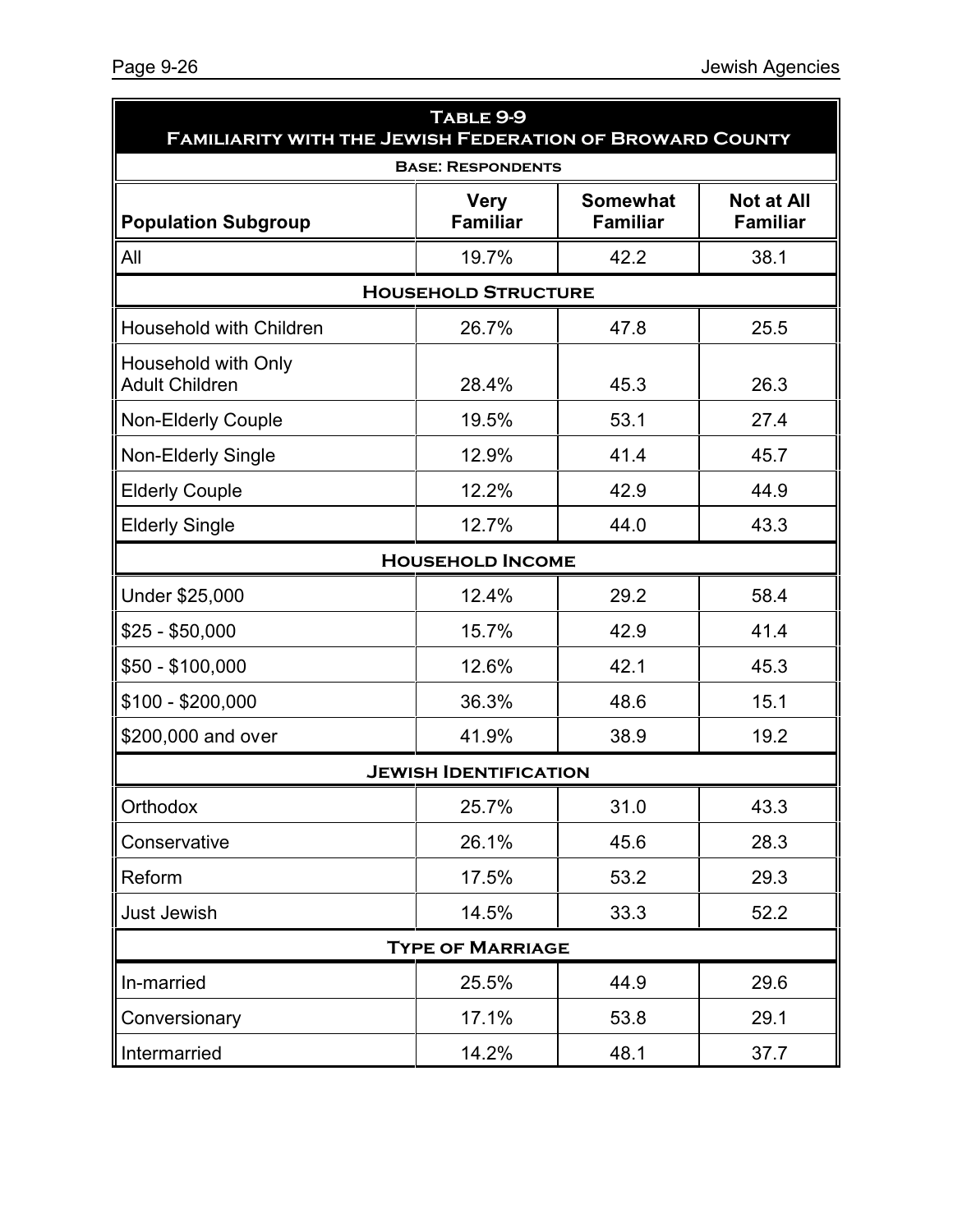| TABLE 9-9<br><b>FAMILIARITY WITH THE JEWISH FEDERATION OF BROWARD COUNTY</b> |                                 |                                    |                                      |  |  |  |
|------------------------------------------------------------------------------|---------------------------------|------------------------------------|--------------------------------------|--|--|--|
|                                                                              | <b>BASE: RESPONDENTS</b>        |                                    |                                      |  |  |  |
| <b>Population Subgroup</b>                                                   | <b>Very</b><br><b>Familiar</b>  | <b>Somewhat</b><br><b>Familiar</b> | <b>Not at All</b><br><b>Familiar</b> |  |  |  |
| All                                                                          | 19.7%                           | 42.2                               | 38.1                                 |  |  |  |
| <b>SYNAGOGUE MEMBERSHIP</b>                                                  |                                 |                                    |                                      |  |  |  |
| Member                                                                       | 28.9%                           | 46.0                               | 25.1                                 |  |  |  |
| Non-Member                                                                   | 14.6%                           | 40.1                               | 45.3                                 |  |  |  |
|                                                                              | <b>JCC MEMBERSHIP</b>           |                                    |                                      |  |  |  |
| Member                                                                       | 35.0%                           | 32.4                               | 32.6                                 |  |  |  |
| Non-Member                                                                   | 17.4%                           | 43.7                               | 38.9                                 |  |  |  |
| <b>JEWISH ORGANIZATION MEMBERSHIP</b>                                        |                                 |                                    |                                      |  |  |  |
| Member                                                                       | 34.0%                           | 47.6                               | 18.4                                 |  |  |  |
| Non-Member                                                                   | 15.9%                           | 40.9                               | 43.2                                 |  |  |  |
|                                                                              | <b>ANY ADULT VISITED ISRAEL</b> |                                    |                                      |  |  |  |
| On Jewish Trip                                                               | 33.8%                           | 44.2                               | 22.0                                 |  |  |  |
| On General Trip                                                              | 21.0%                           | 40.2                               | 38.8                                 |  |  |  |
| <b>No</b>                                                                    | 10.1%                           | 42.6                               | 47.3                                 |  |  |  |
| <b>JEWISH FEDERATION MARKET SEGMENTS IN THE PAST YEAR</b>                    |                                 |                                    |                                      |  |  |  |
| Donated to Federation                                                        | 48.3%                           | 43.7                               | 8.0                                  |  |  |  |
| Asked, Did Not Donate                                                        | 15.1%                           | 44.5                               | 40.4                                 |  |  |  |
| <b>Not Asked</b>                                                             | 10.0%                           | 41.5                               | 48.5                                 |  |  |  |
| <b>DONATED TO JEWISH FEDERATION IN THE PAST YEAR</b>                         |                                 |                                    |                                      |  |  |  |
| Nothing                                                                      | 10.5%                           | 41.8                               | 47.7                                 |  |  |  |
| <b>Under \$100</b>                                                           | 38.0%                           | 48.6                               | 13.4                                 |  |  |  |
| $$100 - $500$                                                                | 41.5%                           | 52.5                               | 6.0                                  |  |  |  |
| $$500 - $1,000$                                                              | 73.6%                           | 25.1                               | 1.3                                  |  |  |  |
| \$1,000 and over                                                             | 76.1%                           | 23.9                               | 0.0                                  |  |  |  |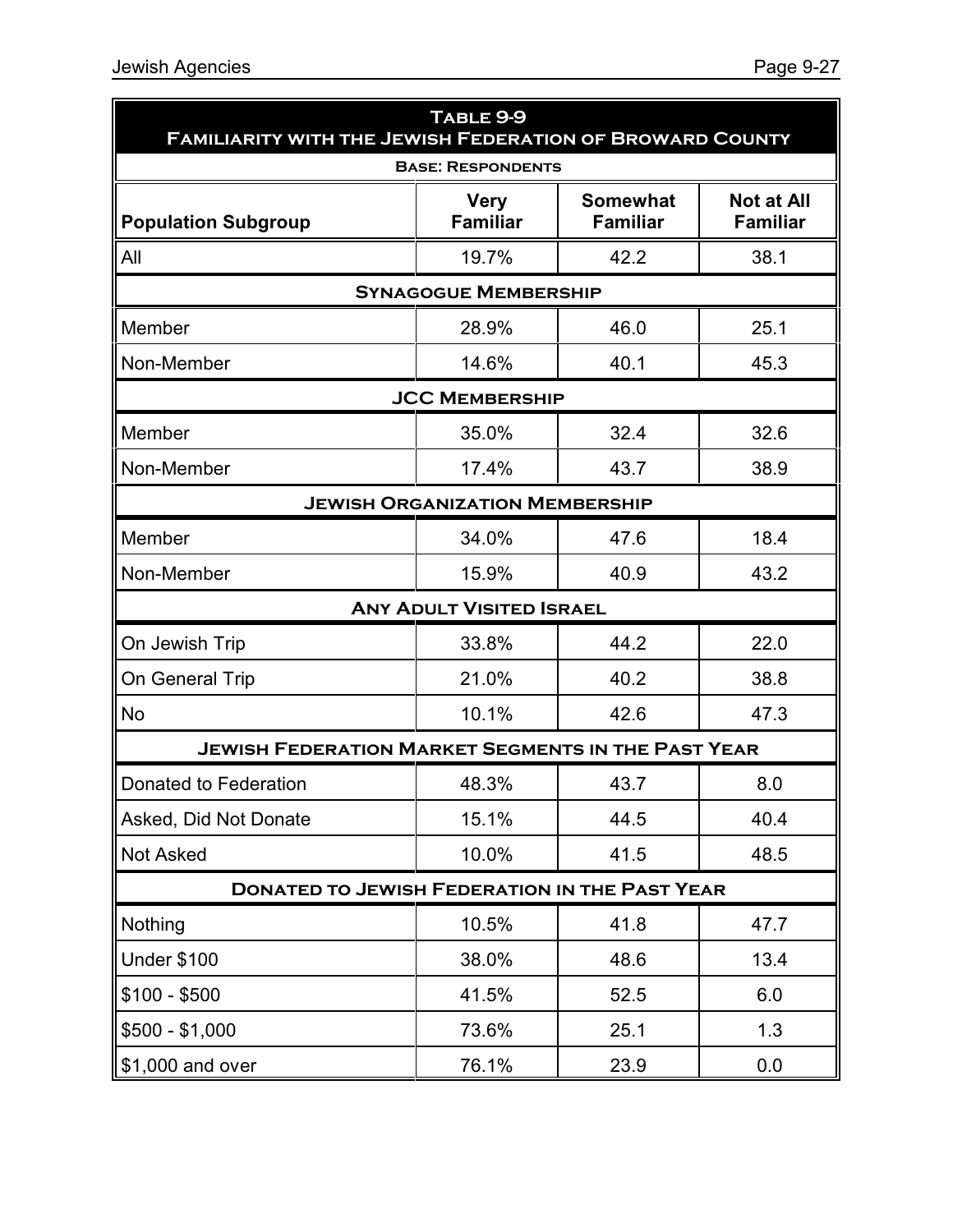| <b>TABLE 9-10</b><br><b>FAMILIARITY WITH THE LOCAL JEWISH FEDERATION</b><br><b>COMMUNITY COMPARISONS</b> |      |                                |                                    |                                      |
|----------------------------------------------------------------------------------------------------------|------|--------------------------------|------------------------------------|--------------------------------------|
|                                                                                                          |      | <b>BASE: RESPONDENTS</b>       |                                    |                                      |
| <b>Community</b>                                                                                         | Year | <b>Very</b><br><b>Familiar</b> | <b>Somewhat</b><br><b>Familiar</b> | <b>Not at All</b><br><b>Familiar</b> |
| <b>Detroit</b>                                                                                           | 2005 | 37%                            | 44                                 | 20                                   |
| Harrisburg                                                                                               | 1994 | 36%                            | 40                                 | 24                                   |
| Tidewater                                                                                                | 2001 | 35%                            | 42                                 | 23                                   |
| Richmond                                                                                                 | 1994 | 33%                            | 39                                 | 28                                   |
| San Antonio                                                                                              | 2007 | 32%                            | 44                                 | 24                                   |
| Wilmington                                                                                               | 1995 | 32%                            | 36                                 | 32                                   |
| <b>Lehigh Valley</b>                                                                                     | 2007 | 30%                            | 42                                 | 29                                   |
| Minneapolis                                                                                              | 2004 | 29%                            | 47                                 | 24                                   |
| Milwaukee                                                                                                | 1996 | 28%                            | 44                                 | 28                                   |
| Rochester                                                                                                | 1999 | 27%                            | 47                                 | 26                                   |
| York                                                                                                     | 1999 | 27%                            | 40                                 | 33                                   |
| Rhode Island                                                                                             | 2002 | 26%                            | 48                                 | 26                                   |
| Hartford                                                                                                 | 2000 | 26%                            | 47                                 | 27                                   |
| Charlotte                                                                                                | 1997 | 26%                            | 36                                 | 38                                   |
| Jacksonville                                                                                             | 2002 | 23%                            | 49                                 | 28                                   |
| New Haven                                                                                                | 2010 | 21%                            | 46                                 | 33                                   |
| <b>Miami</b>                                                                                             | 2014 | 21%                            | 44                                 | 35                                   |
| St. Paul                                                                                                 | 2004 | 21%                            | 37                                 | 41                                   |
| <b>BROWARD</b>                                                                                           | 2016 | 20%                            | 42                                 | 38                                   |
| Sarasota                                                                                                 | 2001 | 20%                            | 42                                 | 38                                   |
| <b>Howard County</b>                                                                                     | 2010 | 20%                            | 26                                 | $54^1$                               |
| Portland (ME)                                                                                            | 2007 | 19%                            | 30                                 | 51                                   |
| Bergen                                                                                                   | 2001 | 18%                            | 48                                 | 34                                   |
| St. Petersburg                                                                                           | 1994 | 17%                            | 33                                 | 50                                   |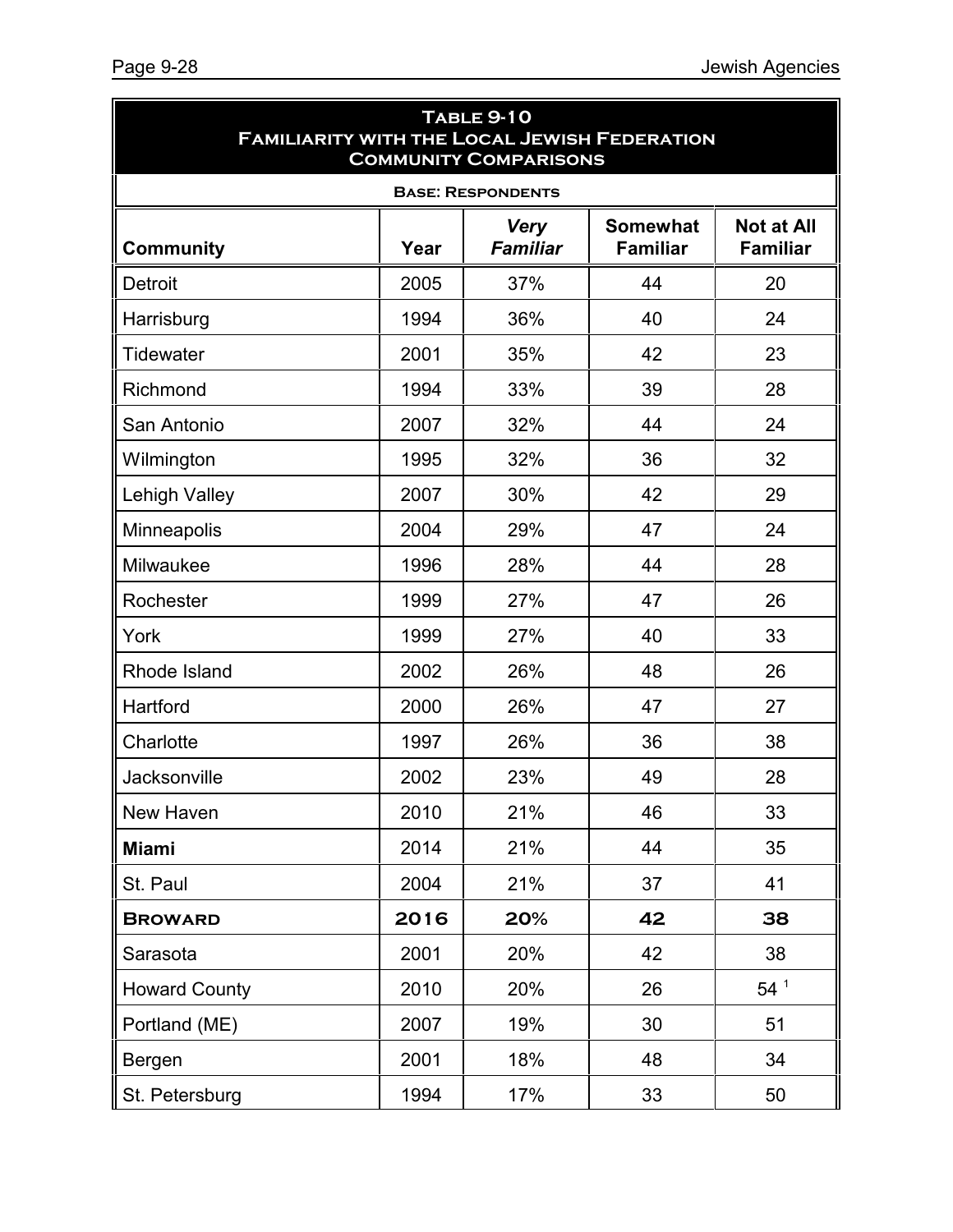| <b>TABLE 9-10</b><br><b>FAMILIARITY WITH THE LOCAL JEWISH FEDERATION</b><br><b>COMMUNITY COMPARISONS</b> |      |                                 |                                    |                                      |  |
|----------------------------------------------------------------------------------------------------------|------|---------------------------------|------------------------------------|--------------------------------------|--|
|                                                                                                          |      | <b>BASE: RESPONDENTS</b>        |                                    |                                      |  |
| <b>Community</b>                                                                                         | Year | <b>Very</b><br><b>Familiar</b>  | <b>Somewhat</b><br><b>Familiar</b> | <b>Not at All</b><br><b>Familiar</b> |  |
| <b>New York</b>                                                                                          | 2011 | 16%                             | 35                                 | 49 2                                 |  |
| Washington                                                                                               | 2003 | 15%                             | 41                                 | 44                                   |  |
| Middlesex                                                                                                | 2008 | 15%                             | 40                                 | 45                                   |  |
| Tucson                                                                                                   | 2002 | 15%                             | 39                                 | 47                                   |  |
| Orlando                                                                                                  | 1993 | 15%                             | 34                                 | 51                                   |  |
| <b>Atlantic County</b>                                                                                   | 2004 | 14%                             | 35                                 | 51                                   |  |
| <b>S Palm Beach</b>                                                                                      | 2005 | 13%                             | 28                                 | 59                                   |  |
| Westport                                                                                                 | 2000 | 12%                             | 43                                 | 45                                   |  |
| <b>Broward</b>                                                                                           | 1997 | 12%                             | 39                                 | 49                                   |  |
| <b>W Palm Beach</b>                                                                                      | 2005 | 11%                             | 27                                 | 63                                   |  |
| Monmouth                                                                                                 | 1997 | 8%                              | 27                                 | 65                                   |  |
| <b>Las Vegas</b>                                                                                         | 2005 | 7%                              | 31                                 | 63                                   |  |
| Martin-St. Lucie <sup>3</sup>                                                                            | 1999 | 5%                              | 31                                 | 64                                   |  |
| San Francisco                                                                                            | 2004 |                                 | 40%                                | 60                                   |  |
| $\mathbf{1}$ and $\mathbf{1}$ and $\mathbf{1}$ and $\mathbf{1}$ and $\mathbf{1}$                         |      | $\epsilon$ $\mu$ $\mu$ $\sigma$ |                                    | $\sqrt{100}$                         |  |

1 Includes the responses *not very familiar* (12%) and *not at all familiar* (42%). 2 Includes the responses *not so familiar* (19%) and *not at all familiar* (30%)

 $3$  Martin-St. Lucie has no Local Jewish Federation and is served by the Jewish Federation of Palm Beach County.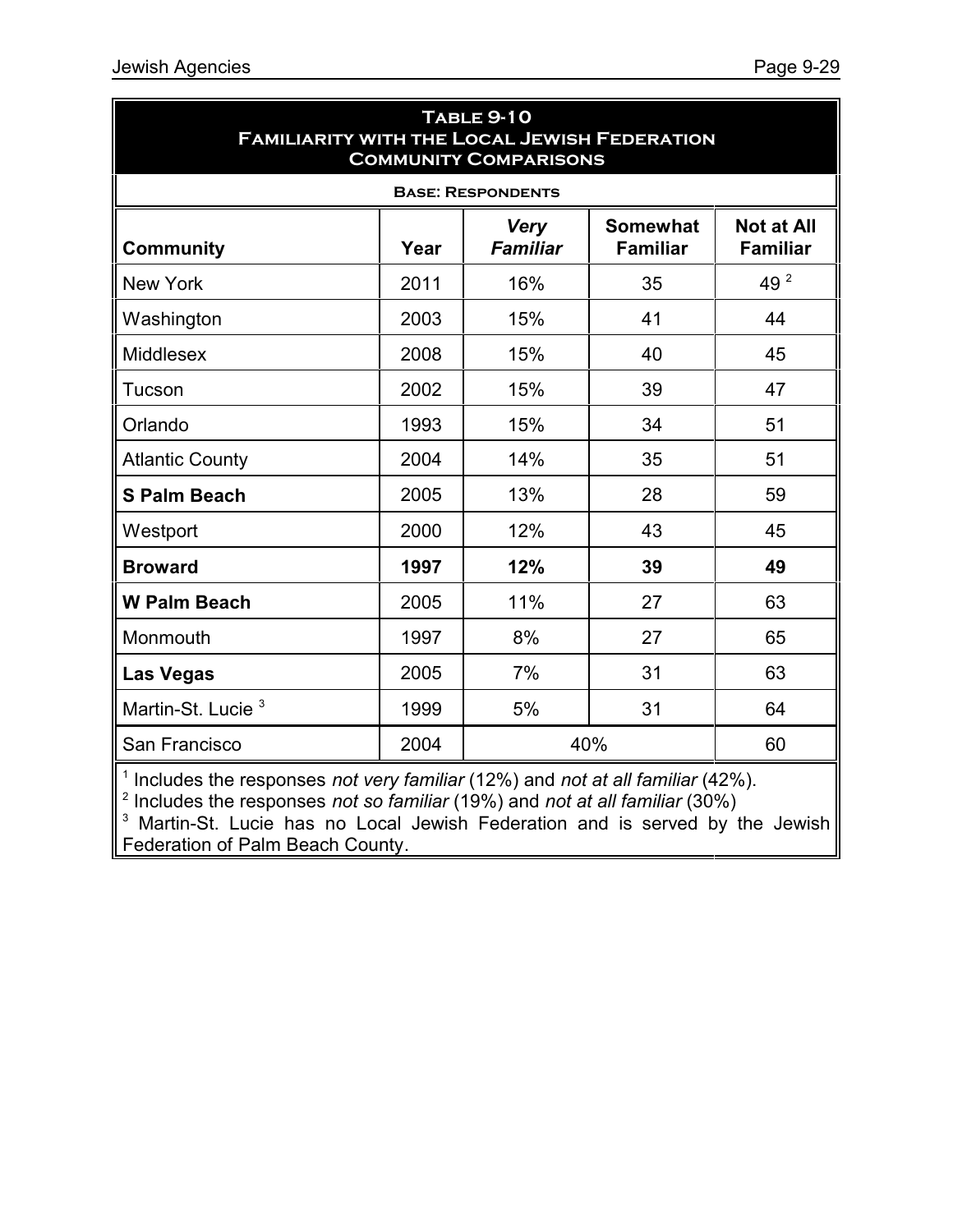### **The Jewish Federation of Broward County**

#### **Perception of the Jewish Federation of Broward County**

**T able 9-11** shows that 34% of respondents in Jewish households in Broward County who are very/somewhat familiar with the Jewish Federation of Broward County (Jewish Federation) and were able to provide a perception perceive it as excellent; 47%, good; 16%, fair; and 3%, poor. In total, 81% of respondents have positive (excellent and good) perceptions. Of respondents who are very familiar with the Jewish Federation of Broward County, 49% perceive it as excellent; 40%, good; 10%, fair; and 1%, poor.

**Community Comparisons**. **Table 9-12** shows that the 34% **excellent perceptions** of the local Jewish Federation is the fourth highest of about 35 comparison Jewish communities and compares to 32% in South Palm Beach, 30% in Miami, 28% in West Palm Beach, and 11% in Las Vegas. The 34% compares to 28% in 1997.

The 19% **fair/poor perceptions** of the local Jewish Federation is the sixth highest of about 35 comparison Jewish communities and compares to 32% in Las Vegas, 16% in Miami, and 13% in both South Palm Beach and West Palm Beach. The 19% compares to 14% in 1997.

**Comparisons Among Population Subgroups**. **Table 9-11** shows that, overall, 34% of respondents perceive the Jewish Federation as excellent. The percentage is much higher for respondents (in):

- who are very familiar with the Jewish Federation (49%)
- $\bullet$  the East (49%) and the Southeast (46%)
- $\bullet$  under age 35 (48%)
- households who donated to the Jewish Federation in the past year (44%)
- ! households who donated under \$100 (49%) and \$1,000 and over (57%) to the Jewish Federation in the past year

The percentage is much lower for respondents in:

- $\bullet$  the Northwest (16%)
- intermarried households (19%)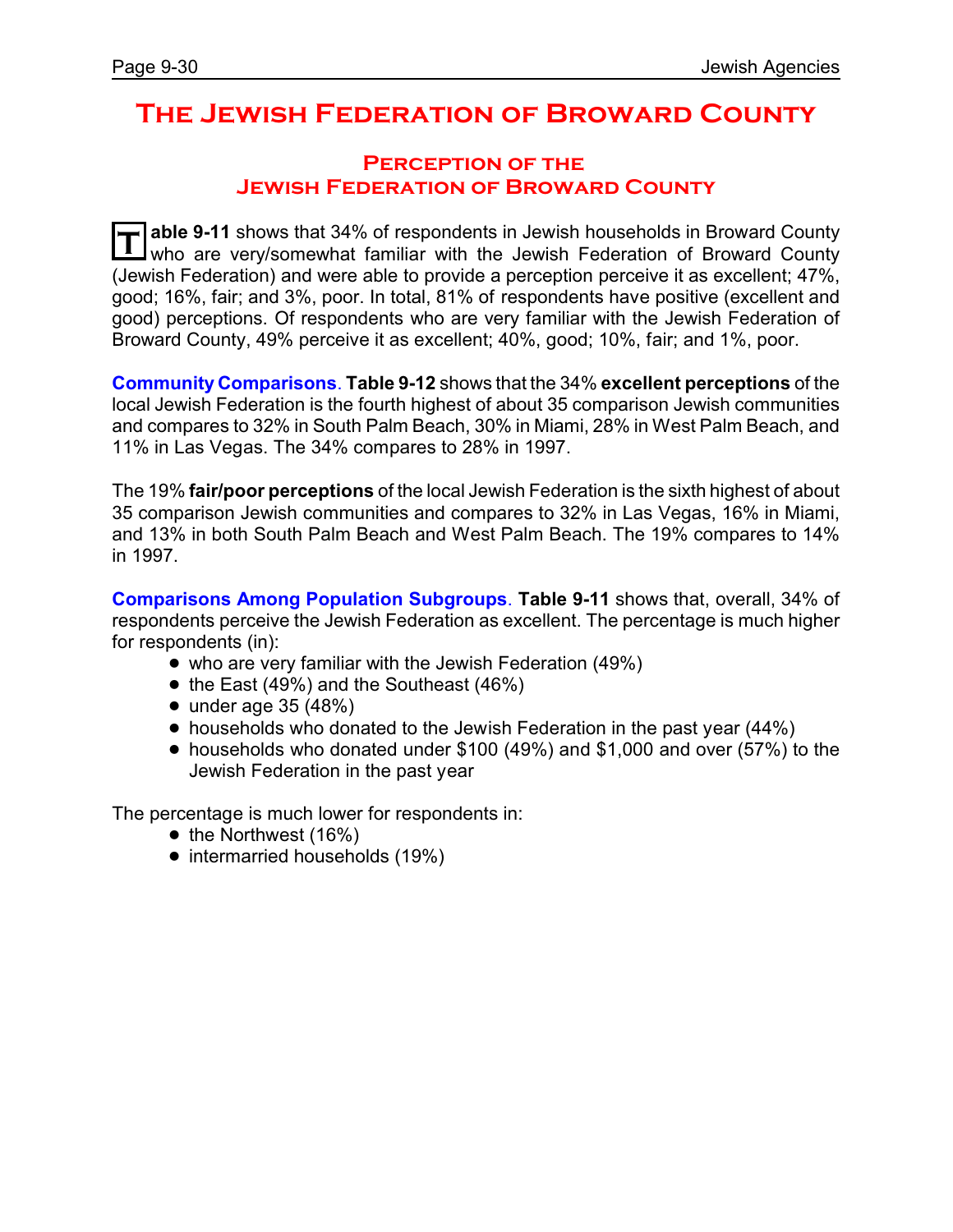| <b>TABLE 9-11</b><br>PERCEPTION OF THE JEWISH FEDERATION OF BROWARD COUNTY |                  |                        |      |      |                            |  |  |  |
|----------------------------------------------------------------------------|------------------|------------------------|------|------|----------------------------|--|--|--|
| BASE: RESPONDENTS VERY/SOMEWHAT FAMILIAR WITH THE JEWISH FEDERATION        |                  |                        |      |      |                            |  |  |  |
| <b>Population Subgroup</b>                                                 | <b>Excellent</b> | Good                   | Fair | Poor | <b>Excellent</b><br>+ Good |  |  |  |
| All                                                                        | 34.1%            | 47.4                   | 15.5 | 3.0  | 81.5%                      |  |  |  |
| <b>Very Familiar</b>                                                       | 49.4%            | 40.1                   | 9.8  | 0.7  | 89.5%                      |  |  |  |
|                                                                            |                  | <b>GEOGRAPHIC AREA</b> |      |      |                            |  |  |  |
| Northwest                                                                  | 16.1%            | 50.1                   | 33.8 | 0.0  | 66.2%                      |  |  |  |
| East                                                                       | 49.0%            | 24.3                   | 4.9  | 21.8 | 73.3%                      |  |  |  |
| <b>West Central</b>                                                        | 30.3%            | 58.1                   | 9.9  | 1.7  | 88.4%                      |  |  |  |
| Southeast                                                                  | 46.0%            | 39.5                   | 10.3 | 4.2  | 85.5%                      |  |  |  |
| Southwest                                                                  | 34.0%            | 48.0                   | 17.7 | 0.3  | 82.0%                      |  |  |  |
| <b>AGE OF RESPONDENT</b>                                                   |                  |                        |      |      |                            |  |  |  |
| Under 35                                                                   | 48.2%            | 26.2                   | 21.4 | 4.2  | 74.4%                      |  |  |  |
| $35 - 49$                                                                  | 37.0%            | 44.2                   | 7.4  | 11.4 | 81.2%                      |  |  |  |
| $50 - 64$                                                                  | 28.8%            | 55.5                   | 15.4 | 0.3  | 84.3%                      |  |  |  |
| 65 - 74                                                                    | 29.9%            | 47.4                   | 22.0 | 0.7  | 77.3%                      |  |  |  |
| 75 and over                                                                | 37.2%            | 49.9                   | 11.7 | 1.2  | 87.1%                      |  |  |  |
| $\rightarrow$ 65 and over                                                  | 32.9%            | 48.4                   | 17.8 | 0.9  | 81.3%                      |  |  |  |
| <b>SEX OF RESPONDENT</b>                                                   |                  |                        |      |      |                            |  |  |  |
| Male                                                                       | 34.1%            | 51.5                   | 13.1 | 1.3  | 85.6%                      |  |  |  |
| Female                                                                     | 34.2%            | 44.9                   | 16.9 | 4.0  | 79.1%                      |  |  |  |
| <b>HOUSEHOLD STRUCTURE</b>                                                 |                  |                        |      |      |                            |  |  |  |
| Household with Children                                                    | 42.0%            | 41.9                   | 6.3  | 9.8  | 83.9%                      |  |  |  |
| Household with Only<br><b>Adult Children</b>                               | 25.2%            | 48.7                   | 25.3 | 0.8  | 73.9%                      |  |  |  |
| <b>Non-Elderly Couple</b>                                                  | 30.2%            | 46.3                   | 22.6 | 0.9  | 76.5%                      |  |  |  |
| Non-Elderly Single                                                         | 38.1%            | 47.2                   | 14.7 | 0.0  | 85.3%                      |  |  |  |
| <b>Elderly Couple</b>                                                      | 36.2%            | 56.0                   | 7.8  | 0.0  | 92.2%                      |  |  |  |
| <b>Elderly Single</b>                                                      | 30.9%            | 50.8                   | 17.3 | 1.0  | 81.7%                      |  |  |  |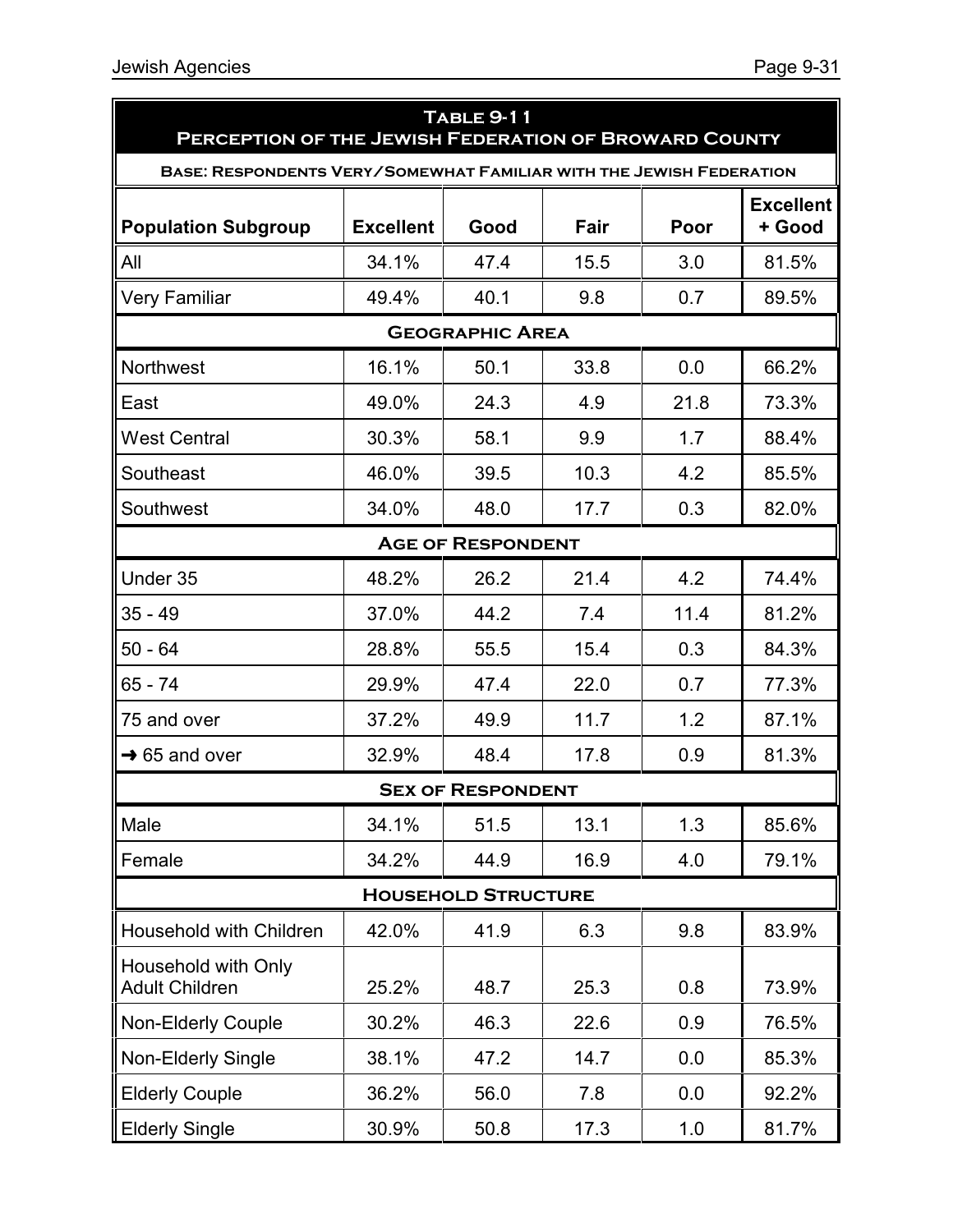| <b>TABLE 9-11</b><br>PERCEPTION OF THE JEWISH FEDERATION OF BROWARD COUNTY |                  |                              |      |      |                            |  |  |
|----------------------------------------------------------------------------|------------------|------------------------------|------|------|----------------------------|--|--|
| <b>BASE: RESPONDENTS VERY/SOMEWHAT FAMILIAR WITH THE JEWISH FEDERATION</b> |                  |                              |      |      |                            |  |  |
| <b>Population Subgroup</b>                                                 | <b>Excellent</b> | Good                         | Fair | Poor | <b>Excellent</b><br>+ Good |  |  |
| All                                                                        | 34.1%            | 47.4                         | 15.5 | 3.0  | 81.5%                      |  |  |
|                                                                            |                  | <b>HOUSEHOLD INCOME</b>      |      |      |                            |  |  |
| Under \$50,000                                                             | 40.1%            | 38.4                         | 17.2 | 4.3  | 78.5%                      |  |  |
| \$50 - \$100,000                                                           | 33.2%            | 51.3                         | 14.8 | 0.7  | 84.5%                      |  |  |
| \$100 - \$200,000                                                          | 35.8%            | 46.9                         | 17.3 | 0.0  | 82.7%                      |  |  |
| \$200,000 and over                                                         | 39.6%            | 39.7                         | 7.5  | 13.2 | 79.3%                      |  |  |
|                                                                            |                  | <b>JEWISH IDENTIFICATION</b> |      |      |                            |  |  |
| Orthodox                                                                   | 35.2%            | 55.3                         | 2.6  | 6.9  | 90.5%                      |  |  |
| Conservative                                                               | 46.6%            | 31.4                         | 19.6 | 2.4  | 78.0%                      |  |  |
| Reform                                                                     | 27.9%            | 63.5                         | 8.2  | 0.4  | 91.4%                      |  |  |
| <b>Just Jewish</b>                                                         | 25.6%            | 50.3                         | 18.4 | 5.7  | 75.9%                      |  |  |
|                                                                            |                  | <b>TYPE OF MARRIAGE</b>      |      |      |                            |  |  |
| In-married                                                                 | 37.1%            | 50.2                         | 12.1 | 0.6  | 87.3%                      |  |  |
| Conversionary                                                              | 38.7%            | 28.1                         | 25.8 | 7.4  | 66.8%                      |  |  |
| Intermarried                                                               | 19.0%            | 45.0                         | 16.2 | 19.8 | 64.0%                      |  |  |
| <b>SYNAGOGUE MEMBERSHIP</b>                                                |                  |                              |      |      |                            |  |  |
| Member                                                                     | 39.3%            | 51.2                         | 7.7  | 1.8  | 90.5%                      |  |  |
| Non-Member                                                                 | 29.8%            | 44.3                         | 21.9 | 4.0  | 74.1%                      |  |  |
| <b>JCC MEMBERSHIP</b>                                                      |                  |                              |      |      |                            |  |  |
| Member                                                                     | 31.5%            | 66.3                         | 2.2  | 0.0  | 97.8%                      |  |  |
| Non-Member                                                                 | 34.7%            | 44.0                         | 17.8 | 3.5  | 78.7%                      |  |  |
| <b>JEWISH ORGANIZATION MEMBERSHIP</b>                                      |                  |                              |      |      |                            |  |  |
| Member                                                                     | 40.7%            | 49.5                         | 9.5  | 0.3  | 90.2%                      |  |  |
| Non-Member                                                                 | 31.8%            | 46.6                         | 17.6 | 4.0  | 78.4%                      |  |  |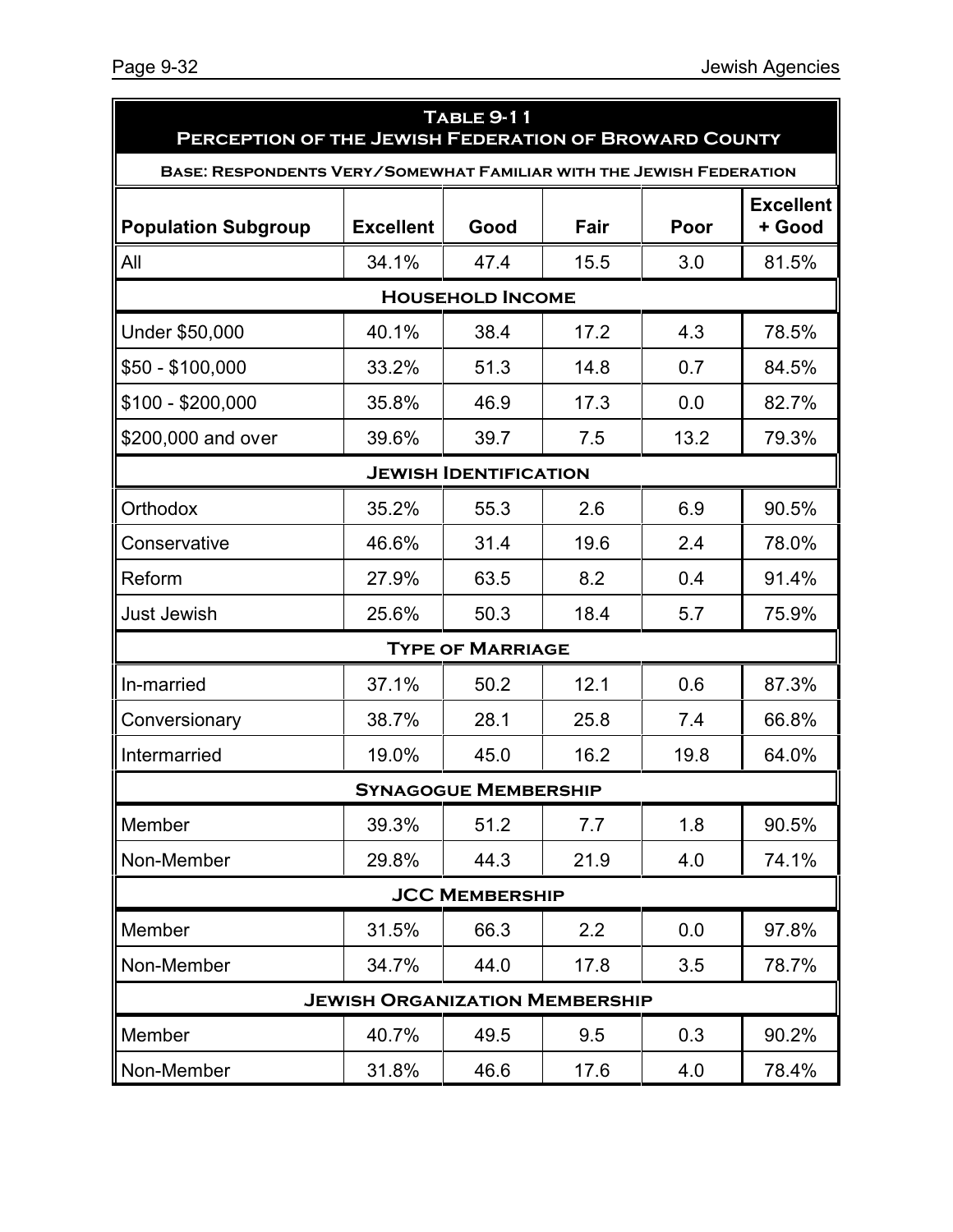| <b>TABLE 9-11</b><br>PERCEPTION OF THE JEWISH FEDERATION OF BROWARD COUNTY |                  |      |      |      |                            |  |  |  |
|----------------------------------------------------------------------------|------------------|------|------|------|----------------------------|--|--|--|
| <b>BASE: RESPONDENTS VERY/SOMEWHAT FAMILIAR WITH THE JEWISH FEDERATION</b> |                  |      |      |      |                            |  |  |  |
| <b>Population Subgroup</b>                                                 | <b>Excellent</b> | Good | Fair | Poor | <b>Excellent</b><br>+ Good |  |  |  |
| All                                                                        | 34.1%            | 47.4 | 15.5 | 3.0  | 81.5%                      |  |  |  |
| <b>ANY ADULT VISITED ISRAEL</b>                                            |                  |      |      |      |                            |  |  |  |
| On Jewish Trip                                                             | 42.1%            | 44.7 | 12.2 | 1.0  | 86.8%                      |  |  |  |
| On General Trip                                                            | 34.7%            | 50.3 | 12.7 | 2.3  | 85.0%                      |  |  |  |
| <b>No</b>                                                                  | 25.8%            | 47.3 | 21.2 | 5.7  | 73.1%                      |  |  |  |
| <b>JEWISH FEDERATION MARKET SEGMENTS IN THE PAST YEAR</b>                  |                  |      |      |      |                            |  |  |  |
| Donated to Federation                                                      | 44.2%            | 46.6 | 8.5  | 0.7  | 90.8%                      |  |  |  |
| Asked, Did Not Donate                                                      | 26.6%            | 50.1 | 21.0 | 2.3  | 76.7%                      |  |  |  |
| <b>Not Asked</b>                                                           | 28.2%            | 47.4 | 19.9 | 4.5  | 75.6%                      |  |  |  |
| <b>DONATED TO JEWISH FEDERATION IN THE PAST YEAR</b>                       |                  |      |      |      |                            |  |  |  |
| Nothing                                                                    | 28.0%            | 47.7 | 20.1 | 4.2  | 75.7%                      |  |  |  |
| <b>Under \$100</b>                                                         | 48.5%            | 46.7 | 4.8  | 0.0  | 95.2%                      |  |  |  |
| $$100 - $1,000$                                                            | 37.5%            | 49.4 | 11.8 | 1.3  | 86.9%                      |  |  |  |
| \$1,000 and over                                                           | 56.8%            | 35.0 | 7.6  | 0.6  | 91.8%                      |  |  |  |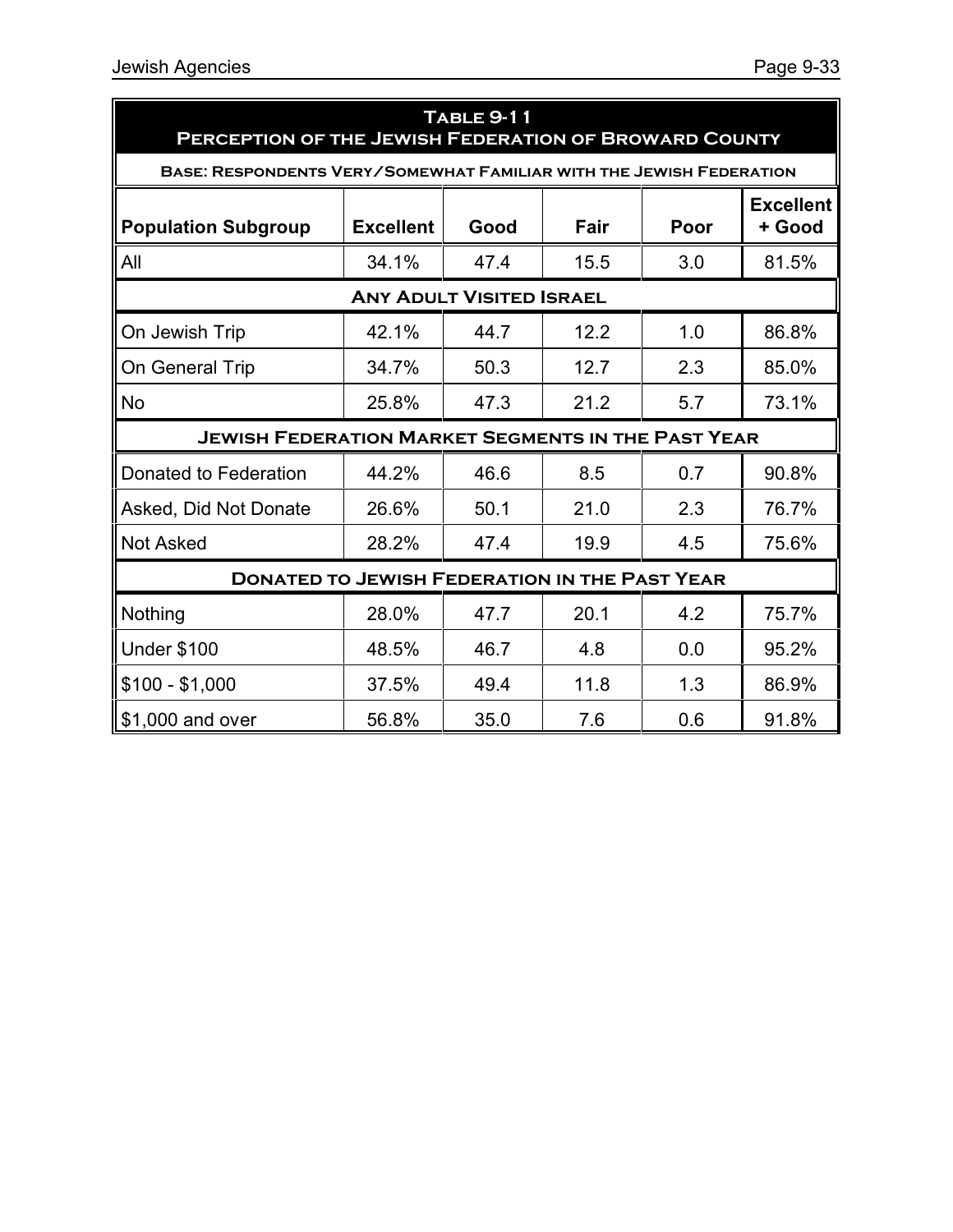| <b>TABLE 9-12</b><br>PERCEPTION OF THE LOCAL JEWISH FEDERATION<br><b>COMMUNITY COMPARISONS</b> |      |                  |      |      |                |                    |  |
|------------------------------------------------------------------------------------------------|------|------------------|------|------|----------------|--------------------|--|
| <b>BASE: RESPONDENTS VERY/SOMEWHAT FAMILIAR</b><br>WITH THE LOCAL JEWISH FEDERATION            |      |                  |      |      |                |                    |  |
| <b>Community</b>                                                                               | Year | <b>Excellent</b> | Good | Fair | Poor           | Excellent/<br>Good |  |
| York                                                                                           | 1999 | 40%              | 54   | 5    | $\overline{2}$ | 93%                |  |
| Sarasota                                                                                       | 2001 | 35%              | 53   | 10   | 3              | 88%                |  |
| Detroit                                                                                        | 2005 | 35%              | 51   | 11   | 3              | 86%                |  |
| Rochester                                                                                      | 1999 | 34%              | 56   | 8    | $\overline{2}$ | 90%                |  |
| Harrisburg                                                                                     | 1994 | 34%              | 55   | 11   | 1              | 88%                |  |
| <b>BROWARD</b>                                                                                 | 2016 | 34%              | 47   | 16   | 3              | 82%                |  |
| Tucson                                                                                         | 2002 | 34%              | 54   | 10   | $\overline{2}$ | 88%                |  |
| San Antonio                                                                                    | 2007 | 33%              | 53   | 12   | 3              | 85%                |  |
| Jacksonville                                                                                   | 2002 | 32%              | 55   | 12   | $\overline{2}$ | 86%                |  |
| <b>S Palm Beach</b>                                                                            | 2005 | 32%              | 55   | 9    | 4              | 87%                |  |
| <b>Tidewater</b>                                                                               | 2001 | 32%              | 53   | 13   | $\overline{2}$ | 85%                |  |
| Charlotte                                                                                      | 1997 | 31%              | 55   | 12   | $\overline{2}$ | 87%                |  |
| St. Petersburg                                                                                 | 1994 | 31%              | 53   | 13   | 4              | 83%                |  |
| <b>Miami</b>                                                                                   | 2014 | 30%              | 53   | 13   | 3              | 84%                |  |
| St. Paul                                                                                       | 2004 | 29%              | 62   | 8    | 1              | 91%                |  |
| Minneapolis                                                                                    | 2004 | 29%              | 55   | 13   | 3              | 84%                |  |
| Hartford                                                                                       | 2000 | 28%              | 62   | 9    | $\overline{2}$ | 89%                |  |
| <b>W Palm Beach</b>                                                                            | 2005 | 28%              | 59   | 10   | 3              | 87%                |  |
| <b>Broward</b>                                                                                 | 1997 | 28%              | 58   | 9    | 5              | 86%                |  |
| Richmond                                                                                       | 1994 | 28%              | 55   | 14   | 4              | 82%                |  |
| Wilmington                                                                                     | 1995 | 26%              | 58   | 12   | 5              | 83%                |  |
| <b>Lehigh Valley</b>                                                                           | 2007 | 26%              | 57   | 14   | 3              | 83%                |  |
| New Haven                                                                                      | 2010 | 26%              | 54   | 18   | $\overline{2}$ | 80%                |  |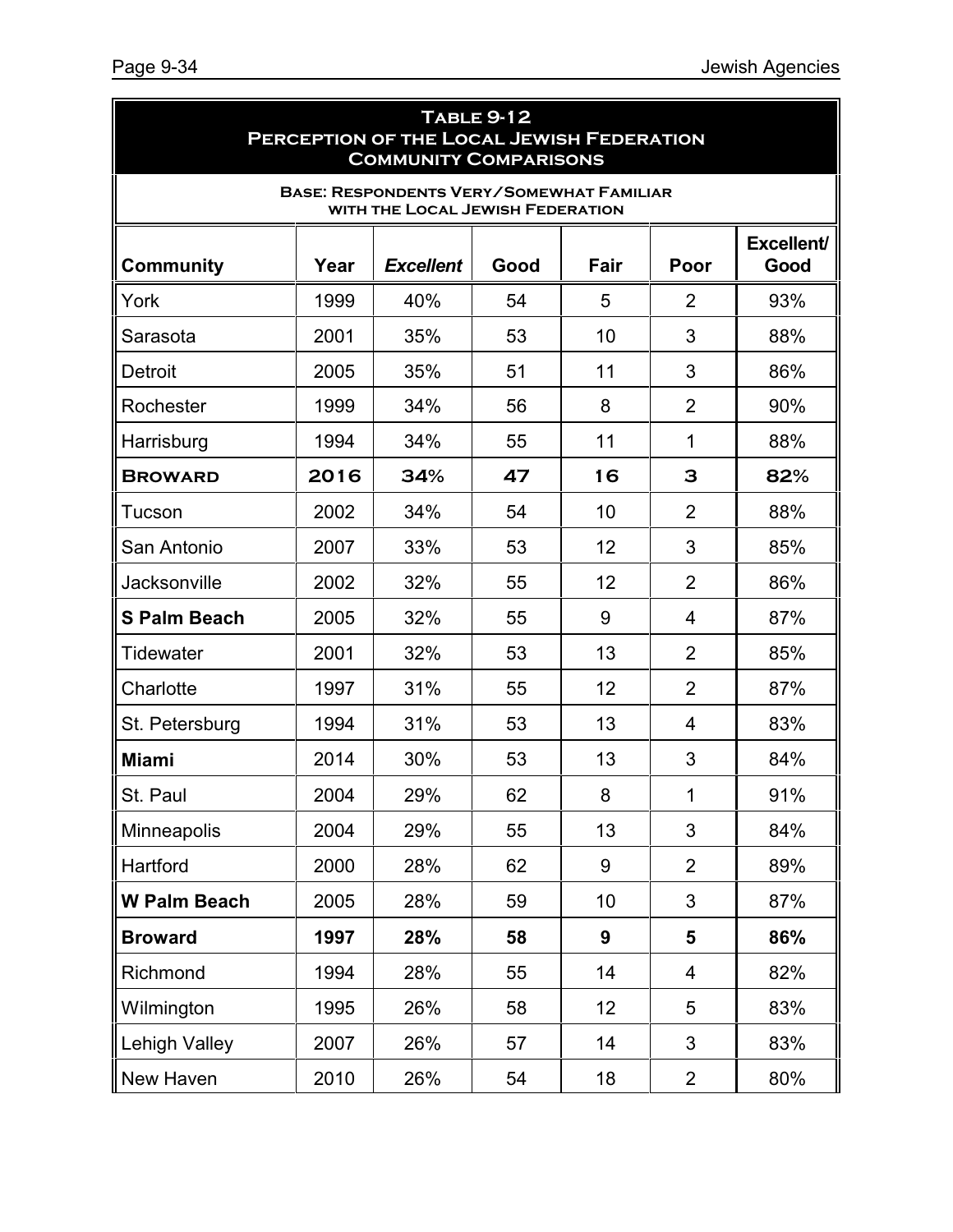| <b>TABLE 9-12</b><br>PERCEPTION OF THE LOCAL JEWISH FEDERATION<br><b>COMMUNITY COMPARISONS</b> |      |                  |      |      |                |                    |  |
|------------------------------------------------------------------------------------------------|------|------------------|------|------|----------------|--------------------|--|
| <b>BASE: RESPONDENTS VERY/SOMEWHAT FAMILIAR</b><br>WITH THE LOCAL JEWISH FEDERATION            |      |                  |      |      |                |                    |  |
| <b>Community</b>                                                                               | Year | <b>Excellent</b> | Good | Fair | Poor           | Excellent/<br>Good |  |
| Rhode Island                                                                                   | 2002 | 25%              | 56   | 14   | 4              | 81%                |  |
| Portland (ME)                                                                                  | 2007 | 24%              | 59   | 13   | 5              | 83%                |  |
| <b>Middlesex</b>                                                                               | 2008 | 23%              | 59   | 15   | 3              | 82%                |  |
| Orlando                                                                                        | 1993 | 23%              | 53   | 16   | 8              | 76%                |  |
| <b>Atlantic County</b>                                                                         | 2004 | 22%              | 62   | 13   | 4              | 84%                |  |
| Bergen                                                                                         | 2001 | 22%              | 59   | 16   | 3              | 81%                |  |
| Westport                                                                                       | 2000 | 22%              | 55   | 21   | $\overline{2}$ | 78%                |  |
| Milwaukee                                                                                      | 1996 | 21%              | 59   | 14   | 6              | 80%                |  |
| Washington                                                                                     | 2003 | 20%              | 66   | 13   | 1              | 86%                |  |
| Monmouth                                                                                       | 1997 | 19%              | 66   | 9    | 6              | 85%                |  |
| Las Vegas                                                                                      | 2005 | 11%              | 57   | 24   | 8              | 68%                |  |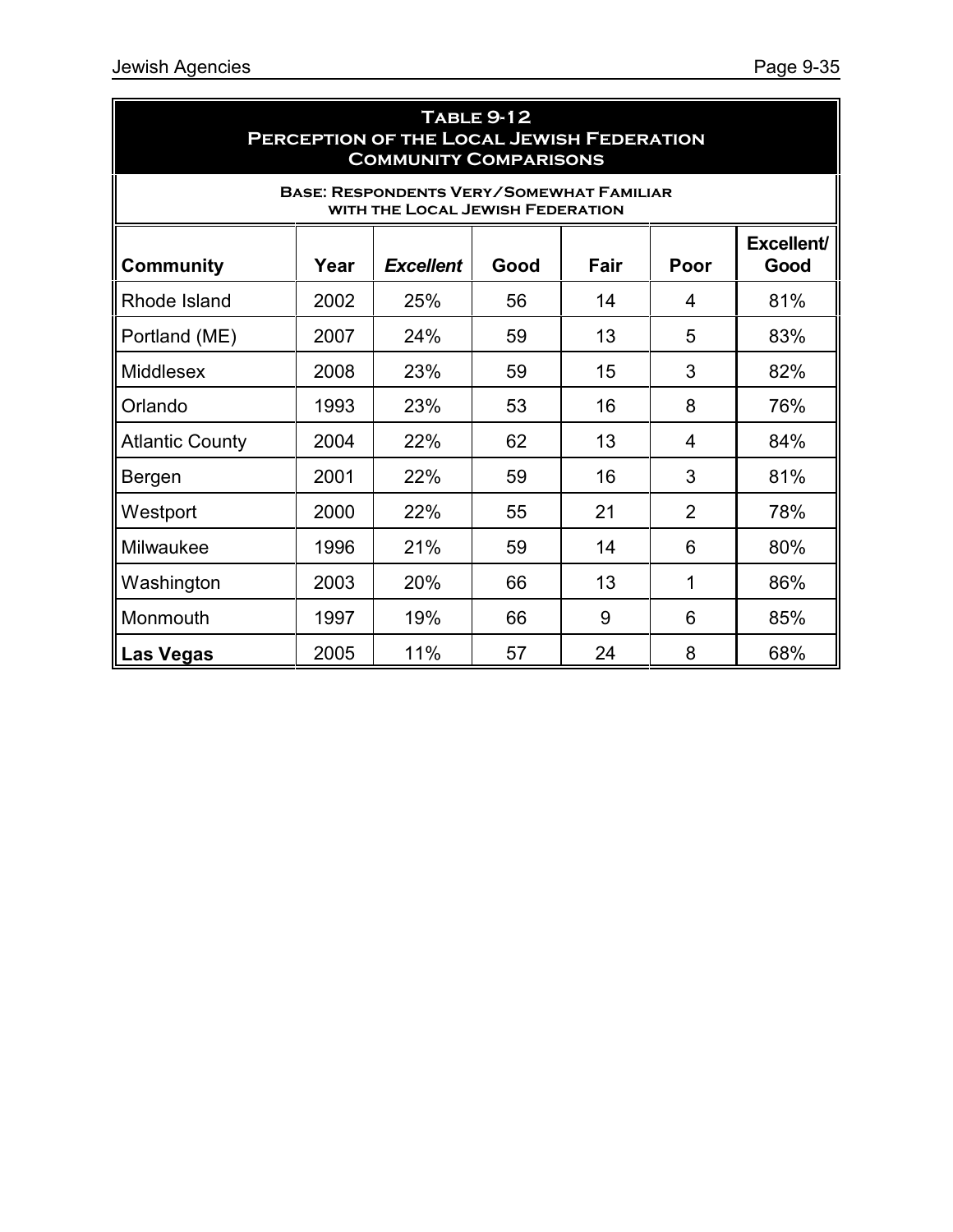# **Jewish Adoption and Foster Care Options Organization**

#### **Familiarity with the Jewish Adoption and Foster Care Options Organization**

**T able 9-13** shows that 19% of respondents in Jewish households in Broward County are very familiar, 26% are somewhat familiar, and 55% are not at all familiar with the Jewish Adoption and Foster Care Options Organization (JAFCO).

**Comparisons among Population Subgroups**. **Table 9-13** shows that, overall, 19% of respondents in Jewish households are very familiar with JAFCO. The percentage is much higher for respondents in:

- $\bullet$  the West Central (33%)
- ! synagogue member households (31%), JCC member households (36%), and Jewish organization member households (29%)
- ! households in which an adult visited Israel on a Jewish trip (29%)
- households who donated to the Jewish Federation in the past year (37%) and households who were asked but did not donate to the Jewish Federation in the past year (29%)
- $\bullet$  households who donated \$100-\$500 (46%), \$500-\$1,000 (71%), and \$1,000 and over (42%) to the Jewish Federation in the past year

The percentage very familiar with JAFCO is much lower for respondents in:

- $\bullet$  the North Central (4%)
- households in residence in Broward for 0-4 years (9%) and 5-9 years (5%)
- age  $35-49$  (10%)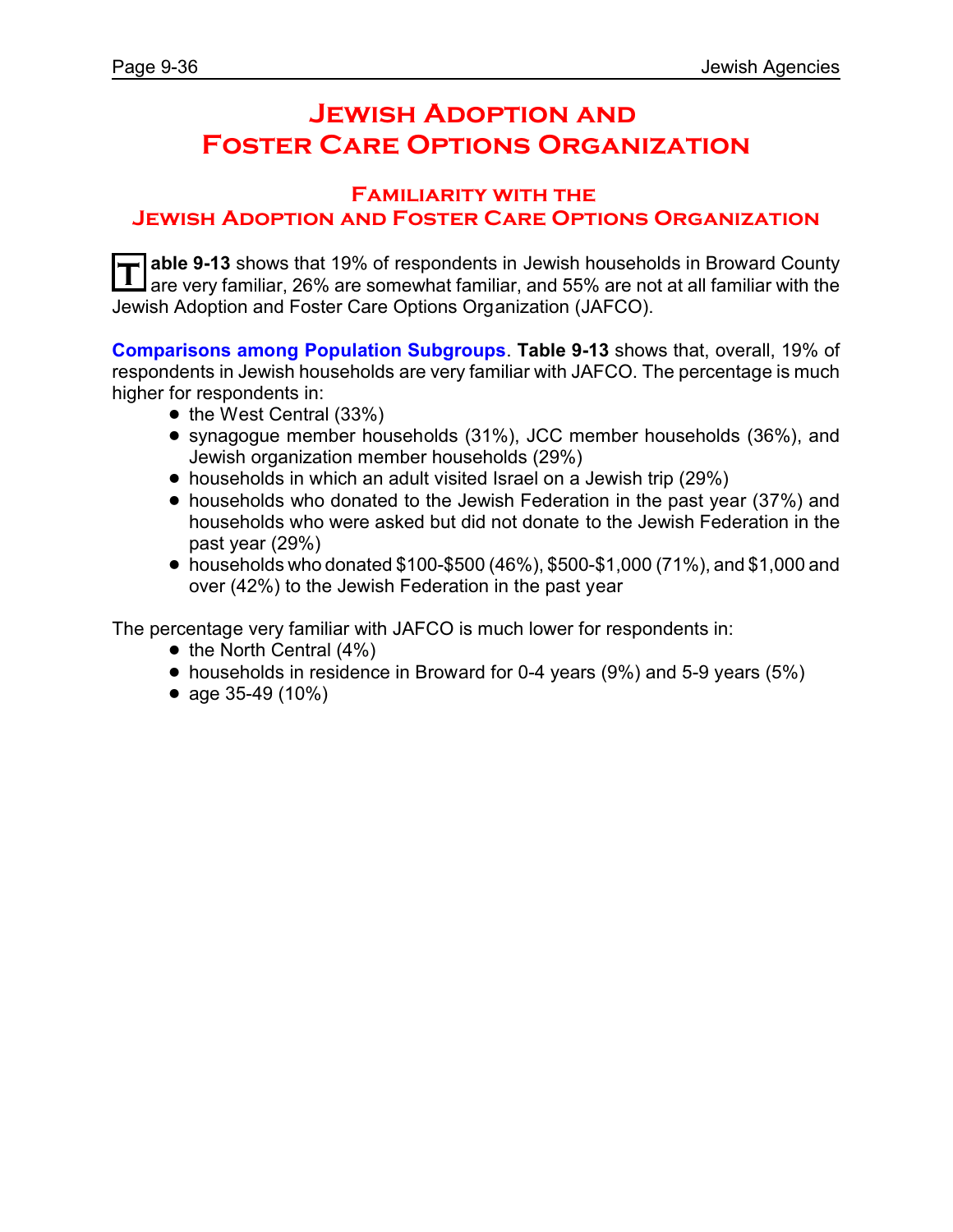| <b>TABLE 9-13</b><br><b>FAMILIARITY WITH JAFCO</b> |                                |                                    |                                      |  |  |
|----------------------------------------------------|--------------------------------|------------------------------------|--------------------------------------|--|--|
| <b>BASE: RESPONDENTS IN JEWISH HOUSEHOLDS</b>      |                                |                                    |                                      |  |  |
| <b>Population Subgroup</b>                         | <b>Very</b><br><b>Familiar</b> | <b>Somewhat</b><br><b>Familiar</b> | <b>Not at All</b><br><b>Familiar</b> |  |  |
| All                                                | 19.1%                          | 26.1                               | 54.8                                 |  |  |
|                                                    | <b>GEOGRAPHIC AREA</b>         |                                    |                                      |  |  |
| <b>Northwest</b>                                   | 10.3%                          | 35.4                               | 54.3                                 |  |  |
| <b>North Central</b>                               | 3.9%                           | 17.4                               | 78.7                                 |  |  |
| East                                               | 18.3%                          | 17.4                               | 64.3                                 |  |  |
| <b>West Central</b>                                | 33.0%                          | 24.8                               | 42.2                                 |  |  |
| Southeast                                          | 10.8%                          | 22.1                               | 67.1                                 |  |  |
| Southwest                                          | 23.1%                          | 33.5                               | 43.4                                 |  |  |
| <b>LENGTH OF RESIDENCE IN BROWARD COUNTY</b>       |                                |                                    |                                      |  |  |
| $0 - 4$ years                                      | 8.8%                           | 18.0                               | 73.2                                 |  |  |
| $5 - 9$ years                                      | 5.2%                           | 25.8                               | 69.0                                 |  |  |
| 10 - 19 years                                      | 12.1%                          | 23.8                               | 64.1                                 |  |  |
| 20 or more years                                   | 23.7%                          | 27.3                               | 49.0                                 |  |  |
|                                                    | <b>AGE OF RESPONDENT</b>       |                                    |                                      |  |  |
| Under 35                                           | 26.7%                          | 20.6                               | 52.7                                 |  |  |
| $35 - 49$                                          | 10.2%                          | 24.9                               | 64.9                                 |  |  |
| $50 - 64$                                          | 21.3%                          | 30.9                               | 47.8                                 |  |  |
| $65 - 74$                                          | 21.0%                          | 14.5                               | 64.5                                 |  |  |
| 75 and over                                        | 17.9%                          | 31.3                               | 50.8                                 |  |  |
| $\rightarrow$ 65 and over                          | 19.3%                          | 23.7                               | 57.0                                 |  |  |
|                                                    | <b>SEX OF RESPONDENT</b>       |                                    |                                      |  |  |
| Male                                               | 16.7%                          | 17.1                               | 66.2                                 |  |  |
| Female                                             | 20.7%                          | 31.9                               | 47.4                                 |  |  |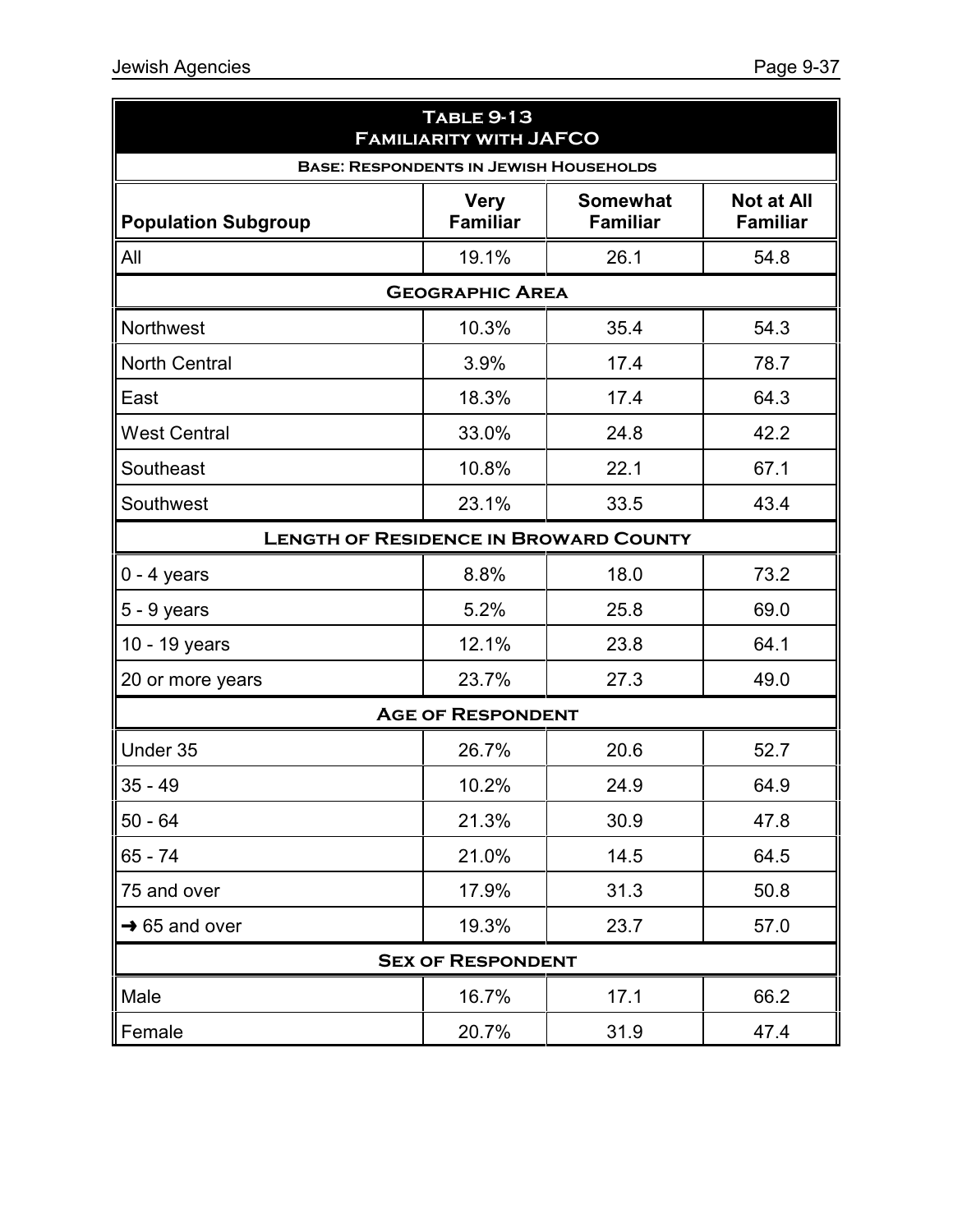| <b>TABLE 9-13</b><br><b>FAMILIARITY WITH JAFCO</b> |                                |                                    |                                      |  |  |
|----------------------------------------------------|--------------------------------|------------------------------------|--------------------------------------|--|--|
| <b>BASE: RESPONDENTS IN JEWISH HOUSEHOLDS</b>      |                                |                                    |                                      |  |  |
| <b>Population Subgroup</b>                         | <b>Very</b><br><b>Familiar</b> | <b>Somewhat</b><br><b>Familiar</b> | <b>Not at All</b><br><b>Familiar</b> |  |  |
| All                                                | 19.1%                          | 26.1                               | 54.8                                 |  |  |
|                                                    | <b>HOUSEHOLD STRUCTURE</b>     |                                    |                                      |  |  |
| Household with Children                            | 17.0%                          | 28.3                               | 54.7                                 |  |  |
| Household with Only<br><b>Adult Children</b>       | 20.2%                          | 41.7                               | 38.1                                 |  |  |
| <b>Non-Elderly Couple</b>                          | 22.4%                          | 17.3                               | 60.3                                 |  |  |
| Non-Elderly Single                                 | 18.5%                          | 12.1                               | 69.4                                 |  |  |
| <b>Elderly Couple</b>                              | 19.3%                          | 23.8                               | 56.9                                 |  |  |
| <b>Elderly Single</b>                              | 20.8%                          | 26.5                               | 52.7                                 |  |  |
|                                                    | <b>HOUSEHOLD INCOME</b>        |                                    |                                      |  |  |
| Under \$25,000                                     | 18.8%                          | 7.5                                | 73.7                                 |  |  |
| \$25 - \$50,000                                    | 14.0%                          | 27.1                               | 58.9                                 |  |  |
| \$50 - \$100,000                                   | 16.4%                          | 17.8                               | 65.8                                 |  |  |
| \$100 - \$200,000                                  | 15.5%                          | 31.0                               | 53.5                                 |  |  |
| \$200,000 and over                                 | 27.2%                          | 32.1                               | 40.7                                 |  |  |
|                                                    | <b>JEWISH IDENTIFICATION</b>   |                                    |                                      |  |  |
| Orthodox                                           | 17.3%                          | 25.3                               | 57.4                                 |  |  |
| Conservative                                       | 19.1%                          | 31.6                               | 49.3                                 |  |  |
| Reform                                             | 30.2%                          | 24.2                               | 45.6                                 |  |  |
| <b>Just Jewish</b>                                 | 11.4%                          | 22.1                               | 66.5                                 |  |  |
|                                                    | <b>TYPE OF MARRIAGE</b>        |                                    |                                      |  |  |
| In-married                                         | 20.2%                          | 41.4                               | 38.4                                 |  |  |
| Conversionary                                      | 21.1%                          | 26.2                               | 52.7                                 |  |  |
| Intermarried                                       | 11.9%                          | 12.3                               | 75.8                                 |  |  |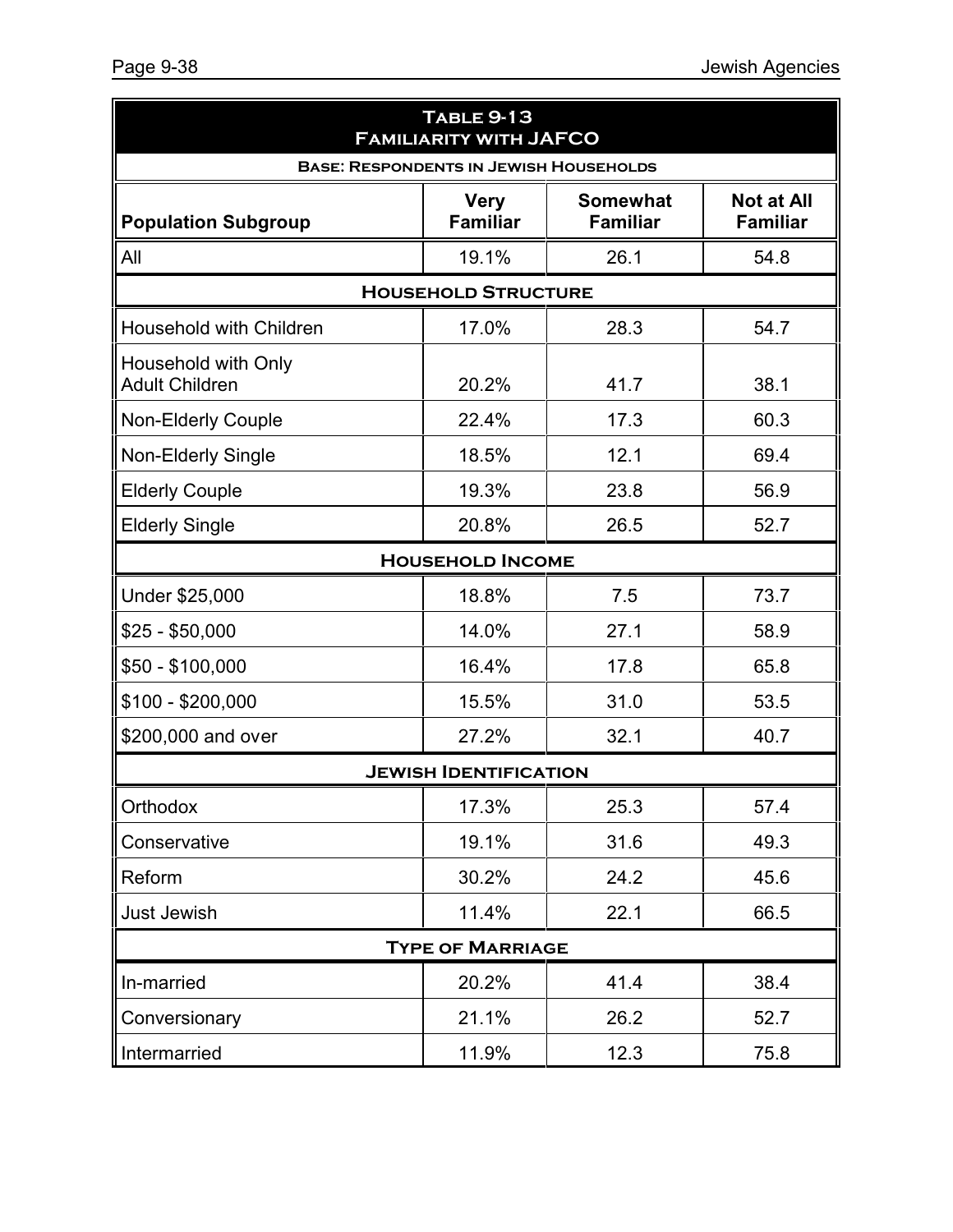| <b>TABLE 9-13</b><br><b>FAMILIARITY WITH JAFCO</b>        |                                 |                                    |                                      |  |  |  |
|-----------------------------------------------------------|---------------------------------|------------------------------------|--------------------------------------|--|--|--|
| <b>BASE: RESPONDENTS IN JEWISH HOUSEHOLDS</b>             |                                 |                                    |                                      |  |  |  |
| <b>Population Subgroup</b>                                | <b>Very</b><br><b>Familiar</b>  | <b>Somewhat</b><br><b>Familiar</b> | <b>Not at All</b><br><b>Familiar</b> |  |  |  |
| All                                                       | 19.1%                           | 26.1                               | 54.8                                 |  |  |  |
| <b>SYNAGOGUE MEMBERSHIP</b>                               |                                 |                                    |                                      |  |  |  |
| Member                                                    | 30.8%                           | 35.2                               | 34.0                                 |  |  |  |
| Non-Member                                                | 13.0%                           | 21.3                               | 65.7                                 |  |  |  |
|                                                           | <b>JCC MEMBERSHIP</b>           |                                    |                                      |  |  |  |
| Member                                                    | 36.2%                           | 25.4                               | 38.4                                 |  |  |  |
| Non-Member                                                | 16.6%                           | 26.2                               | 57.2                                 |  |  |  |
| <b>JEWISH ORGANIZATION MEMBERSHIP</b>                     |                                 |                                    |                                      |  |  |  |
| Member                                                    | 28.6%                           | 36.6                               | 34.8                                 |  |  |  |
| Non-Member                                                | 17.2%                           | 23.8                               | 59.0                                 |  |  |  |
|                                                           | <b>ANY ADULT VISITED ISRAEL</b> |                                    |                                      |  |  |  |
| On Jewish Trip                                            | 29.1%                           | 37.3                               | 33.6                                 |  |  |  |
| On General Trip                                           | 19.7%                           | 28.7                               | 51.6                                 |  |  |  |
| <b>No</b>                                                 | 12.0%                           | 16.2                               | 71.8                                 |  |  |  |
| <b>JEWISH FEDERATION MARKET SEGMENTS IN THE PAST YEAR</b> |                                 |                                    |                                      |  |  |  |
| Donated to Federation                                     | 36.9%                           | 33.1                               | 30.0                                 |  |  |  |
| Asked, Did Not Donate                                     | 28.7%                           | 23.5                               | 47.8                                 |  |  |  |
| <b>Not Asked</b>                                          | 12.4%                           | 24.3                               | 63.3                                 |  |  |  |
| <b>DONATED TO JEWISH FEDERATION IN THE PAST YEAR</b>      |                                 |                                    |                                      |  |  |  |
| Nothing                                                   | 14.3%                           | 24.2                               | 61.5                                 |  |  |  |
| <b>Under \$100</b>                                        | 20.5%                           | 36.9                               | 42.6                                 |  |  |  |
| $$100 - $500$                                             | 46.4%                           | 26.1                               | 27.5                                 |  |  |  |
| $$500 - $1,000$                                           | 70.8%                           | 25.9                               | 3.3                                  |  |  |  |
| \$1,000 and over                                          | 41.5%                           | 42.5                               | 16.0                                 |  |  |  |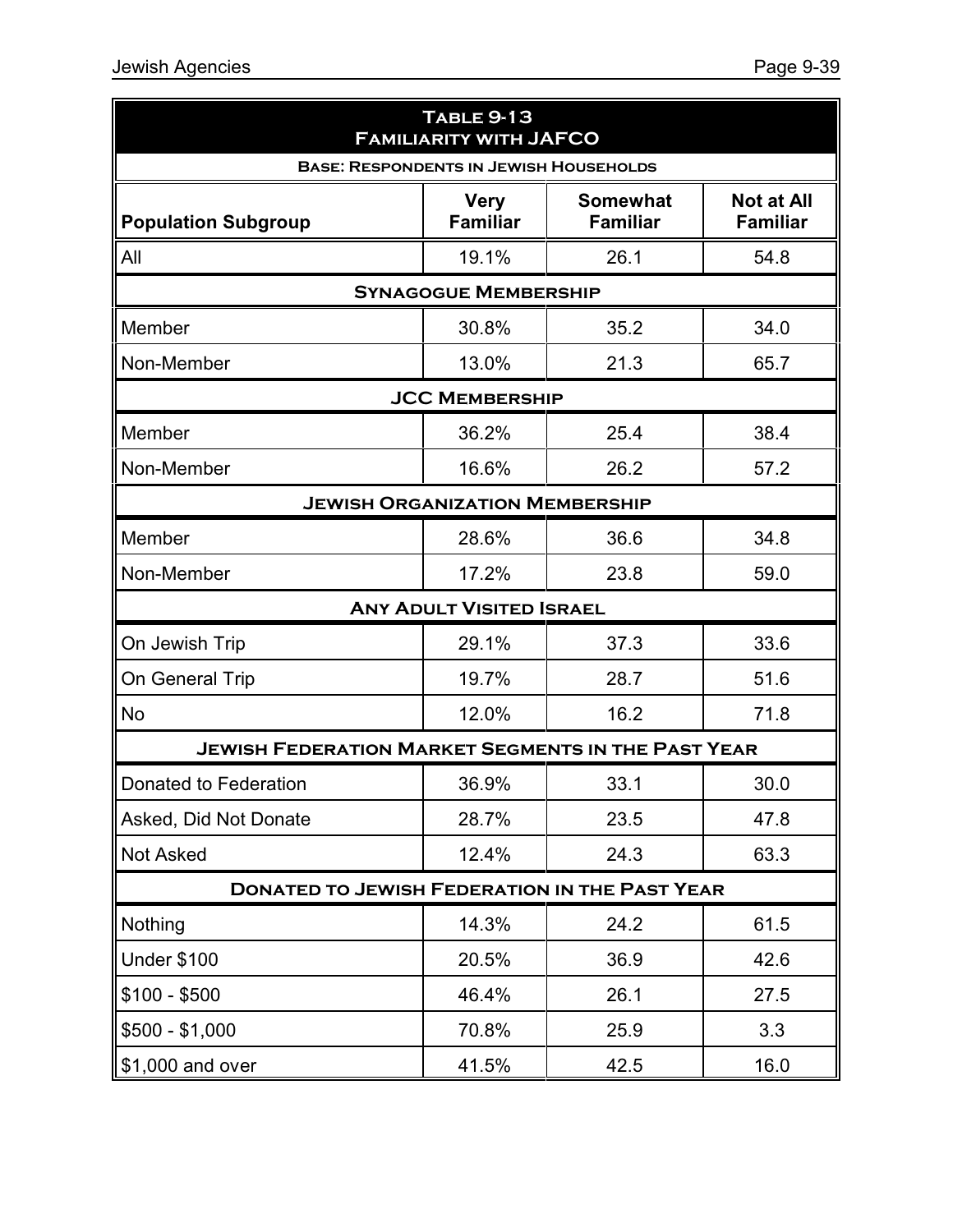# **Jewish Adoption and Foster Care Options Organization**

#### **Perception of the Jewish Adoption and Foster Care Options Organization**

**T** able 9-14 shows that 63% of respondents in Jewish households in Broward County<br>Who are very/somewhat familiar with the Jewish Adoption and Eoster Care Options who are very/somewhat familiar with the Jewish Adoption and Foster Care Options Organization (JAFCO) and were able to provide a perception perceive it as excellent; 33%, good; 35%, fair; and 1%, poor. In total, 96% of Jewish respondents have positive (excellent and good) perceptions.

**Comparisons among Population Subgroups**. **Table 9-14** shows that, overall, 63% of respondents in perceive JAFCO as excellent. The percentage is much higher for respondents in:

- households in which the respondent is very familiar with JAFCO (82%)
- $\bullet$  the East (84%) and the West Central (87%)
- age  $35-49(78%)$
- ! non-elderly couple households (83%) and elderly single households (82%)
- households earning \$200,000 and over (76%)
- households who donated to the Jewish Federation in the past year (73%)
- $\bullet$  households who donated under \$100 (73%) and \$100-\$1,000 (74%) to the Jewish Federation in the past year

The percentage excellent is much lower for respondents (in):

- $\bullet$  the Southwest (45%)
- $\bullet$  under age 35 (51%)
- $\bullet$  households with only adult children (52%)
- ! households earning \$50,000-\$100,000 (51%)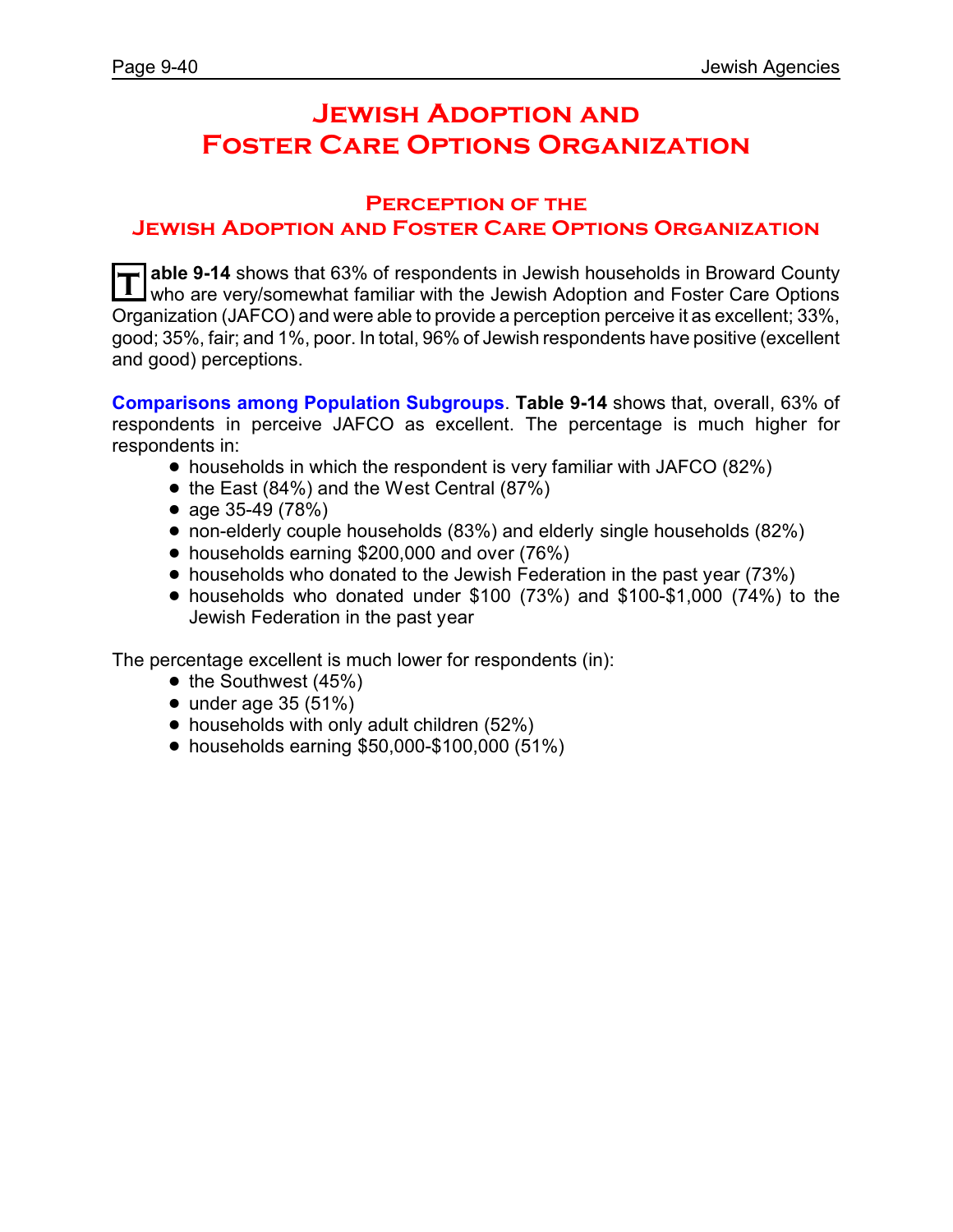| <b>TABLE 9-14</b><br><b>PERCEPTION OF JAFCO</b>          |                                                                                    |      |      |       |                            |  |  |  |
|----------------------------------------------------------|------------------------------------------------------------------------------------|------|------|-------|----------------------------|--|--|--|
|                                                          | <b>BASE: RESPONDENTS IN HOUSEHOLDS</b><br><b>VERY/SOMEWHAT FAMILIAR WITH JAFCO</b> |      |      |       |                            |  |  |  |
| <b>Population Subgroup</b>                               | <b>Excellent</b>                                                                   | Good | Fair | Poor  | <b>Excellent</b><br>+ Good |  |  |  |
| All                                                      | 62.7%                                                                              | 33.3 | 2.9  | 1.1   | 96.0%                      |  |  |  |
| <b>Very Familiar</b>                                     | 81.9%                                                                              | 15.6 | 1.7  | 0.8   | 97.5%                      |  |  |  |
|                                                          | <b>GEOGRAPHIC AREA</b>                                                             |      |      |       |                            |  |  |  |
| 0.6<br><b>Northwest</b><br>62.5%<br>36.9<br>0.0<br>99.4% |                                                                                    |      |      |       |                            |  |  |  |
| East                                                     | 83.7%                                                                              | 14.5 | 1.8  | 0.0   | 98.2%                      |  |  |  |
| <b>West Central</b>                                      | 86.5%                                                                              | 11.0 | 2.5  | 0.0   | 97.5%                      |  |  |  |
| Southeast                                                | 59.8%                                                                              | 34.3 | 5.6  | 0.3   | 94.1%                      |  |  |  |
| Southwest                                                | 45.7                                                                               | 2.6  | 6.4  | 91.0% |                            |  |  |  |
| Age OF RESPONDENT                                        |                                                                                    |      |      |       |                            |  |  |  |
| Under 35                                                 | 50.9%                                                                              | 41.2 | 7.9  | 0.0   | 92.1%                      |  |  |  |
| $35 - 49$                                                | 78.0%                                                                              | 16.9 | 5.1  | 0.0   | 94.9%                      |  |  |  |
| $50 - 64$                                                | 59.9%                                                                              | 38.5 | 0.9  | 0.7   | 98.4%                      |  |  |  |
| 65 - 74                                                  | 62.1%                                                                              | 29.9 | 7.3  | 0.7   | 92.0%                      |  |  |  |
| 75 and over                                              | 64.2%                                                                              | 32.2 | 0.4  | 3.2   | 96.4%                      |  |  |  |
| $\rightarrow$ 65 and over                                | 63.5%                                                                              | 31.3 | 3.0  | 2.2   | 94.8%                      |  |  |  |
|                                                          | <b>SEX OF RESPONDENT</b>                                                           |      |      |       |                            |  |  |  |
| Male                                                     | 62.2%                                                                              | 32.3 | 5.2  | 0.3   | 94.5%                      |  |  |  |
| Female                                                   | 63.0%                                                                              | 33.7 | 1.9  | 1.4   | 96.7%                      |  |  |  |
|                                                          | <b>HOUSEHOLD STRUCTURE</b>                                                         |      |      |       |                            |  |  |  |
| Household with Children                                  | 70.3%                                                                              | 25.8 | 3.9  | 0.0   | 96.1%                      |  |  |  |
| Household with Only<br><b>Adult Children</b>             | 52.3%                                                                              | 43.4 | 3.0  | 1.3   | 95.7%                      |  |  |  |
| <b>Non-Elderly Couple</b>                                | 82.6%                                                                              | 17.0 | 0.4  | 0.0   | 99.6%                      |  |  |  |
| <b>Elderly Couple</b>                                    | 54.1%                                                                              | 33.5 | 7.4  | 5.0   | 87.6%                      |  |  |  |
| <b>Elderly Single</b>                                    | 81.7%                                                                              | 17.4 | 0.4  | 0.5   | 99.1%                      |  |  |  |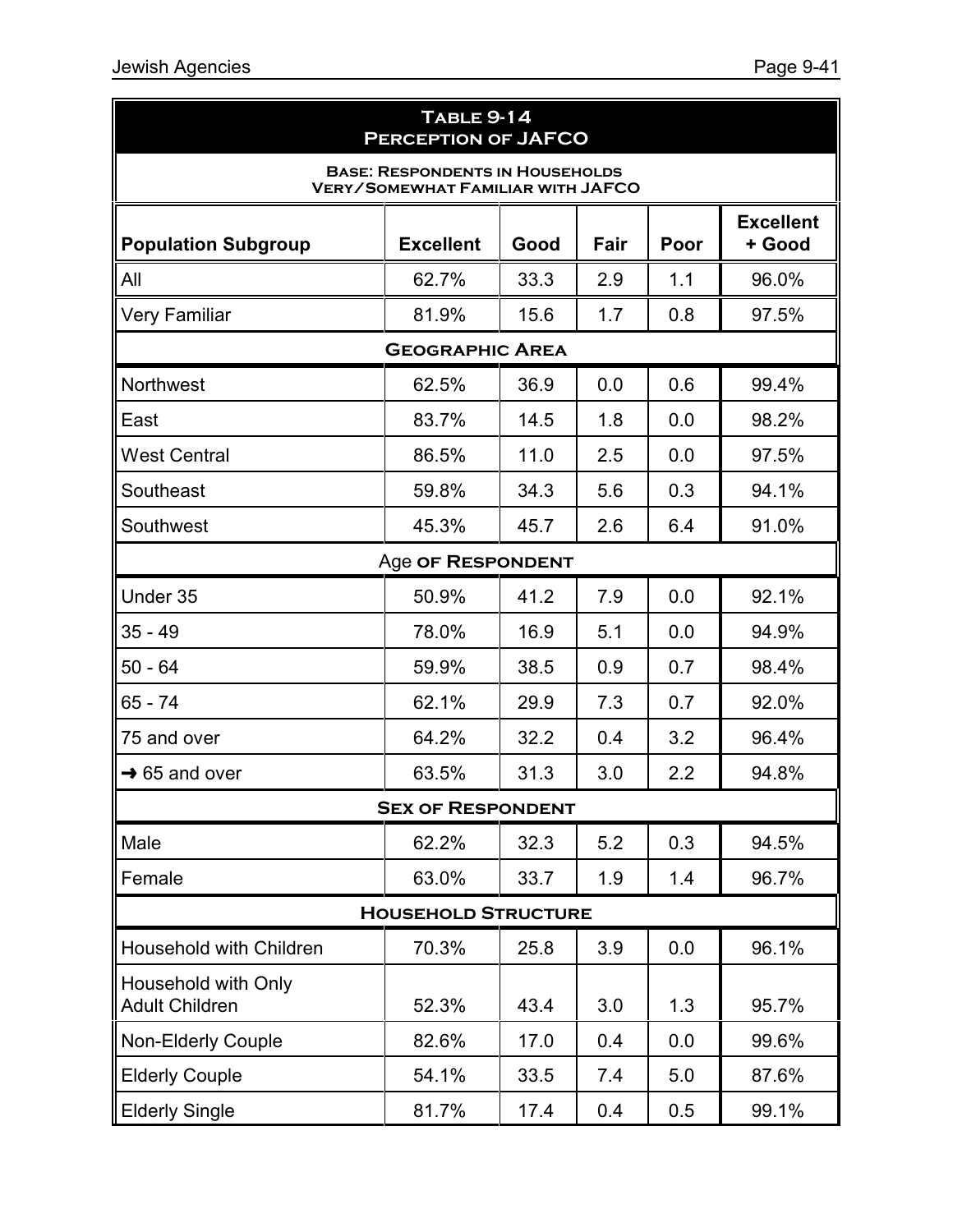| <b>TABLE 9-14</b><br><b>PERCEPTION OF JAFCO</b>                                    |                                       |      |      |      |                            |  |
|------------------------------------------------------------------------------------|---------------------------------------|------|------|------|----------------------------|--|
| <b>BASE: RESPONDENTS IN HOUSEHOLDS</b><br><b>VERY/SOMEWHAT FAMILIAR WITH JAFCO</b> |                                       |      |      |      |                            |  |
| <b>Population Subgroup</b>                                                         | <b>Excellent</b>                      | Good | Fair | Poor | <b>Excellent</b><br>+ Good |  |
| All                                                                                | 62.7%                                 | 33.3 | 2.9  | 1.1  | 96.0%                      |  |
|                                                                                    | <b>HOUSEHOLD INCOME</b>               |      |      |      |                            |  |
| Under \$50,000                                                                     | 69.3%                                 | 27.5 | 2.6  | 0.6  | 96.8%                      |  |
| $$50 - $100,000$                                                                   | 50.5%                                 | 49.0 | 0.0  | 0.5  | 99.5%                      |  |
| $$100 - $200,000$                                                                  | 62.9%                                 | 28.4 | 8.7  | 0.0  | 91.3%                      |  |
| \$200,000 and over                                                                 | 76.4%                                 | 15.6 | 3.7  | 4.3  | 92.0%                      |  |
| <b>JEWISH IDENTIFICATION</b>                                                       |                                       |      |      |      |                            |  |
| Conservative                                                                       | 66.2%                                 | 31.5 | 2.0  | 0.3  | 97.7%                      |  |
| Reform                                                                             | 68.8%                                 | 28.2 | 3.0  | 0.0  | 97.0%                      |  |
| <b>Just Jewish</b>                                                                 | 55.4%                                 | 39.1 | 2.7  | 2.8  | 94.5%                      |  |
|                                                                                    | <b>TYPE OF MARRIAGE</b>               |      |      |      |                            |  |
| In-married                                                                         | 58.8%                                 | 36.1 | 2.9  | 2.2  | 94.9%                      |  |
|                                                                                    | <b>SYNAGOGUE MEMBERSHIP</b>           |      |      |      |                            |  |
| Member                                                                             | 70.0%                                 | 27.3 | 2.1  | 0.6  | 97.3%                      |  |
| Non-Member                                                                         | 55.0%                                 | 39.6 | 3.7  | 1.7  | 94.6%                      |  |
|                                                                                    | <b>JCC MEMBERSHIP</b>                 |      |      |      |                            |  |
| Member                                                                             | 65.9%                                 | 33.9 | 0.2  | 0.0  | 99.8%                      |  |
| Non-Member                                                                         | 62.1%                                 | 33.2 | 3.4  | 1.3  | 95.3%                      |  |
|                                                                                    | <b>JEWISH ORGANIZATION MEMBERSHIP</b> |      |      |      |                            |  |
| Member                                                                             | 68.5%                                 | 25.6 | 2.0  | 3.9  | 94.1%                      |  |
| Non-Member                                                                         | 60.7%                                 | 36.0 | 3.2  | 0.1  | 96.7%                      |  |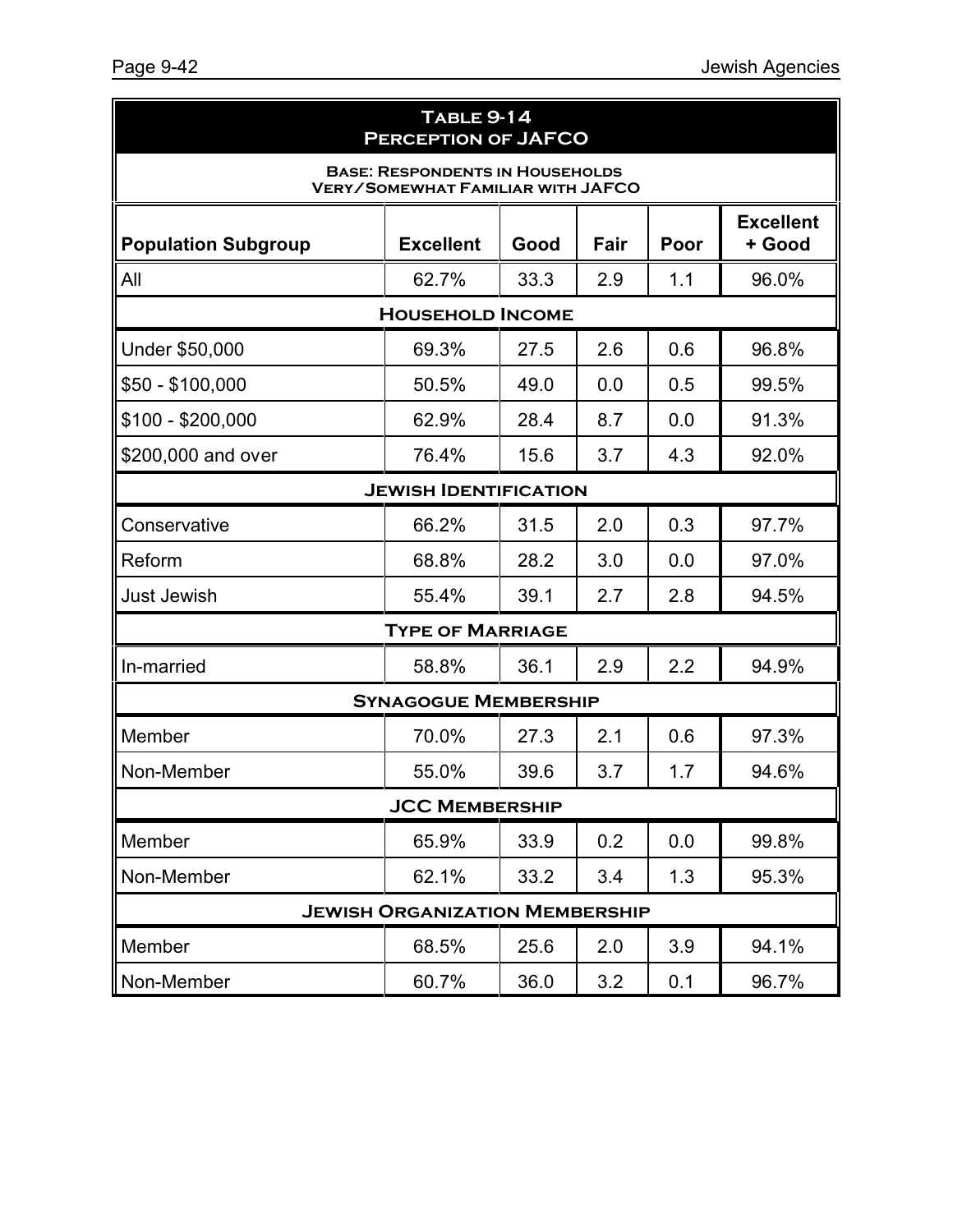| <b>TABLE 9-14</b><br><b>PERCEPTION OF JAFCO</b>                                                      |                                      |      |     |     |       |  |  |  |
|------------------------------------------------------------------------------------------------------|--------------------------------------|------|-----|-----|-------|--|--|--|
| <b>BASE: RESPONDENTS IN HOUSEHOLDS</b><br><b>VERY/SOMEWHAT FAMILIAR WITH JAFCO</b>                   |                                      |      |     |     |       |  |  |  |
| <b>Excellent</b><br><b>Population Subgroup</b><br><b>Excellent</b><br>Good<br>Fair<br>Poor<br>+ Good |                                      |      |     |     |       |  |  |  |
| All                                                                                                  | 62.7%                                | 33.3 | 2.9 | 1.1 | 96.0% |  |  |  |
| <b>ANY ADULT VISITED ISRAEL</b>                                                                      |                                      |      |     |     |       |  |  |  |
| On Jewish Trip                                                                                       | 64.2%                                | 31.3 | 3.5 | 1.0 | 95.5% |  |  |  |
| On General Trip                                                                                      | 55.2%                                | 42.5 | 0.4 | 1.9 | 97.7% |  |  |  |
| <b>No</b>                                                                                            | 72.2%<br>22.3<br>5.5<br>94.5%<br>0.0 |      |     |     |       |  |  |  |
| <b>JEWISH FEDERATION MARKET SEGMENTS IN THE PAST YEAR</b>                                            |                                      |      |     |     |       |  |  |  |
| Donated to Federation                                                                                | 72.5%                                | 23.9 | 2.2 | 1.4 | 96.4% |  |  |  |
| Asked, Did Not Donate                                                                                | 68.1%                                | 29.3 | 2.6 | 0.0 | 97.4% |  |  |  |
| <b>Not Asked</b>                                                                                     | 56.3%                                | 39.3 | 3.2 | 1.2 | 95.6% |  |  |  |
| <b>DONATED TO JEWISH FEDERATION IN THE PAST YEAR</b>                                                 |                                      |      |     |     |       |  |  |  |
| Nothing                                                                                              | 58.3%                                | 37.6 | 3.1 | 1.0 | 95.9% |  |  |  |
| <b>Under \$100</b>                                                                                   | 72.7%                                | 26.0 | 1.3 | 0.0 | 98.7% |  |  |  |
| $$100 - $1,000$                                                                                      | 73.5%                                | 22.0 | 1.5 | 3.0 | 95.5% |  |  |  |
| \$1,000 and over                                                                                     | 68.9%                                | 25.1 | 6.0 | 0.0 | 94.0% |  |  |  |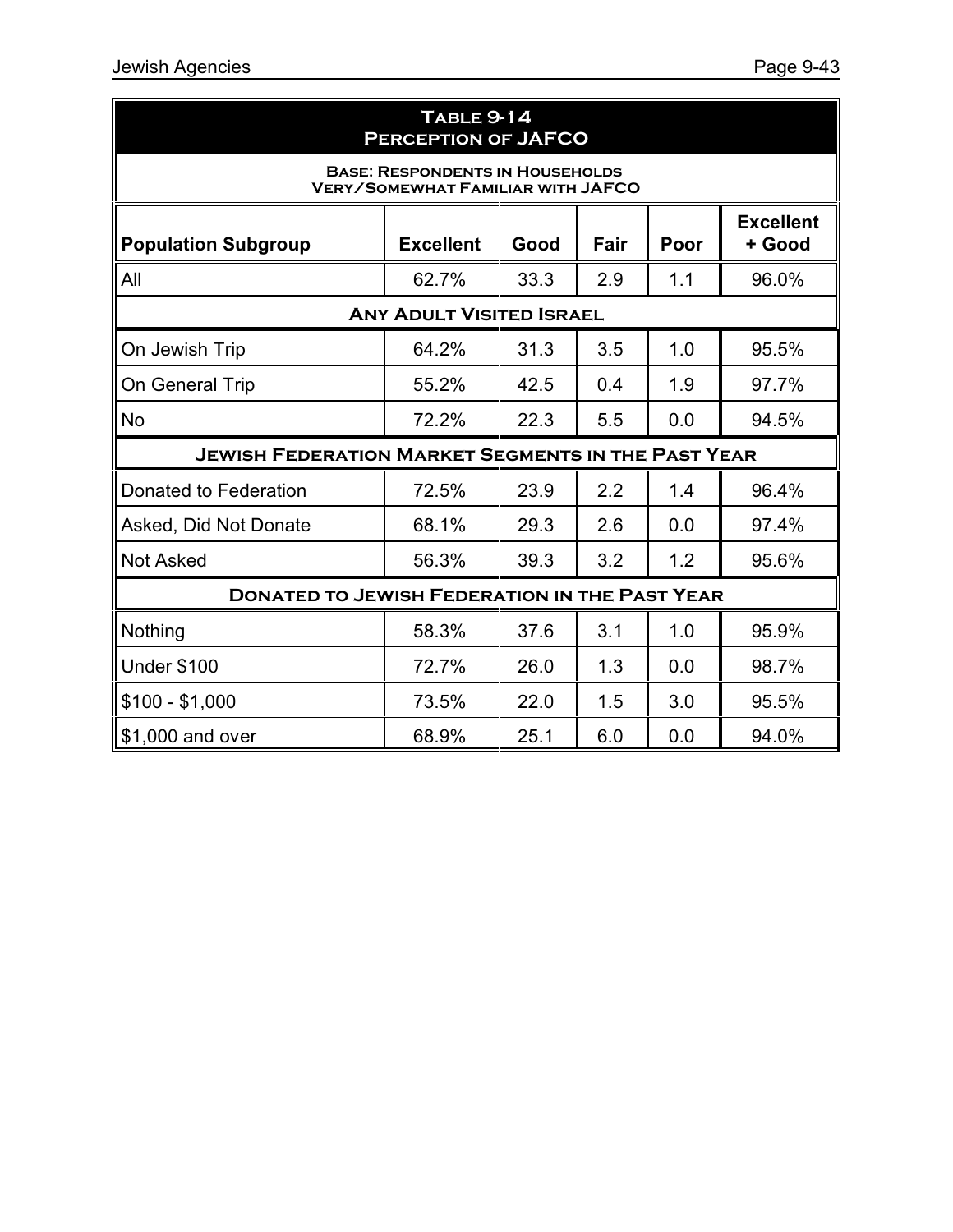## **Broward Jewish Family Service**

### **Familiarity with Broward Jewish Family Service**

**T able 9-15** shows that 9% of respondents in Jewish households in Broward County are very familiar, 28% are somewhat familiar, and 63% are not at all familiar with Broward Jewish Family Service (JFS).

**Community Comparisons**. **Table 9-16** shows that the 9% **very familiar** with JFS is below average among about 35 comparison Jewish communities and compares to 11% in Las Vegas, 9% in Miami, and 7% in both South Palm Beach and West Palm Beach. The 9% compares to 6% in 1997.

The 63% **not at all familiar** with JFS is well above average among about 35 comparison Jewish communities and compares to 75% in West Palm Beach, 69% in South Palm Beach, 61% in both Miami and Las Vegas. The 63% compares to 69% in 1997.

**Comparisons Among Population Subgroups**. **Table 9-15** shows that, overall, 9% of

respondents are very familiar with JFS. The percentage is much higher for respondents in:

- $\bullet$  the Northwest (20%)
- households earning \$200,000 and over
- Orthodox households (18%)
- ! Jewish organization member households (19%)
- households who donated to the Jewish Federation in the past year (18%)
- ! households who donated under \$100 (21%) and \$1,000 and over (36%) to the Jewish Federation in the past year

The percentage is much lower for respondents in:

 $\bullet$  the North Central (1%)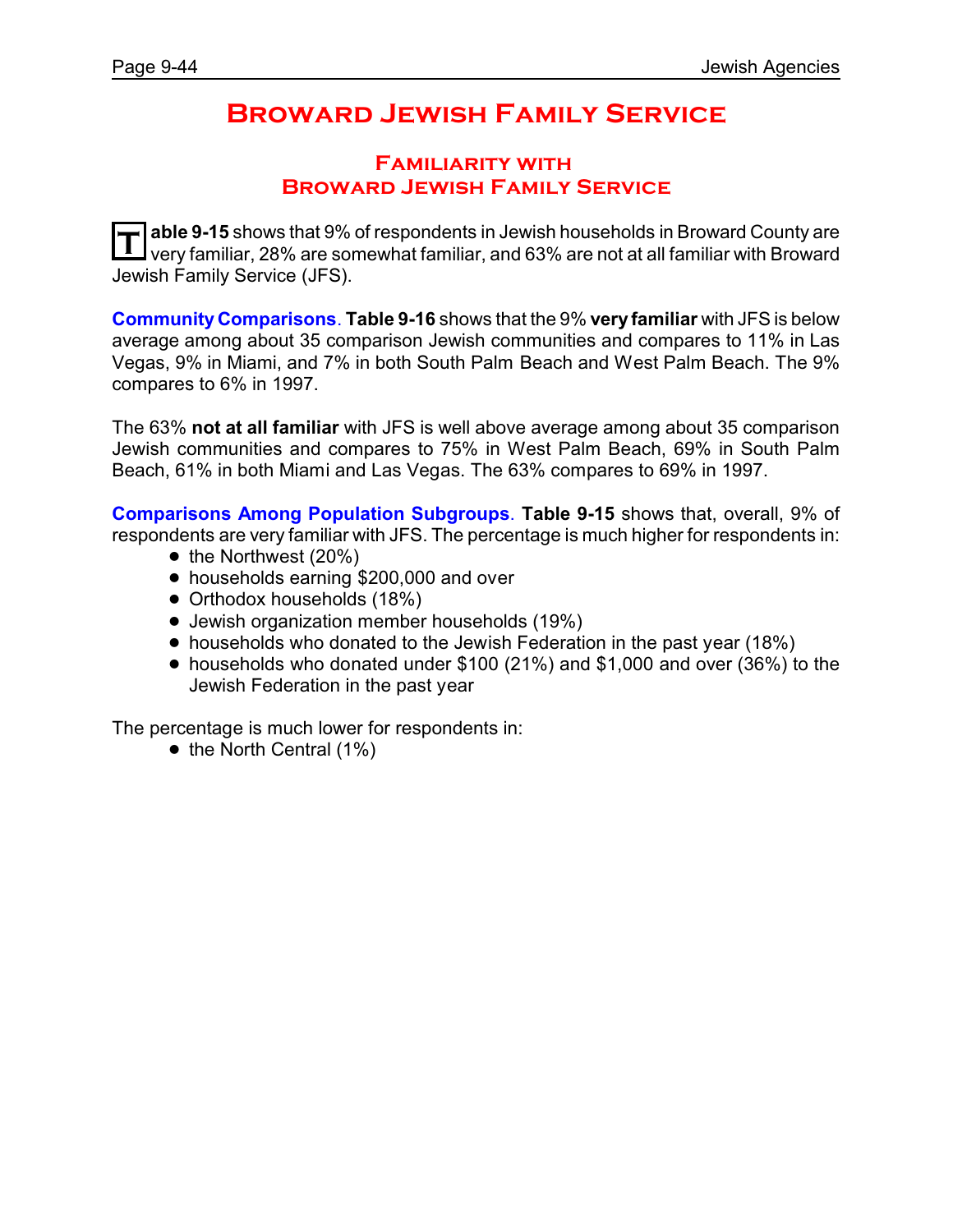|                            | <b>TABLE 9-15</b><br><b>FAMILIARITY WITH BROWARD JEWISH FAMILY SERVICE</b> |                                              |                                      |  |  |  |
|----------------------------|----------------------------------------------------------------------------|----------------------------------------------|--------------------------------------|--|--|--|
|                            | <b>BASE: RESPONDENTS</b>                                                   |                                              |                                      |  |  |  |
| <b>Population Subgroup</b> | <b>Very</b><br><b>Familiar</b>                                             | <b>Somewhat</b><br><b>Familiar</b>           | <b>Not at All</b><br><b>Familiar</b> |  |  |  |
| All                        | 9.4%                                                                       | 27.5                                         | 63.1                                 |  |  |  |
| <b>GEOGRAPHIC AREA</b>     |                                                                            |                                              |                                      |  |  |  |
| Northwest                  | 20.1%                                                                      | 21.1                                         | 58.8                                 |  |  |  |
| <b>North Central</b>       | 0.9%                                                                       | 9.7                                          | 89.4                                 |  |  |  |
| East                       | 7.0%                                                                       | 30.1                                         | 62.9                                 |  |  |  |
| <b>West Central</b>        | 4.9%                                                                       | 30.7                                         | 64.4                                 |  |  |  |
| Southeast                  | 17.3%                                                                      | 23.9                                         | 58.8                                 |  |  |  |
| Southwest                  | 7.0%                                                                       | 36.4                                         | 56.6                                 |  |  |  |
|                            |                                                                            | <b>LENGTH OF RESIDENCE IN BROWARD COUNTY</b> |                                      |  |  |  |
| $0 - 4$ years              | 4.9%                                                                       | 15.5                                         | 79.6                                 |  |  |  |
| $5 - 9$ years              | 4.4%                                                                       | 20.8                                         | 74.8                                 |  |  |  |
| 10 - 19 years              | 8.5%                                                                       | 27.9                                         | 63.6                                 |  |  |  |
| 20 or more years           | 10.9%                                                                      | 29.7                                         | 59.4                                 |  |  |  |
|                            | <b>AGE OF RESPONDENT</b>                                                   |                                              |                                      |  |  |  |
| Under 35                   | 10.0%                                                                      | 14.8                                         | 75.2                                 |  |  |  |
| $35 - 49$                  | 10.7%                                                                      | 29.1                                         | 60.2                                 |  |  |  |
| $50 - 64$                  | 12.6%                                                                      | 30.1                                         | 57.3                                 |  |  |  |
| $65 - 74$                  | 8.3%                                                                       | 30.9                                         | 60.8                                 |  |  |  |
| 75 and over                | 4.4%                                                                       | 25.3                                         | 70.3                                 |  |  |  |
| $\rightarrow$ 65 and over  | 6.2%                                                                       | 28.0                                         | 65.8                                 |  |  |  |
|                            | <b>SEX OF RESPONDENT</b>                                                   |                                              |                                      |  |  |  |
| Male                       | 8.9%                                                                       | 27.0                                         | 64.1                                 |  |  |  |
| Female                     | 9.8%                                                                       | 27.8                                         | 62.4                                 |  |  |  |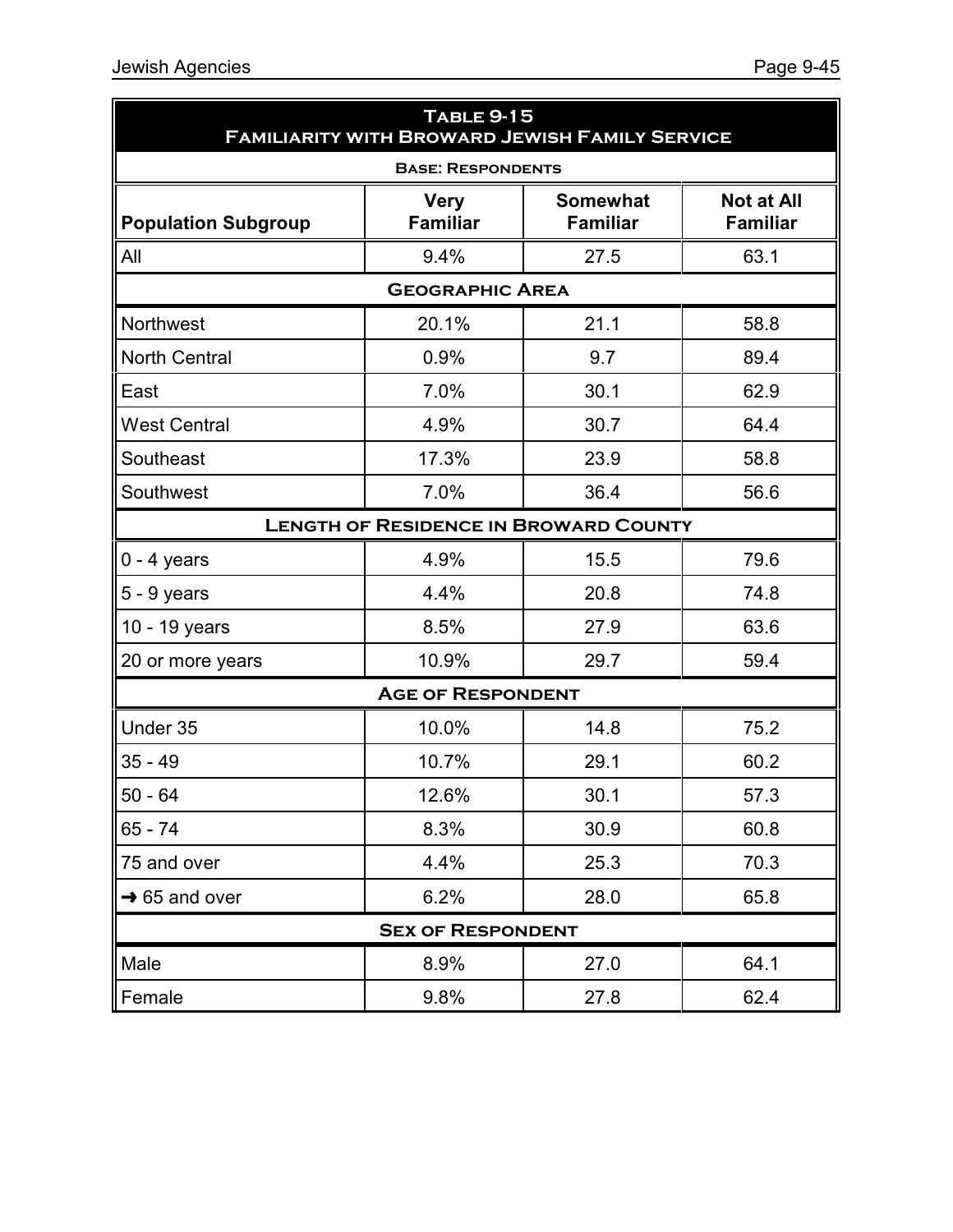| <b>TABLE 9-15</b><br><b>FAMILIARITY WITH BROWARD JEWISH FAMILY SERVICE</b> |                                     |                                    |                                      |  |  |  |
|----------------------------------------------------------------------------|-------------------------------------|------------------------------------|--------------------------------------|--|--|--|
|                                                                            | <b>BASE: RESPONDENTS</b>            |                                    |                                      |  |  |  |
| <b>Population Subgroup</b>                                                 | <b>Very</b><br><b>Familiar</b>      | <b>Somewhat</b><br><b>Familiar</b> | <b>Not at All</b><br><b>Familiar</b> |  |  |  |
| All                                                                        | 9.4%                                | 27.5                               | 63.1                                 |  |  |  |
| <b>HOUSEHOLD STRUCTURE</b>                                                 |                                     |                                    |                                      |  |  |  |
| Household with Children                                                    | 14.4%                               | 28.9                               | 56.7                                 |  |  |  |
| Household with Only<br><b>Adult Children</b>                               | 8.6%                                | 32.2                               | 59.2                                 |  |  |  |
| <b>Non-Elderly Couple</b>                                                  | 16.3%                               | 25.8                               | 57.9                                 |  |  |  |
| Non-Elderly Single                                                         | 9.7%                                | 9.5                                | 80.8                                 |  |  |  |
| <b>Elderly Couple</b>                                                      | 9.7%                                | 33.0                               | 57.3                                 |  |  |  |
| <b>Elderly Single</b>                                                      | 3.2%                                | 28.7                               | 68.1                                 |  |  |  |
|                                                                            | <b>MARITAL STATUS OF RESPONDENT</b> |                                    |                                      |  |  |  |
| Living with a Partner                                                      | 3.6%                                | 30.0                               | 66.4                                 |  |  |  |
| <b>Now Married</b>                                                         | 12.9%                               | 29.7                               | 57.4                                 |  |  |  |
| <b>Currently Widowed</b>                                                   | 5.8%                                | 22.3                               | 71.9                                 |  |  |  |
| <b>Currently Divorced</b>                                                  | 4.4%                                | 31.3                               | 64.3                                 |  |  |  |
| Single, Never Married                                                      | 8.6%                                | 16.8                               | 74.6                                 |  |  |  |
|                                                                            | <b>HOUSEHOLD INCOME</b>             |                                    |                                      |  |  |  |
| Under \$25,000                                                             | 4.1%                                | 26.7                               | 69.2                                 |  |  |  |
| $$25 - $50,000$                                                            | 2.2%                                | 15.1                               | 82.7                                 |  |  |  |
| $$50 - $100,000$                                                           | 7.7%                                | 27.5                               | 64.8                                 |  |  |  |
| $$100 - $200,000$                                                          | 13.0%                               | 27.4                               | 59.6                                 |  |  |  |
| \$200,000 and over                                                         | 21.8%                               | 37.5                               | 40.7                                 |  |  |  |
|                                                                            | <b>JEWISH IDENTIFICATION</b>        |                                    |                                      |  |  |  |
| Orthodox                                                                   | 17.5%                               | 32.4                               | 50.1                                 |  |  |  |
| Conservative                                                               | 7.9%                                | 23.0                               | 69.1                                 |  |  |  |
| Reform                                                                     | 16.0%                               | 32.6                               | 51.4                                 |  |  |  |
| Just Jewish                                                                | 3.9%                                | 25.2                               | 70.9                                 |  |  |  |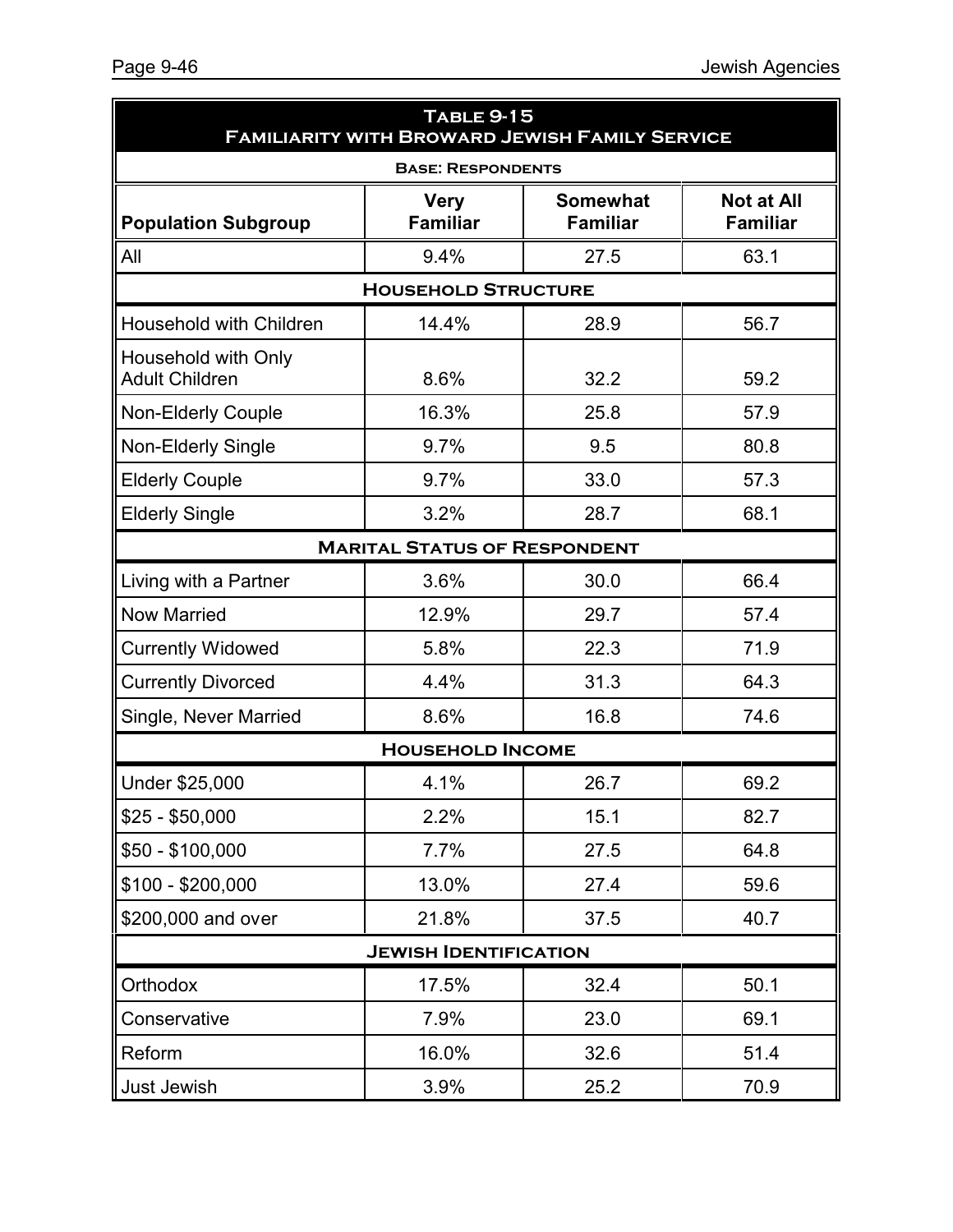| <b>TABLE 9-15</b><br><b>FAMILIARITY WITH BROWARD JEWISH FAMILY SERVICE</b> |                                       |                                                      |                                      |  |  |  |  |
|----------------------------------------------------------------------------|---------------------------------------|------------------------------------------------------|--------------------------------------|--|--|--|--|
| <b>BASE: RESPONDENTS</b>                                                   |                                       |                                                      |                                      |  |  |  |  |
| <b>Population Subgroup</b>                                                 | <b>Very</b><br><b>Familiar</b>        | <b>Somewhat</b><br><b>Familiar</b>                   | <b>Not at All</b><br><b>Familiar</b> |  |  |  |  |
| All                                                                        | 9.4%                                  | 27.5                                                 | 63.1                                 |  |  |  |  |
|                                                                            | <b>TYPE OF MARRIAGE</b>               |                                                      |                                      |  |  |  |  |
| In-married                                                                 | 15.7%                                 | 33.2                                                 | 51.1                                 |  |  |  |  |
| Conversionary                                                              | 11.7%                                 | 30.2                                                 | 58.1                                 |  |  |  |  |
| Intermarried                                                               | 6.7%                                  | 17.9                                                 | 75.4                                 |  |  |  |  |
|                                                                            | <b>SYNAGOGUE MEMBERSHIP</b>           |                                                      |                                      |  |  |  |  |
| Member                                                                     | 17.1%                                 | 36.4                                                 | 46.5                                 |  |  |  |  |
| Non-Member                                                                 | 6.0%                                  | 23.5                                                 | 70.5                                 |  |  |  |  |
|                                                                            | <b>JCC MEMBERSHIP</b>                 |                                                      |                                      |  |  |  |  |
| Member                                                                     | 11.2%                                 | 35.5                                                 | 53.3                                 |  |  |  |  |
| Non-Member                                                                 | 9.1%                                  | 26.5                                                 | 64.4                                 |  |  |  |  |
|                                                                            | <b>JEWISH ORGANIZATION MEMBERSHIP</b> |                                                      |                                      |  |  |  |  |
| Member                                                                     | 19.0%                                 | 33.1                                                 | 47.9                                 |  |  |  |  |
| Non-Member                                                                 | 7.1%                                  | 26.2                                                 | 66.7                                 |  |  |  |  |
|                                                                            | <b>ANY ADULT VISITED ISRAEL</b>       |                                                      |                                      |  |  |  |  |
| On Jewish Trip                                                             | 12.7%                                 | 51.4                                                 | 35.9                                 |  |  |  |  |
| On General Trip                                                            | 10.5%                                 | 24.3                                                 | 65.2                                 |  |  |  |  |
| No                                                                         | 6.3%                                  | 15.7                                                 | 78.0                                 |  |  |  |  |
| <b>JEWISH FEDERATION MARKET SEGMENTS IN THE PAST YEAR</b>                  |                                       |                                                      |                                      |  |  |  |  |
| Donated to Federation                                                      | 18.0%                                 | 35.8                                                 | 46.2                                 |  |  |  |  |
| Asked, Did Not Donate                                                      | 24.3%                                 | 26.0                                                 | 49.7                                 |  |  |  |  |
| <b>Not Asked</b>                                                           | 4.5%                                  | 24.7                                                 | 70.8                                 |  |  |  |  |
|                                                                            |                                       | <b>DONATED TO JEWISH FEDERATION IN THE PAST YEAR</b> |                                      |  |  |  |  |
| Nothing                                                                    | 6.8%                                  | 24.9                                                 | 68.3                                 |  |  |  |  |
| <b>Under \$100</b>                                                         | 21.0%                                 | 30.3                                                 | 48.7                                 |  |  |  |  |
| $$100 - $500$                                                              | 8.2%                                  | 24.3                                                 | 67.5                                 |  |  |  |  |
| $$500 - $1,000$                                                            | 7.6%                                  | 71.1                                                 | 21.3                                 |  |  |  |  |
| $\vert$ \$1,000 and over                                                   | 36.3%                                 | 50.0                                                 | 13.7                                 |  |  |  |  |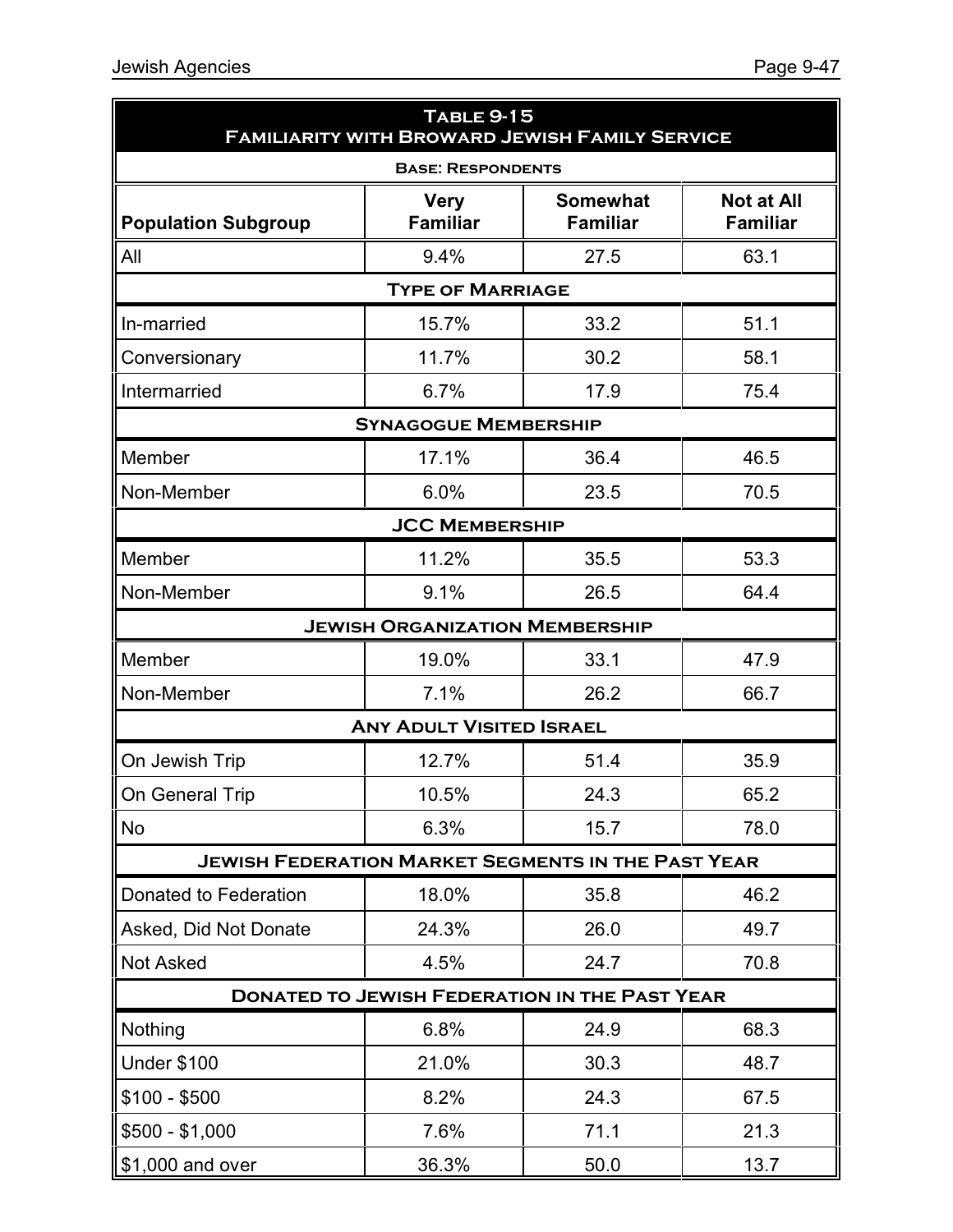| <b>TABLE 9-16</b><br><b>FAMILIARITY WITH THE LOCAL JEWISH FAMILY SERVICE</b><br><b>COMMUNITY COMPARISONS</b> |      |                                |                                    |                                      |  |  |
|--------------------------------------------------------------------------------------------------------------|------|--------------------------------|------------------------------------|--------------------------------------|--|--|
|                                                                                                              |      | <b>BASE: RESPONDENTS</b>       |                                    |                                      |  |  |
| <b>Community</b>                                                                                             | Year | <b>Very</b><br><b>Familiar</b> | <b>Somewhat</b><br><b>Familiar</b> | <b>Not at All</b><br><b>Familiar</b> |  |  |
| York                                                                                                         | 1999 | 38%                            | 36                                 | 26                                   |  |  |
| Detroit                                                                                                      | 2005 | 35%                            | 45                                 | 20                                   |  |  |
| <b>Tidewater</b>                                                                                             | 2001 | 33%                            | 39                                 | 28                                   |  |  |
| Minneapolis                                                                                                  | 2004 | 31%                            | 42                                 | 28                                   |  |  |
| Richmond                                                                                                     | 1994 | 29%                            | 40                                 | 31                                   |  |  |
| Jacksonville                                                                                                 | 2002 | 27%                            | 32                                 | 41                                   |  |  |
| Harrisburg                                                                                                   | 1994 | 26%                            | 37                                 | 38                                   |  |  |
| Milwaukee                                                                                                    | 1996 | 24%                            | 43                                 | 34                                   |  |  |
| San Antonio                                                                                                  | 2007 | 23%                            | 38                                 | 39                                   |  |  |
| St. Paul                                                                                                     | 2004 | 22%                            | 43                                 | 35                                   |  |  |
| Rochester                                                                                                    | 1999 | 22%                            | 43                                 | 36                                   |  |  |
| Charlotte                                                                                                    | 1997 | 22%                            | 35                                 | 44                                   |  |  |
| Rhode Island                                                                                                 | 2002 | 18%                            | 38                                 | 44                                   |  |  |
| <b>Lehigh Valley</b>                                                                                         | 2007 | 18%                            | 35                                 | 47                                   |  |  |
| Orlando                                                                                                      | 1993 | 17%                            | 42                                 | 41                                   |  |  |
| Hartford                                                                                                     | 2000 | 17%                            | 34                                 | 49                                   |  |  |
| Wilmington                                                                                                   | 1995 | 17%                            | 33                                 | 51                                   |  |  |
| Tucson                                                                                                       | 2002 | 16%                            | 39                                 | 44                                   |  |  |
| Washington                                                                                                   | 2003 | 16%                            | 37                                 | 48                                   |  |  |
| <b>Atlantic County</b>                                                                                       | 2004 | 16%                            | 33                                 | 51                                   |  |  |
| St. Petersburg                                                                                               | 1994 | 15%                            | 33                                 | 52                                   |  |  |
| Sarasota                                                                                                     | 2001 | 14%                            | 32                                 | 54                                   |  |  |
| <b>Las Vegas</b>                                                                                             | 2005 | 11%                            | 29                                 | 61                                   |  |  |
| New Haven                                                                                                    | 2010 | 10%                            | 35                                 | 55                                   |  |  |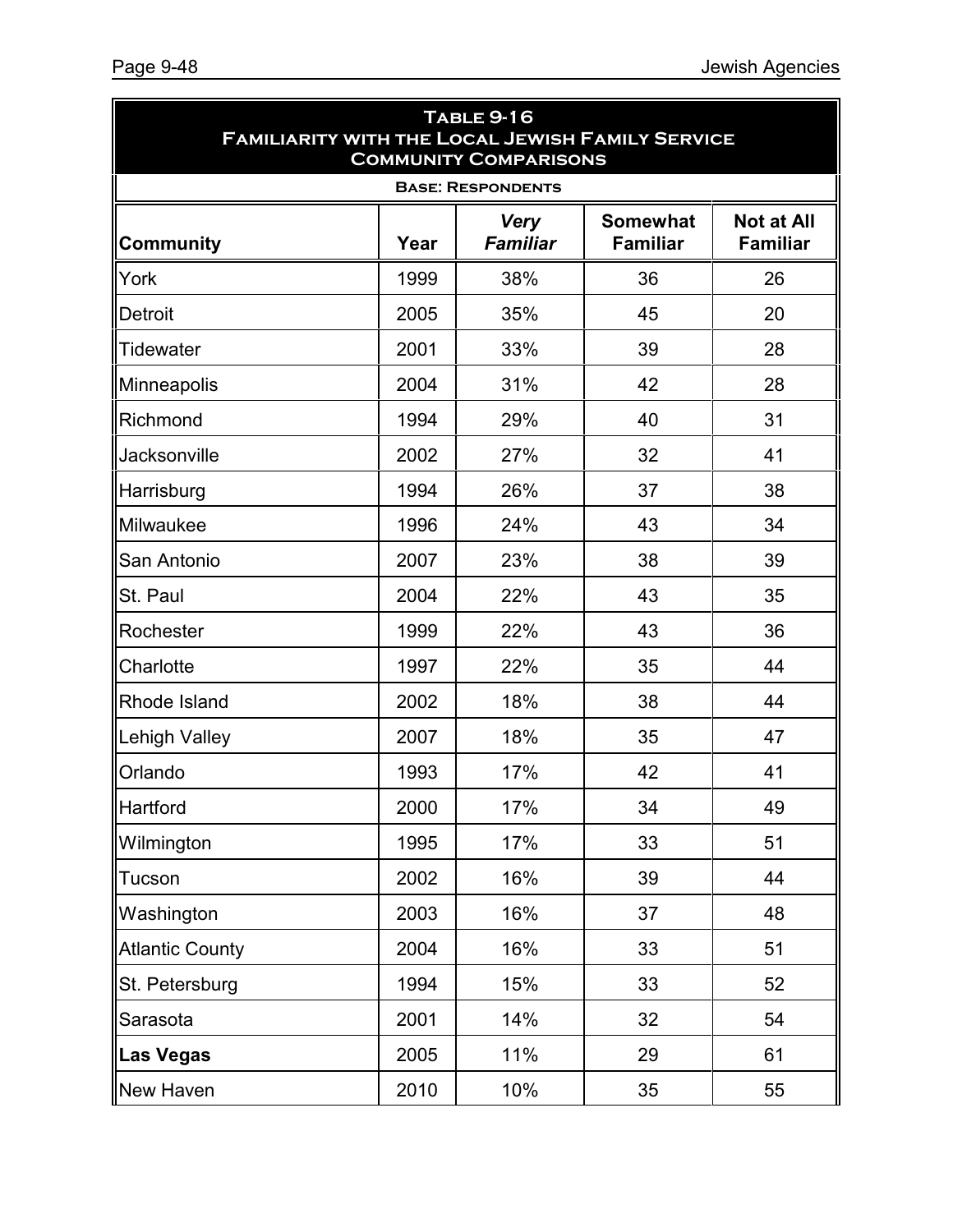| <b>TABLE 9-16</b><br><b>FAMILIARITY WITH THE LOCAL JEWISH FAMILY SERVICE</b><br><b>COMMUNITY COMPARISONS</b>                             |      |                          |    |      |  |  |  |  |
|------------------------------------------------------------------------------------------------------------------------------------------|------|--------------------------|----|------|--|--|--|--|
|                                                                                                                                          |      | <b>BASE: RESPONDENTS</b> |    |      |  |  |  |  |
| <b>Somewhat</b><br><b>Not at All</b><br><b>Very</b><br><b>Familiar</b><br><b>Familiar</b><br><b>Familiar</b><br><b>Community</b><br>Year |      |                          |    |      |  |  |  |  |
| Monmouth                                                                                                                                 | 1997 | 10%                      | 28 | 61   |  |  |  |  |
| Miami                                                                                                                                    | 2014 | 9%                       | 30 | 61   |  |  |  |  |
| <b>BROWARD</b>                                                                                                                           | 2016 | 9%                       | 28 | 63   |  |  |  |  |
| Bergen                                                                                                                                   | 2001 | 9%                       | 25 | 66   |  |  |  |  |
| Westport                                                                                                                                 | 2000 | 8%                       | 28 | 64   |  |  |  |  |
| <b>Howard County</b>                                                                                                                     | 2010 | 8%                       | 23 | 69 1 |  |  |  |  |
| Middlesex                                                                                                                                | 2008 | 8%                       | 23 | 70   |  |  |  |  |
| S Palm Beach                                                                                                                             | 2005 | 7%                       | 23 | 69   |  |  |  |  |
| Portland (ME)                                                                                                                            | 2007 | 7%                       | 19 | 75   |  |  |  |  |
| W Palm Beach                                                                                                                             | 2005 | 7%                       | 18 | 75   |  |  |  |  |
| <b>Broward</b>                                                                                                                           | 1997 | 6%                       | 25 | 69   |  |  |  |  |
| $\parallel$ <sup>1</sup> Includes the responses <i>not very familiar</i> (17%) and <i>not at all familiar</i> (52%).                     |      |                          |    |      |  |  |  |  |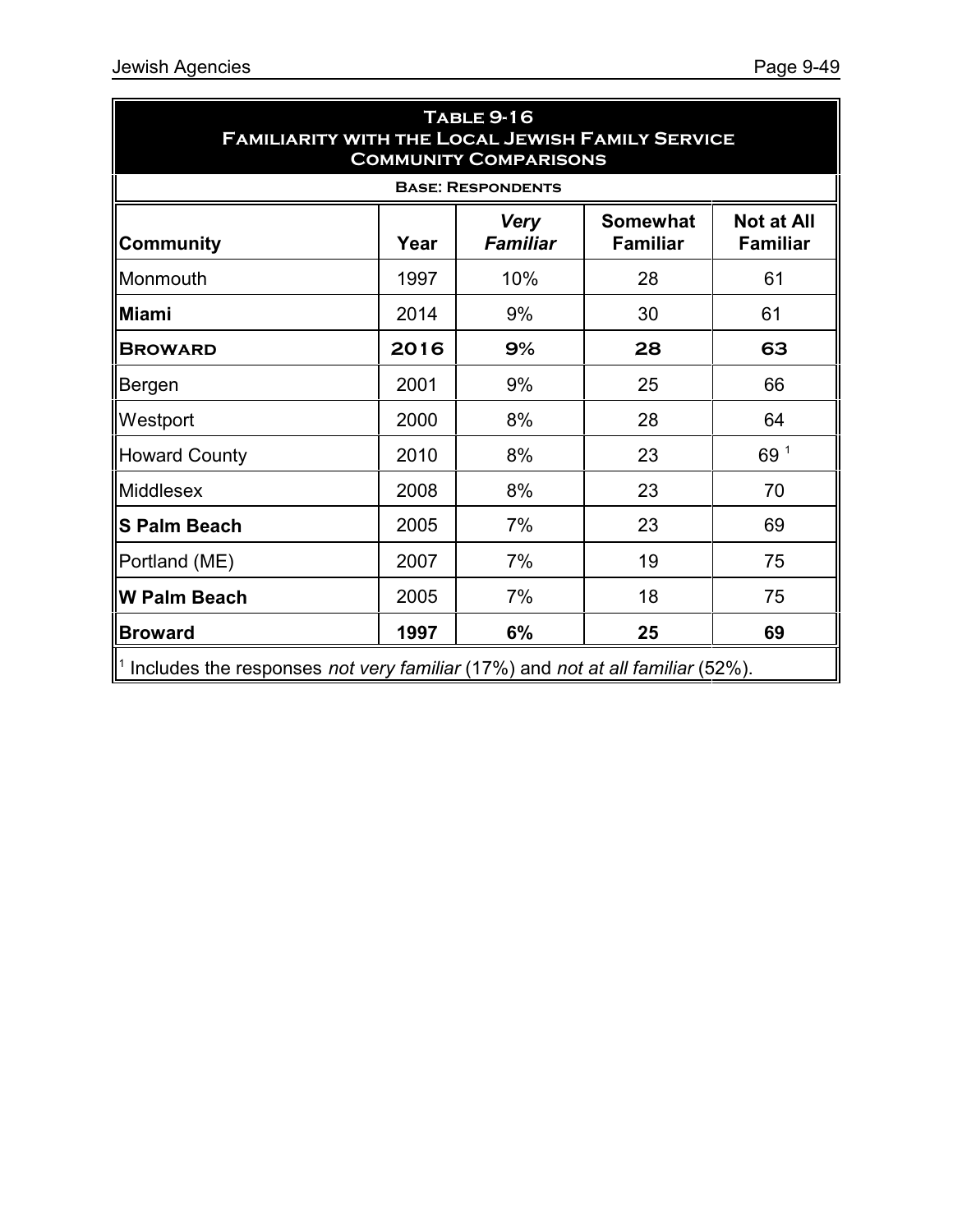.

# **Broward Jewish Family Service**

### **Perception of Broward Jewish Family Service**

**T able 9-17** shows that 30% of respondents in Jewish households in Broward County who are very/somewhat familiar with Broward Jewish Family Service (JFS) and were able to provide a perception perceive it as excellent; 49%, good; 16%, fair; and 5%, poor. In total, 21% of respondents have positive (excellent and good) perceptions.

**CommunityComparisons**. **Table 9-18** shows that the 30% **excellent perceptions** of JFS is about average among about 35 comparison Jewish communities and compares to 36% in South Palm Beach, 32% in West Palm Beach, 30% in Miami, and 17% in Las Vegas. The 30% compares to 25% in 1997.

The 21% **fair/poor perceptions** of JFS is the third highest of about 35 comparison Jewish communities and compares to 27% in Las Vegas, 17% in Miami, 16% in West Palm Beach, and 11% in South Palm Beach. The 21% compares to 14% in 1997.

**Comparisons Among Population Subgroups**. **Table 9-17** shows that, overall, 30% of respondents perceive JFS as excellent. The percentage is much higher for respondents: in:

- households who are very familiar with Jewish Family Services (58%)
- $\bullet$  the Northwest (43%)
- age  $65-74$  (41%)
- non-elderly couple households (41%)
- ! Jewish organization member households (44%)
- households who donated to the Jewish Federation in the past year (43%)
- $\bullet$  households who donated under \$100 (55%) and \$1,000 and over (41%) to the Jewish Federation in the past year (42%)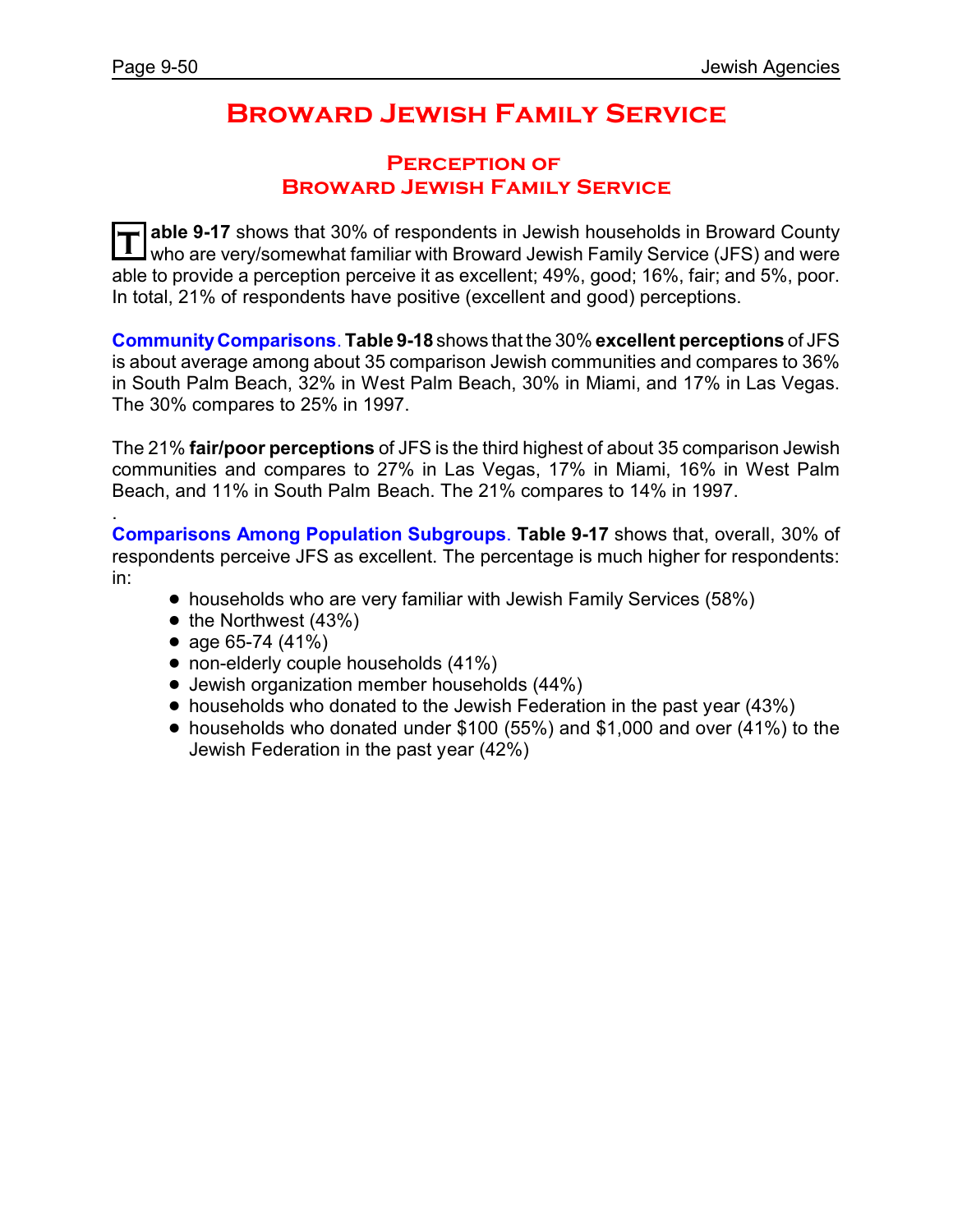| <b>TABLE 9-17</b><br><b>PERCEPTION OF BROWARD JEWISH FAMILY SERVICE</b> |                                                          |                            |      |      |                            |
|-------------------------------------------------------------------------|----------------------------------------------------------|----------------------------|------|------|----------------------------|
|                                                                         | <b>BASE: RESPONDENTS VERY/SOMEWHAT FAMILIAR WITH JFS</b> |                            |      |      |                            |
| <b>Population Subgroup</b>                                              | <b>Excellent</b>                                         | Good                       | Fair | Poor | <b>Excellent</b><br>+ Good |
| All                                                                     | 29.8%                                                    | 49.1                       | 15.7 | 5.4  | 78.9%                      |
| Very Familiar                                                           | 58.0%                                                    | 24.0                       | 13.6 | 4.4  | 82.0%                      |
|                                                                         |                                                          | <b>GEOGRAPHIC AREA</b>     |      |      |                            |
| <b>Northwest</b>                                                        | 42.5%                                                    | 36.8                       | 20.7 | 0.0  | 79.3%                      |
| East                                                                    | 20.6%                                                    | 18.6                       | 42.4 | 18.4 | 39.2%                      |
| <b>West Central</b>                                                     | 28.7%                                                    | 47.8                       | 17.4 | 6.1  | 76.5%                      |
| Southeast                                                               | 29.5%                                                    | 54.9                       | 5.2  | 10.4 | 84.4%                      |
| Southwest                                                               | 25.3%                                                    | 66.7                       | 7.1  | 0.9  | 92.0%                      |
|                                                                         |                                                          | <b>AGE OF RESPONDENT</b>   |      |      |                            |
| Under 50                                                                | 30.8%                                                    | 52.9                       | 14.9 | 1.4  | 83.7%                      |
| $50 - 64$                                                               | 28.1%                                                    | 49.3                       | 21.0 | 1.6  | 77.4%                      |
| 65 - 74                                                                 | 41.3%                                                    | 31.8                       | 17.2 | 9.7  | 73.1%                      |
| 75 and over                                                             | 18.7%                                                    | 61.5                       | 2.4  | 17.4 | 80.2%                      |
| $\rightarrow$ 65 and over                                               | 30.7%                                                    | 45.8                       | 10.2 | 13.3 | 76.5%                      |
|                                                                         |                                                          | <b>SEX OF RESPONDENT</b>   |      |      |                            |
| Male                                                                    | 31.4%                                                    | 42.6                       | 19.3 | 6.7  | 74.0%                      |
| Female                                                                  | 28.9%                                                    | 52.8                       | 13.7 | 4.6  | 81.7%                      |
|                                                                         |                                                          | <b>HOUSEHOLD STRUCTURE</b> |      |      |                            |
| Household with Children                                                 | 30.5%                                                    | 43.8                       | 18.4 | 7.3  | 74.3%                      |
| Household with Only<br><b>Adult Children</b>                            | 32.0%                                                    | 50.6                       | 15.1 | 2.3  | 82.6%                      |
| <b>Non-Elderly Couple</b>                                               | 40.5%                                                    | 55.4                       | 4.1  | 0.0  | 95.9%                      |
| <b>Elderly Couple</b>                                                   | 37.1%                                                    | 59.0                       | 3.9  | 0.0  | 96.1%                      |
| <b>Elderly Single</b>                                                   | 23.8%                                                    | 47.5                       | 8.6  | 20.1 | 71.3%                      |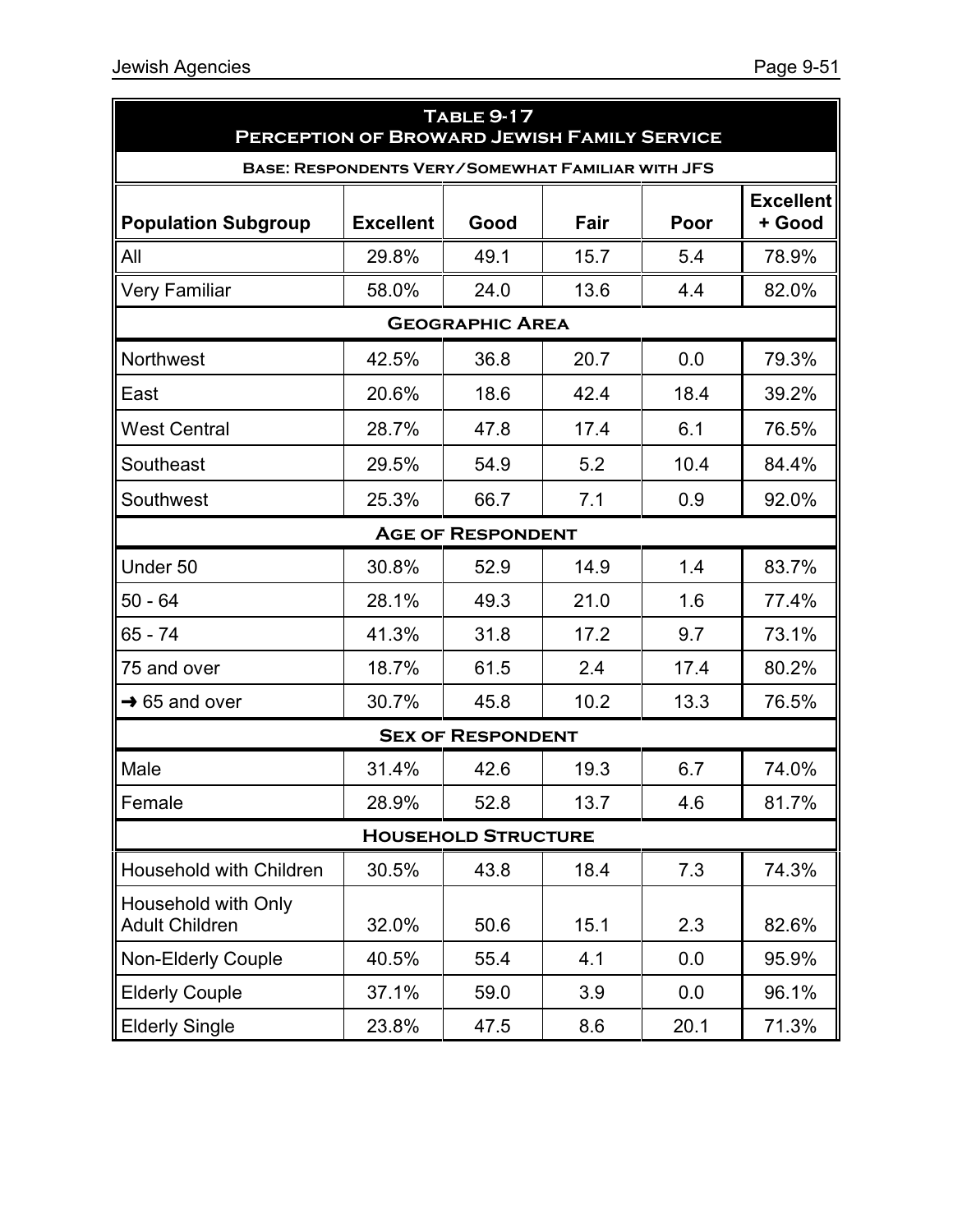| <b>TABLE 9-17</b><br><b>PERCEPTION OF BROWARD JEWISH FAMILY SERVICE</b> |                                                          |                              |      |      |                            |  |  |  |
|-------------------------------------------------------------------------|----------------------------------------------------------|------------------------------|------|------|----------------------------|--|--|--|
|                                                                         | <b>BASE: RESPONDENTS VERY/SOMEWHAT FAMILIAR WITH JFS</b> |                              |      |      |                            |  |  |  |
| <b>Population Subgroup</b>                                              | <b>Excellent</b>                                         | Good                         | Fair | Poor | <b>Excellent</b><br>+ Good |  |  |  |
| All                                                                     | 29.8%                                                    | 49.1                         | 15.7 | 5.4  | 78.9%                      |  |  |  |
|                                                                         | <b>MARITAL STATUS OF RESPONDENT</b>                      |                              |      |      |                            |  |  |  |
| <b>Now Married</b>                                                      | 31.9%                                                    | 55.2                         | 12.0 | 0.9  | 87.1%                      |  |  |  |
| <b>Currently Widowed</b>                                                | 32.1%                                                    | 50.9                         | 9.4  | 7.6  | 83.0%                      |  |  |  |
| <b>Currently Divorced</b>                                               | 21.0%                                                    | 26.6                         | 37.0 | 15.4 | 47.6%                      |  |  |  |
|                                                                         |                                                          | <b>HOUSEHOLD INCOME</b>      |      |      |                            |  |  |  |
| Under \$50,000                                                          | 34.3%                                                    | 30.1                         | 7.3  | 28.3 | 64.4%                      |  |  |  |
| $$50 - $100,000$                                                        | 32.6%                                                    | 36.4                         | 29.7 | 1.3  | 69.0%                      |  |  |  |
| $$100 - $200,000$                                                       | 32.0%                                                    | 64.2                         | 3.8  | 0.0  | 96.2%                      |  |  |  |
| \$200,000 and over                                                      | 27.8%                                                    | 36.2                         | 33.7 | 2.3  | 64.0%                      |  |  |  |
|                                                                         |                                                          | <b>JEWISH IDENTIFICATION</b> |      |      |                            |  |  |  |
| Conservative                                                            | 29.9%                                                    | 51.4                         | 10.1 | 8.6  | 81.3%                      |  |  |  |
| Reform                                                                  | 34.4%                                                    | 45.7                         | 18.8 | 1.1  | 80.1%                      |  |  |  |
| <b>Just Jewish</b>                                                      | 29.0%                                                    | 47.7                         | 16.7 | 6.6  | 76.7%                      |  |  |  |
|                                                                         |                                                          | <b>TYPE OF MARRIAGE</b>      |      |      |                            |  |  |  |
| In-married                                                              | 36.0%                                                    | 52.0                         | 11.5 | 0.5  | 88.0%                      |  |  |  |
|                                                                         |                                                          | <b>SYNAGOGUE MEMBERSHIP</b>  |      |      |                            |  |  |  |
| Member                                                                  | 29.1%                                                    | 53.6                         | 16.4 | 0.9  | 82.7%                      |  |  |  |
| Non-Member                                                              | 30.4%                                                    | 45.1                         | 15.1 | 9.4  | 75.5%                      |  |  |  |
| <b>JCC MEMBERSHIP</b>                                                   |                                                          |                              |      |      |                            |  |  |  |
| Member                                                                  | 21.3%                                                    | 67.2                         | 9.9  | 1.6  | 88.5%                      |  |  |  |
| Non-Member                                                              | 31.2%                                                    | 46.1                         | 16.7 | 6.0  | 77.3%                      |  |  |  |
|                                                                         | <b>JEWISH ORGANIZATION MEMBERSHIP</b>                    |                              |      |      |                            |  |  |  |
| Member                                                                  | 43.9%                                                    | 42.3                         | 6.7  | 7.1  | 86.2%                      |  |  |  |
| Non-Member                                                              | 24.4%                                                    | 51.7                         | 19.2 | 4.7  | 76.1%                      |  |  |  |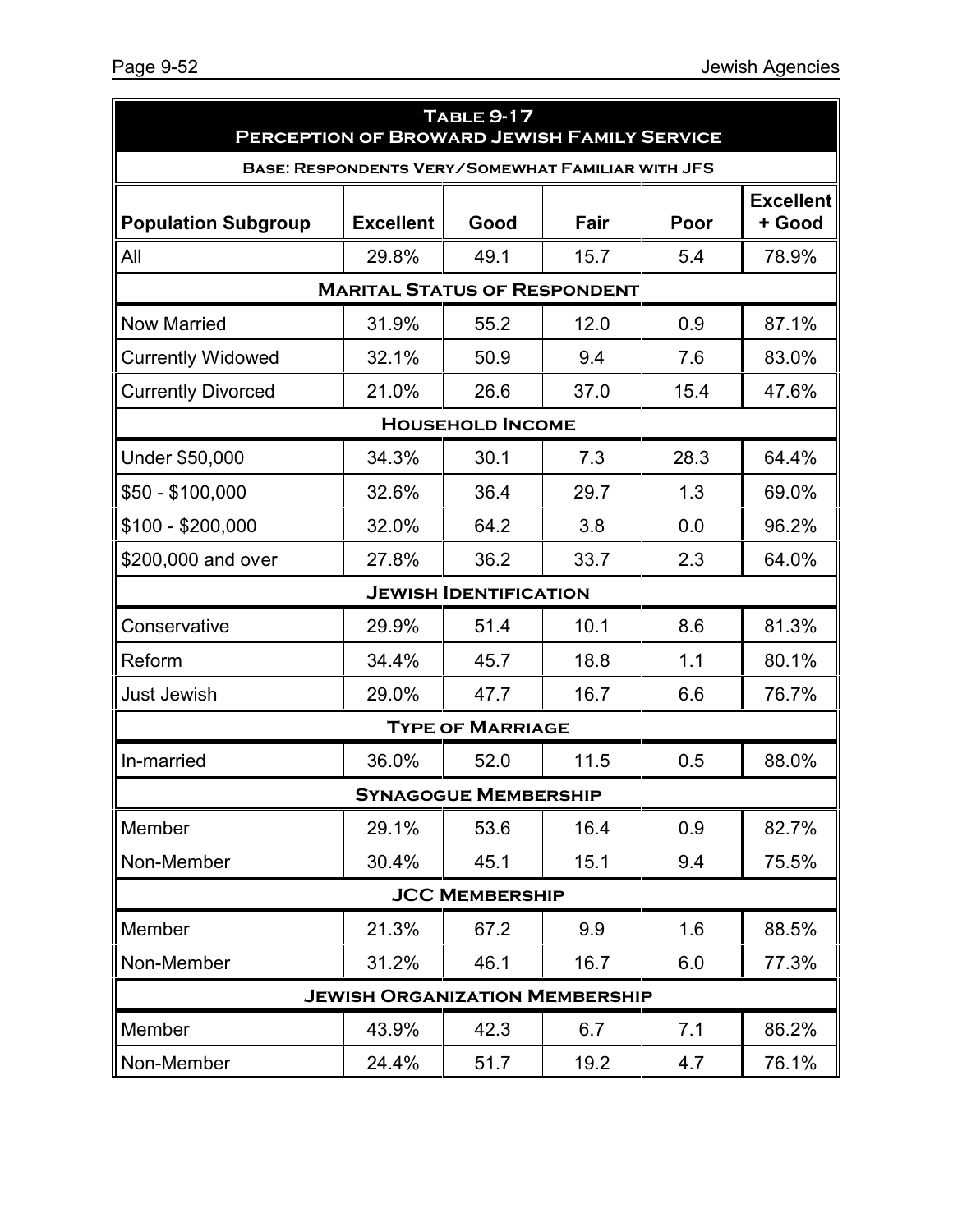| <b>TABLE 9-17</b><br>PERCEPTION OF BROWARD JEWISH FAMILY SERVICE |                                                          |                                 |      |      |                            |  |  |  |
|------------------------------------------------------------------|----------------------------------------------------------|---------------------------------|------|------|----------------------------|--|--|--|
|                                                                  | <b>BASE: RESPONDENTS VERY/SOMEWHAT FAMILIAR WITH JFS</b> |                                 |      |      |                            |  |  |  |
| <b>Population Subgroup</b>                                       | <b>Excellent</b>                                         | Good                            | Fair | Poor | <b>Excellent</b><br>+ Good |  |  |  |
| All                                                              | 29.8%                                                    | 49.1                            | 15.7 | 5.4  | 78.9%                      |  |  |  |
|                                                                  |                                                          | <b>ANY ADULT VISITED ISRAEL</b> |      |      |                            |  |  |  |
| On Jewish Trip                                                   | 20.6%                                                    | 67.8                            | 9.3  | 2.3  | 88.4%                      |  |  |  |
| On General Trip                                                  | 35.8%                                                    | 34.7                            | 22.6 | 6.9  | 70.5%                      |  |  |  |
| No                                                               | 37.2%                                                    | 37.7                            | 16.3 | 8.8  | 74.9%                      |  |  |  |
| <b>JEWISH FEDERATION MARKET SEGMENTS IN THE PAST YEAR</b>        |                                                          |                                 |      |      |                            |  |  |  |
| Donated to Federation                                            | 43.1%                                                    | 45.1                            | 10.7 | 1.1  | 88.2%                      |  |  |  |
| Asked, Did Not Donate                                            | 33.6%                                                    | 52.6                            | 6.0  | 7.8  | 86.2%                      |  |  |  |
| <b>Not Asked</b>                                                 | 21.2%                                                    | 49.9                            | 21.1 | 7.8  | 71.1%                      |  |  |  |
| <b>DONATED TO JEWISH FEDERATION IN THE PAST YEAR</b>             |                                                          |                                 |      |      |                            |  |  |  |
| Nothing                                                          | 23.4%                                                    | 50.4                            | 18.4 | 7.8  | 73.8%                      |  |  |  |
| <b>Under \$100</b>                                               | 54.7%                                                    | 30.4                            | 14.5 | 0.4  | 85.1%                      |  |  |  |
| $$100 - $1,000$                                                  | 24.2%                                                    | 69.5                            | 3.9  | 2.4  | 93.7%                      |  |  |  |
| \$1,000 and over                                                 | 41.4%                                                    | 46.9                            | 11.0 | 0.7  | 88.3%                      |  |  |  |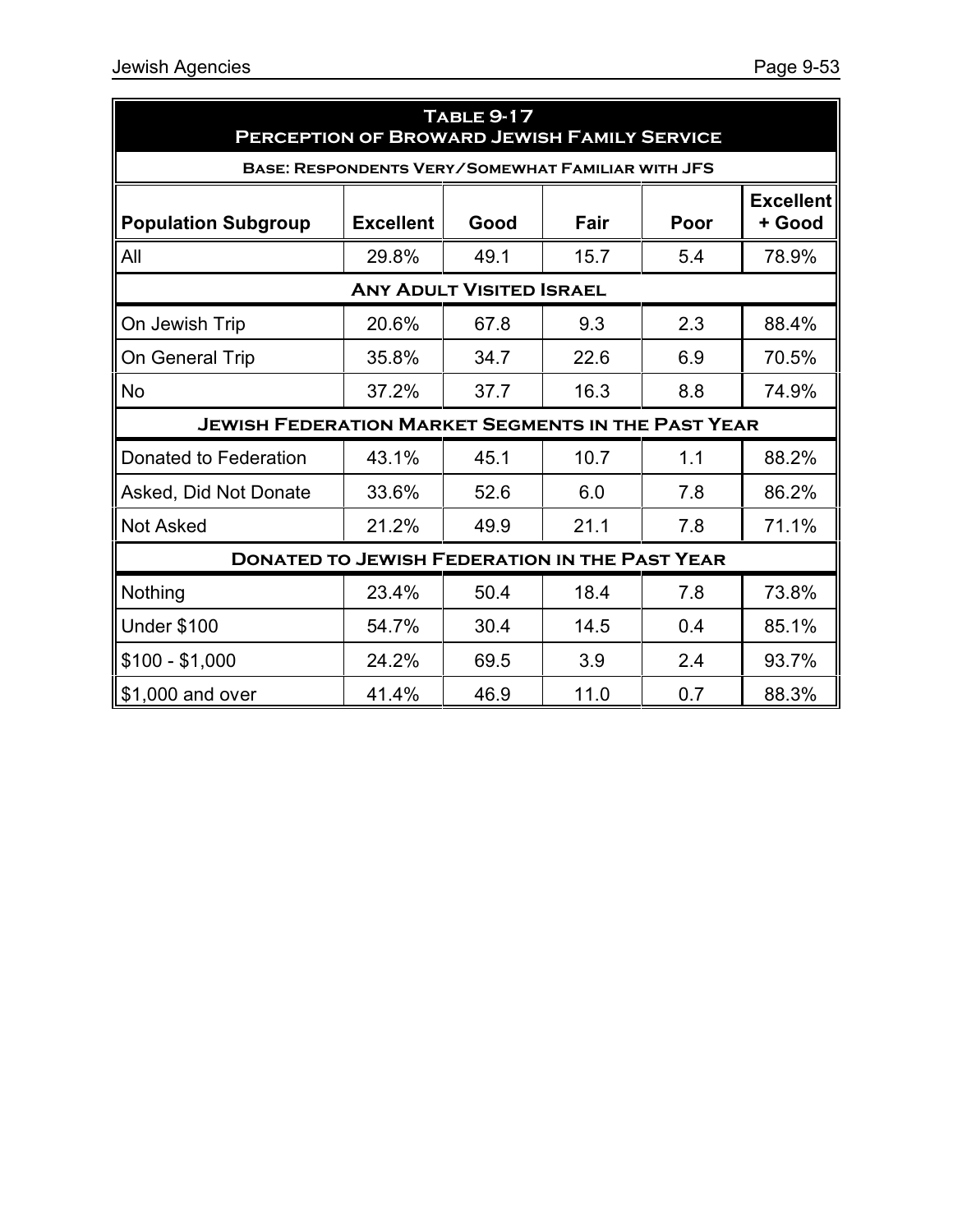| <b>TABLE 9-18</b><br>PERCEPTION OF THE LOCAL JEWISH FAMILY SERVICE<br><b>COMMUNITY COMPARISONS</b> |      |                  |      |                |                |                    |
|----------------------------------------------------------------------------------------------------|------|------------------|------|----------------|----------------|--------------------|
| <b>BASE: RESPONDENTS VERY/SOMEWHAT FAMILIAR WITH THE LOCAL JFS</b>                                 |      |                  |      |                |                |                    |
| <b>Community</b>                                                                                   | Year | <b>Excellent</b> | Good | Fair           | Poor           | Excellent/<br>Good |
| <b>Tidewater</b>                                                                                   | 2001 | 51%              | 41   | 5              | 3              | 93%                |
| Minneapolis                                                                                        | 2004 | 49%              | 43   | 6              | $\overline{2}$ | 92%                |
| York                                                                                               | 1999 | 48%              | 44   | 5              | 3              | 93%                |
| Jacksonville                                                                                       | 2002 | 48%              | 43   | 8              | 1              | 91%                |
| Sarasota                                                                                           | 2001 | 45%              | 45   | 9              | 1              | 90%                |
| St. Petersburg                                                                                     | 1994 | 42%              | 41   | 13             | 4              | 83%                |
| Tucson                                                                                             | 2002 | 41%              | 47   | 9              | 4              | 87%                |
| <b>Atlantic County</b>                                                                             | 2004 | 40%              | 53   | 5              | 1              | 93%                |
| St. Paul                                                                                           | 2004 | 40%              | 51   | $\overline{7}$ | 3              | 90%                |
| Charlotte                                                                                          | 1997 | 40%              | 46   | 11             | 4              | 86%                |
| Richmond                                                                                           | 1994 | 37%              | 50   | 11             | 3              | 87%                |
| Harrisburg                                                                                         | 1994 | 36%              | 56   | 8              | 1              | 91%                |
| <b>S Palm Beach</b>                                                                                | 2005 | 36%              | 53   | 8              | 3              | 89%                |
| San Antonio                                                                                        | 2007 | 36%              | 47   | 13             | 4              | 83%                |
| Washington                                                                                         | 2003 | 35%              | 55   | 9              | 1              | 89%                |
| Detroit                                                                                            | 2005 | 34%              | 55   | 9              | $\overline{2}$ | 89%                |
| <b>Lehigh Valley</b>                                                                               | 2007 | 34%              | 53   | 9              | 5              | 87%                |
| Hartford                                                                                           | 2000 | 33%              | 58   | 6              | $\overline{2}$ | 92%                |
| Rochester                                                                                          | 1999 | 33%              | 56   | 9              | 3              | 89%                |
| Milwaukee                                                                                          | 1996 | 33%              | 55   | 11             | $\overline{2}$ | 87%                |
| Rhode Island                                                                                       | 2002 | 33%              | 54   | 9              | 3              | 88%                |
| Wilmington                                                                                         | 1995 | 32%              | 57   | 8              | $\overline{2}$ | 90%                |
| <b>W Palm Beach</b>                                                                                | 2005 | 32%              | 53   | 11             | 5              | 85%                |
| Orlando                                                                                            | 1993 | 32%              | 48   | 11             | 9              | 80%                |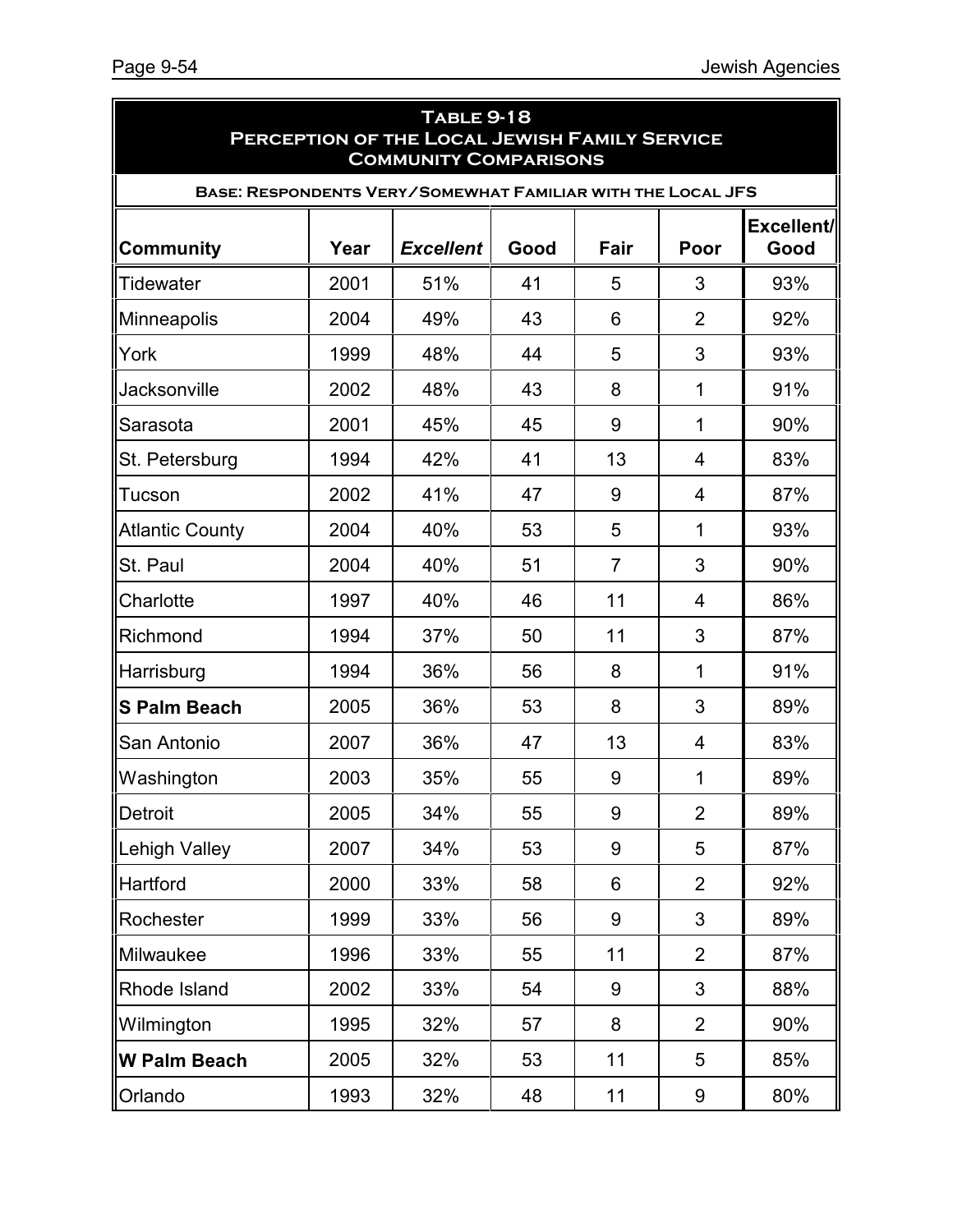| <b>TABLE 9-18</b><br>PERCEPTION OF THE LOCAL JEWISH FAMILY SERVICE<br><b>COMMUNITY COMPARISONS</b> |                                                                        |     |    |    |                |     |  |  |
|----------------------------------------------------------------------------------------------------|------------------------------------------------------------------------|-----|----|----|----------------|-----|--|--|
| <b>BASE: RESPONDENTS VERY/SOMEWHAT FAMILIAR WITH THE LOCAL JFS</b>                                 |                                                                        |     |    |    |                |     |  |  |
| <b>Community</b>                                                                                   | Excellent/<br>Year<br><b>Excellent</b><br>Fair<br>Poor<br>Good<br>Good |     |    |    |                |     |  |  |
| Miami                                                                                              | 2014                                                                   | 30% | 54 | 14 | 3              | 84% |  |  |
| <b>BROWARD</b>                                                                                     | 2016                                                                   | 30% | 49 | 16 | 5              | 79% |  |  |
| New Haven                                                                                          | 2010                                                                   | 29% | 59 | 8  | 4              | 88% |  |  |
| Monmouth                                                                                           | 1997                                                                   | 29% | 56 | 8  | 8              | 84% |  |  |
| Westport                                                                                           | 2000                                                                   | 25% | 64 | 8  | $\overline{2}$ | 89% |  |  |
| <b>Broward</b>                                                                                     | 1997                                                                   | 25% | 61 | 7  | $\overline{7}$ | 86% |  |  |
| Bergen                                                                                             | 2001                                                                   | 25% | 52 | 18 | 6              | 77% |  |  |
| <b>Middlesex</b>                                                                                   | 2008                                                                   | 24% | 58 | 13 | 5              | 82% |  |  |
| Portland (ME)                                                                                      | 2007                                                                   | 17% | 65 | 12 | 6              | 82% |  |  |
| Las Vegas                                                                                          | 2005                                                                   | 17% | 57 | 20 | $\overline{7}$ | 73% |  |  |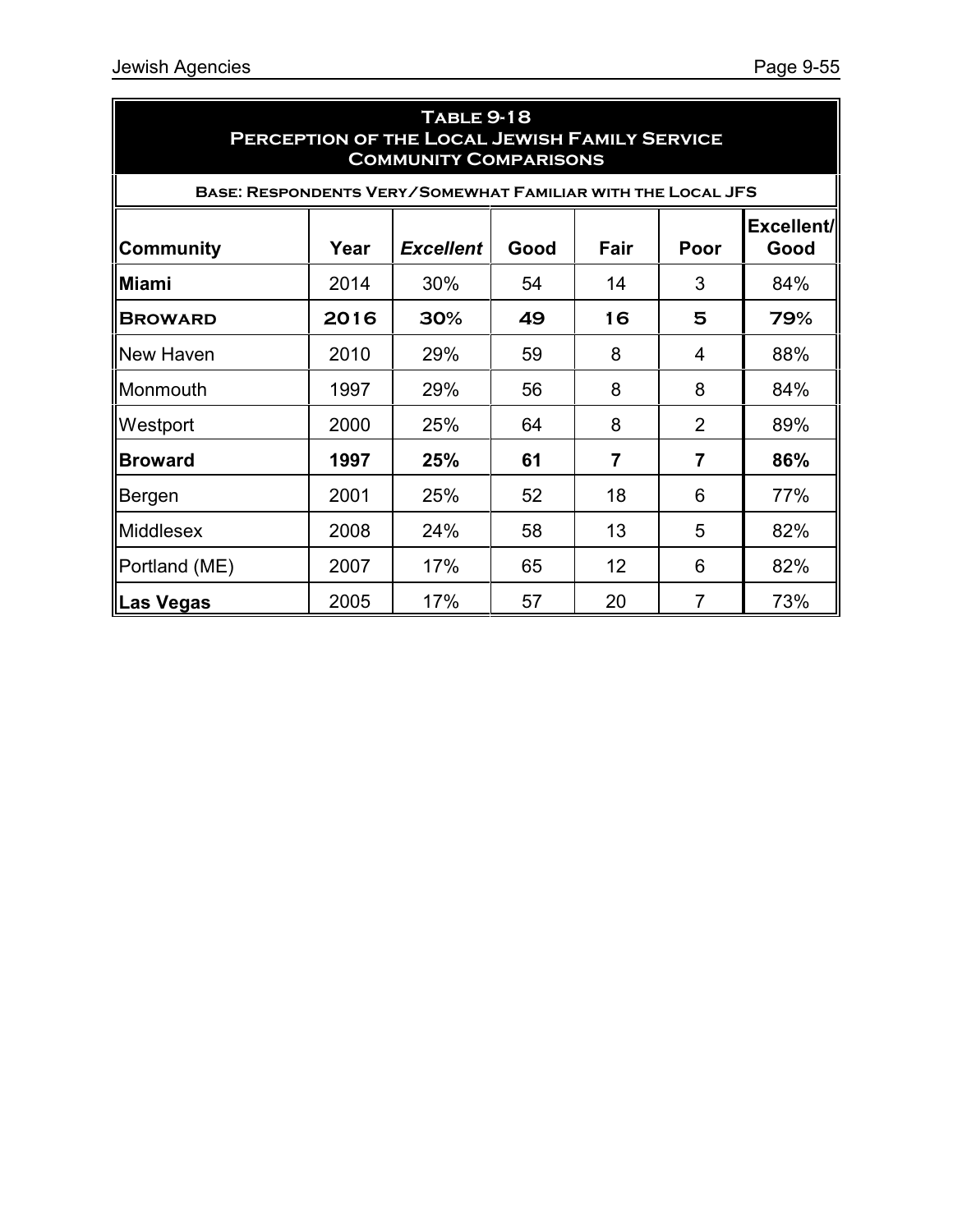## **Central Agency for Jewish Education**

### **Familiarity with the Central Agency for Jewish Education**

**T able 9-19** shows that 8% of respondents in Jewish households in Broward County are very familiar, 15% are somewhat familiar, and 77% are not at all familiar with the Central Agency for Jewish Edu*cat*ion (CAJE).

**Community Comparisons. Table 9-20** shows that the 8% **very familiar** with the local Bureau of Jewish education is the second highest of six comparison Jewish communities and compares to 3% in both South Palm Beach and West Palm Beach. The 8% compares to 3% in 1997.

The 77% **not at all familiar** is about average of the comparison Jewish communities and compares to 90% in both South Palm Beach and West Palm Beach. The 77% compares to 90% in 1997.

**Table 9-21** shows that 10% of respondents in **households with Jewish children are very familiar** with the local Bureau of Jewish education. The 10% is second highest of about six comparison Jewish communities and compares to 8% in West Palm Beach and 7% in South Palm Beach. The 10% compares to 10% in 1997.

The 80% **not at all familiar** is about average of the comparison Jewish communities and compares to 82% in South Palm Beach and 80% in West Palm Beach. The 80% compares to 81% in 1997.

**Comparisons Among Population Subgroups**. **Table 9-19** shows that, overall, 8% of respondents are very familiar with the CAJE. The percentage is much higher for respondents in:

- households earning \$200,000 and over (17%)
- ! synagogue member households (16%) and JCC member households (16%)
- households in which an adult visited Israel on a Jewish trip (17%)
- households who donated to the Jewish Federation in the past year (22%)
- ! households who donated under \$100 (32%) and \$1,000 and over (26%) to the Jewish Federation in the past year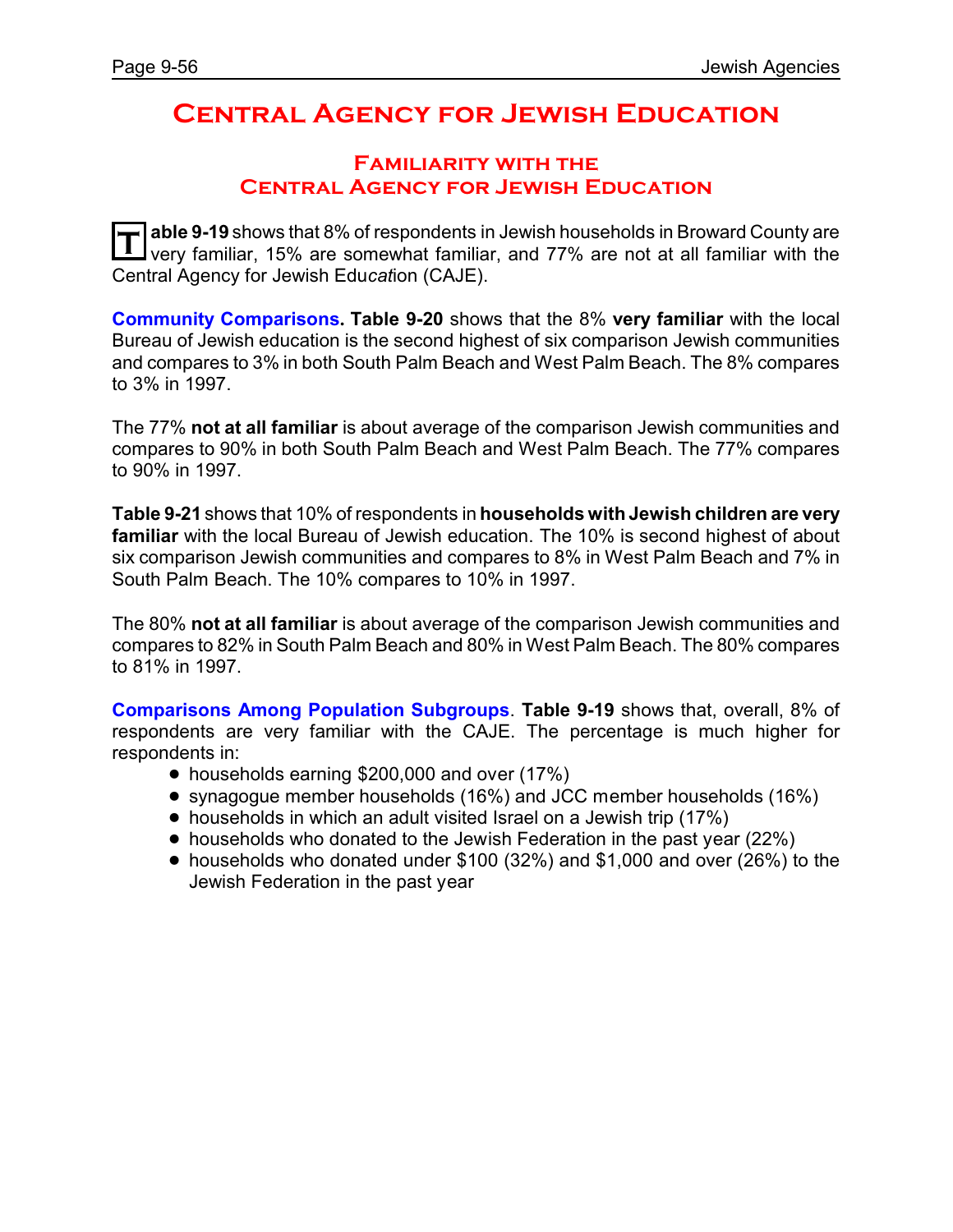| <b>TABLE 9-19</b><br><b>FAMILIARITY WITH THE CENTRAL AGENCY FOR JEWISH EDUCATION</b> |                                |                                    |                                      |  |  |  |
|--------------------------------------------------------------------------------------|--------------------------------|------------------------------------|--------------------------------------|--|--|--|
|                                                                                      | <b>BASE: RESPONDENTS</b>       |                                    |                                      |  |  |  |
| <b>Population Subgroup</b>                                                           | <b>Very</b><br><b>Familiar</b> | <b>Somewhat</b><br><b>Familiar</b> | <b>Not at All</b><br><b>Familiar</b> |  |  |  |
| All                                                                                  | 8.1%                           | 14.8                               | 77.1                                 |  |  |  |
|                                                                                      | <b>GEOGRAPHIC AREA</b>         |                                    |                                      |  |  |  |
| <b>Northwest</b>                                                                     | 13.7%                          | 11.3                               | 75.0                                 |  |  |  |
| <b>North Central</b>                                                                 | 0.8%                           | 3.6                                | 95.6                                 |  |  |  |
| East                                                                                 | 4.3%                           | 8.0                                | 87.7                                 |  |  |  |
| <b>West Central</b>                                                                  | 3.2%                           | 17.0                               | 79.8                                 |  |  |  |
| Southeast                                                                            | 8.8%                           | 18.9                               | 72.3                                 |  |  |  |
| Southwest                                                                            | 13.1%                          | 17.1                               | 69.8                                 |  |  |  |
|                                                                                      | <b>LENGTH OF RESIDENCE</b>     |                                    |                                      |  |  |  |
| $0 - 4$ years                                                                        | 1.4%                           | 9.1                                | 89.5                                 |  |  |  |
| $5 - 9$ years                                                                        | 11.6%                          | 17.2                               | 71.2                                 |  |  |  |
| 10 - 19 years                                                                        | 6.1%                           | 17.2                               | 76.7                                 |  |  |  |
| 20 or more years                                                                     | 9.2%                           | 14.5                               | 76.3                                 |  |  |  |
|                                                                                      | <b>AGE OF RESPONDENT</b>       |                                    |                                      |  |  |  |
| Under 35                                                                             | 4.8%                           | 1.9                                | 93.3                                 |  |  |  |
| $35 - 49$                                                                            | 10.2%                          | 11.9                               | 77.9                                 |  |  |  |
| $50 - 64$                                                                            | 6.1%                           | 16.9                               | 77.0                                 |  |  |  |
| $65 - 74$                                                                            | 10.2%                          | 14.9                               | 74.9                                 |  |  |  |
| 75 and over                                                                          | 8.2%                           | 19.7                               | 72.1                                 |  |  |  |
| $\rightarrow$ 65 and over                                                            | 9.3%                           | 17.0                               | 73.7                                 |  |  |  |
| <b>SEX OF RESPONDENT</b>                                                             |                                |                                    |                                      |  |  |  |
| Male                                                                                 | 6.7%                           | 12.7                               | 80.6                                 |  |  |  |
| Female                                                                               | 9.1%                           | 16.3                               | 74.6                                 |  |  |  |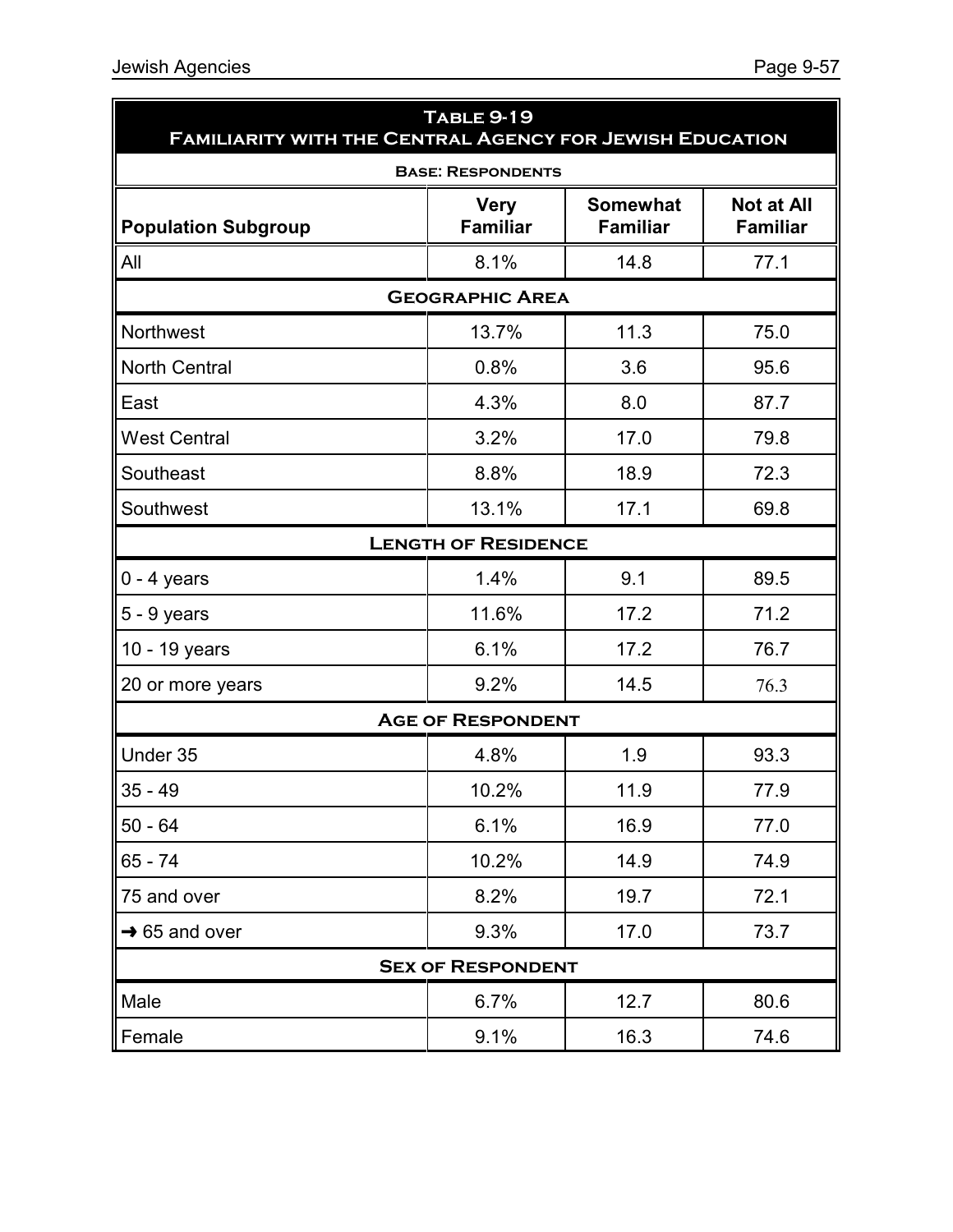| <b>TABLE 9-19</b><br><b>FAMILIARITY WITH THE CENTRAL AGENCY FOR JEWISH EDUCATION</b> |                                |                                    |                                      |  |  |  |
|--------------------------------------------------------------------------------------|--------------------------------|------------------------------------|--------------------------------------|--|--|--|
|                                                                                      | <b>BASE: RESPONDENTS</b>       |                                    |                                      |  |  |  |
| <b>Population Subgroup</b>                                                           | <b>Very</b><br><b>Familiar</b> | <b>Somewhat</b><br><b>Familiar</b> | <b>Not at All</b><br><b>Familiar</b> |  |  |  |
| All                                                                                  | 8.1%                           | 14.8                               | 77.1                                 |  |  |  |
|                                                                                      | <b>HOUSEHOLD STRUCTURE</b>     |                                    |                                      |  |  |  |
| <b>Household with Children</b>                                                       | 10.4%                          | 9.4                                | 80.2                                 |  |  |  |
| Household with Only<br><b>Adult Children</b>                                         | 4.4%                           | 18.1                               | 77.5                                 |  |  |  |
| <b>Non-Elderly Couple</b>                                                            | 4.2%                           | 6.5                                | 89.3                                 |  |  |  |
| <b>Non-Elderly Single</b>                                                            | 2.7%                           | 17.0                               | 80.3                                 |  |  |  |
| <b>Elderly Couple</b>                                                                | 14.0%                          | 17.5                               | 68.5                                 |  |  |  |
| <b>Elderly Single</b>                                                                | 7.2%                           | 16.9                               | 75.9                                 |  |  |  |
|                                                                                      | <b>HOUSEHOLD INCOME</b>        |                                    |                                      |  |  |  |
| Under \$25,000                                                                       | 0.3%                           | 15.9                               | 83.8                                 |  |  |  |
| $$25 - $50,000$                                                                      | 9.4%                           | 19.2                               | 71.4                                 |  |  |  |
| $$50 - $100,000$                                                                     | 4.9%                           | 17.1                               | 78.0                                 |  |  |  |
| \$100 - \$200,000                                                                    | 11.7%                          | 12.0                               | 76.3                                 |  |  |  |
| \$200,000 and over                                                                   | 17.0%                          | 21.6                               | 61.4                                 |  |  |  |
|                                                                                      | <b>JEWISH IDENTIFICATION</b>   |                                    |                                      |  |  |  |
| Conservative                                                                         | 8.5%                           | 22.8                               | 68.7                                 |  |  |  |
| Reform                                                                               | 12.4%                          | 13.3                               | 74.3                                 |  |  |  |
| <b>Just Jewish</b>                                                                   | 2.5%                           | 9.8                                | 87.7                                 |  |  |  |
| <b>TYPE OF MARRIAGE</b>                                                              |                                |                                    |                                      |  |  |  |
| In-married                                                                           | 14.6%                          | 14.0                               | 71.4                                 |  |  |  |
| Conversionary                                                                        | 5.4%                           | 13.5                               | 81.1                                 |  |  |  |
| Intermarried                                                                         | 3.6%                           | 7.0                                | 89.4                                 |  |  |  |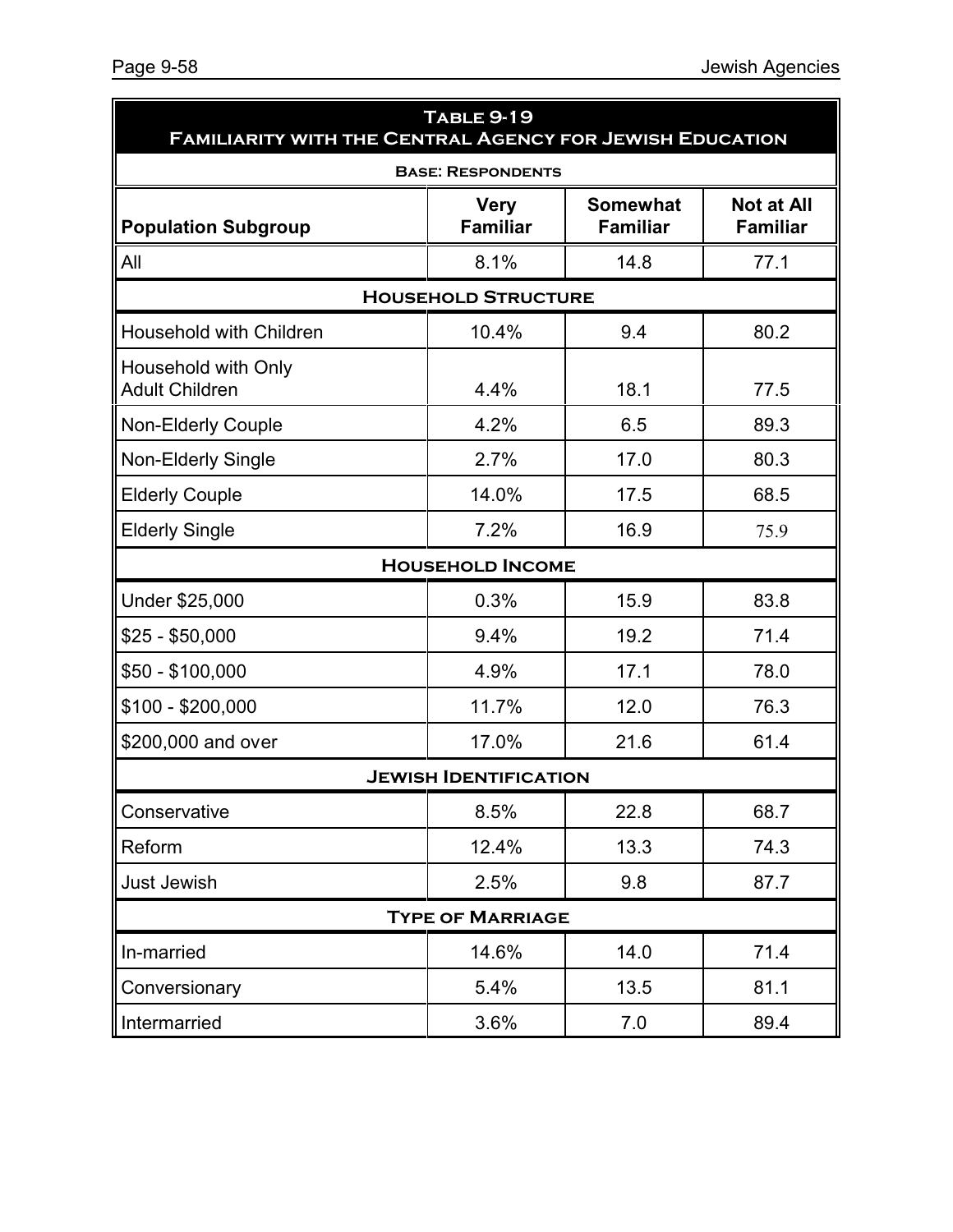| <b>TABLE 9-19</b><br><b>FAMILIARITY WITH THE CENTRAL AGENCY FOR JEWISH EDUCATION</b> |                                 |                                    |                                      |  |  |  |
|--------------------------------------------------------------------------------------|---------------------------------|------------------------------------|--------------------------------------|--|--|--|
|                                                                                      | <b>BASE: RESPONDENTS</b>        |                                    |                                      |  |  |  |
| <b>Population Subgroup</b>                                                           | <b>Very</b><br><b>Familiar</b>  | <b>Somewhat</b><br><b>Familiar</b> | <b>Not at All</b><br><b>Familiar</b> |  |  |  |
| All                                                                                  | 8.1%                            | 14.8                               | 77.1                                 |  |  |  |
|                                                                                      | <b>SYNAGOGUE MEMBERSHIP</b>     |                                    |                                      |  |  |  |
| Member                                                                               | 16.1%                           | 23.4                               | 60.5                                 |  |  |  |
| Non-Member                                                                           | 3.8%                            | 10.3                               | 85.9                                 |  |  |  |
|                                                                                      | <b>JCC MEMBERSHIP</b>           |                                    |                                      |  |  |  |
| Member                                                                               | 16.3%                           | 19.1                               | 64.6                                 |  |  |  |
| Non-Member                                                                           | 6.9%                            | 14.2                               | 78.9                                 |  |  |  |
| <b>JEWISH ORGANIZATION MEMBERSHIP</b>                                                |                                 |                                    |                                      |  |  |  |
| Member                                                                               | 14.2%                           | 21.8                               | 64.0                                 |  |  |  |
| Non-Member                                                                           | 6.3%                            | 12.8                               | 80.9                                 |  |  |  |
|                                                                                      | <b>ANY ADULT VISITED ISRAEL</b> |                                    |                                      |  |  |  |
| On Jewish Trip                                                                       | 17.1%                           | 13.9                               | 69.0                                 |  |  |  |
| On General Trip                                                                      | 8.3%                            | 22.0                               | 69.7                                 |  |  |  |
| <b>No</b>                                                                            | 2.2%                            | 8.3                                | 89.5                                 |  |  |  |
| <b>JEWISH FEDERATION MARKET SEGMENTS IN THE PAST YEAR</b>                            |                                 |                                    |                                      |  |  |  |
| Donated to Federation                                                                | 21.6%                           | 28.7                               | 49.7                                 |  |  |  |
| Asked, Did Not Donate                                                                | 6.2%                            | 11.0                               | 82.8                                 |  |  |  |
| <b>Not Asked</b>                                                                     | 3.6%                            | 10.5                               | 85.9                                 |  |  |  |
| <b>DONATED TO JEWISH FEDERATION IN THE PAST YEAR</b>                                 |                                 |                                    |                                      |  |  |  |
| Nothing                                                                              | 3.8%                            | 10.6                               | 85.6                                 |  |  |  |
| <b>Under \$100</b>                                                                   | 31.9%                           | 20.4                               | 47.7                                 |  |  |  |
| $$100 - $500$                                                                        | 10.4%                           | 38.2                               | 51.4                                 |  |  |  |
| $$500 - $1,000$                                                                      | 14.5%                           | 21.2                               | 64.3                                 |  |  |  |
| \$1,000 and over                                                                     | 25.7%                           | 35.9                               | 38.4                                 |  |  |  |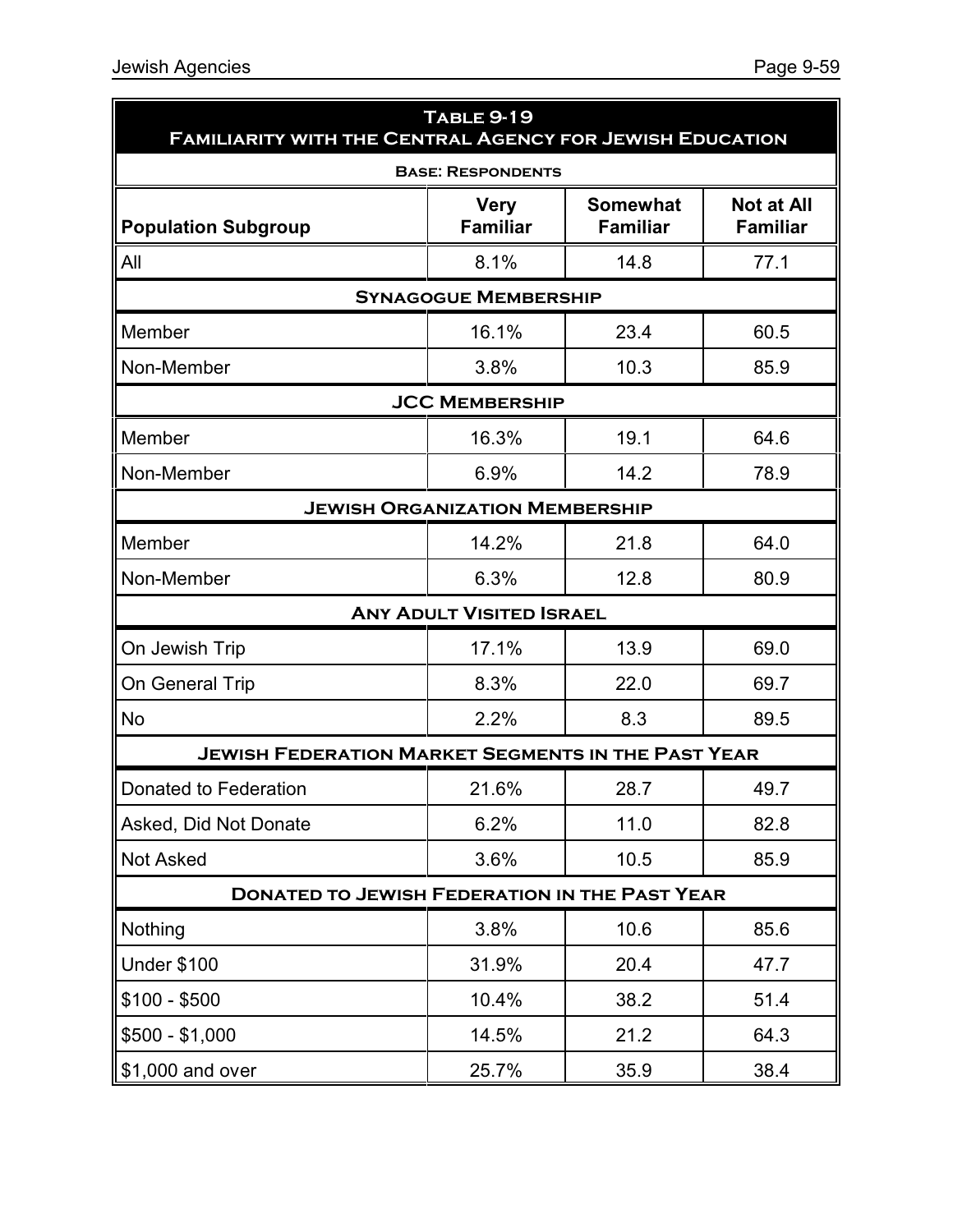| <b>TABLE 9-20</b><br><b>FAMILIARITY WITH THE LOCAL BUREAU OF JEWISH EDUCATION</b><br><b>COMMUNITY COMPARISONS</b> |                                                                                                                      |     |                |    |  |  |  |  |
|-------------------------------------------------------------------------------------------------------------------|----------------------------------------------------------------------------------------------------------------------|-----|----------------|----|--|--|--|--|
|                                                                                                                   | <b>BASE: RESPONDENTS</b>                                                                                             |     |                |    |  |  |  |  |
| <b>Community</b>                                                                                                  | <b>Somewhat</b><br><b>Not at All</b><br><b>Very</b><br><b>Familiar</b><br><b>Familiar</b><br><b>Familiar</b><br>Year |     |                |    |  |  |  |  |
| <b>Rhode Island</b>                                                                                               | 2002                                                                                                                 | 14% | 28             | 58 |  |  |  |  |
| <b>BROWARD</b>                                                                                                    | 2016                                                                                                                 | 8%  | 15             | 77 |  |  |  |  |
| Washington                                                                                                        | 2003                                                                                                                 | 7%  | 22             | 71 |  |  |  |  |
| <b>Atlantic County</b>                                                                                            | 2004                                                                                                                 | 5%  | 12             | 83 |  |  |  |  |
| ∥S Palm Beach                                                                                                     | 2005                                                                                                                 | 3%  | 7              | 90 |  |  |  |  |
| <b>Broward</b>                                                                                                    | 1997                                                                                                                 | 3%  | $\overline{7}$ | 90 |  |  |  |  |
| ∥W Palm Beach                                                                                                     | 2005                                                                                                                 | 3%  | 6              | 90 |  |  |  |  |

| <b>TABLE 9-21</b><br><b>FAMILIARITY WITH THE LOCAL BUREAU OF JEWISH EDUCATION</b><br>IN HOUSEHOLDS WITH CHILDREN<br><b>COMMUNITY COMPARISONS</b><br><b>BASE: RESPONDENTS IN HOUSEHOLDS WITH CHILDREN AGE 0-17</b> |      |                                                                                                              |    |    |  |  |  |  |  |
|-------------------------------------------------------------------------------------------------------------------------------------------------------------------------------------------------------------------|------|--------------------------------------------------------------------------------------------------------------|----|----|--|--|--|--|--|
| ∥Community                                                                                                                                                                                                        | Year | <b>Not at All</b><br><b>Somewhat</b><br><b>Very</b><br><b>Familiar</b><br><b>Familiar</b><br><b>Familiar</b> |    |    |  |  |  |  |  |
| Rhode Island                                                                                                                                                                                                      | 2002 | 14%                                                                                                          | 30 | 56 |  |  |  |  |  |
| <b>BROWARD</b>                                                                                                                                                                                                    | 2016 | 10%                                                                                                          | 9  | 80 |  |  |  |  |  |
| <b>Broward</b>                                                                                                                                                                                                    | 1997 | 10%                                                                                                          | 9  | 81 |  |  |  |  |  |
| Washington                                                                                                                                                                                                        | 2003 | 9%                                                                                                           | 28 | 63 |  |  |  |  |  |
| llW Palm Beach                                                                                                                                                                                                    | 2005 | 8%                                                                                                           | 12 | 80 |  |  |  |  |  |
| ∥S Palm Beach                                                                                                                                                                                                     | 2005 | 7%                                                                                                           | 11 | 82 |  |  |  |  |  |
| Atlantic County                                                                                                                                                                                                   | 2004 | 6%                                                                                                           | 16 | 78 |  |  |  |  |  |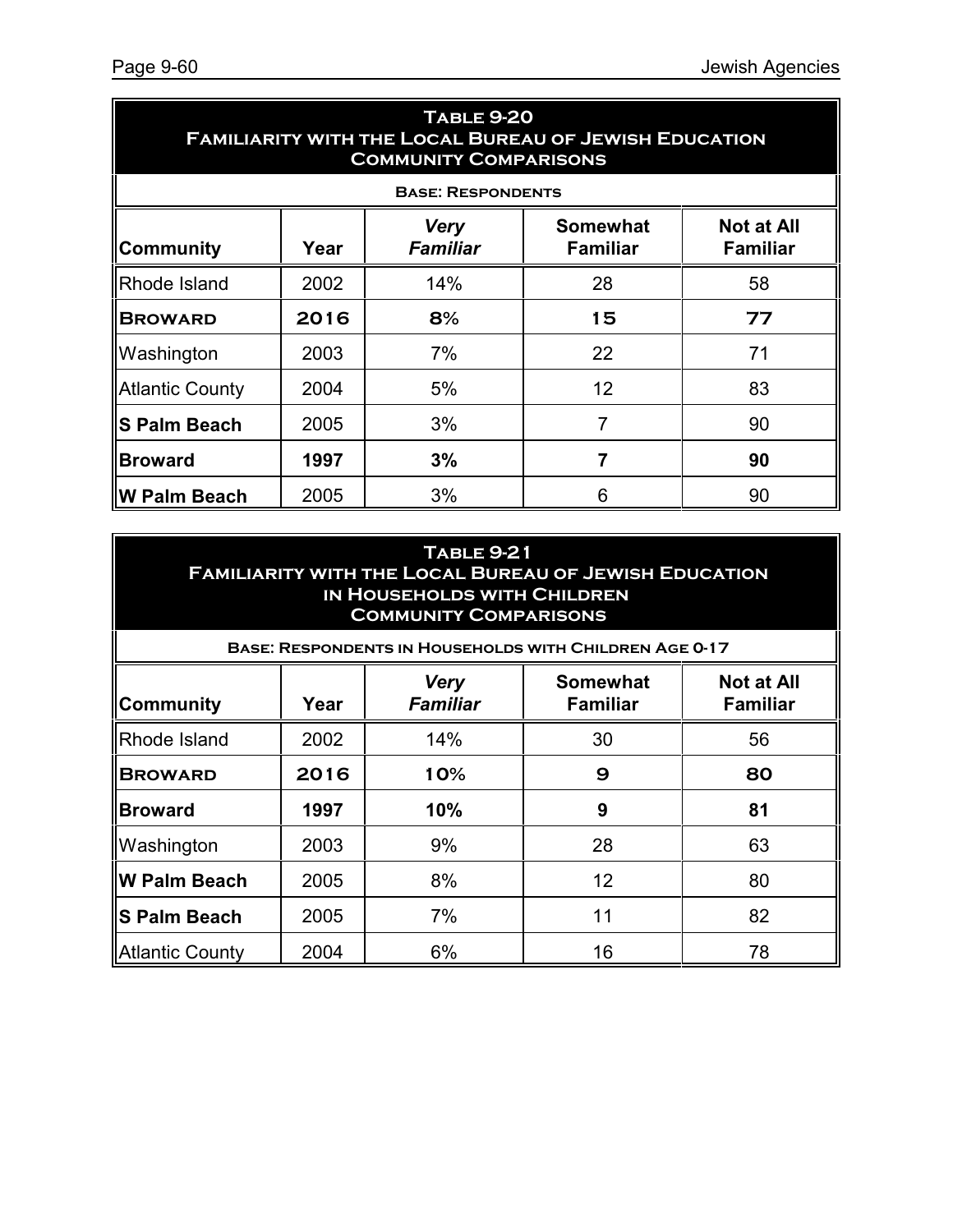## **Central Agency for Jewish Education**

### **Perception of the Central Agency for Jewish Education**

**T able 9-22** shows that 26% of respondents in Jewish households in Broward County who are very familiar or somewhat familiar with the Central Agency for Jewish Education (CAJE) perceive it as excellent; 67%, good; 6%, fair; and 2%, poor. In total, 92% of respondents who are very familiar or somewhat familiar with CAJE and who were willing to provide a perception have positive (excellent + good) perceptions.

**Community Comparisons. Table 9-23** shows that the 26% **excellent perceptions** of the local Bureau of Jewish education is about average among six comparison Jewish communities and compares to 39% in West Palm Beach and 28% in South Palm Beach. The 26% compares to 39% in 1997.

The 8% **fair/poor perceptions** of the local Bureau of Jewish education is about average among six comparison Jewish communities and compares to 12% in West Palm Beach and 7% in South Palm Beach. The 8% compares to 7% in 1997.

**Table 9-24** shows that 19% of respondents in **Jewish households with children perceive the local Bureau of Jewish education** as excellent is the lowest of six comparison Jewish communities and compares to 41% in South Palm Beach and 32% in West Palm Beach. The 19% compares to 36% in 1997.

The 19% **fair/poor perceptions** of the local Bureau of Jewish Education is the second highest of six comparison Jewish communities and compares to 21% in West Palm Beach and 6% in South Palm Beach. The 19% compares to 8% in 1997.

**Comparisons Among Population Subgroups**. **Table 9-22** shows that, overall, 26% of respondents have excellent perceptions. The percentage is much higher for respondents (in):

- households in which the respondent is very familiar with the CAJE (39%)
- age 65-74 (38%)
- $\bullet$  elderly couple households (43%)
- ! households earning \$100,000-\$200,000 (47%)
- in-married households (39%)
- ! households who donated \$1,000 and over to the Jewish Federation in the past year (41%)

The percentage of respondents with excellent perceptions is much lower for respondents in:

- $\bullet$  elderly single households (16%)
- households earning under \$100,000 (15%)
- synagogue non-member households (16%)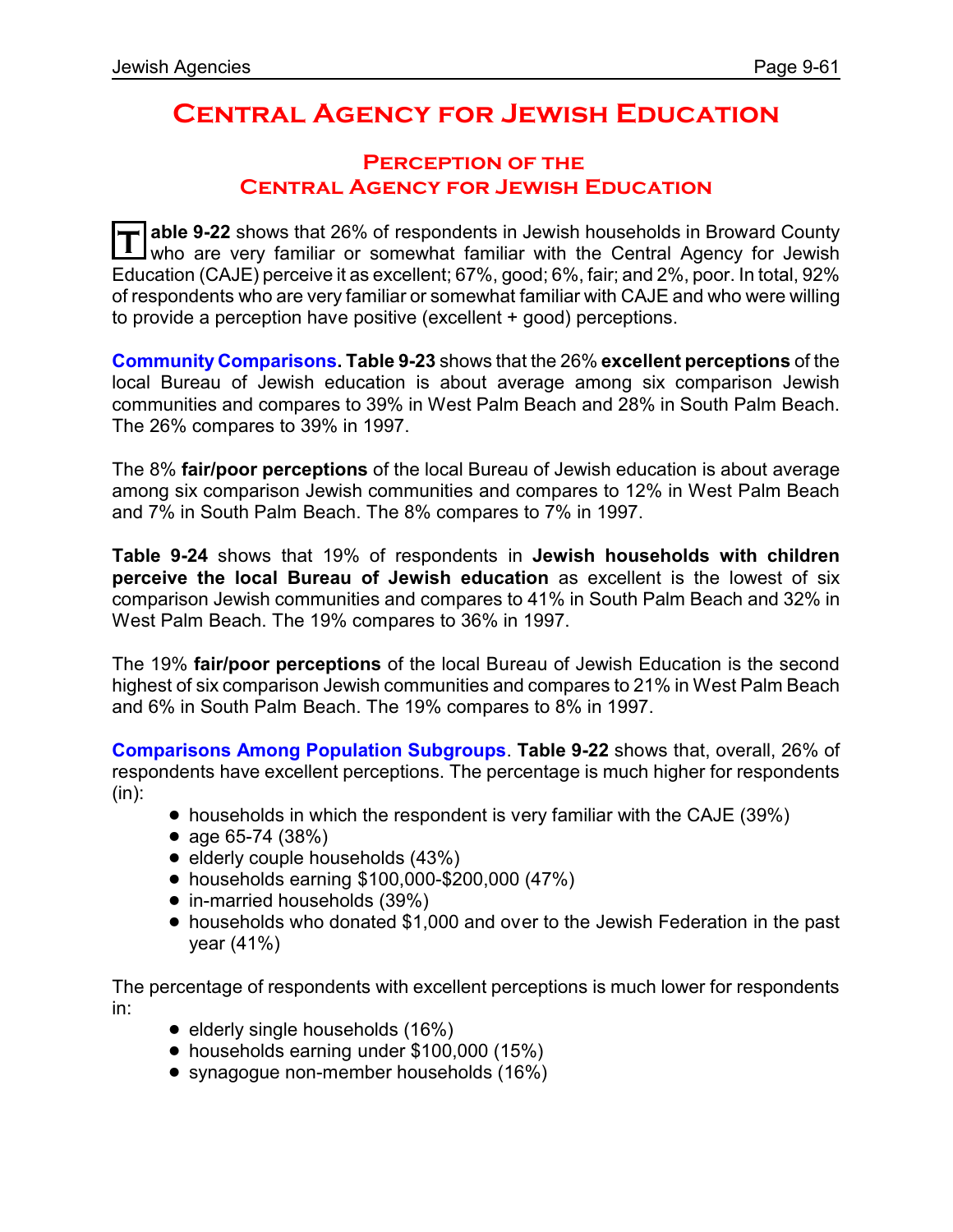| <b>TABLE 9-22</b><br>PERCEPTION OF THE CENTRAL AGENCY FOR JEWISH EDUCATION |                              |      |      |      |                            |  |
|----------------------------------------------------------------------------|------------------------------|------|------|------|----------------------------|--|
| <b>BASE: RESPONDENTS VERY/SOMEWHAT FAMILIAR WITH CAJE</b>                  |                              |      |      |      |                            |  |
| <b>Population Subgroups</b>                                                | <b>Excellent</b>             | Good | Fair | Poor | <b>Excellent</b><br>+ Good |  |
| All                                                                        | 25.5%                        | 67.0 | 5.8  | 1.7  | 92.5%                      |  |
| <b>Very Familiar</b>                                                       | 38.6%                        | 53.9 | 7.0  | 0.5  | 92.5%                      |  |
|                                                                            | <b>GEOGRAPHIC AREA</b>       |      |      |      |                            |  |
| <b>West Central</b>                                                        | 21.4%                        | 75.4 | 2.7  | 0.5  | 96.8%                      |  |
| Southeast                                                                  | 25.1%                        | 68.7 | 5.9  | 0.3  | 93.8%                      |  |
| Southwest                                                                  | 25.4%                        | 62.3 | 7.8  | 4.5  | 87.7%                      |  |
|                                                                            | <b>AGE OF RESPONDENT</b>     |      |      |      |                            |  |
| Under 50                                                                   | 13.9%                        | 69.4 | 16.7 | 0.0  | 83.3%                      |  |
| $50 - 64$                                                                  | 20.2%                        | 70.3 | 4.3  | 5.2  | 90.5%                      |  |
| $65 - 74$                                                                  | 37.8%                        | 59.0 | 2.7  | 0.5  | 96.8%                      |  |
| 75 and over                                                                | 27.7%                        | 70.3 | 2.0  | 0.0  | 98.0%                      |  |
| $\rightarrow$ 65 and over                                                  | 33.1%                        | 64.3 | 2.4  | 0.2  | 97.4%                      |  |
|                                                                            | <b>SEX OF RESPONDENT</b>     |      |      |      |                            |  |
| Male                                                                       | 30.0%                        | 59.0 | 6.7  | 4.3  | 89.0%                      |  |
| Female                                                                     | 22.9%                        | 71.8 | 5.2  | 0.1  | 94.7%                      |  |
|                                                                            | <b>HOUSEHOLD STRUCTURE</b>   |      |      |      |                            |  |
| <b>Household with Children</b>                                             | 18.6%                        | 61.7 | 19.3 | 0.4  | 80.3%                      |  |
| Household with Only<br><b>Adult Children</b>                               | 17.9%                        | 66.4 | 6.3  | 9.4  | 84.3%                      |  |
| <b>Elderly Couple</b>                                                      | 42.6%                        | 53.0 | 3.9  | 0.5  | 95.6%                      |  |
| <b>Elderly Single</b>                                                      | 15.5%                        | 83.2 | 1.3  | 0.0  | 98.7%                      |  |
|                                                                            | <b>HOUSEHOLD INCOME</b>      |      |      |      |                            |  |
| Under \$100,000                                                            | 14.5%                        | 82.2 | 3.3  | 0.0  | 96.7%                      |  |
| \$100 - \$200,000                                                          | 46.6%                        | 43.0 | 10.4 | 0.0  | 89.6%                      |  |
| \$200,000 and over                                                         | 18.9%                        | 65.2 | 7.1  | 8.8  | 84.1%                      |  |
|                                                                            | <b>JEWISH IDENTIFICATION</b> |      |      |      |                            |  |
| Conservative                                                               | 32.2%                        | 57.7 | 6.3  | 3.8  | 89.9%                      |  |
| Reform                                                                     | 20.8%                        | 74.7 | 4.1  | 0.4  | 95.5%                      |  |
| Just Jewish                                                                | 24.6%                        | 73.6 | 1.8  | 0.0  | 98.2%                      |  |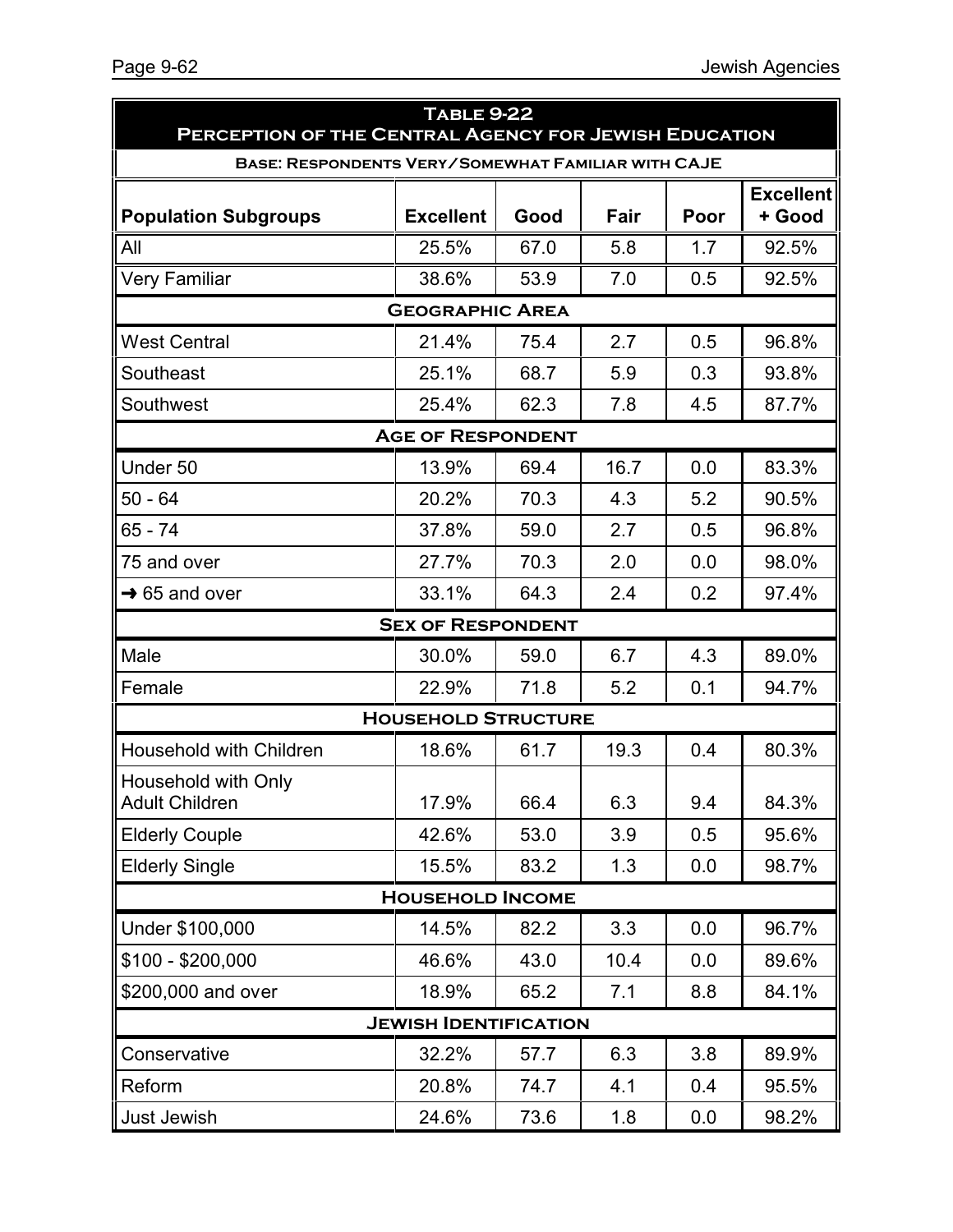|                                                           | <b>TABLE 9-22</b>                     |      |      |      |                            |  |
|-----------------------------------------------------------|---------------------------------------|------|------|------|----------------------------|--|
| PERCEPTION OF THE CENTRAL AGENCY FOR JEWISH EDUCATION     |                                       |      |      |      |                            |  |
| BASE: RESPONDENTS VERY/SOMEWHAT FAMILIAR WITH CAJE        |                                       |      |      |      |                            |  |
| <b>Population Subgroups</b>                               | <b>Excellent</b>                      | Good | Fair | Poor | <b>Excellent</b><br>+ Good |  |
| All                                                       | 25.5%                                 | 67.0 | 5.8  | 1.7  | 92.5%                      |  |
|                                                           | <b>TYPE OF MARRIAGE</b>               |      |      |      |                            |  |
| In-married                                                | 38.7%                                 | 51.4 | 9.5  | 0.4  | 90.1%                      |  |
|                                                           | <b>SYNAGOGUE MEMBERSHIP</b>           |      |      |      |                            |  |
| Member                                                    | 31.3%                                 | 57.8 | 8.2  | 2.7  | 89.1%                      |  |
| Non-Member                                                | 16.1%                                 | 82.1 | 1.8  | 0.0  | 98.2%                      |  |
|                                                           | <b>JCC MEMBERSHIP</b>                 |      |      |      |                            |  |
| Member                                                    | 34.7%                                 | 54.4 | 3.4  | 7.5  | 89.1%                      |  |
| Non-Member                                                | 23.3%                                 | 70.1 | 6.4  | 0.2  | 93.4%                      |  |
|                                                           | <b>JEWISH ORGANIZATION MEMBERSHIP</b> |      |      |      |                            |  |
| Member                                                    | 30.0%                                 | 60.0 | 9.7  | 0.3  | 90.0%                      |  |
| Non-Member                                                | 23.0%                                 | 71.0 | 3.6  | 2.4  | 94.0%                      |  |
|                                                           | <b>ANY ADULT VISITED ISRAEL</b>       |      |      |      |                            |  |
| On Jewish Trip                                            | 28.7%                                 | 58.6 | 12.1 | 0.6  | 87.3%                      |  |
| On General Trip                                           | 22.7%                                 | 70.6 | 3.7  | 3.0  | 93.3%                      |  |
| No                                                        | 27.2%                                 | 72.8 | 0.0  | 0.0  | 100.0%                     |  |
| <b>JEWISH FEDERATION MARKET SEGMENTS IN THE PAST YEAR</b> |                                       |      |      |      |                            |  |
| Donated to Federation                                     | 28.2%                                 | 60.1 | 8.6  | 3.1  | 88.3%                      |  |
| Asked, Did Not Donate                                     | 27.8%                                 | 60.0 | 12.2 | 0.0  | 87.8%                      |  |
| Not Asked                                                 | 22.2%                                 | 76.5 | 1.3  | 0.0  | 98.7%                      |  |
| <b>DONATED TO JEWISH FEDERATION IN THE PAST YEAR</b>      |                                       |      |      |      |                            |  |
| Nothing                                                   | 22.9%                                 | 74.5 | 2.6  | 0.0  | 97.4%                      |  |
| <b>Under \$100</b>                                        | 26.6%                                 | 69.5 | 3.9  | 0.0  | 96.1%                      |  |
| $$100 - $1,000$                                           | 25.4%                                 | 56.9 | 11.2 | 6.5  | 82.3%                      |  |
| \$1,000 and over                                          | 41.0%                                 | 41.1 | 15.3 | 2.6  | 82.1%                      |  |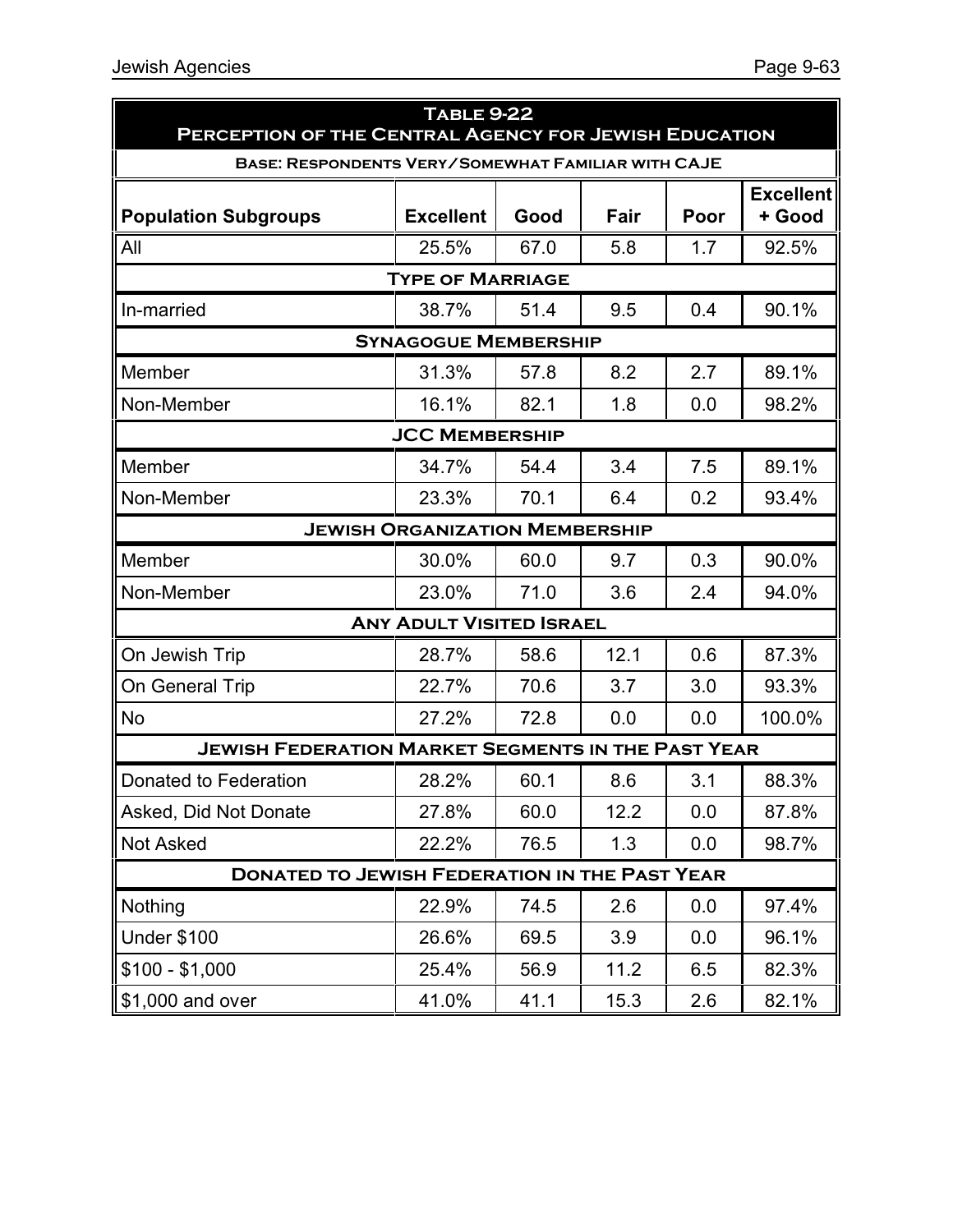| <b>TABLE 9-23</b><br>PERCEPTION OF THE LOCAL BUREAU OF JEWISH EDUCATION<br><b>COMMUNITY COMPARISONS</b> |                                                                        |                                                             |    |    |              |     |  |  |
|---------------------------------------------------------------------------------------------------------|------------------------------------------------------------------------|-------------------------------------------------------------|----|----|--------------|-----|--|--|
|                                                                                                         |                                                                        | BASE: RESPONDENTS VERY/SOMEWHAT FAMILIAR WITH THE LOCAL BJE |    |    |              |     |  |  |
| ∥Community                                                                                              | Excellent/<br>Year<br><b>Excellent</b><br>Fair<br>Good<br>Poor<br>Good |                                                             |    |    |              |     |  |  |
| <b>Broward</b>                                                                                          | 1997                                                                   | 39%                                                         | 54 | 5  | $\mathbf{2}$ | 93% |  |  |
| ∥W Palm Beach                                                                                           | 2005                                                                   | 39%                                                         | 50 | 9  | 3            | 89% |  |  |
| <b>Rhode Island</b>                                                                                     | 2002                                                                   | 32%                                                         | 59 | 7  |              | 92% |  |  |
| ∥S Palm Beach                                                                                           | 2005                                                                   | 28%                                                         | 65 | 6  |              | 93% |  |  |
| Washington                                                                                              | 2003                                                                   | 28%                                                         | 57 | 14 | 0            | 86% |  |  |
| <b>BROWARD</b>                                                                                          | 2016                                                                   | 26%                                                         | 67 | 6  | 2            | 93% |  |  |
| Atlantic County                                                                                         | 2004                                                                   | 15%                                                         | 57 | 23 | 6            | 72% |  |  |

| <b>TABLE 9-24</b>                                         |
|-----------------------------------------------------------|
| <b>PERCEPTION OF THE LOCAL BUREAU OF JEWISH EDUCATION</b> |
| IN HOUSEHOLDS WITH CHILDREN                               |
| <b>COMMUNITY COMPARISONS</b>                              |

| <b>BASE: RESPONDENTS IN HOUSEHOLDS WITH CHILDREN</b><br><b>VERY/SOMEWHAT FAMILIAR WITH THE LOCAL BJE</b> |      |                  |      |      |      |                    |
|----------------------------------------------------------------------------------------------------------|------|------------------|------|------|------|--------------------|
| ∥Community                                                                                               | Year | <b>Excellent</b> | Good | Fair | Poor | Excellent/<br>Good |
| ∥S Palm Beach                                                                                            | 2005 | 41%              | 53   | 6    |      | 94%                |
| <b>Rhode Island</b>                                                                                      | 2002 | 39%              | 56   | 4    |      | 94%                |
| <b>Broward</b>                                                                                           | 1997 | 36%              | 56   | 8    | 0    | 92%                |
| Washington                                                                                               | 2003 | 33%              | 57   | 10   | 0    | 90%                |
| ∥W Palm Beach                                                                                            | 2005 | 32%              | 47   | 21   | 0    | 79%                |
| <b>BROWARD</b>                                                                                           | 2016 | 19%              | 62   | 19   | ი    | 80%                |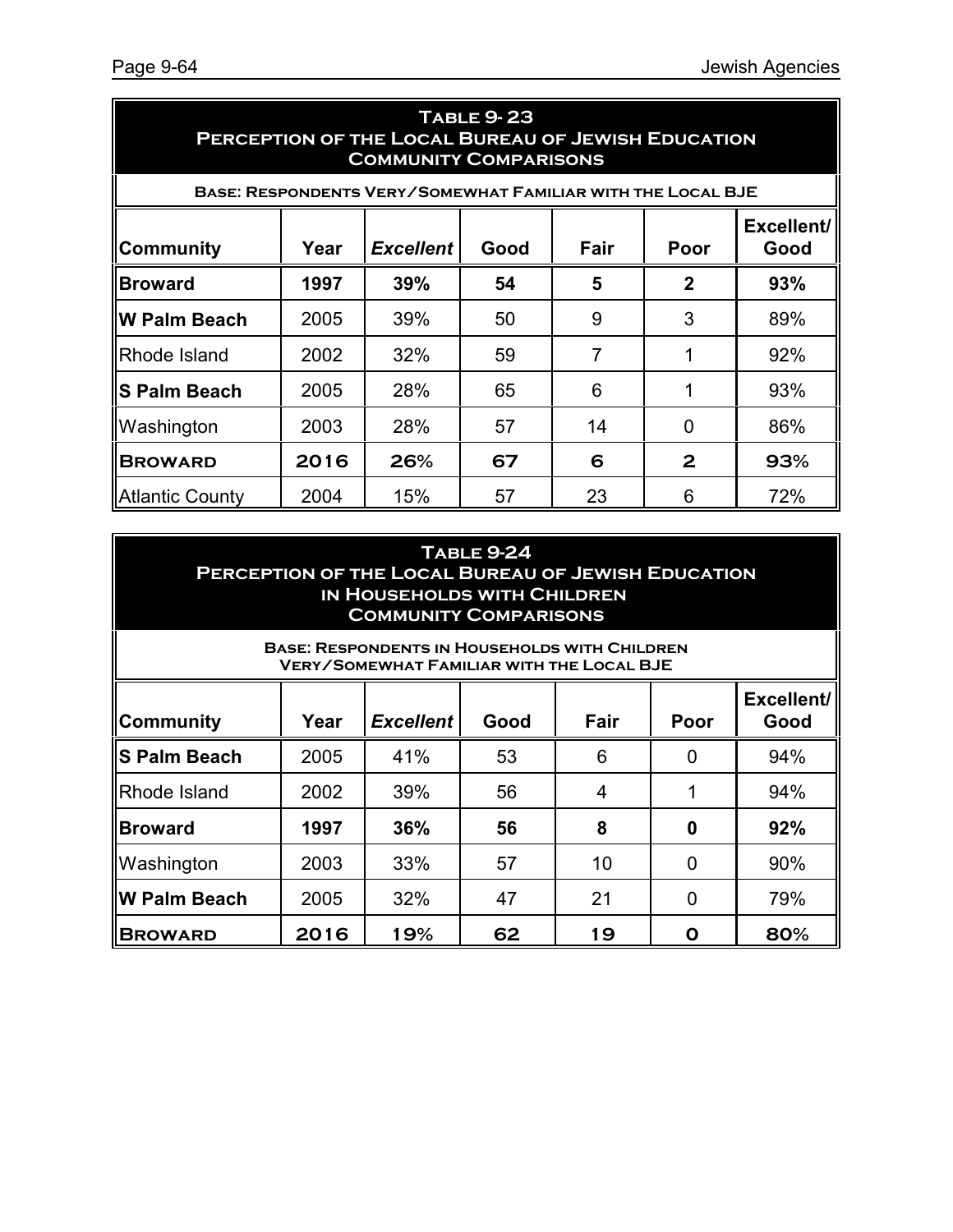# **Daniel D. Cantor Senior Center**

### **Familiarity with the Daniel D. Cantor Senior Center**

**T able 9-25** shows that 6% of respondents in Jewish households in Broward County are very familiar, 21% are somewhat familiar, and 73% are not at all familiar with the Daniel D. Cantor Senior Center. 8% of *respondents age 65 and over* are very familiar with the Daniel D. Cantor Senior Center, 28% are somewhat familiar, and 64% are not at all familiar.

**Comparisons Among Population Subgroups**. **Table 9-25** shows that, overall, 6% of respondents are very familiar with the Daniel D. Cantor Senior Center. The percentage is much higher for respondents in:

! households who donated under \$100 (12%) and \$1,000 and over (18%) to the Jewish Federation in the past year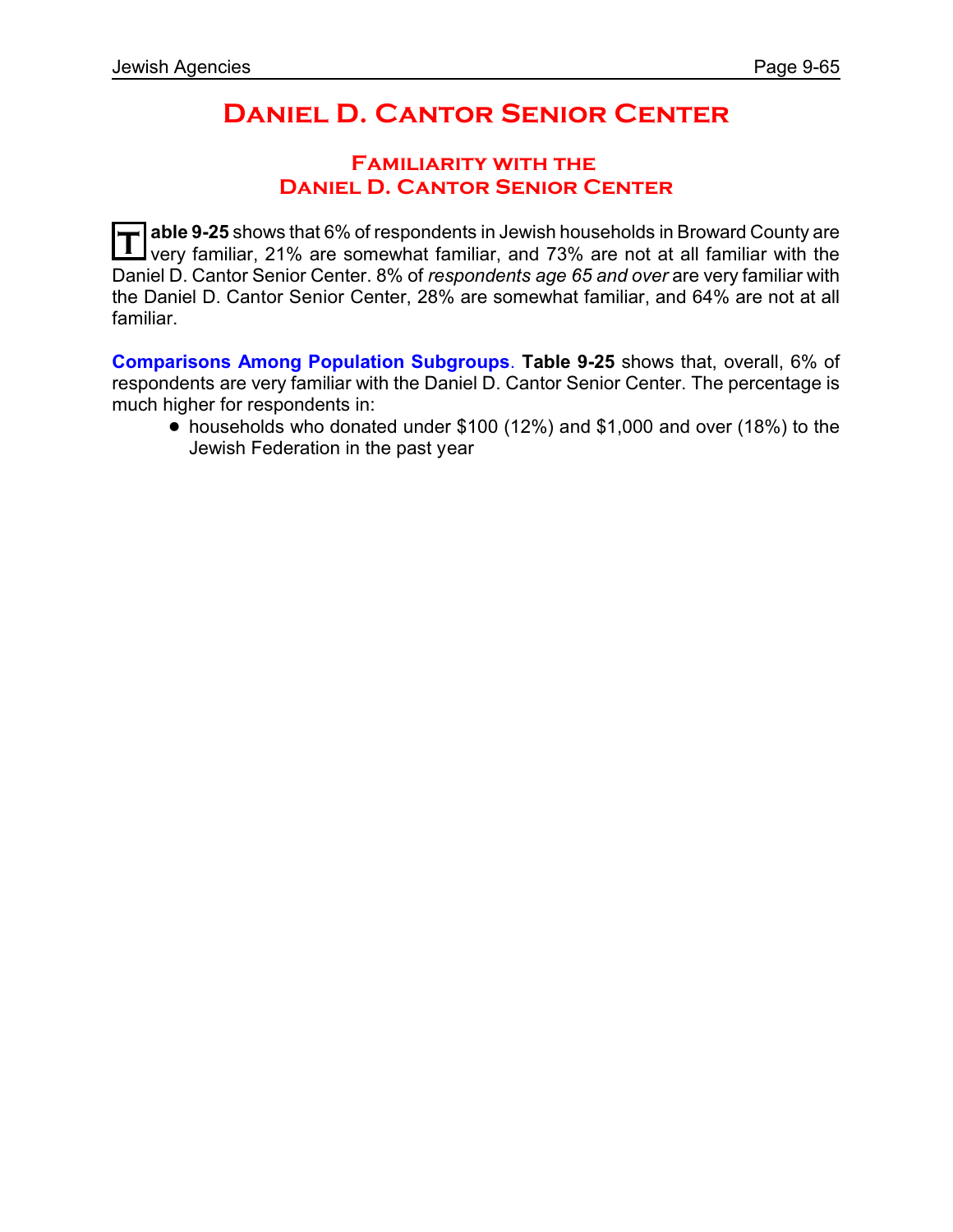| <b>TABLE 9-25</b><br><b>FAMILIARITY WITH DANIEL D. CANTOR SENIOR CENTER</b> |                                              |                                    |                                      |  |  |
|-----------------------------------------------------------------------------|----------------------------------------------|------------------------------------|--------------------------------------|--|--|
| <b>BASE: RESPONDENTS</b>                                                    |                                              |                                    |                                      |  |  |
| <b>Population Subgroup</b>                                                  | <b>Very</b><br><b>Familiar</b>               | <b>Somewhat</b><br><b>Familiar</b> | <b>Not at All</b><br><b>Familiar</b> |  |  |
| All                                                                         | 5.7%                                         | 21.1                               | 73.2                                 |  |  |
|                                                                             | <b>GEOGRAPHIC AREA</b>                       |                                    |                                      |  |  |
| Northwest                                                                   | 6.3%                                         | 19.9                               | 73.8                                 |  |  |
| <b>North Central</b>                                                        | 2.0%                                         | 20.9                               | 77.1                                 |  |  |
| East                                                                        | 3.6%                                         | 16.1                               | 80.3                                 |  |  |
| <b>West Central</b>                                                         | 11.1%                                        | 36.5                               | 52.4                                 |  |  |
| Southeast                                                                   | 2.1%                                         | 6.4                                | 91.5                                 |  |  |
| Southwest                                                                   | 4.4%                                         | 17.8                               | 77.8                                 |  |  |
|                                                                             | <b>LENGTH OF RESIDENCE IN BROWARD COUNTY</b> |                                    |                                      |  |  |
| $0 - 4$ years                                                               | 0.4%                                         | 7.0                                | 92.6                                 |  |  |
| $5 - 9$ years                                                               | 3.6%                                         | 1.9                                | 94.5                                 |  |  |
| 10 - 19 years                                                               | 4.8%                                         | 20.6                               | 74.6                                 |  |  |
| 20 or more years                                                            | 6.8%                                         | 25.8                               | 67.4                                 |  |  |
|                                                                             | <b>AGE OF RESPONDENT</b>                     |                                    |                                      |  |  |
| Under 35                                                                    | 5.4%                                         | 19.6                               | 75.0                                 |  |  |
| $35 - 49$                                                                   | 3.0%                                         | 13.9                               | 83.1                                 |  |  |
| $50 - 64$                                                                   | 4.3%                                         | 17.8                               | 77.9                                 |  |  |
| 65 - 74                                                                     | 8.1%                                         | 27.0                               | 64.9                                 |  |  |
| 75 and over                                                                 | 8.4%                                         | 28.4                               | 63.2                                 |  |  |
| $\rightarrow$ 65 and over                                                   | 8.2%                                         | 27.8                               | 64.0                                 |  |  |
| <b>SEX OF RESPONDENT</b>                                                    |                                              |                                    |                                      |  |  |
| Male                                                                        | 4.9%                                         | 14.5                               | 80.6                                 |  |  |
| Female                                                                      | 6.3%                                         | 25.9                               | 67.8                                 |  |  |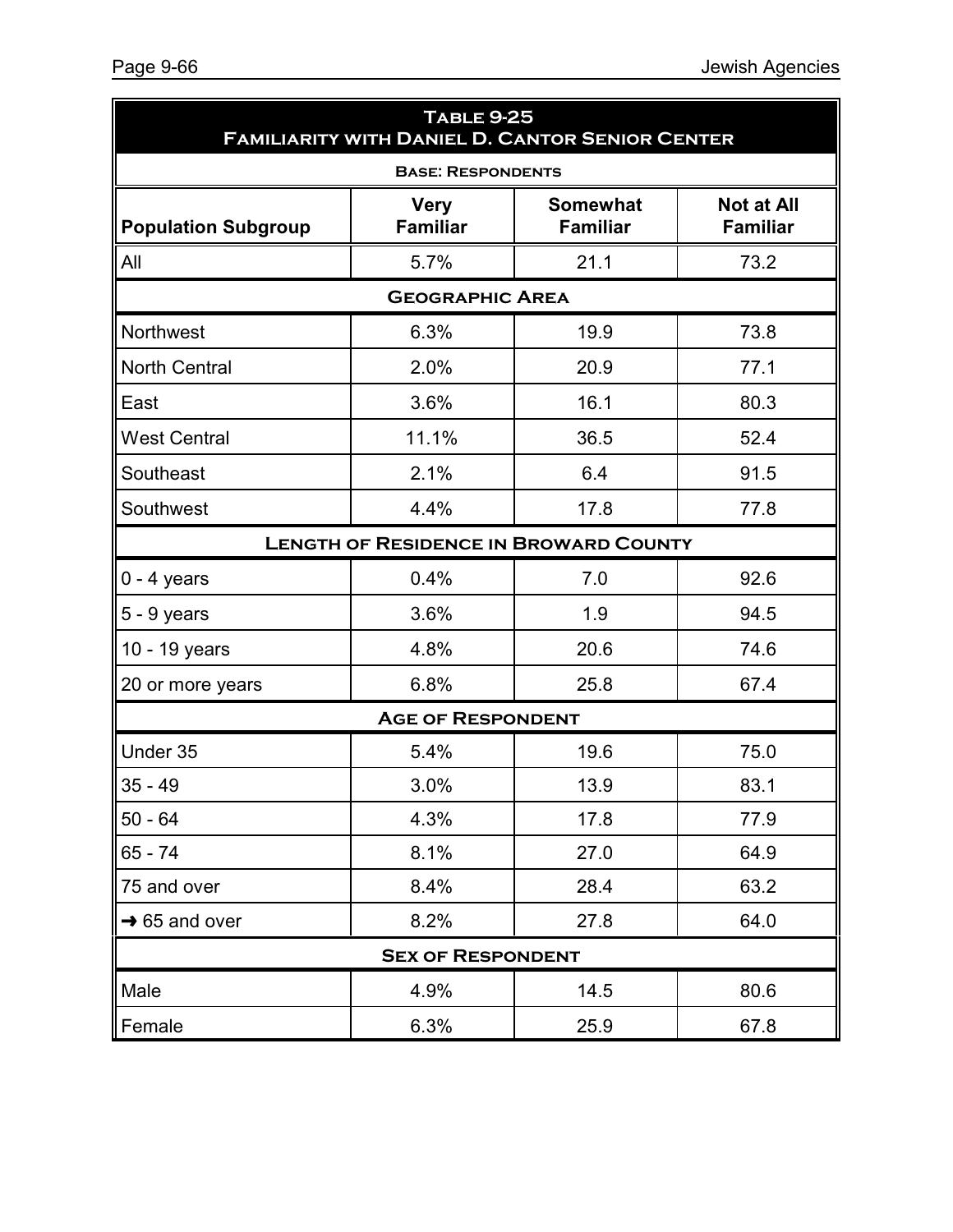| <b>TABLE 9-25</b><br><b>FAMILIARITY WITH DANIEL D. CANTOR SENIOR CENTER</b> |                                |                                    |                                      |  |  |
|-----------------------------------------------------------------------------|--------------------------------|------------------------------------|--------------------------------------|--|--|
| <b>BASE: RESPONDENTS</b>                                                    |                                |                                    |                                      |  |  |
| <b>Population Subgroup</b>                                                  | <b>Very</b><br><b>Familiar</b> | <b>Somewhat</b><br><b>Familiar</b> | <b>Not at All</b><br><b>Familiar</b> |  |  |
| All                                                                         | 5.7%                           | 21.1                               | 73.2                                 |  |  |
|                                                                             | <b>HOUSEHOLD STRUCTURE</b>     |                                    |                                      |  |  |
| Household with Children                                                     | 7.5%                           | 12.5                               | 80.0                                 |  |  |
| Household with Only<br><b>Adult Children</b>                                | 6.6%                           | 18.7                               | 74.7                                 |  |  |
| <b>Non-Elderly Couple</b>                                                   | 2.5%                           | 21.7                               | 75.8                                 |  |  |
| <b>Non-Elderly Single</b>                                                   | 1.2%                           | 25.2                               | 73.6                                 |  |  |
| <b>Elderly Couple</b>                                                       | 4.7%                           | 23.5                               | 71.8                                 |  |  |
| <b>Elderly Single</b>                                                       | 6.1%                           | 36.8                               | 57.1                                 |  |  |
|                                                                             | <b>HOUSEHOLD INCOME</b>        |                                    |                                      |  |  |
| Under \$25,000                                                              | 8.9%                           | 34.2                               | 56.9                                 |  |  |
| $$25 - $50,000$                                                             | 4.3%                           | 12.9                               | 82.8                                 |  |  |
| $$50 - $100,000$                                                            | 4.2%                           | 17.7                               | 78.1                                 |  |  |
| $$100 - $200,000$                                                           | 4.4%                           | 22.8                               | 72.8                                 |  |  |
| \$200,000 and over                                                          | 4.9%                           | 22.1                               | 73.0                                 |  |  |
|                                                                             | <b>JEWISH IDENTIFICATION</b>   |                                    |                                      |  |  |
| Orthodox                                                                    | 10.4%                          | 6.3                                | 83.3                                 |  |  |
| Conservative                                                                | 11.2%                          | 20.5                               | 68.3                                 |  |  |
| Reform                                                                      | 3.7%                           | 24.3                               | 72.0                                 |  |  |
| Just Jewish                                                                 | 2.6%                           | 20.8                               | 76.6                                 |  |  |
| <b>TYPE OF MARRIAGE</b>                                                     |                                |                                    |                                      |  |  |
| In-married                                                                  | 6.9%                           | 16.2                               | 76.9                                 |  |  |
| Conversionary                                                               | 0.7%                           | 18.6                               | 80.7                                 |  |  |
| Intermarried                                                                | 3.0%                           | 18.5                               | 78.5                                 |  |  |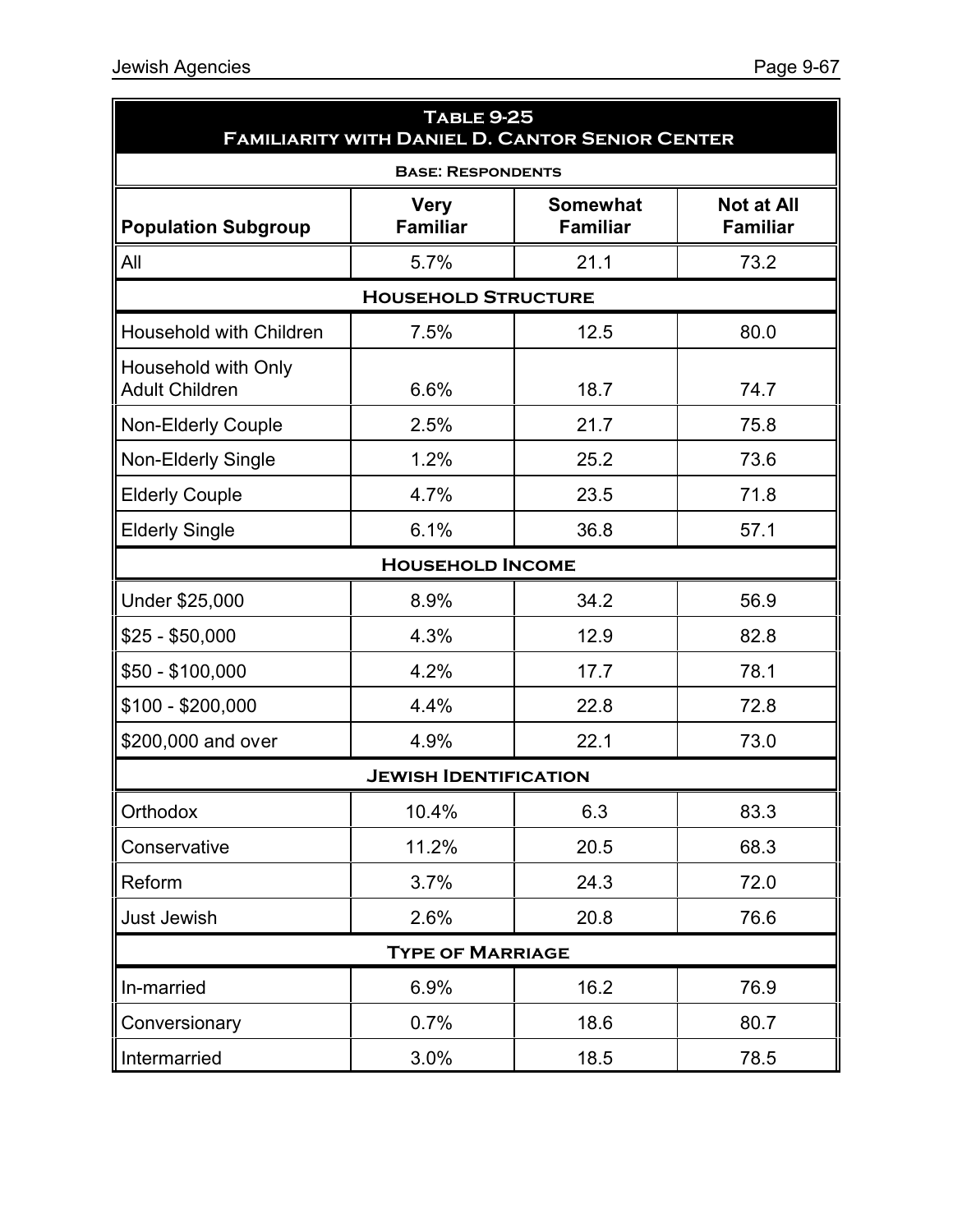| <b>TABLE 9-25</b><br><b>FAMILIARITY WITH DANIEL D. CANTOR SENIOR CENTER</b> |                                                           |                                    |                                      |  |  |
|-----------------------------------------------------------------------------|-----------------------------------------------------------|------------------------------------|--------------------------------------|--|--|
| <b>BASE: RESPONDENTS</b>                                                    |                                                           |                                    |                                      |  |  |
| <b>Population Subgroup</b>                                                  | <b>Very</b><br><b>Familiar</b>                            | <b>Somewhat</b><br><b>Familiar</b> | <b>Not at All</b><br><b>Familiar</b> |  |  |
| All                                                                         | 5.7%                                                      | 21.1                               | 73.2                                 |  |  |
|                                                                             | <b>SYNAGOGUE MEMBERSHIP</b>                               |                                    |                                      |  |  |
| Member                                                                      | 8.0%                                                      | 20.7                               | 71.3                                 |  |  |
| Non-Member                                                                  | 4.4%                                                      | 21.3                               | 74.3                                 |  |  |
|                                                                             | <b>JCC MEMBERSHIP</b>                                     |                                    |                                      |  |  |
| Member                                                                      | 7.8%                                                      | 18.1                               | 74.1                                 |  |  |
| Non-Member                                                                  | 5.4%                                                      | 21.5                               | 73.1                                 |  |  |
|                                                                             | <b>JEWISH ORGANIZATION MEMBERSHIP</b>                     |                                    |                                      |  |  |
| Member                                                                      | 15.8%                                                     | 26.4                               | 57.8                                 |  |  |
| Non-Member                                                                  | 3.4%                                                      | 19.8                               | 76.8                                 |  |  |
|                                                                             | <b>ANY ADULT VISITED ISRAEL</b>                           |                                    |                                      |  |  |
| On Jewish Trip                                                              | 8.1%                                                      | 26.0                               | 65.9                                 |  |  |
| On General Trip                                                             | 5.5%                                                      | 16.0                               | 78.5                                 |  |  |
| <b>No</b>                                                                   | 4.2%                                                      | 22.8                               | 73.0                                 |  |  |
|                                                                             | <b>JEWISH FEDERATION MARKET SEGMENTS IN THE PAST YEAR</b> |                                    |                                      |  |  |
| Donated to Federation                                                       | 11.1%                                                     | 26.7                               | 62.2                                 |  |  |
| Asked, Did Not Donate                                                       | 5.0%                                                      | 20.2                               | 74.8                                 |  |  |
| <b>Not Asked</b>                                                            | 3.9%                                                      | 18.4                               | 77.7                                 |  |  |
| <b>DONATED TO JEWISH FEDERATION IN THE PAST YEAR</b>                        |                                                           |                                    |                                      |  |  |
| Nothing                                                                     | 4.0%                                                      | 18.5                               | 77.5                                 |  |  |
| <b>Under \$100</b>                                                          | 11.6%                                                     | 26.1                               | 62.3                                 |  |  |
| $$100 - $500$                                                               | 8.6%                                                      | 25.8                               | 65.6                                 |  |  |
| $$500 - $1,000$                                                             | 6.5%                                                      | 12.9                               | 80.6                                 |  |  |
| \$1,000 and over                                                            | 18.2%                                                     | 40.8                               | 41.0                                 |  |  |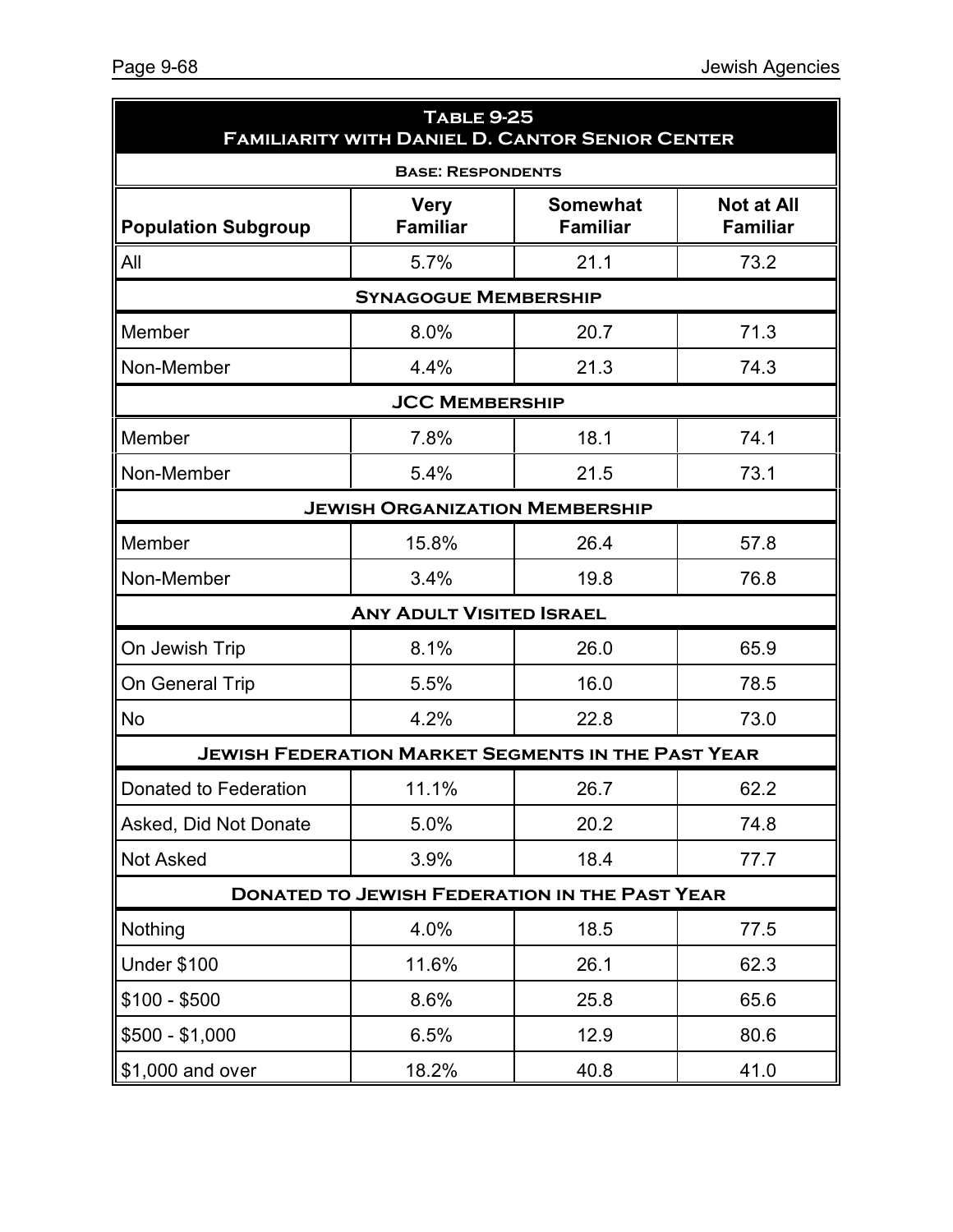# **Daniel D. Cantor Senior Center**

### **Perception of the Daniel D. Cantor Senior Center**

**T able 9-26** shows that 32% of respondents in Jewish households in Broward County who are very/somewhat familiar with the Daniel D. Cantor Senior Center and were able to provide a perception perceive it as excellent; 54%, good; 14%, fair; and 0%, poor. In total, 86% of respondents have positive (excellent and good) perceptions.

35% of *respondents age 65 and over* who are very/somewhat familiar with the Daniel D. Cantor Senior Center and were able to provide a perception perceive it as excellent; 56%, good; 9%, fair; and 0%, poor. In total, 92% of respondents age 65 and over have positive (excellent and good) perceptions.

Of respondents who are very familiar with the Daniel D. Cantor Senior Center, 67% perceive it as excellent; 27%, good; 6%, fair; and 0%, poor.

**Comparisons Among Population Subgroups**. **Table 9-26** shows that, overall, 32% of respondents perceive the Daniel D. Cantor Senior Center as excellent. The percentage is much higher for respondents in:

- households who are very familiar with Daniel D. Cantor Senior Center (67%)
- JCC member households (44%)
- households who donated to the Jewish Federation in the past year (58%)
- ! households who donated \$1,000 and over to the Jewish Federation in the past year (54%)

The percentage is much lower for respondents (in):

- $\bullet$  under age 50 (18%)
- $\bullet$  elderly couple households (15%)
- ! households earning \$100,000-\$200,000 (20%)
- ! households who were not asked to donate to the Jewish Federation in the past year (22%)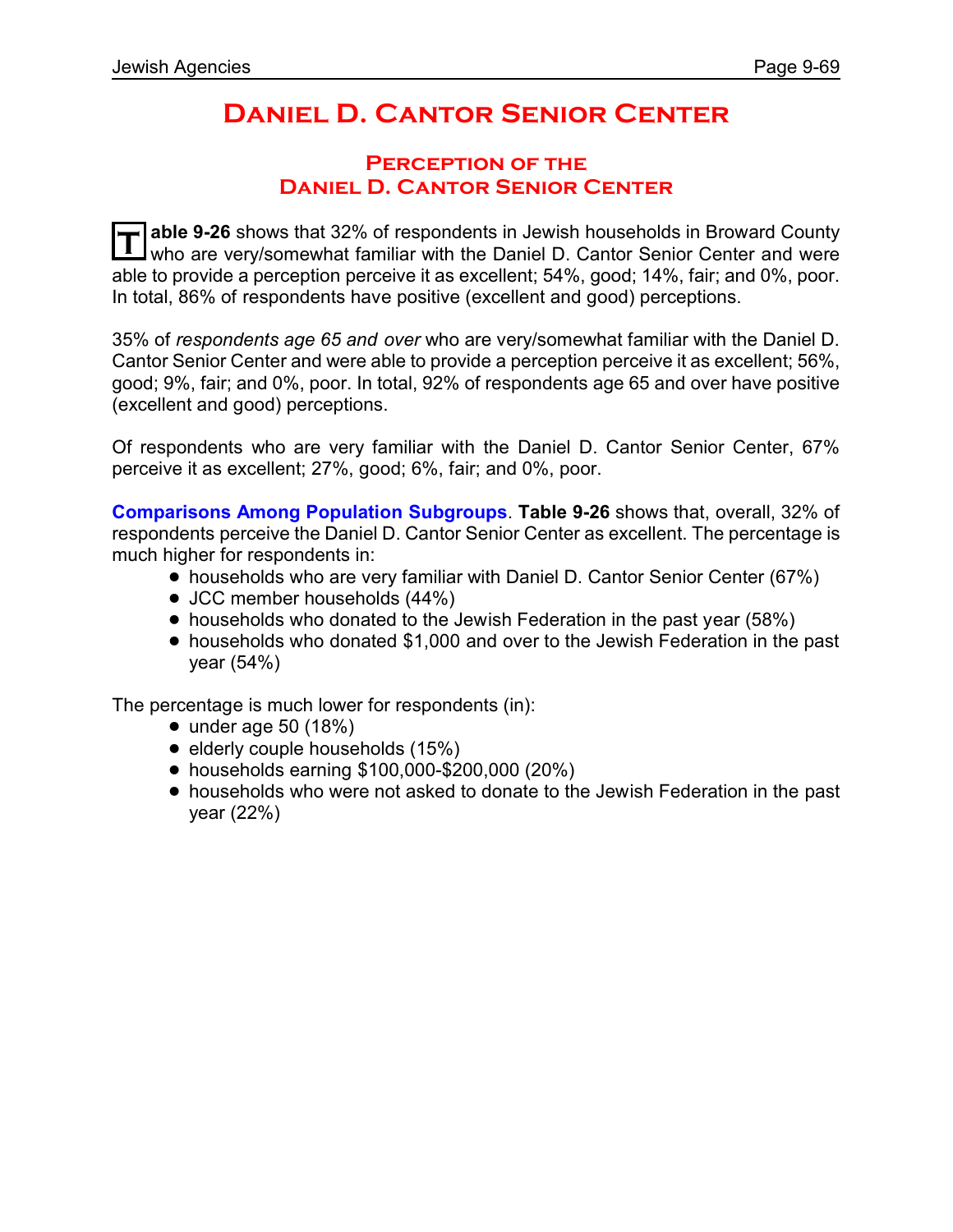| <b>TABLE 9-26</b><br>PERCEPTION OF DANIEL D. CANTOR SENIOR CENTER                             |                  |                            |      |      |                            |
|-----------------------------------------------------------------------------------------------|------------------|----------------------------|------|------|----------------------------|
| <b>BASE: RESPONDENTS VERY/SOMEWHAT FAMILIAR WITH</b><br><b>DANIEL D. CANTOR SENIOR CENTER</b> |                  |                            |      |      |                            |
| <b>Population Subgroup</b>                                                                    | <b>Excellent</b> | Good                       | Fair | Poor | <b>Excellent</b><br>+ Good |
| All                                                                                           | 31.8%            | 54.3                       | 13.7 | 0.2  | 86.1%                      |
| <b>Very Familiar</b>                                                                          | 66.9%            | 27.0                       | 6.1  | 0.0  | 93.9%                      |
|                                                                                               |                  | <b>GEOGRAPHIC AREA</b>     |      |      |                            |
| Northwest                                                                                     | 40.3%            | 54.5                       | 5.2  | 0.0  | 94.8%                      |
| <b>West Central</b>                                                                           | 34.3%            | 53.6                       | 12.1 | 0.0  | 87.9%                      |
| Southwest                                                                                     | 29.5%            | 42.5                       | 28.0 | 0.0  | 72.0%                      |
|                                                                                               |                  | <b>AGE OF RESPONDENT</b>   |      |      |                            |
| Under 50                                                                                      | 17.7%            | 68.3                       | 13.2 | 0.8  | 86.0%                      |
| $50 - 64$                                                                                     | 39.0%            | 37.8                       | 23.2 | 0.0  | 76.8%                      |
| 65 - 74                                                                                       | 37.6%            | 61.3                       | 1.1  | 0.0  | 98.9%                      |
| 75 and over                                                                                   | 33.3%            | 52.6                       | 14.1 | 0.0  | 85.9%                      |
| $\rightarrow$ 65 and over                                                                     | 35.1%            | 56.1                       | 8.8  | 0.0  | 91.2%                      |
|                                                                                               |                  | <b>SEX OF RESPONDENT</b>   |      |      |                            |
| Male                                                                                          | 41.0%            | 35.7                       | 23.3 | 0.0  | 76.7%                      |
| Female                                                                                        | 27.3%            | 63.2                       | 9.2  | 0.3  | 90.5%                      |
|                                                                                               |                  | <b>HOUSEHOLD STRUCTURE</b> |      |      |                            |
| Household with Children                                                                       | 36.4%            | 49.9                       | 13.7 | 0.0  | 86.3%                      |
| Household with Only<br><b>Adult Children</b>                                                  | 35.0%            | 50.0                       | 15.0 | 0.0  | 85.0%                      |
| <b>Elderly Couple</b>                                                                         | 14.7%            | 63.3                       | 22.0 | 0.0  | 78.0%                      |
| <b>Elderly Single</b>                                                                         | 38.9%            | 57.0                       | 4.1  | 0.0  | 95.9%                      |
| <b>HOUSEHOLD INCOME</b>                                                                       |                  |                            |      |      |                            |
| Under \$100,000                                                                               | 35.0%            | 44.9                       | 20.1 | 0.0  | 79.9%                      |
| $$100 - $200,000$                                                                             | 20.2%            | 76.2                       | 3.6  | 0.0  | 96.4%                      |
| \$200,000 and over                                                                            | 29.2%            | 56.7                       | 14.1 | 0.0  | 85.9%                      |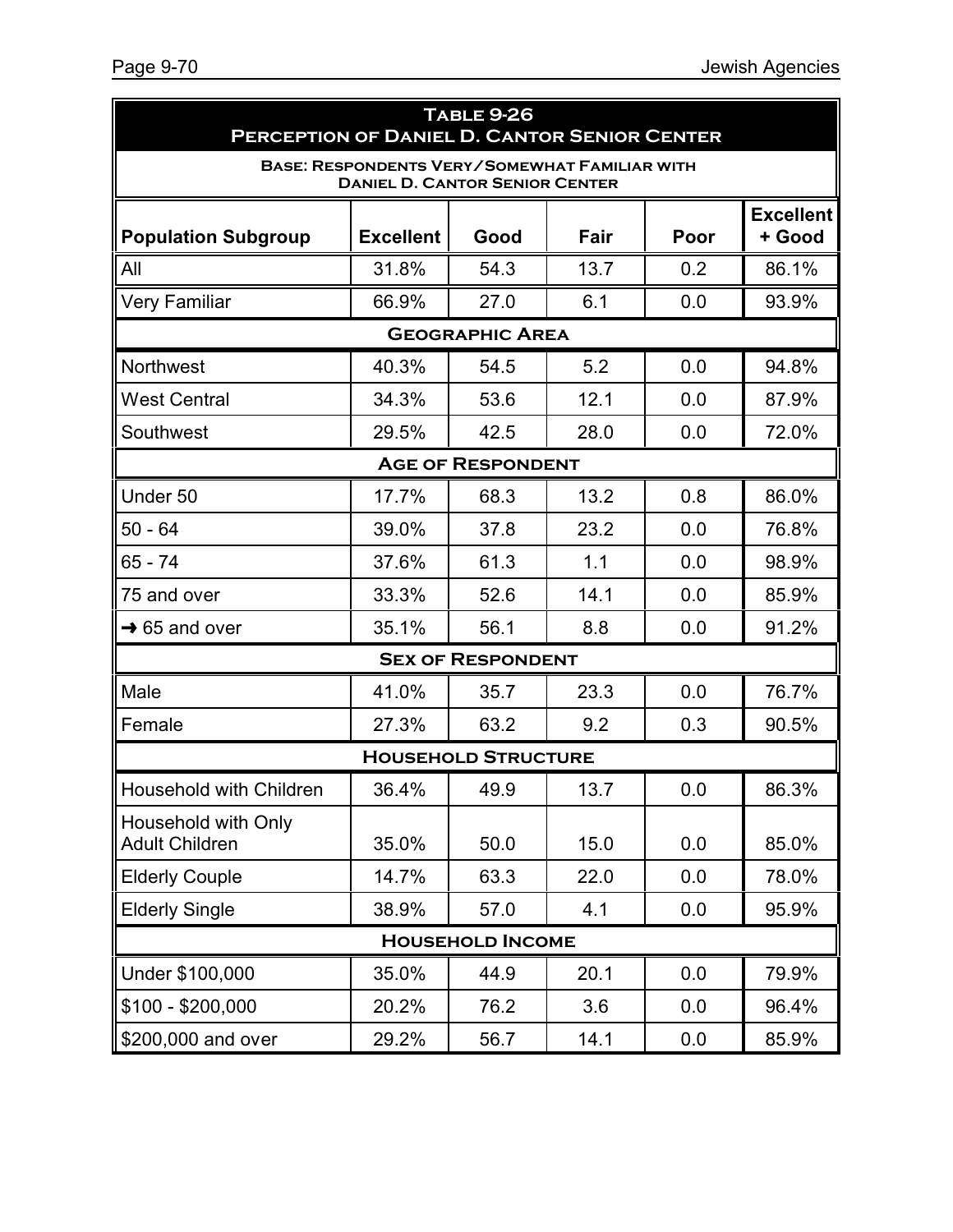| <b>TABLE 9-26</b><br><b>PERCEPTION OF DANIEL D. CANTOR SENIOR CENTER</b>                      |                                       |                              |      |      |                            |
|-----------------------------------------------------------------------------------------------|---------------------------------------|------------------------------|------|------|----------------------------|
| <b>BASE: RESPONDENTS VERY/SOMEWHAT FAMILIAR WITH</b><br><b>DANIEL D. CANTOR SENIOR CENTER</b> |                                       |                              |      |      |                            |
| <b>Population Subgroup</b>                                                                    | <b>Excellent</b>                      | Good                         | Fair | Poor | <b>Excellent</b><br>+ Good |
| All                                                                                           | 31.8%                                 | 54.3                         | 13.7 | 0.2  | 86.1%                      |
|                                                                                               |                                       | <b>JEWISH IDENTIFICATION</b> |      |      |                            |
| Conservative                                                                                  | 32.9%                                 | 53.3                         | 13.8 | 0.0  | 86.2%                      |
| Reform                                                                                        | 28.4%                                 | 63.1                         | 8.5  | 0.0  | 91.5%                      |
| <b>Just Jewish</b>                                                                            | 35.5%                                 | 46.4                         | 17.4 | 0.7  | 81.9%                      |
|                                                                                               |                                       | <b>TYPE OF MARRIAGE</b>      |      |      |                            |
| In-married                                                                                    | 32.0%                                 | 54.4                         | 13.6 | 0.0  | 86.4%                      |
|                                                                                               | <b>SYNAGOGUE MEMBERSHIP</b>           |                              |      |      |                            |
| Member                                                                                        | 36.6%                                 | 56.0                         | 7.4  | 0.0  | 92.6%                      |
| Non-Member                                                                                    | 28.3%                                 | 53.2                         | 18.2 | 0.3  | 81.5%                      |
|                                                                                               |                                       | <b>JCC MEMBERSHIP</b>        |      |      |                            |
| Member                                                                                        | 43.7%                                 | 39.2                         | 17.1 | 0.0  | 82.9%                      |
| Non-Member                                                                                    | 29.9%                                 | 56.7                         | 13.2 | 0.2  | 86.6%                      |
|                                                                                               | <b>JEWISH ORGANIZATION MEMBERSHIP</b> |                              |      |      |                            |
| Member                                                                                        | 29.7%                                 | 65.2                         | 5.1  | 0.0  | 94.9%                      |
| Non-Member                                                                                    | 32.8%                                 | 48.8                         | 18.1 | 0.3  | 81.6%                      |
|                                                                                               | <b>ANY ADULT VISITED ISRAEL</b>       |                              |      |      |                            |
| On Jewish Trip                                                                                | 20.5%                                 | 75.1                         | 3.8  | 0.6  | 95.6%                      |
| On General Trip                                                                               | 37.3%                                 | 41.8                         | 20.9 | 0.0  | 79.1%                      |
| <b>No</b>                                                                                     | 38.5%                                 | 44.2                         | 17.3 | 0.0  | 82.7%                      |
| <b>JEWISH FEDERATION MARKET SEGMENTS IN THE PAST YEAR</b>                                     |                                       |                              |      |      |                            |
| Donated to Federation                                                                         | 39.3%                                 | 50.8                         | 9.4  | 0.5  | 90.1%                      |
| <b>Not Asked</b>                                                                              | 22.2%                                 | 58.8                         | 19.0 | 0.0  | 81.0%                      |
| <b>DONATED TO JEWISH FEDERATION IN THE PAST YEAR</b>                                          |                                       |                              |      |      |                            |
| Nothing                                                                                       | 27.1%                                 | 55.8                         | 17.1 | 0.0  | 82.9%                      |
| <b>Under \$1,000</b>                                                                          | 35.2%                                 | 55.0                         | 9.8  | 0.0  | 90.2%                      |
| \$1,000 and over                                                                              | 53.6%                                 | 36.3                         | 7.9  | 2.2  | 89.9%                      |